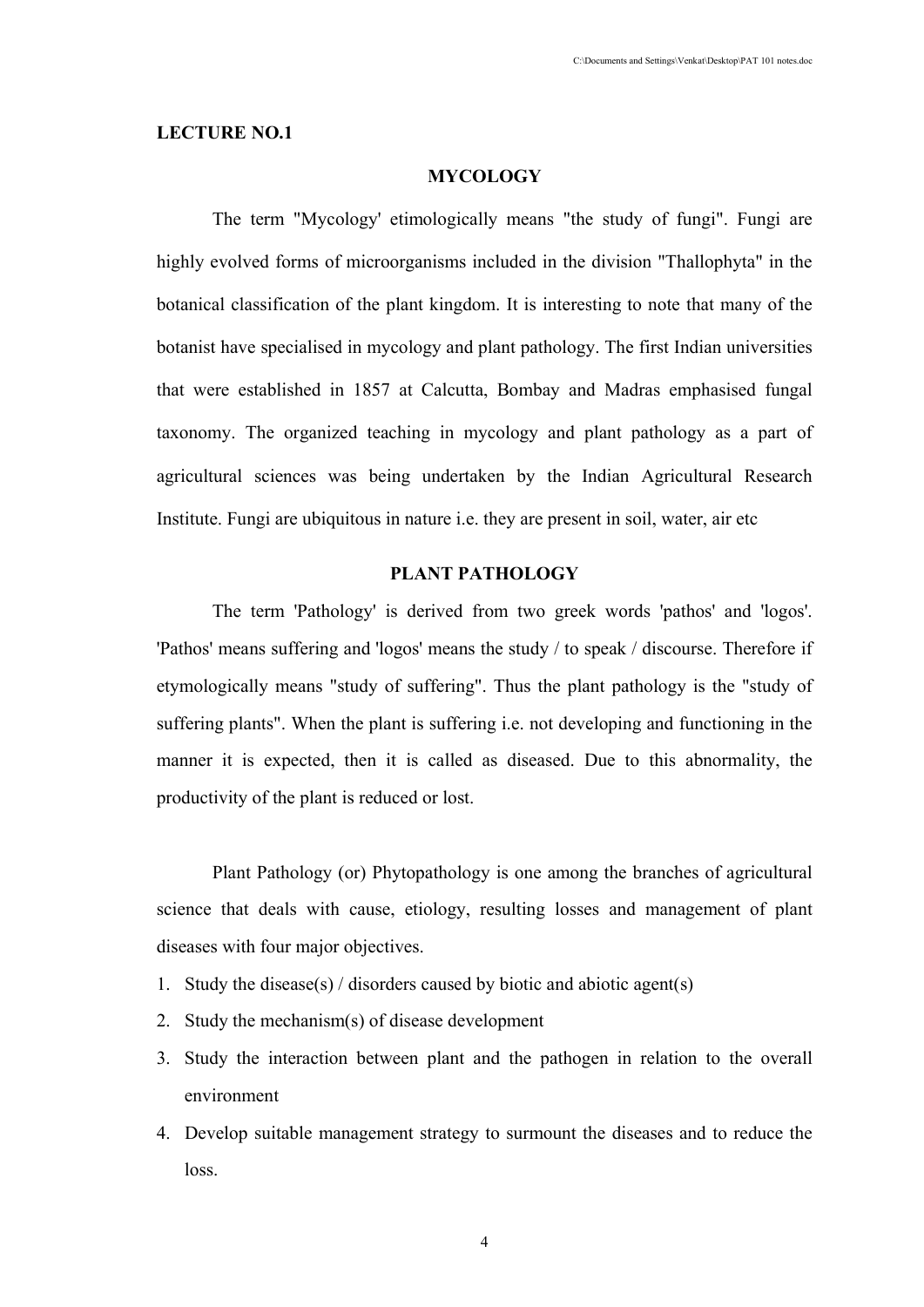CADocuments and Settings\Verkat\Desktop\PAT 101 notes.doc 5.<br>5. Nature and concept of disease is very much varied. Many scientists proposed a<br>number of definitions for a diseased plant. Anon (1950) defined the disease as<br>" number of definitions for a diseased plant. Anon (1950) defined the disease as "harmful deviation from normal functioning of physiological processes". According to Stakmann and Harrar (1957) plant disease is "a physiological disorder (or) structural abnormality that is deleterious to the plant / to any of its parts / products / that reduces their economic value".

In general disease is an interaction among the host, parasite and the environment.

The earliest known writings make references in the ravages of plant diseases. There are references in the religious literature about the occurrence of plant diseases. Rigveda, Atharveda (1500-500 BC), the Artha Shastra of Kautilya (321 -186 BC), Vishnu Puran (500 AD), Agnipuran (500-700 AD) etc are some ancient books in which they have mentioned the plant diseases and other enemies of plants along with the methods to control them. The man in the Vedic period were aware of the fact that these diseases are caused by microorganisms. Symptoms of plant diseases are also mentioned in Holy Bible, Shakespear's poems and drama's. The early man considered the disease to be the curse of God on man for his wicked deeds. The early man celebrated "Robigalia", a special holiday during which they offered scarifies of red dogs and sheep in an attempt to please the rust god "Robigo" and keep him from sending the rust disease to their crop.

Theophrastus, who lived from 370 BC to about 286 BC was the first scientist to study and write about diseases of trees and cereals. He observed that certain plant species are more liable to certain diseases than others. From the  $5<sup>th</sup>$  century A.D until the Renaissance, there was lack of intellectual activity and little was written on plant pathological aspects. Ibn-al-aivam described the symptoms of many diseases of trees and vines during 10<sup>th</sup> century AD. The period between 300 AD and 1300 AD is said to be the middle / dark ages in the history.

After the invention of the compound microscope in the mid-1600's which enabled scientists to see many of the previously invisible microorganisms Scientists as well as lay people became even stronger believers in spontaneous generation of diseases and of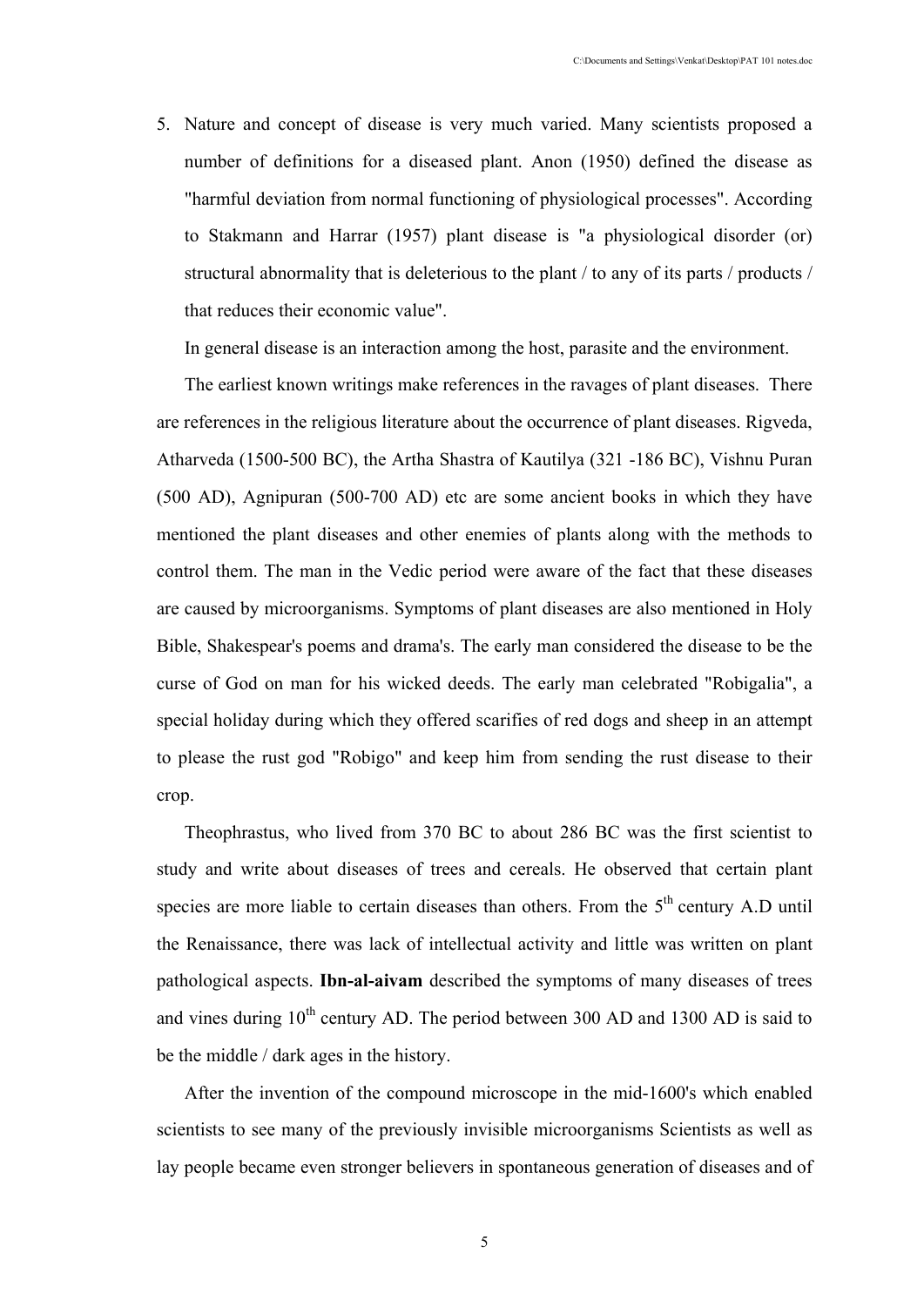the microorganisms associated with diseased or decaying plant, human or animal tissues. That is, they came to believe that the mildews, rusts, decay, or other symptoms observed on diseased plants, and any microorganisms found on or in diseased plant parts, were the natural products of diseases that just happened rather than the cause and effect of the disease. Late blight of potato (*Phytophtora infestans*) caused severe potato losses in much of Northern Europe in the 1840's but it absolutely destroyed the potato crop in Ireland in 1845 and 1846 and caused the great "Irish famine". The destruction of potatoes caused widespread famine that resulted in the death of hundreds of thousands of people and the emigration of more than one and half million people from Ireland to the United States. Wheat rust has been another disease that has appeared in epiphytotic form from time to time in many countries. In the fag end of the second world war (1943), Bengal had to face a serious famine (Bengal famine). One of the reasons to which this famine has been attributed is the loss in the yield of rice due to attack of Heliminthosporium oryzae leaf spot disease which had been affecting the crop for last several years. In 1867 coffee rust attacked the plantations in ceylon. The country lost crores of rupees annually and the farmers were advised to take up tea planting. Tea was also attacked by blister blight but by that time chemical control measures were known. In India the current important diseases which are responsible for yield loss are rust and smut in wheat, blast and bacterial blight of rice, downy mildew of sunflower, red rot, wilt, grassy shoot and ratoon stunting disease of sugarcane, virus diseases of pulses, potatoes, banana etc.,

These instances of plant disease epidemics are worth mentioning because they paved the way to strengthen and widen the research on Plant Pathology. During the present century interest in Plant Pathology has also increased dramatically. Now, the science Plant Pathology is branched as Mycology, Plant Bacteriology, Plant Virology, Forest Pathology, Plant Nematology etc., This science is also related to most of the old and planting. Tca was also attacked by blister blight but by that time chemical control<br>measures were known. In India the current important diseases which are responsible for<br>yield loss are rust and smut in wheat, blast and ba better perspective of the subject, and came to know to the contribution made in this field and problems that were encountered. For easy understanding, hisotircal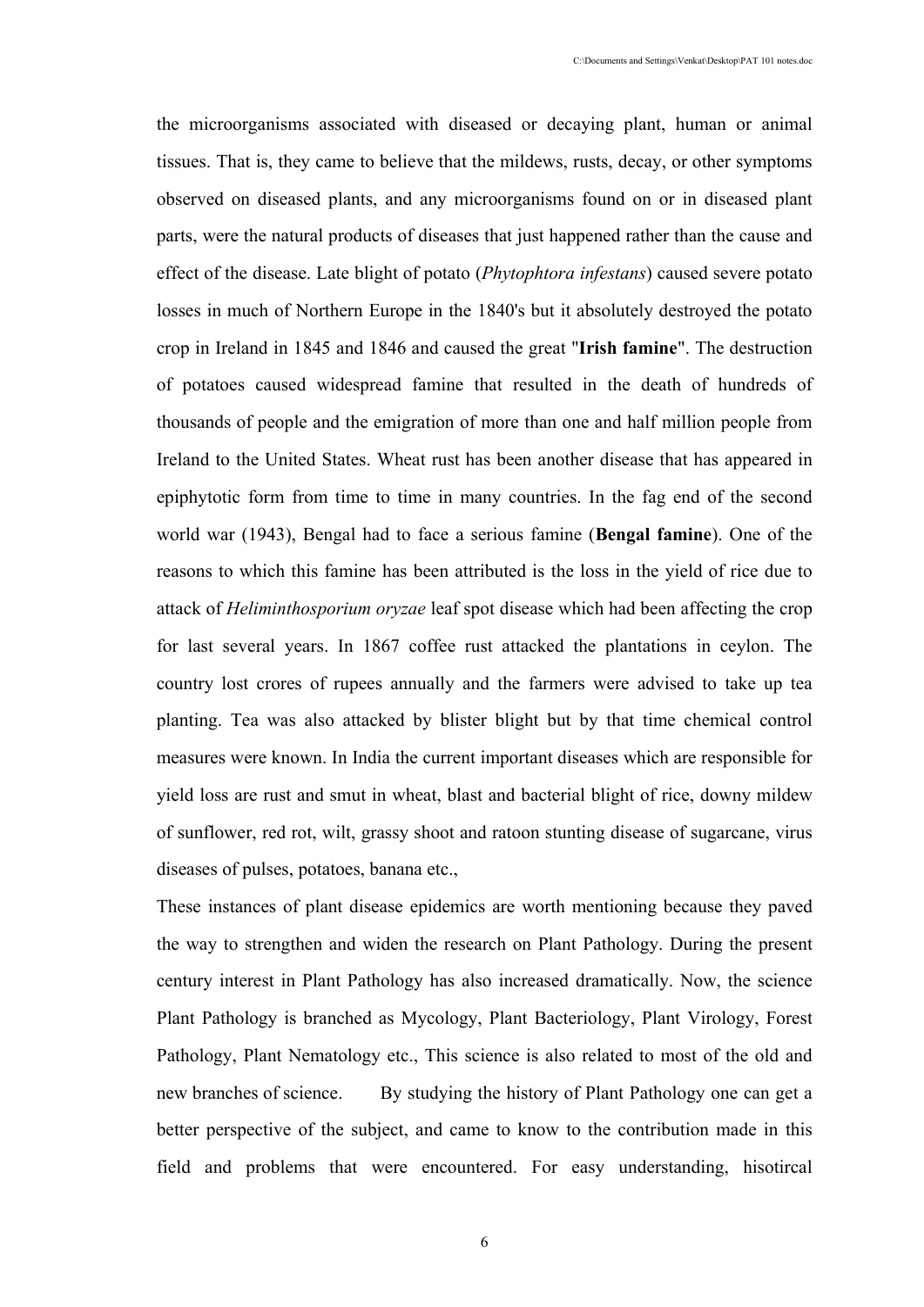developments in the various fields of Plant Pathology is discussed in different titles here under. Calbertaines and Settings (Venkat DecktopPAT 101 notes dec<br>
developments in the various fields of Plant Pathology is discussed in different titles<br>
here under.<br> **Mycology**<br>
1675 - Dutch worker LEEUWENHOEK developed the fir

### Mycology

- 
- 
- C:Documents and Settings\VenkatDesktop<sup>0</sup>?<br>
1983 Dutch worker LEEUWENHOEK developed the first microscope<br>
1983 LEEUWENHOEK described bacteria<br>
1729 Italian botanist MICHELI studied fungi and saw their spores and al<br> CDocuments and Sentago/VenlautDestaup PAT 101 nutecology<br>
1672 - Italian botanist MICHELI studied fungi and saw their spores and also called<br>
1729 - Italian botanist MICHELI studied fungi and saw their spores and also call as founder of mycology. 1755 - French scientist PREVOST proved that disease are caused by<br>
1755 - French scientist PREUWENHOEK developed the first microscope<br>
1755 - LEEUWENHOEK described bacteria<br>
1799 - LEEUWENHOEK described bacteria<br>
1799 - It
- wheat
- CONSUMERT SIGN CONSULTERT CONSULTERT INTERNATION CONSULTERT INTERNATION CONSULTERT INTERNATION CONSULTERT INTERNATION CONSULTERT INTERNATION CONSULTERT INTERNATION CONSULTERT INTERNATION CONSULTERT INTERNATION CONSULTER TH microorganisms 1801 - THEND Mycology<br>
1803 - Dutch worker LEEUWENHOEK developed the first microscope<br>
1983 - LEEUWENHOEK described bacteria<br>
1993 - Italian botanist MICHELI studied fungi and saw their spores and also called<br>
1801 - Frenc Mycology<br>
1823 - Dutch worker LEEUWENHOEK developed the first microscope<br>
1983 - LEEUWENHOEK described bacteria<br>
1729 - Italian botanist MICHELI studied fungi and saw their spores and also called<br>
1821 - French botanist TI 1983 - LEEUWENHOEK described bacteria<br>
1729 - Italian botanist MICHELI studied fungi and saw their spores and also called<br>
1875 - French botanist TILLET published a paper on bunt or stinking smut of<br>
1877 - French socienti 1729 - Italian botanist MICHELI studied fungi and saw their spores and also called<br>
as founder of mycology.<br>
1755 - French botanist TILLET published a paper on bunt or stinking smut of<br>
1807 - French scientist PREVOST prov
- 
- discovered the life cycle of bunt fungus
- 
- 
- 1846 BERKELEY
- 1755 French botanist TILLET published a paper on bunt or stinking smut of<br>
1807 French scientist PREVOST proved that disease are caused by<br>
microorganisms<br>
1801 PARSOON They engaged in the classification and<br>
1821 French scientist PREVOST proved that disease are caused by<br>microorganisms<br>PARSOON They engaged in the classification and<br>FRIES nomenclature of fungi and<br>discovered the life cycle of bunt fungus<br>VONMARTIUS They believed tha expermental plant pathology. He studied about the blight of potato, heteroecious nature of rust fungi, downy milde diseases. He trained. M.S. WORONIN of Russia, O.BREFEILD of Germany, A. MILLARDET of France, H.M. WARD of England, W.G. FARLOW of the USA and FISCHER of Switzerland. He is truely regarded as the "FOUNDER OF MODERN MYCOLOGY". 1845 - MORREN fungus<br>
1846 - BERKELEY<br>
1866 - ANTON DE BARY (Germany) was the first to indicate the nature of<br>
1866 - ANTON DE BARY (Germany) was the first to indicate the nature of<br>
1866 - ANTON DE BARY (Germany) was the 1846 - BERKELEY<br>
1866 - ANTON DE BARY (Germany) was the first to indicate the nature of<br>
1866 - ANTON DE BARY (Germany) was the first to indicate the nature of<br>
1896 - ANTON DE BARY (Germany). He studied about the blight o

The disease almost ruined the wine industry.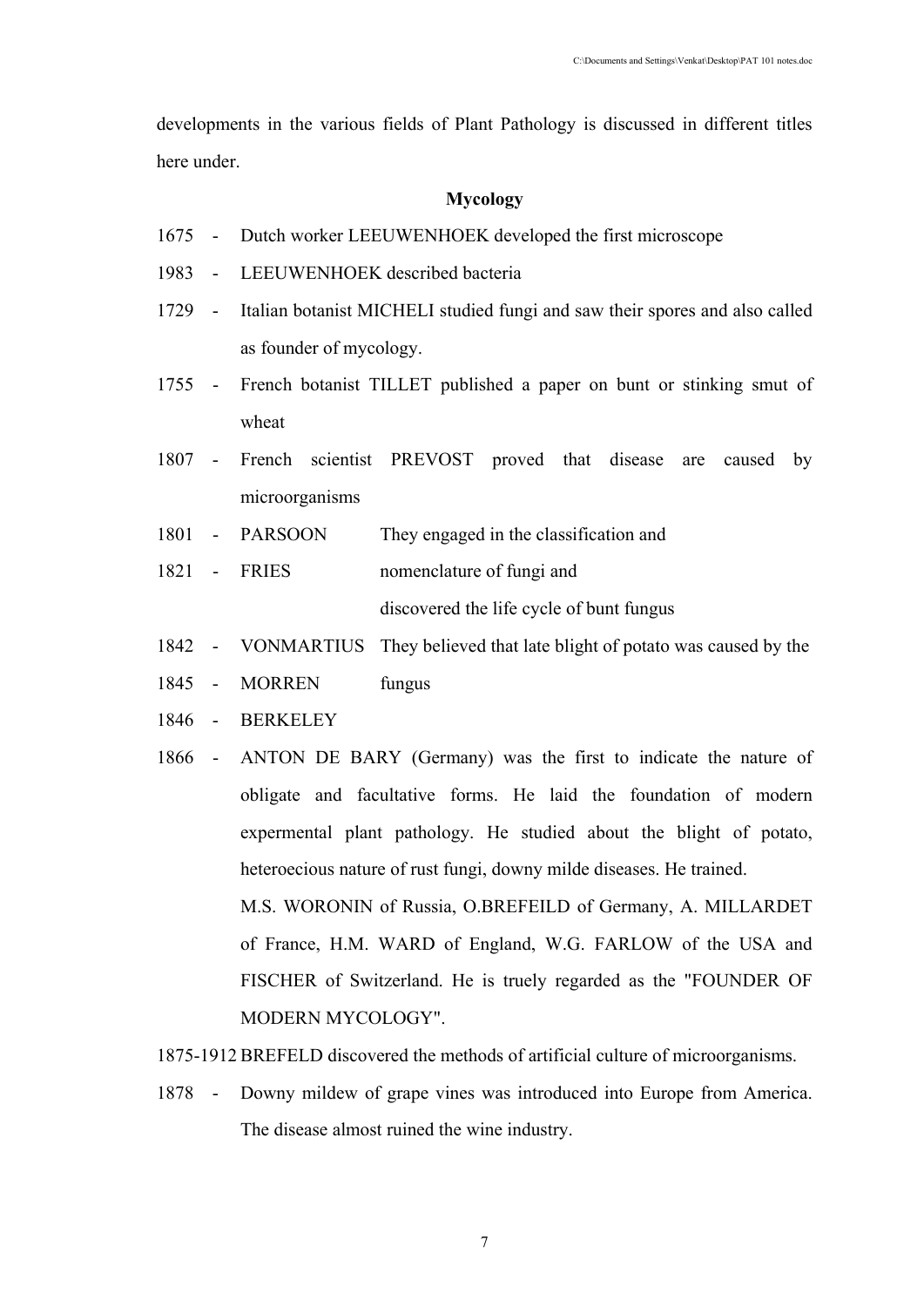- C:Documents and Settings\Verkat\Desktop\PAT 101 notes.doc <br>1880 H.M. WARD emphasized the role of environment in the epidemiology of<br>coffee rust. He may be reckoned as he "FATHER OF TROPICAL PLANT<br>PATHOLOGY". coffee rust. He may be reckoned as he "FATHER OF TROPICAL PLANT PATHOLOGY". C:Documents and Settings\Venkat:Desktop\P.<br>
1880 - H.M. WARD emphasized the role of environment in the epidemi<br>
coffee rust. He may be reckoned as he "FATHER OF TROPICAL<br>
PATHOLOGY".<br>
1874 - ELIAS FRIES - Linnaeus of mycol CiDecuments and StringsiVendar(Dealtop<sup>p</sup>PAT101 notes does<br>
1880 - H.M. WARD emphasized the role of environment in the epidemiology of<br>
1874 - ELIAS FRIES - Linnaeus of mycology.<br>
1882 - ROBERT HARTIG contributed on many a CONCERTER IN M. WARD emphasized the role of environment in the epidemiology of<br>coffee rust. He may be reckoned as he "FATHER OF TROPICAL PLANT<br>PATHOLOGY".<br>1874 - ELIAS FRIES - Linnaeus of mycology.<br>1882 - ROBERT HARTIG con CONGINION CONGINUES CONGINUES CONSULTER CHANGED OF CONSULTER SPACE THE PROPICAL PLANT PATHOLOGY".<br>
1874 - ELIAS FRIES - Linnaeus of mycology.<br>
1892 - ROBERT HARTIG contributed on many aspects to forestry, botany. He is<br>
18 1900 - H.M. WARD emphasized the role of environment in the epidemiology of<br>
1900 coffee rust. He may be reckoned as he "FATHER OF TROPICAL PLANT<br>
1921 - ELIAS FRIES - Linnaeus of mycology.<br>
1922 - ROBERT HARTIG contributed 2007<br>
1913 - ELIAS FRIES - Linnaeus of mycology.<br>
1924 - ELIAS FRIES - Linnaeus of mycology.<br>
1924 - ROBERT HARTIG contributed on many aspects to forestry, botany. He is<br>
1905 - ROBERT HARTIG contributed on many aspects to
- 
- aptly called as "FATHER OF FOREST PATHOLOGY".
- Bordeaux mixture for the control of downy mildew of grapes.
- races.
- 
- 
- maeus of mycology.<br>
G contributed on many aspects to forestry, botany. He is<br>
THER OF FOREST PATHOLOGY".<br>
ALEXIS MILLARDET accidentally discovered the<br>
for the control of downy mildew of grapes.<br>
ERIKSON described the phen 1874 - ELIAS FRIES - Linnacus of mycology.<br>
1882 - ROBERT HARTIG contributed on many aspects to forestry, botany. He is<br>
1892 - RIERRE MARIE ALEXIS MILLARDET accidentally discovered the<br>
1893 - PIERRE MARIE ALEXIS MILLARDE nuclei can occur. This phenomenon is called "heterokaryosis".
- 2014 as "FATHER OF FOREST PATHOLOGY".<br>
2014 PIERRE MARIE ALEXIS MILLARDET accidentally discovered the<br>
2014 Swedish scientist ERIKSON described the phenomenon of physiologic<br>
2014 Swedish scientist ERIKSON described of pathogen
- 1920 BJRUTLER initiated an exhaustive study on Indian fungi and the diseases<br>
1900 ORTON They worked on control of rusts and wilt diseases of<br>
1905 BIFFEN cotton. They are pioneers in genetics of plant<br>
1922 BURGEF caused by them. He can also be called as the "FATHER OF MODERN PLANT PATHOLOGY IN INDIA". He is the first director of Imperial. Mycological Institute (now International Mycological Institute) in England. 1905 - BIFFEN cotton. They are pioneers in genetics of plant<br>
discase resistance.<br>
1912 - BURGEFF stated that within a cell of the fungus fusion between dissimilar<br>
1914 - E.C.STAKMAN - Contributed valuable information on 1912 - BURGEFF stated that within a coll of the fungus fusion between dissimilar<br>
1914 - E.C.STAKMAN - Contributed valuable information on physiological races<br>
1920 - E.J.BUTLER initiated an exhaustive study on Indian fung 1914 - E.C.STAKMAN - Contributed valuable information on physiological races<br>of pathogen<br>1920 - E.J.BUTLER initiated an exhaustive study on Indian fungi and the diseases<br>caused by them. He can also be called as the "FATHER 1920 - E.J.BUTLER initiated an exhaustive study on Indian fungi and the diseases<br>
caused by them. He can also be called as the "FATHER OF MODERN<br>
PLANT PATHOLOGY IN INDIA". He is the first director of Imperial.<br>
Mycologica
- through heterokaryosis.
- fungicides by discovering alkyldithiocarbamates.
- bisdithio carbamates.
- susceptibility.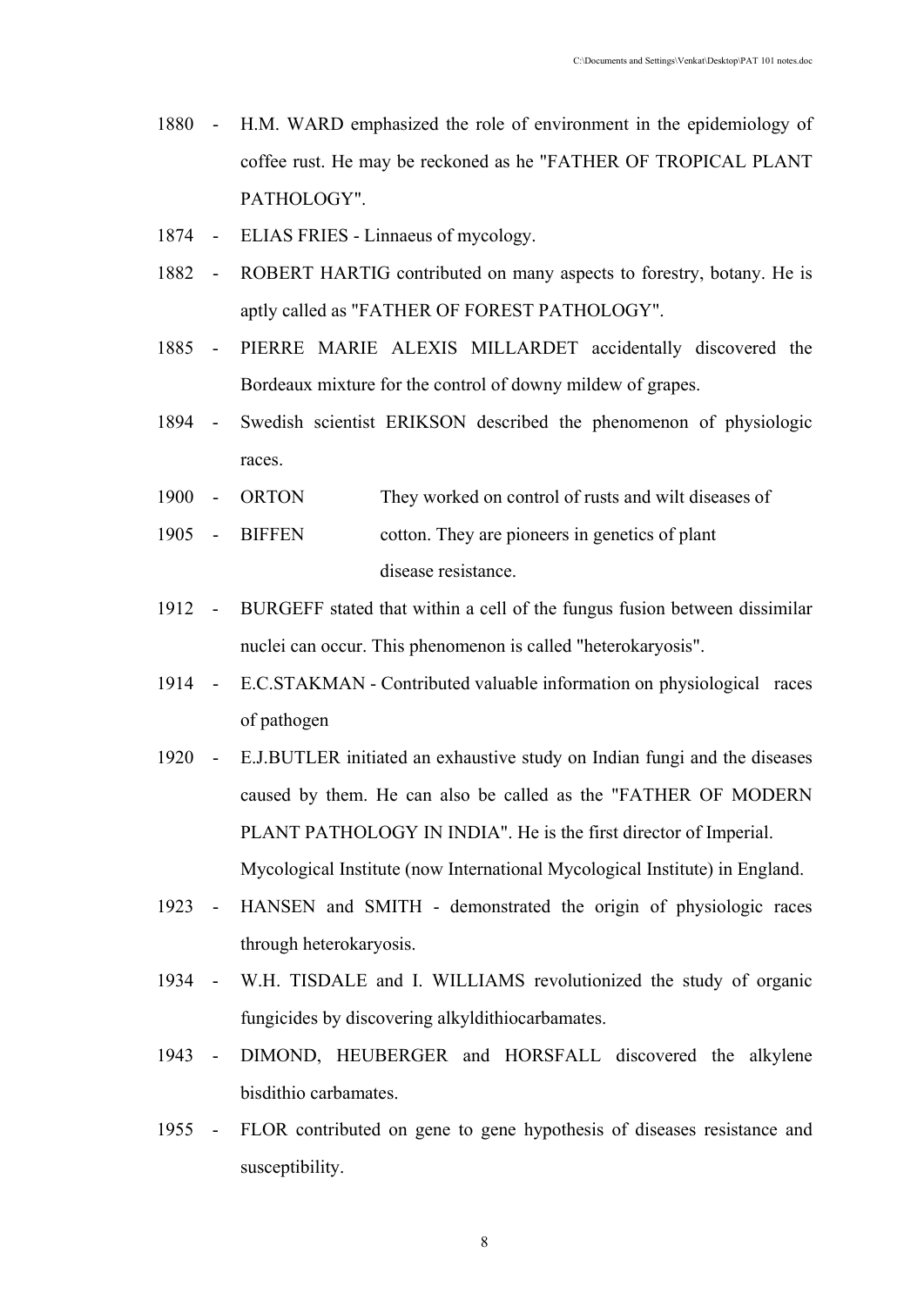- CADocuments and Settings\Verkat\Desktop\PAT 101 notes.doc 1948 B. B. MUNDKAR started Indian Phytopathological Society with its journal<br>1956 J. G. HORSFALL published a book entited "Principles of Fungicidal action" Indian Phytopathology.
- 
- C:Documents and Settings (Venkarl Desktop PAT 101 nots:doce)<br>
1948 B. B. MUNDKAR started Indian Phytopathological Society with its journal<br>
1956 J. G. HORSFALL published a book entited "Principles of Fungicidal action" Calesiments and Settings (Venkat DecktopPAT 101 notes dec<br>
1948 - B. B. MUNDKAR started Indian Phytopathological Society with its journal<br>
1966 - J. G. HORSFALL published a book entited "Principles of Fungicidal action"<br>
1 contributed in the field of biological control.
- <sup>C:Documents and Sentago/Venlat/Detatop/P/AT (01 nutes docs)<br>
1948 B. B. MUNDKAR started Indian Phytopathological Society with its journal<br>
1966 J. G. HORSFALL published a book entited "Principles of Fungicidal action"</sup> detailed study of fungi and plant diseases. His special field of study was the genus Phytophthora. Other important contributions. CONNET CONSERVANTANT CONSERVANTANT UNITED ASSEMBLE TO A UNITED A SUPER SOLAR STATE INTO A DAMBLE 1953 - J.G. HORSEALL published a book entited "Principles of Fungicidal action"<br>1970 - S.D. GARETT investigated in the manage 1948 - B. B. MUNDKAR started Indian Phytopathological Society with its journal<br>
1976 - J. G. HORSFALL published a book entited "Principles of Fungicidal action"<br>
1970 - S.D. GARETT investigated in the management of root di 1956 - J. G. HORSFALL published a book entited "Principles of Fungicidal action"<br>
1970 - S.D. GARETT investigated in the management of root diseases and he<br>
contributed in the field of biological control.<br>
1886-1971 J.F.DA contributed in the field of biological control.<br>
1886-1971 J.F.DASTUR is the first Indian Plant Pathologist who is credited with<br>
detailed study of fungi and plant diseases. His special field of study was the<br>
genus *Phyt*
- 

### Plant Bacteriology

- of cattle was acused by specific bacterium.
- POSTULATES." He established the principles of pure culture technique.
- blight of apple and pear was caused by a bacterium (now known as *Erwinia* amylovora)
- 1905 I.C. LUTHRA developed solar heat treatment for wheat loose smut.<br>
1953 J.C. LUTHRA developed solar heat treatment for wheat loose smut.<br>
1911 Bacteriology<br>
1976 LOUIS PASTEUR and ROBERT KOCH They proved th incitants of plant diseases. He also worked on the bacterial wilt of cucurbits and crown gall disease. He is also called as "Father of Phytobacteriology". Chilton and his coworkers demonstrated that crown gall bacterium transforms plant clel to tumour cell by introducing into them a plasmid. 1882 - Americal Plant Pathologist - T. J. BURRUILL first time proved that fire<br>
1882 - Americal Plant Pathologist - T. J. BURRUILL first time proved that fire<br>
1995-1920 E.F.SMITH of U.S.A gave the final proof of the fact 2008–1920 E.F.SMITH of U.S.A gave the final proof of the fact that bacteria could be<br>
incitants of plant diseases. He also worked on the bacterial wilt of cucurbits<br>
and crown gall disease. He is also called as "Father of

### Plant Virology

- Mosaic Virus of tobacco. He demonstrated the sap transmission of the disease.
- mosaic virus could pass through even those filters that retained bacterial cells.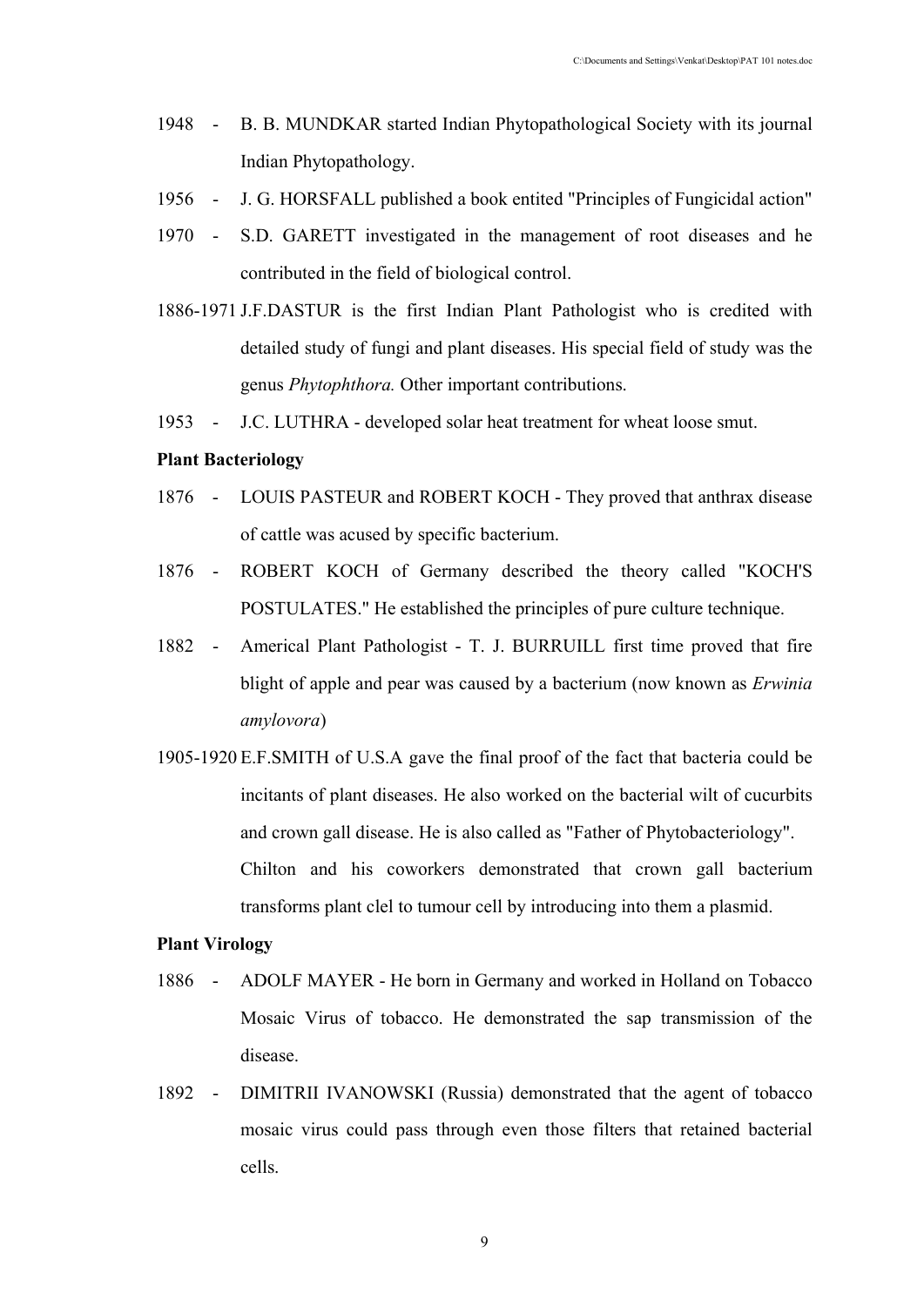- 
- CADocuments and Settings\Verkat\Desktop\PAT 101 notes.doc 1895 E.F. SMITH of U.S.A showed the peach yellows was a contagious disease.<br>1898 BEIJERINCK a Dutch microbiologist and founder of virology proved that the vir CoDocuments and Settings\VenkatDesktop\PAT 101 notes.doc 1895 - E.F. SMITH of U.S.A showed the peach yellows was a contagious disease.<br>1898 - BEIJERINCK - a Dutch microbiologist and founder of virology proved that the viru the virus inciting tobacco mosaic is not a microorganism. He believed it to be contagium vivum fluidum (infectious living fluid) CiDecuments and SettingsiVendarDeadtop PAT 101 notes does<br>
1895 - E.F. SMITH of U.S.A showed the peach yellows was a contagious disease.<br>
1898 - BEUERINCK - a Dutch microbiologist and founder of virology proved that<br>
the v CONCIMENT FOR CONCIDENT SURFACT IN 1988 - R.F. SMITH of U.S.A showed the peach yellows was a contagious disease.<br>
1936 - BEUERINCK - a Dutch microbiologist and founder of virology proved that<br>
the virus inciting tobacco mo CONNUMBERT CO. THE SMITH OF U.S. A showed the peach yellows was a contagious discase.<br>
1939 - BEIJERINCK - a Dutch microbiologist and founder of virology proved that<br>
the virus inciting tobacco mosaic is not a microorganis 1895 - E.F. SMITH of U.S.A showed the peach yellows was a contagious disease.<br>
1898 - BEIJERINCK - a Dutch microbiologist and founder of virology proved that<br>
the virus inciting tobacco mosaic is not a microorganism. He be 1959 - MUNDAY succeeded in inducing TMV mutations.<br>
1959 - DENER and RAYMEN (infectious living fluid)<br>
1935 - BAWDEN F.E. and Pirie (Britain) found that the crystalls. He g<br>
1936 - BAWDEN F.E. and Pirie (Britain) found tha
- Prize.
- virus contains nucleic acid and protein.
- of microscope. be *contagium* vivum fluidum (infectious living fluid)<br>
1935 - W.H.STANLEY proved that viruses can be made as crystals. He g<br>
Prize.<br>
1936 - BAWDEN F.E. and Pirie (Britain) found that the crystalline nature<br>
1939 - Kausche 1935 - W.H.STANLEY proved that viruses can be made as crystals. He got Nobel<br>
Prizc.<br>
1936 - BAWDEN F.E. and Pirie (Britain) found that the crystalline nature of the<br>
1939 - Kausche and colleagues first time saw the TMV vi
- is actualy the infectious agent.
- 
- 
- small naked SSRNA which he called viroid.

### Phytoplasms

- virus contains nucleic acid and protein.<br>
1939 Kausche and colleagues first time saw the TMV virus particles with the help<br>
1956 GIERER and SCHRAMM proved that the nucleic acid fraction of the virus<br>
1969 MUNDAY succ Like Organism) caused in animals which was similar to viruses in size but which could be cultured on artificial media. This group was known as mycoplasma. 1969 - MUNDAY succeeded in inducing TMV mutations.<br>
1966 - KASSANIS discovered the satellite viruses.<br>
1967 - DIENER and RAYMER discovered the potato spindle tuber was caused by<br>
1967 - DIENER and RAYMER discovered the pot
- (MLO) could be responsible for the disease of the yellows type. Doi observed that MLO's are constantly present in phloem while Ishie observed MLO's temporarily disappeared when the plants are treated with tetracycline antibodies.

#### Spiroplasma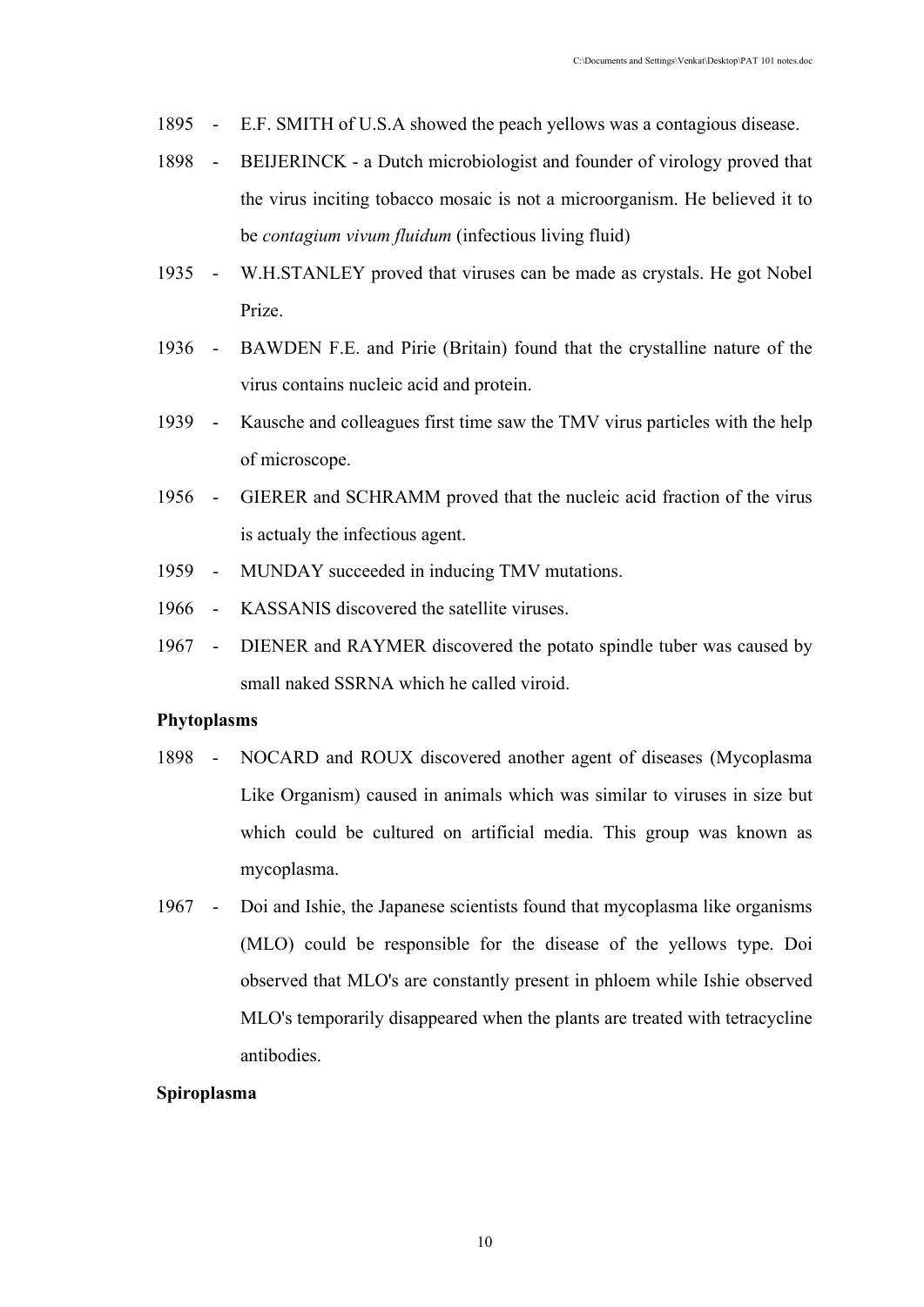Davies et al., 1972observed that a motile, helical walless microorganism associated with corn stunt diseases, which could be cultured and characterised and they named it as spiroplasma. <sup>C:Documents and Sentago/Venlant/Detatop/P/AT (01 nutes does<br>
20 Davies *et al.*, 1972<br>
observed that a motile, helical walless microorganism associated<br>
with com stunt diseases, which could be cultured and characterised a</sup> CODECUTERENTIAL CONSERVING THE CONSERVING THE CONSERVING THE SWITE AND NOTE AND NOTE AND NOTE AND NOTE AND ALLET AT A THE SPIN OF ALLET AT A THE SPIN AND A THE SPIN ALLET ALLET ALLET ALLET ALLET ALLET ALLET USE A. THE SPIN <sup>199</sup>2 - Atkinson reported the association of root knot nematode with end as spiroplasma.<br> **Plant nematology**<br>
1973 - Needham (England), first time reported the wheat gall disease is associated<br>
1973 - Needham (England), f Davics *et al.*, 1972<br>observed that a motile, helical walless microorganism associated<br>with com stunt diseases, which could be cultured and characterised and they named it<br>as spiroplasma.<br>**Plant nematology**<br>1973 - Necdham

### Plant nematology

- with nemdatode (now called as *Anguina tritici*)
- 
- wilt of cotton.
- nematode
- 1958 Hewit et al. discovered nematode as vector of plant diseases.

### CONTRIBUTION OF PLANT PATHOLOGISTS IN INDIA

|                                           | 1973 - Needham (England), first time reported the wheat gall disease is associated |                                                                          |                                                                           |  |  |  |
|-------------------------------------------|------------------------------------------------------------------------------------|--------------------------------------------------------------------------|---------------------------------------------------------------------------|--|--|--|
|                                           |                                                                                    |                                                                          |                                                                           |  |  |  |
|                                           |                                                                                    |                                                                          | with nemdatode (now called as <i>Anguina tritici</i> )                    |  |  |  |
| 1857<br>$\sim$                            |                                                                                    |                                                                          | C. Devaine – studied the life cycle of $A$ . tritici                      |  |  |  |
| 1892<br>$\Box$                            |                                                                                    |                                                                          | Atkinson reported the association of root knot nematode with the fusarial |  |  |  |
|                                           | wilt of cotton.                                                                    |                                                                          |                                                                           |  |  |  |
| 1901<br>$\mathbb{L}$                      |                                                                                    | Hunger showed that bacterial wilt of tomato was facilitated by root knot |                                                                           |  |  |  |
|                                           | nematode                                                                           |                                                                          |                                                                           |  |  |  |
| 1958                                      |                                                                                    |                                                                          | - Hewit et al. discovered nematode as vector of plant diseases.           |  |  |  |
|                                           |                                                                                    |                                                                          |                                                                           |  |  |  |
|                                           |                                                                                    |                                                                          | <b>CONTRIBUTION OF PLANT PATHOLOGISTS IN INDIA</b>                        |  |  |  |
| J.F. Dator                                |                                                                                    |                                                                          | Late blight of potato                                                     |  |  |  |
| N. Prasad                                 |                                                                                    |                                                                          |                                                                           |  |  |  |
| G.S. Kulkarni                             |                                                                                    |                                                                          | Downy mildew of sorghum                                                   |  |  |  |
| D. Suryanarayana                          |                                                                                    |                                                                          |                                                                           |  |  |  |
| <b>B.B.Mundkur</b><br>C.V. Subramanian    |                                                                                    |                                                                          | Wilt of $\text{cotton} - (\text{Book})$ s <b>Fungi and Plant Diseases</b> |  |  |  |
| K.C.Mehta                                 |                                                                                    |                                                                          | <b>Wheat Rusts</b>                                                        |  |  |  |
| J.C. Luthra                               |                                                                                    |                                                                          | Solar seed treatment of wheat seeds                                       |  |  |  |
| S.Y.Padmanabhan and<br>S.B. Chattopadhyay |                                                                                    | $\overline{\phantom{a}}$                                                 | Diseases of rice                                                          |  |  |  |
| M.J. Thirumalachar                        |                                                                                    |                                                                          | Antibiotics in plant disease - control.                                   |  |  |  |
| R.N. Tandon                               |                                                                                    | -                                                                        | Diseases of fruits and vegetables                                         |  |  |  |
| M.K. Patel<br>M.K. Hingorani              |                                                                                    |                                                                          | Bacterial diseases of crop plants                                         |  |  |  |
|                                           |                                                                                    |                                                                          |                                                                           |  |  |  |
|                                           |                                                                                    |                                                                          |                                                                           |  |  |  |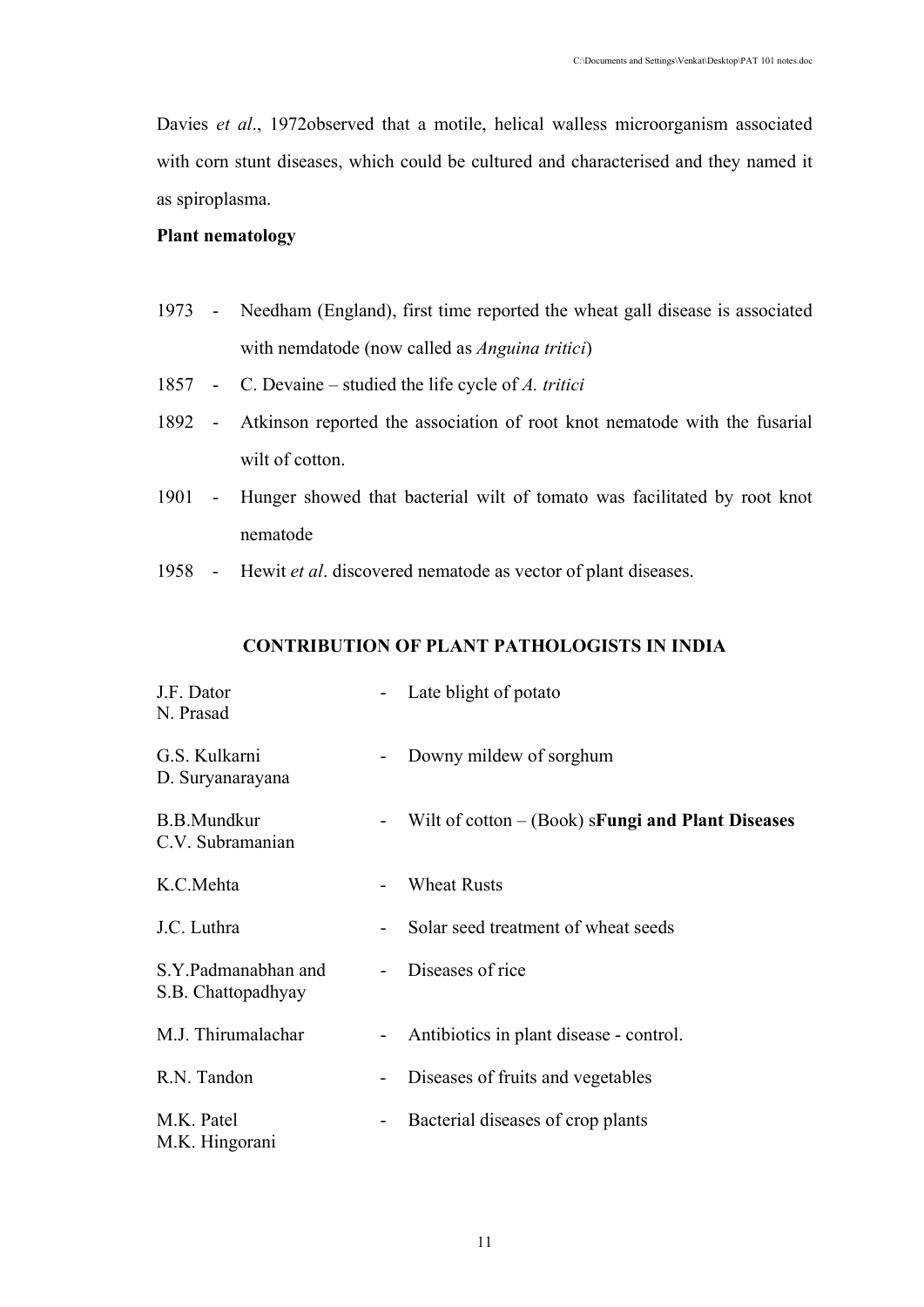|                             |                          | C:\Documents and Settings\Venkat\Desktop\PAT 101 notes.doc |  |
|-----------------------------|--------------------------|------------------------------------------------------------|--|
| P.N. Patel<br>G.S. Kulkarni |                          | Bacterial diseases of crop plants                          |  |
| P.R. Mehta                  |                          | Diseases of cereals and millets.                           |  |
| H.K. Saksena                |                          | Gram rust and Rhizoctonia diseases                         |  |
| D.N. Srivastava<br>۰        |                          | Bacterial blight of paddy                                  |  |
| R.S. Singh                  | $\overline{\phantom{a}}$ | Pythium - Plant Diseases - (Book).                         |  |
| Y.L. Nene                   | $\overline{\phantom{a}}$ | Khaira disease, Downy mildew                               |  |
|                             |                          | " Fungicides in Plant Disease control" - (Book)            |  |
| V.V. Chenulu                |                          |                                                            |  |
| S.P. Raychavdhuri           |                          | Virus diseases                                             |  |
| Kapoor and A. Varma         |                          |                                                            |  |
| S.B. Mothur                 |                          | Seed pathology                                             |  |
| G. Rangaswami               |                          | Diseases of crop plants in India (Book)                    |  |
|                             |                          | Bacterial Plant Diseases in India (Book)                   |  |
| R.K. Saksena                | -                        | Fungal root diseases                                       |  |
| A. Mahadevan                | -                        | Biochemical changes in diseased plants and enzymes.        |  |
|                             |                          | "Growth Regulators, Microorganisms and Diseased            |  |
|                             |                          | Plants" (Book)                                             |  |
| Tisdale                     |                          | Dithiocarpamate - Thiram                                   |  |
| Horsfall                    |                          | Fungicides and Their action (Book)                         |  |
|                             |                          | Principles of fungicidal action (Book)                     |  |
|                             |                          | Plant Pathology - An advanced Treatise (Book)              |  |
| Stanley                     |                          | Punfication and Crystallization of TMV.                    |  |
| Walker                      |                          | Onion - "Plant Pathology", Vegetable diseases (Book)       |  |
| Gottlieb                    | -                        | Antibiotics.                                               |  |
| Muller                      |                          | llypersemitivity and phytoalexius.                         |  |
| Vander Plank                | -                        | Host resistance                                            |  |
| K.Maramorosch               | -                        | Virus transmission                                         |  |
| Davis et al.,               |                          | Spiroplasma                                                |  |
| E.J. Butler                 |                          | "Fungi and Diseases in Plants"                             |  |
|                             |                          | 12                                                         |  |
|                             |                          |                                                            |  |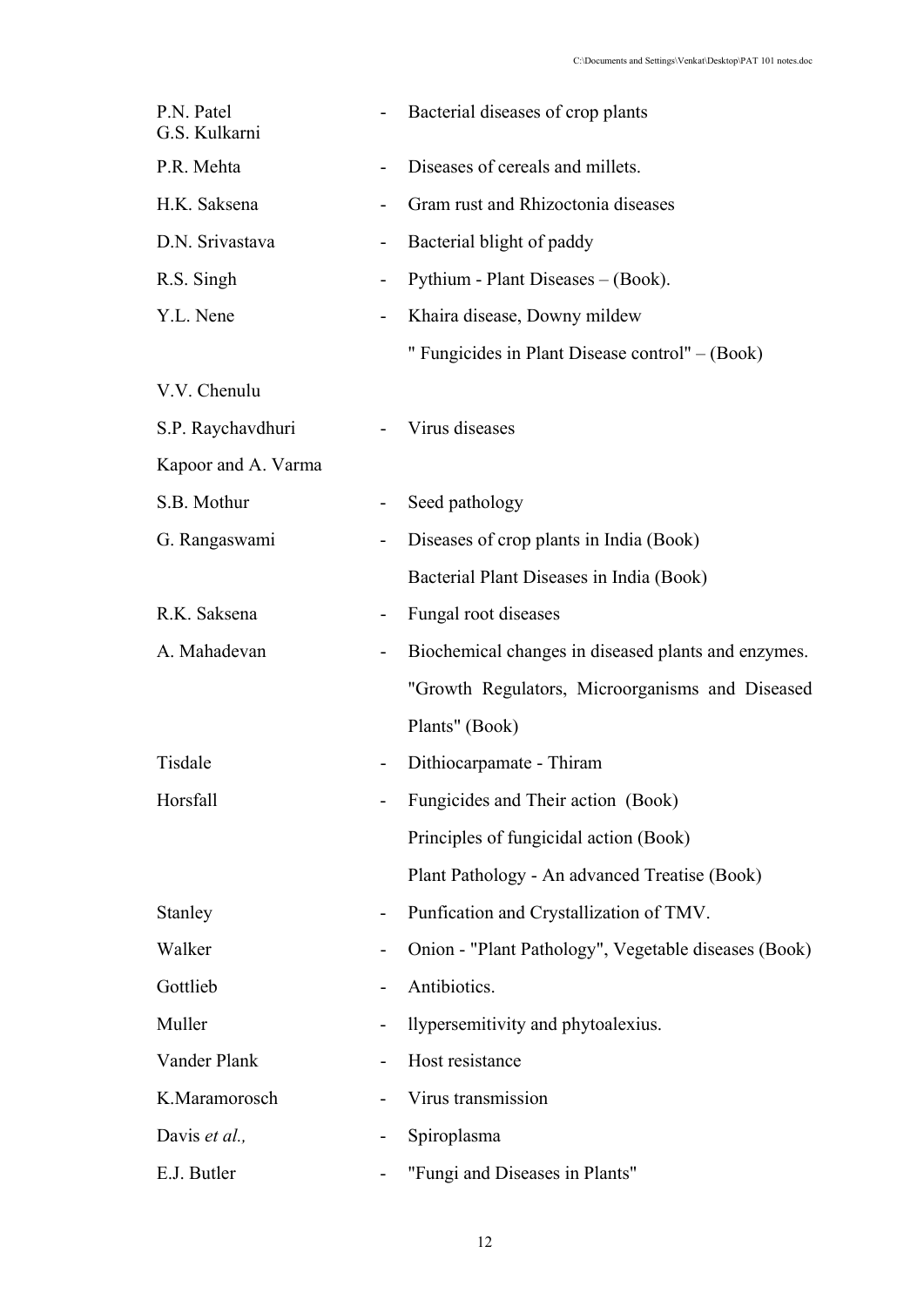### MILESTONES IN THE HISTORY OF PLANT PATHOLOGY

### Mycology

- 1773 Zallinger gave the systematic classification of plant diseases
- 1807 Prevost, first use copper sulphate treatment for grain smut
- 1821 Robertson, first identified the use of sulphur as fungicide
- CDocuments and Settings/Venlat/Detatop<sup>p</sup>AT 101 nutes docs<br> **Mycology**<br> **1973 Zallinger** gave the systematic classification of plant diseases<br> **1807 Robertson,** first use copper sulphate treatment for grain smut<br> botanist first made illustrated drawings of rust, smut and ascomycetes. They have also confirmed the work of prevost on wheat bunt fungus. Among this L.R. Tulasne is called as reconstructor of mycology.
- 1858 Julius Gotthelf Kuhn : Published first text book plant pathology namely "The diseases of cultivated crops. Their causes and their control". Among this L.R. Tulasne is called as reconstructor of mycology.<br>
1909 - **Julius Gotthelf Kuhn**: Published first text book plant pather<br>
1909 - **Raulin** discovered the first synthetic medium for culturing<br>
1909 - **Raulin** d
- 1869 Raulin discovered the first synthetic medium for culturing microorganism.
- 1876 Farlow, first introduced independent course of plant pathology at Harward University. microorganism.<br>
1876 - **Farlow**, first introduced independent course of plant pathology at<br>
1880 - **Frau Hesse** introduced the use of agar in microbiological methods.<br>
1887 - **Jensen** developed hot water treatment for smut
- 1880 Frau Hesse introduced the use of agar in microbiological methods.
- 1887 Jensen developed hot water treatment for smut disease
- 
- 1951 Hatson tentter pioneers to cultivate cedar apple rust fungi on artificial medium.
- 1956 Muller coined the term Phytoatexin for the post infectional chemicals that have significant role in disease resistance.
- natural chemical resistance in plants.

### Bacteriology

1876 - Robert Koch and Pasteur disproved the theory of spondaneous generation of diseases and propose germ theory in relation to the diseases of man and animal.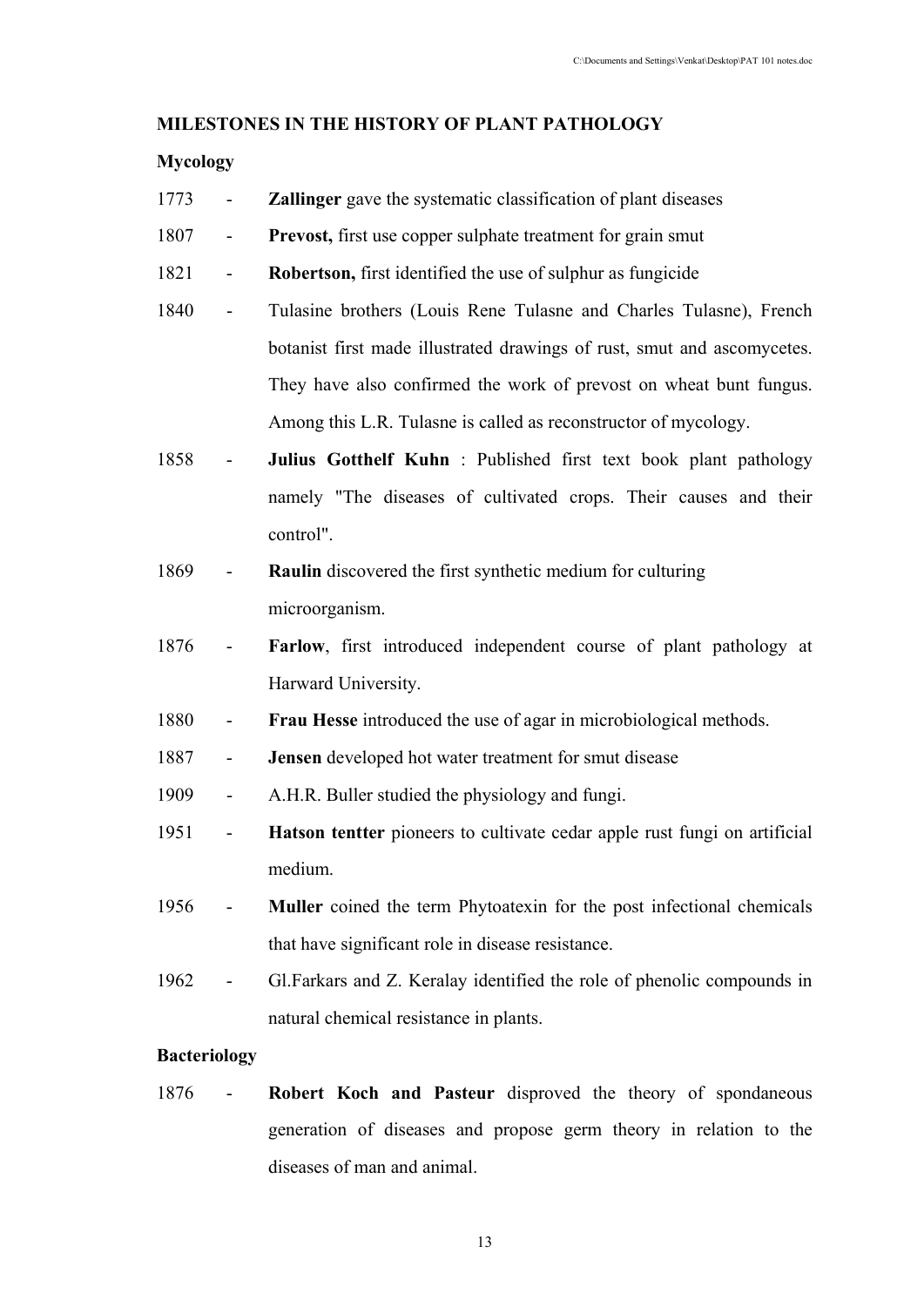|                   |                          | C:\Documents and Settings\Venkat\Desktop\PAT 101 notes.doc                             |
|-------------------|--------------------------|----------------------------------------------------------------------------------------|
|                   |                          |                                                                                        |
| 1876              | $\overline{\phantom{a}}$ | Robert Koch; German physicum established principle of pure culture                     |
|                   |                          | technique, plate method of isolation of bacteria and fungi and first man               |
|                   |                          | to culture a bacterium capable of souring milk. he described the theory                |
|                   |                          | called koch postulate.                                                                 |
| 1882              | $\overline{\phantom{a}}$ | <b>T.J. Butil</b> first teach the plant pathology at the university of <i>illinois</i> |
| 1891              | $\overline{\phantom{a}}$ | Waite discovered transmission of virology, Erwinia anglovera (fire                     |
|                   |                          | blight of apple, plum, pear) by bees and wasps.                                        |
| 1902              | $\overline{\phantom{0}}$ | Takami discovered the insect transmission of rice stunt virus.                         |
| 1936              | $\overline{\phantom{a}}$ | Kunkel from USA used hot air treatment to eliminate plant viruses.                     |
| 1955              | $\overline{a}$           | Homes, obtain virus free stock by tip culture method.                                  |
| 1966              |                          | Kassanis, pioneer in apical meristem culture to eleminate viruses.                     |
| <b>Nematology</b> |                          |                                                                                        |
| 1959              |                          | Raski, introduced nematological studies as a part of plant pathology.                  |
| <b>Virology</b>   |                          |                                                                                        |
| 1915              |                          | F.W. Twort – discovered the first disase of bacteria.                                  |
|                   |                          |                                                                                        |

- 1882 T.J. Butil first teach the plant pathology at the university of *illinois*
- 1891 Waite discovered transmission of virology, Erwinia anglovera (fire blight of apple, plum, pear) by bees and wasps.
- 
- 1936 Kunkel from USA used hot air treatment to eliminate plant viruses.
- 1955 Homes, obtain virus free stock by tip culture method.
- 

#### Nematology

### Virology

| 1882<br>$\overline{\phantom{a}}$       | <b>T.J. Butil</b> first teach the plant pathology at the university of <i>illinois</i> |  |  |  |  |
|----------------------------------------|----------------------------------------------------------------------------------------|--|--|--|--|
| 1891                                   | Waite discovered transmission of virology, Erwinia anglovera (fire                     |  |  |  |  |
|                                        | blight of apple, plum, pear) by bees and wasps.                                        |  |  |  |  |
| 1902<br>$\overline{\phantom{m}}$       | Takami discovered the insect transmission of rice stunt virus.                         |  |  |  |  |
| 1936<br>$\overline{\phantom{0}}$       | <b>Kunkel</b> from USA used hot air treatment to eliminate plant viruses.              |  |  |  |  |
| 1955<br>$\blacksquare$                 | Homes, obtain virus free stock by tip culture method.                                  |  |  |  |  |
| 1966<br>$\blacksquare$                 | Kassanis, pioneer in apical meristem culture to eleminate viruses.                     |  |  |  |  |
| <b>Nematology</b>                      |                                                                                        |  |  |  |  |
| 1959<br>$\blacksquare$                 | Raski, introduced nematological studies as a part of plant pathology.                  |  |  |  |  |
| <b>Virology</b>                        |                                                                                        |  |  |  |  |
| 1915<br>$\overline{\phantom{a}}$       | F.W. Twort – discovered the first disase of bacteria.                                  |  |  |  |  |
| 1917                                   | d'Herelle coined the temr bacteriophage                                                |  |  |  |  |
| 1976 -                                 | Shepherd, R.J. – studied the DNA viruses of many higher plants.                        |  |  |  |  |
| <b>LECTURE NO.2</b>                    |                                                                                        |  |  |  |  |
| <b>Classification of Plant disease</b> |                                                                                        |  |  |  |  |

#### LECTURE NO.2

### Classification of Plant disease

On the basis of causes of plant diseases mentioned above they can be classified into following two categories.

### 1. Non-infectious diseases

These are diseases with which no animate or virus pathogen is associated. There fore they remain non-infectious and cannot be transmitted from one diseased plant to another healthy plant. Since no parasite is associated with these diseases they are also known as non-parasitic diseases.

### Examples

Tip rot or Necrosis of mango due to boron deficiency.

Black heart of potato due to unfavourable oxygen relations in stores and in field.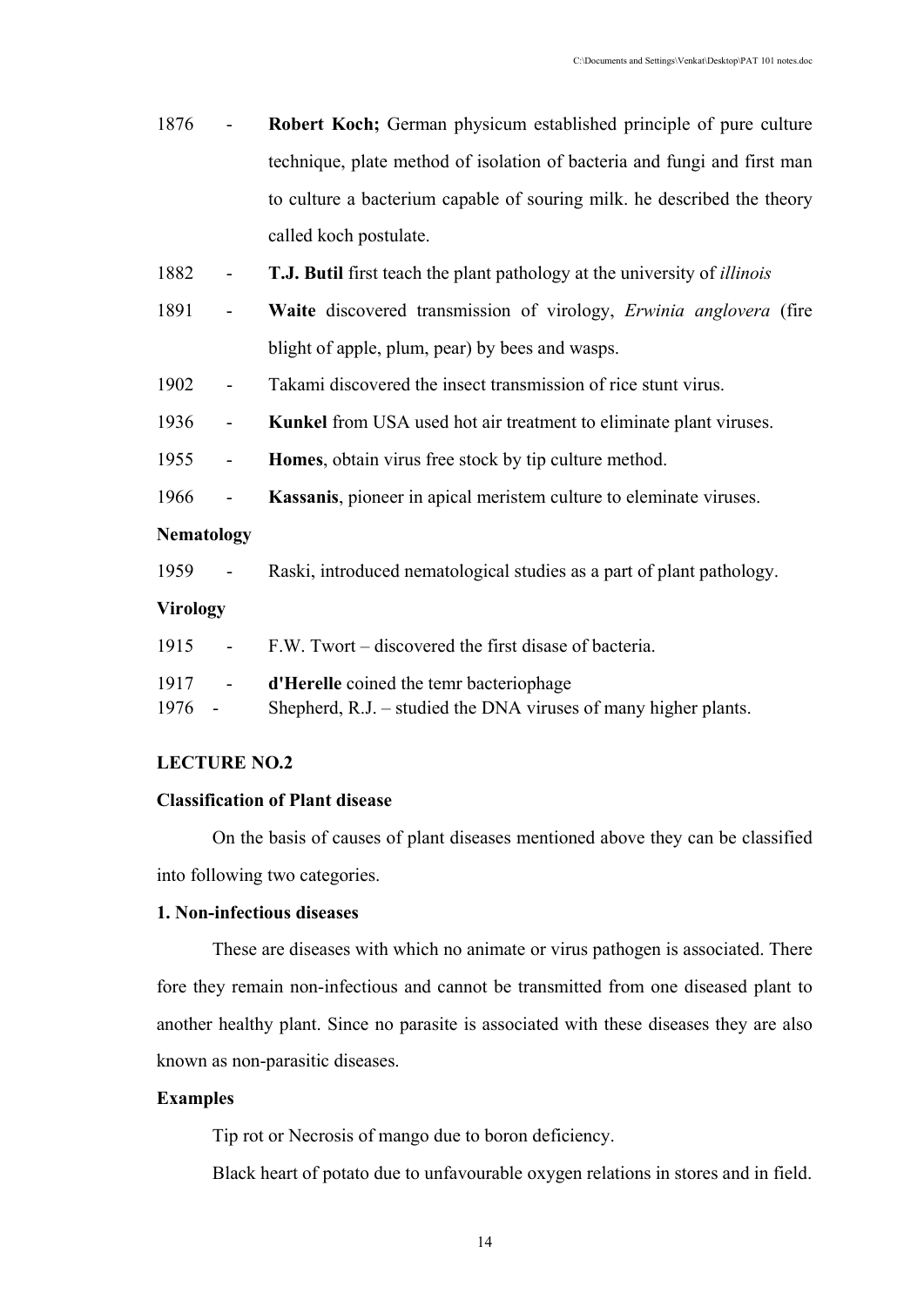Khaira disease of paddy due to non-availability of zinc to the plant.

### 2. Infectious diseases

These are diseases, which are incited by foreign organisms under suitable environments. A specific pathogen is responsible for the diseases. These diseases are always infectious, some times contagious and are transmitted from diseased to healthy plants in the field and from one place to another through various agencies. When an animate cause is isolated or identified, its pathogenicity must be proved to confirm that it is the actual cause of the disease. There are many chances that more one organism will be found in or on the diseased organ. Robert Koch (1882), a German scientist proposed a set of rules to demonstrate the association of a microbe with the disease in a host. These rules, known as Koch's postulates. These are diseases, which are incited by foreign organisms under suitable<br>environments. A specific pathogen is responsible for the diseases. These diseases are<br>always infectious, some times contagious and are transmitted f convironments. A specific pathogen is responsible for the diseases. These diseases are<br>always infectious, some times contagious and are transmitted from diseased to healthy<br>plants in the field and from one place to another 1. The pathogen must be isolated from the should be able to reproduce the small culture should be identified, its pathogenicity must be proved to confirm that it is the actual cause of the disease. There are many chances t will be found in or on the diseased organ. Robert Koch (1882), a German scientist<br>proposed a set of rules to demonstrate the association of a microbe with the disease in a<br>host. These rules, known as Koch's postulates.<br>**Ko** 

#### Koch's postulates are:

culture.

- when inoculated on healthy plant of the same kind. The symptoms produced should be identical with those seen on the plant from which isolation was made.
- 

Infectious diseases are often classified according to their occurrence in the following groups.

### Fungi

Fungi are eukaryotic spore bearing achlorophyllous organisms that may reproduce sexually and asexually and whose filamentous branched some files assembland who incollated on healthy plant of the same kind. The symptoms produced should be identical with those seen on the plant from which isolation was surrounded by cell walls containing chitin cellulose or both of these substances with many other complex carbohydrates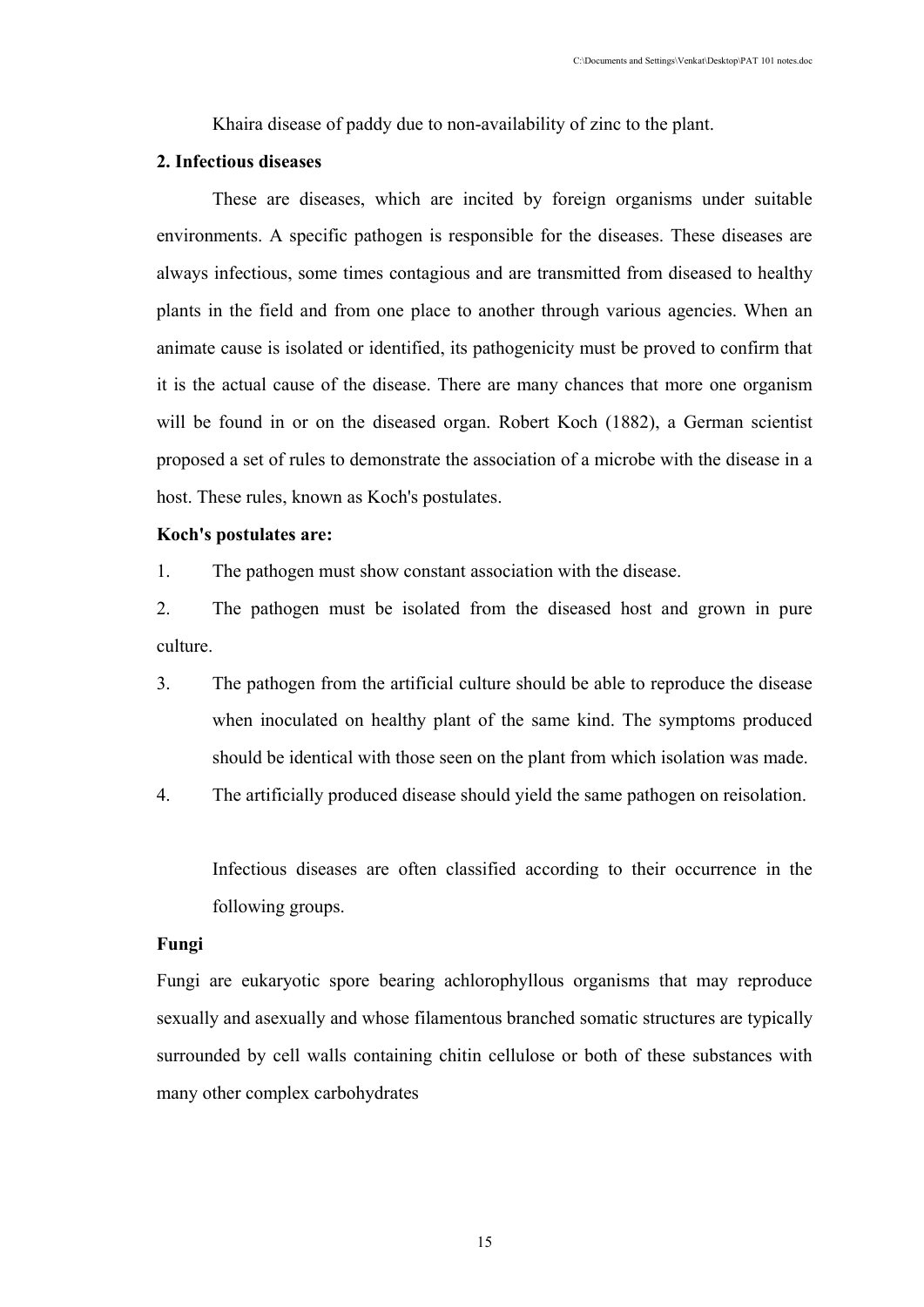## BACTERIA

|                 |                                                                                                                                                                                             | C:\Documents and Settings\Venkat\Desktop\PAT 101 notes.doc                                                                                 |
|-----------------|---------------------------------------------------------------------------------------------------------------------------------------------------------------------------------------------|--------------------------------------------------------------------------------------------------------------------------------------------|
| <b>BACTERIA</b> |                                                                                                                                                                                             |                                                                                                                                            |
|                 | Bacteria are primitive organism classified as prokaryotes and their nuclear material is                                                                                                     |                                                                                                                                            |
|                 | not separated from the cytoplasm by a nuclear membrane and there is no mitoticx                                                                                                             |                                                                                                                                            |
| apparatus.      | The prokaryotes differ from eukaryotes in many ways as shown in the Table.                                                                                                                  |                                                                                                                                            |
| Sl.No.          | <b>Prokaryotes</b>                                                                                                                                                                          | <b>Eukaryotes</b>                                                                                                                          |
| 1.              | Show primitive cellular organisation                                                                                                                                                        | Possess advanced cellular<br>organisation                                                                                                  |
| 2.              | Cells small sized 1 to $2 \times 1$ to $5$<br>micron or less $(1 \text{ micron} = 1/000 \text{ mm})$                                                                                        | Cells are larger than prokaryotes<br>9 greater than 5 micron in width or<br>diameter)                                                      |
| 3.              | Cell wall is made up of peptiodglycan<br>(mycopeptide).                                                                                                                                     | Cell wall is made up of cellulose                                                                                                          |
| 4.              | Membrane bound organelles such as<br>endoplasmic<br>reticulum,<br>golgi<br>complex, mitochondria, chloroplasts<br>and vacuoles are absent.                                                  | Membrane bound organelles such as<br>endoplasmic<br>reticulum,<br>golgi<br>complex, mitochondria, chloroplasts<br>and vacuoles are present |
| 5.              | Ribosomes are smaller and made of<br>70S units (S refers to S vedberg unit,<br>the sedimentation coefficient of a<br>particle in the ultra centrifuge)                                      | Ribosomes ae larger and made of 80S<br>units. But ribosomes of mitochondria<br>and chloroplasts are of 70S type.                           |
| 6.              | Do not possess an organised nucleus.<br>Nuclear membrane and nucleolus are<br>absent                                                                                                        | Possess an organised nucleus. Nuclear<br>membrane and nucleolus are present                                                                |
| 7.              | Genetic material (DNA) is not found<br>in well organised chromosomes                                                                                                                        | Genetic material is found in well<br>organised chromosomes                                                                                 |
| 8.              | Deoxyribo nucleic acid (DNA) is<br>shorter and circular. Not histone<br>(protein) bound                                                                                                     | DNA is long and linear. Histone,<br>bound                                                                                                  |
| 9.              | Cells divide only by fission (amitosis).                                                                                                                                                    | Cells divide by mitosis and meiosis                                                                                                        |
| 10.             | Flagellum is of single fibrillar type                                                                                                                                                       | Flagellum is multifibrilled containing<br>eleven $(9+2)$ pairs of microtubules                                                             |
| 11.             | Vegetative and asexual reproduction<br>Sexual<br>most<br>common.<br>are<br>reproduction is usually abent. Only<br>transfer of genetic material by<br>conjugation occurs in certain bacteria | <b>Besides</b><br>vegetative<br>and<br>asexual<br>reproduction, sexual reproduction also<br>occurs.                                        |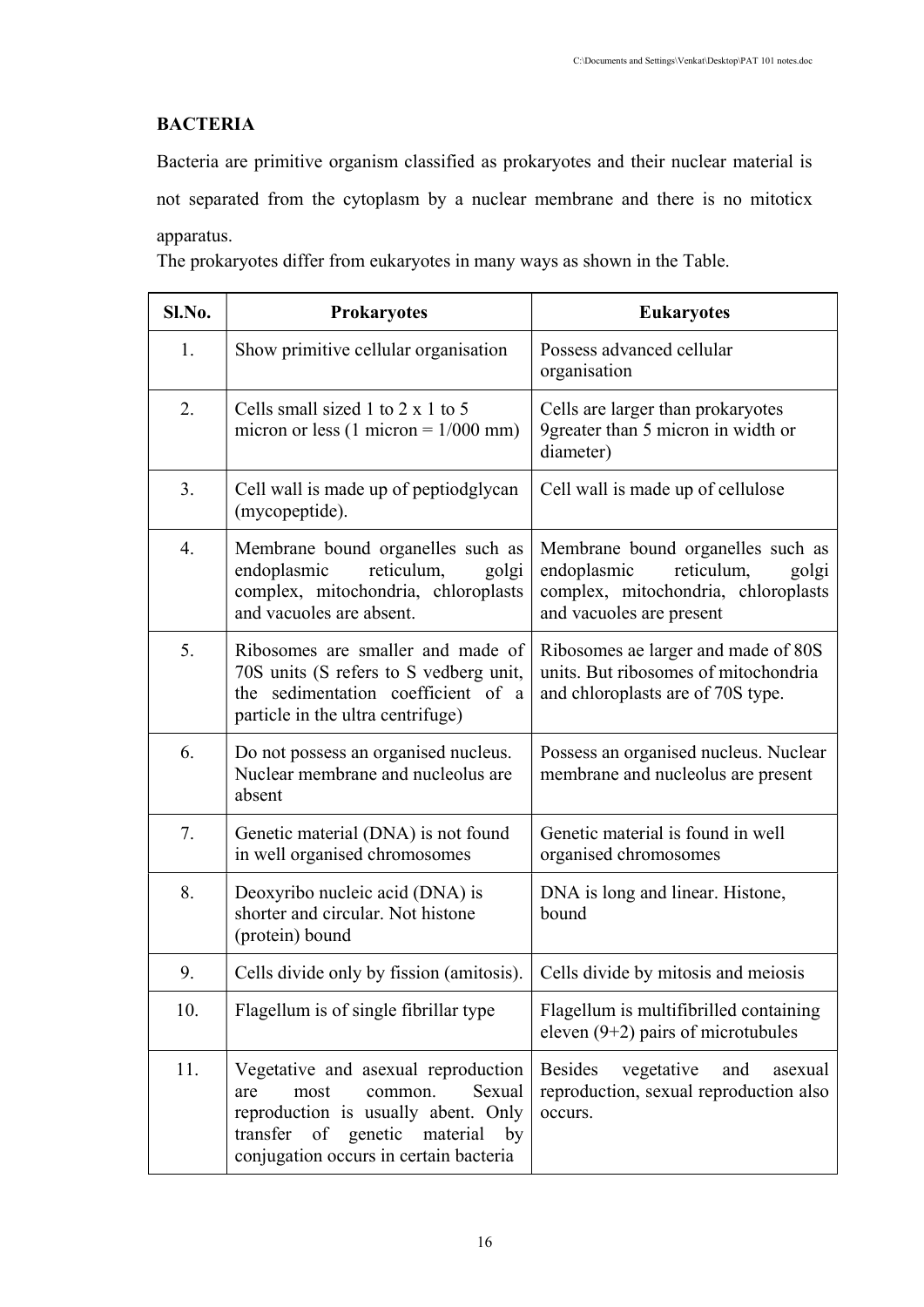#### VIRUS

CADocuments and Settings\Venkat\Desktop\PAT 101 notes.doc<br>A virus is a nucleoprotein that is very small to be seen with a light microscope multiply<br>only in living cells and has the ability to cause disease.<br>VIROIDS<br>Viroids

only in living cells and has the ability to cause disease.

#### VIROIDS

Viroids are small low molecular weight ribonucleic acids that can infect plant cells replicate themselves and cause disease.

### PHYTOPLASMA

They lack cell wall, are bounded by a unit membrane and have cytoplasm ribosomes and strands of nuclear material.They are pleiomorphic.

#### Endemic disease

The word "endemic" means "prevalent in, and confined to, a particular country or district" and is applied to disease. A disease is classified as endemic when it is constantly present in a moderate to severe from and is confined to a particular country or district.

E.g. Club root disease of cabbage is endemic in the Nilgiris district.

#### Epidemic or Epiphytotic disease

A disease usually occurs widely but periodically in a destructive form is referred as epidemic or Epiphytotic disease.

E.g. Powdery mildew disease in grapevine.

### Sporadic disease

Sporadic disease is one which occur at very irregular intervals and locations and in relatively fewer instances. In reality, sporadic disease belongs to the epidemic group.]

E.g. Udubatta disease in rice.

### Pandemic disease

These occur all over the world and result in mass mortality. '

E.g. Damping off disease in Tomato.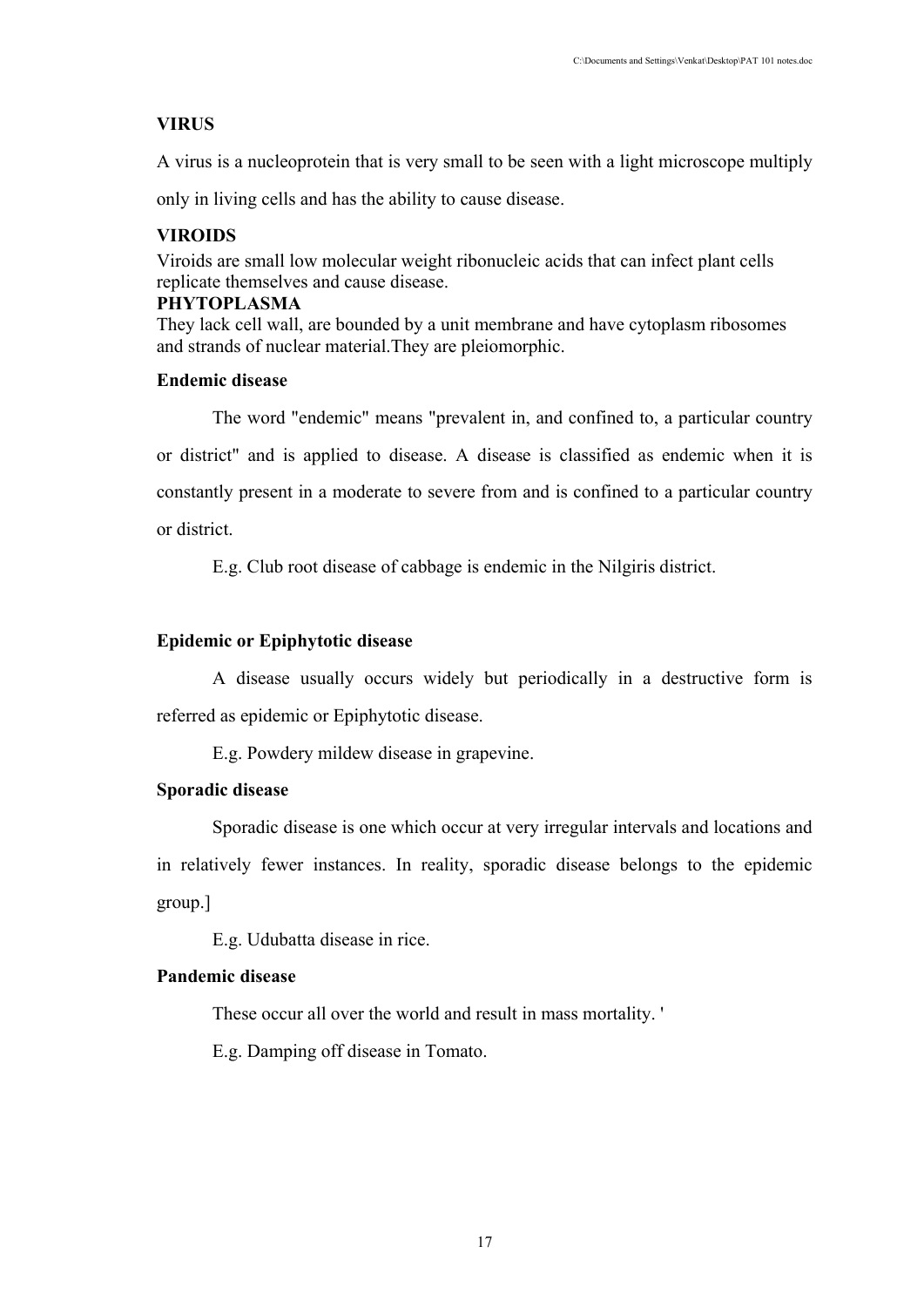### LECTURE NO.3

#### Fastidious vascular bacteria

These are previously called as rikettsia like organism or RLO that cause plant diseases and can not be grown on artificial media in the absence of host cell. Almost off of them are limited only fastideous to xylem/phloem.

#### Phloem inhabiting fastidious bacteria

Phloem limited bacteria was first observed in 1970 in the phloem of clover and perewinkle affected with clover club disease by D. lefleche and J.M. Bowe and in later citrus plants affected with greenurg disease. They produce characteristic symprom like yellows type which include stunting, yellowing of young leaves, virescence of floral parts, premature flowering and fruit drop, witches broom and premture death of the entire plant. They are often transmitted by leaf hoppers, dodder and by grafting but citrus greenurg is transmitted by the citrus psylla in addition to vegetative propagation.

This bacteria cells are present mostly in mature sieve elements, irregularly distributed among the vascular bundles. They are mostly rigid rods, non motile, 0.2 -  $0.5 \times 1.2$  µm in size, bounded by double membrane or a cell wall and cytoplasmic membrane. Both membranes are triple layered and are separated by on electron lucent zone. Peptidopglycan is absent and are mostly gram negative.

#### Xylem inhabiting fastidious bacteria

In 1973, fastidious xylem inhabiting bacteria was observed in the xylem vessels of grape plant affected with Pierces disease and alfalfa affected with alfalfa dwarf. Few other examples are the phony peach disease, sugarcane ratoon stunting, almond leaf scorch etc.

All the xylem inhabiting fastidious bacteria known so fan are gram negative but one excerption that the sugarcane ratoon stunting is a gram positive bacteria, and are classified as the members of the genus clavibacter (formerly called as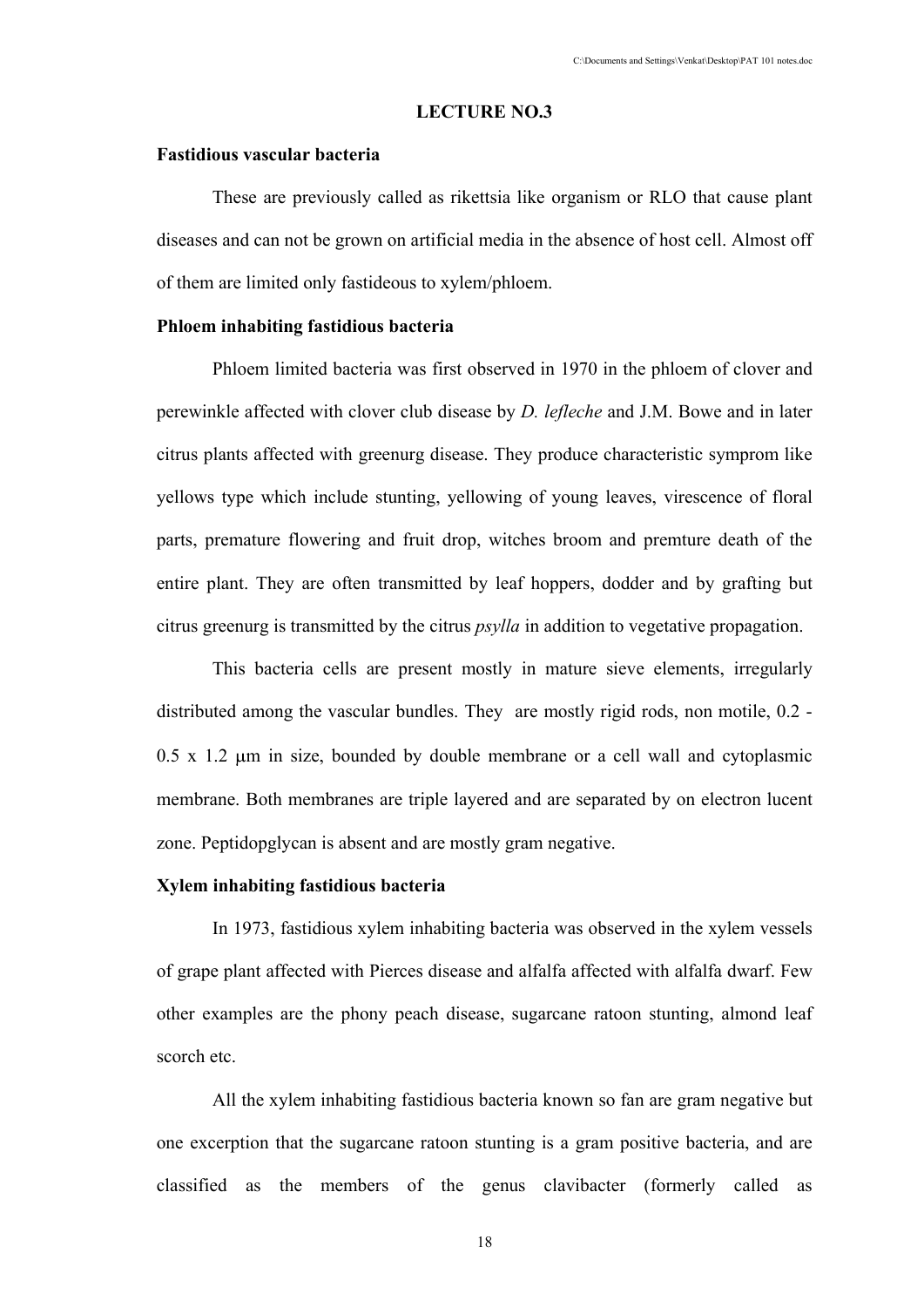Corynebacterium). These fastideous xylem inhabiting bacteria are differentiated from other xylem inhabiting bacteria (Pseudomonas, Erwinia etc.) by their inability to infect tissues other than xylem, their insect transmission but not mechanical transmission and their inability to grow on bacteriological culture media.

Xylem inhabiting fastideous bacteria are generally rod shaped  $0.2 - 0.5 \times 1 - \mu m$ in size. The cells usually have a well defined cell wall and plasma membrane both triple layered in structure. The walls are rigid (or) rippled due to periodic unfolding of outer membrane of cell wall. The cell wall consist of an outer membrane an intermediate electron lucent zone and an inner dense peptidoglycan layer which is separated from the plasma membrane by a electron lucent zone. These fastideous bacterial cell also multiply by fussion the transmission of these bacteria is almost entirely by xylem feeding insects exclusively to leaf hoppers such as sharpshooter leaf hopper and spittle bugs. The bacterium is transmitted by the vector in a non circulative but persistent manner. The symptoms of fastideous vascular bacter consist of marginal chlorosis and necrosis of leaves, stunting, general decline and reduced yields. Such symptoms are probably caused by plugging of xylem vessels by the bacterial cells and by a matrix material partly of bacterial and partly of plant origin. necrosis of leaves, stunting, general decline and reduced yields. Such symptoms are<br>probably caused by plugging of xylem vessels by the bacterial cells and by a matrix<br>material partly of bacterial and partly of plant origi

### Important fastidious vascular bacterial diseases

### 1) Xylem inhabiting fastidious bacteri

### i) Grame positive

a) Sugarcane ratoon stunting (Clavibacter xyle subsp. Xyli).

### ii) Gram Negative

a) Pierce's disease of grapes

| b) Citrus variegation  | These are all caused by the forms of bacterium |
|------------------------|------------------------------------------------|
| c) Peach phony disease | xylella fastideosa                             |
| d) Plum leaf scald     |                                                |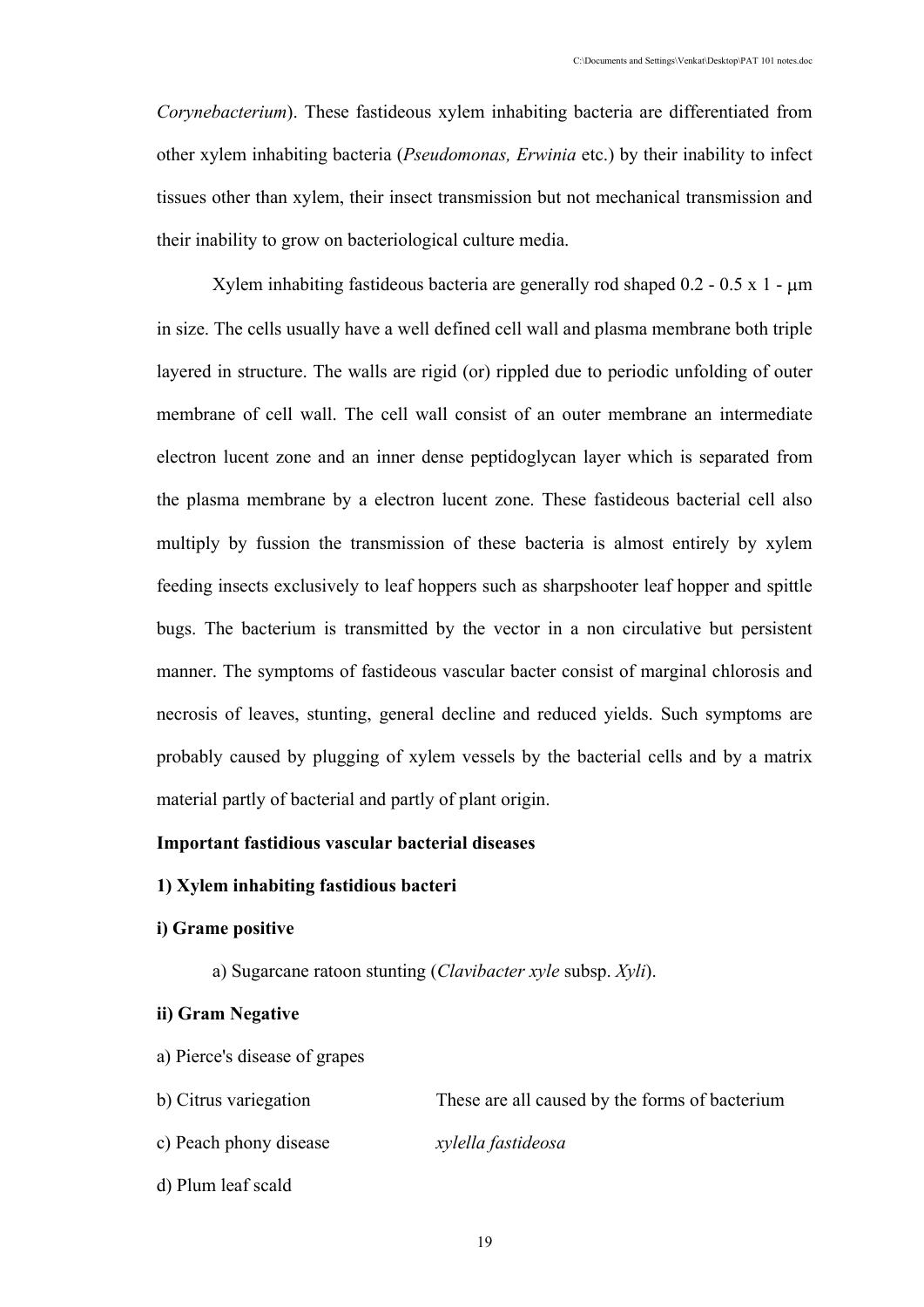#### e) almond leaf scorch

### 2) Phloem inhabiting fastideous bacteria

- a) Citrus greening
- b) Clover club leaf (Gram negative)

#### PHYTOPLASMAS, SPIROPLASMAS L – FORM BACTERIA

For about 90 years after the discovery of first phytopathogenic bacteria some more prokaryotes including mycoplasmas, phytoplasmas, spiroplasmas and L-form bacteria which were in size between bacteria and virus were identified as causal agent of plant diseases. These organisms exist in nature and differ from the true bacteria I the absence of typical cell wall. But their cells are enclosed by unit cell membrane. They are generally called as mollicutes, come under the division Tenericutes of the kingdom Protista. The division tenericutes contain one order namely Mycoplasmatales that has three families viz. Mycoplasmataceae Acholephasmataceae and spiroplasmataceae. Each family has one genus respectively Mycoplasmas, Acholeplasmas and Spiroplasmas.

### Mycoplasmas

Mycoplasmas were known to the field of medical science in 1898 only after the work of Nocard and Roux, who succeeded in culturing the contagious bovine pleuropneumonia organism in artificial media. These organism was later known as Mycoplasma mycoides kept under the order mycoplasmatdes among the bacterial class Schizomycetes. Later, the order mycoplasmatalus was placed in the class tenericutes of mollicutes.

The distinguished characteristics of mycoplasmas are.

- Unicellular, gram positive, non motile, highly pleomorphic facultaviru, saprophyto and their size ranges from small, spherical bodies to large irregular bodies (with diameter ranges from 175 – 250 nm. Some species produces branched myceliod structure.
- Free living, both parasitic and saprophytic, and reproduces by budding and binary  $\bullet$ fussion.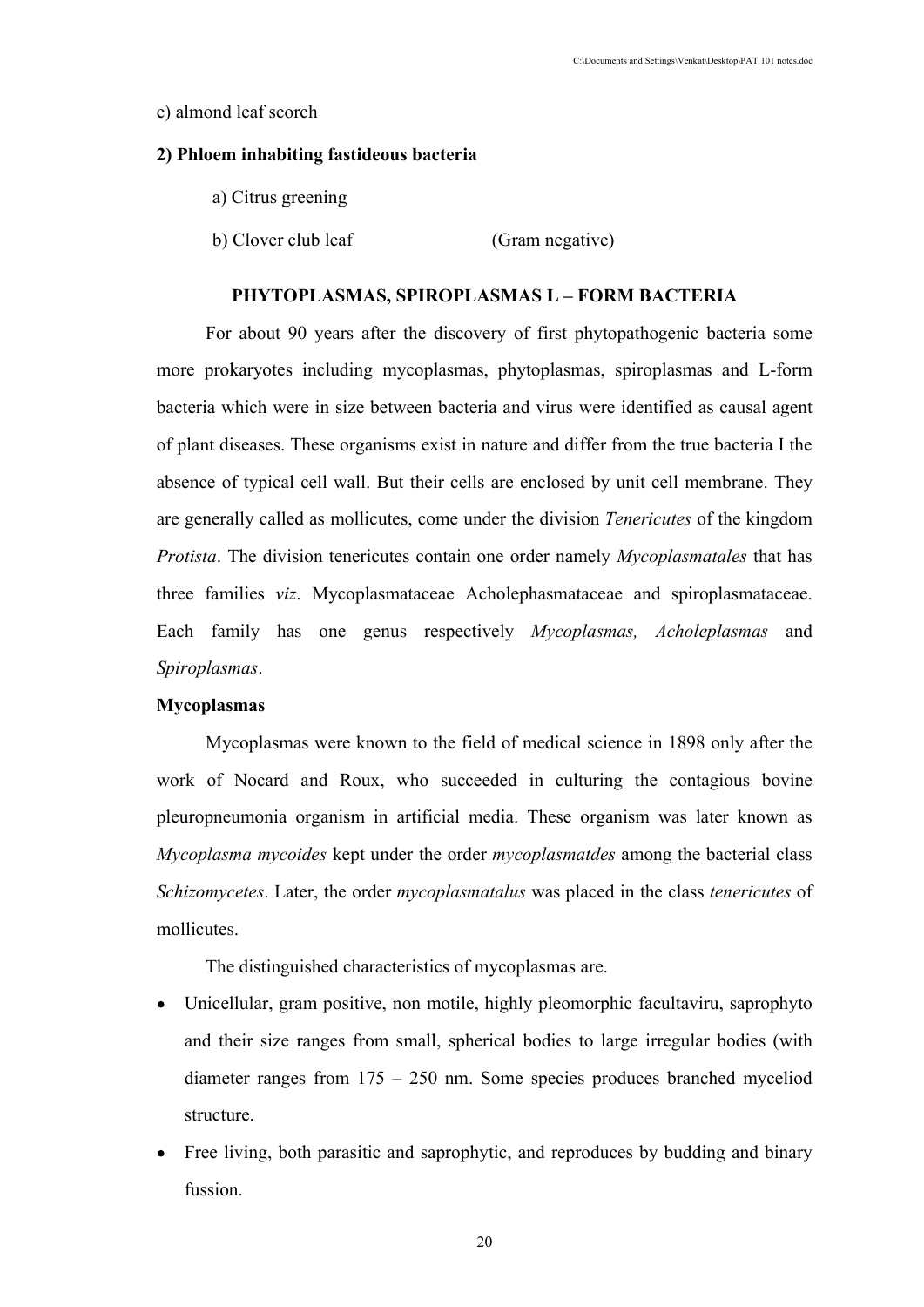- Cell contains cytoplasm, ribosome and nucleic acid devoid of nuclear membrane.  $\bullet$ Both DN and RNA are present.
- Cell contains cytoplasm, ribosome and nucleic acid devoid of nuclear membrane.<br>Both DN and RNA are present.<br>Cell wall is absent but the cells are delemited by a unit lipoprotein membrane of<br>about 10 nm thickness. About 10 Cell contains cytoplasm, ribosome and nucleic acid devoid of nuclear membrane.<br>Both DN and RNA are present.<br>Cell wall is absent but the cells are delemited by a unit lipoprotein membrane of<br>about 10 nm thickness. About 10 Cell wall is absent but the cells are delemited by a unit lipoprotein membrane of  $\bullet$ about 10 nm thickness. About 10 amino acids are present in the protein fraction while lipid of all mycoplasms contains sterol, carotenols, glycerophospholipid, glycolipids etc.
- central nipple.
- Usually resistant to antibiotics like penicellin, cephaloridini etc. which acts on cell  $\bullet$ wall but they are sensitive to tetracycline.
- Reduce tetrazolium chloride in aerobic and or anaerobic culture media.  $\bullet$

Regarding plant science, the mycoplasms were identified as plant pathogen during 1967. Prior to 1967, plants showing watches broom phenomenon are considered as viral diseases and that type of diseases are generally called as 'yellows'. Since no fungi, bacteria, protozoa and nematode are found to be associated with such diseases. Moreover their causative agents are transmitted through insect vectors, vegetative propagative material, grafting, parasitic plants etc. and they pass through the bacterial filter of 450 nm diameter. However, all attempts made to purify the organisms by routine virological methods and to characteristic them morphologically and chemically as viruses remained unsuccessful.

In 1987, Doi et al. and Ishiie et al. from Japan first time identified a well less microorganism in the phloem of mulberry plants infected mulberry dwarf (a kind of yellow disease). They proposed that these organism may be mycoplasma like organism (MLO) or chlamydia like organism because of their superficial resemblance to mycoplasms and therapeutic effect of tetracycline antibiotics in such prokaryotes. When compare to animal mycoplasmas, the mycoplasmas observed in plants have not be cultured. Hence the plant mycoplasmes have not been characterised and koch's postulate have not been proved. Further detected studies revealed that the mycoplasmas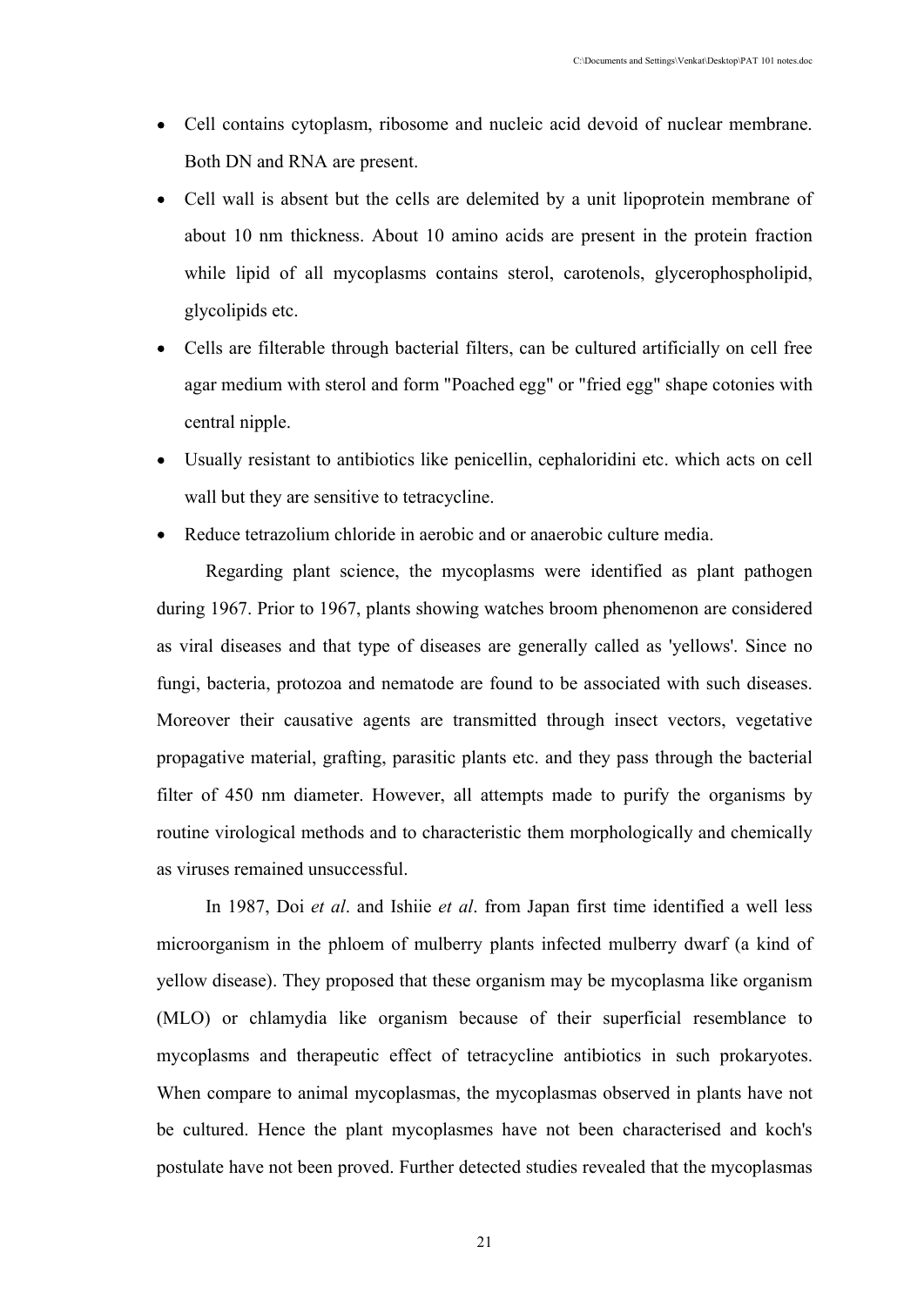present in plant sieve elements are not true mycoplasmas and now they are differenciated as phytoplasmas (wall less, round to elongate prokaryotes) and spiroplasmas 9wall less, motile, helical prokaryotes).

### Phytoplasmas

As characterised earlier, they are wall less round to elongate prokaryotes exist in nature, affecting plants and present in phloem vessels. They are toxonomically more related to acholeplasma than mycoplasma. In plants, more than 200 phytoplasmal diseases are recorded till date of which some are very destructive and may lead to cent per cent failure of crop. present in plant sieve elements are not true mycoplasmas and now they are<br>differenciated as phytoplasmas (wall less, round to elongate prokaryotes) and<br>spiroplasmas 9wall less, motile, helical prokaryotes).<br>**Phytoplasmas**<br> 2. **Phytoplasmas 9** wall less, motile, helical prokaryotes).<br> **Phytoplasmas**<br>
As characterised earlier, they are wall less round to elongate prokaryotes exist in<br>
nature, affecting plants and present in phloem vessels. The 3. As characterised earlier, they are wall less round to elongate prokaryotes exist in mature, affecting plants and present in phlocm vessels. They are toxonomically more related to acholeplasma than mycoplasma. In plants, related to acholeplasma than mycoplasma. In plants, more than 200 phytoplasmal discases are recorded till date of which some are very destructive and may lead to cent per cent failure of crop.<br>Characteristics of phytoplasm

### Characteristics of phytoplasma

elastic unit membrane.

bacteria.

their sizes are comparable to true mycoplasmas.

be grown on artificial nutrient media.

Fried Comparator and their states of phytoplasma<br>
1. They lack cell wall out the cells ae bounded by single triple layered highly<br>
1. They lack cell wall out the cells ae bounded by single triple layered highly<br>
2. Have cy **Characteristics of phytoplasma**<br>
1. They lack cell wall out the cells ac bounded by single triple layered highly<br>
elastic unit membrane.<br>
2. Have cytoplasm, ribosome (RNA) and strands of nucleic acid (DNA) similar to<br>
bac whenever tetracycline treatment is green. But the same symptom reappear some after treatment stops. 2. Have cytoplasm, ribosome (RNA) and strands of nucleic acid (DNA) similar to bacteria.<br>
3. Usually spherioidal to ovoid (or) irregularly tubular to filamentous in shape and<br>
their sizes are comparable to true mycoplasmas

and also by insect vectors. The leaf hoppers rank first in transmitting phytoplasmas from plant to plant. Other than this, plant hoppers, psyllids, aphids also transmit phytoplasmas. With in the plants, phytoplasmas move through sieve pores or plasmodesmata. Infected plants become totally freed of mollicutes by heat treatment.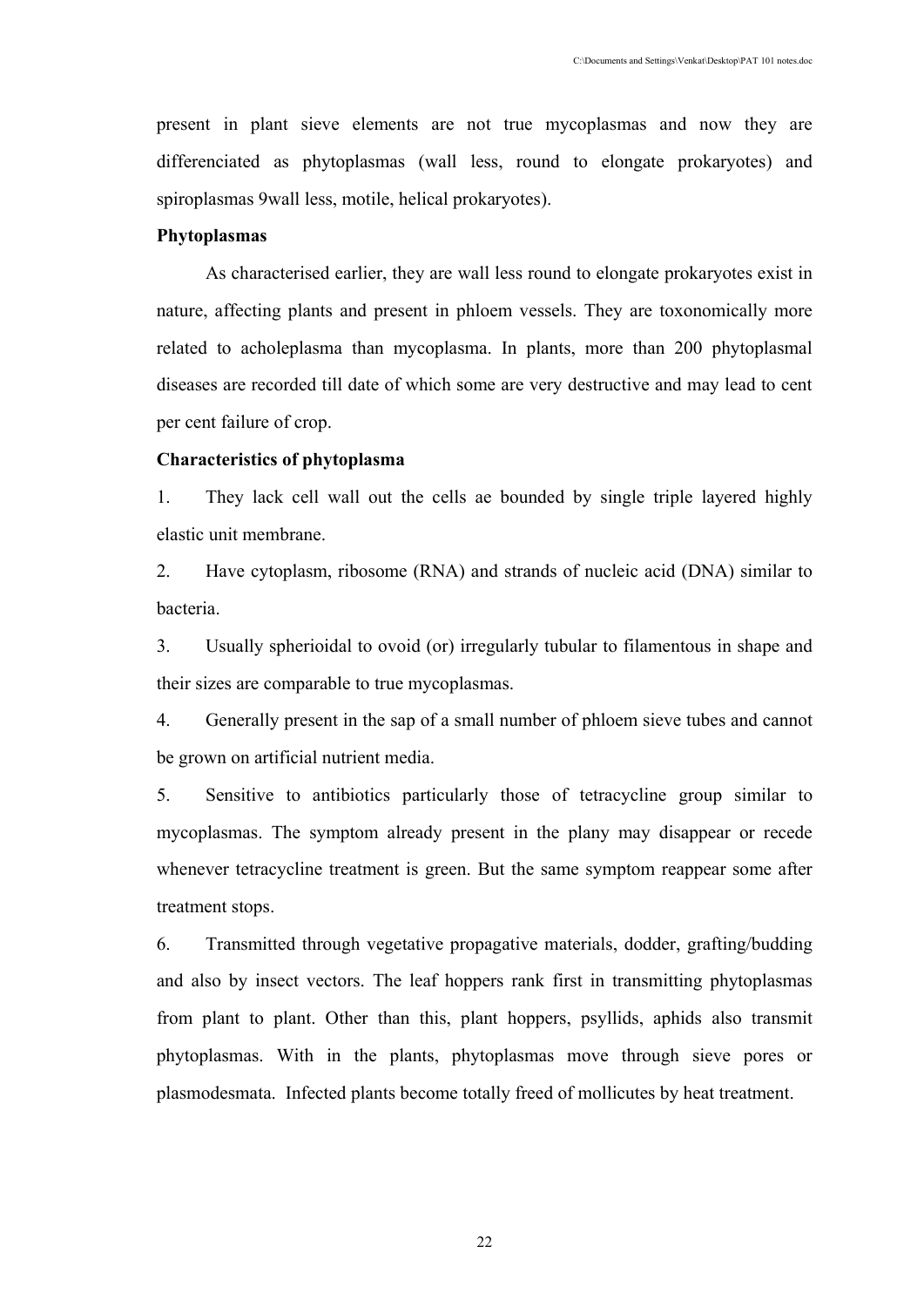### LECTURE NO.4

#### GENERAL ACCOUNT OF FUNGI

Fungi are the eucaryotic protist, achlorophyllus, nucleated, branched, unicellular or multicellular organisms that may reproduce by the division of vegetative cells, well defined asexual and sexual spores. The body of the fungus is called as 'Thallus'.

#### Plant Hyphae

It is a tubular, transparent filament, usually branched, composed of an outer cell CONSUMENT CONSUMED CONSUMED CONSUMED CONSUMERT UP: NOTE FUNCI<br>
Fungi are the eucaryotic protist, achlorophyllus, nucleated, branched, unicellular<br>
or multicellular organisms that may reproduce by the division of vegetative are divided into compartments or cells by cross walls called septa and are generally characterised as septate (with cross wall) or coenocytic (aseptate - without cross wall). Hyphae of most of the fungi measure  $5-10 \mu m$  across.

#### Dolipore

It is a pore in the cross wall/septum through which cytoplasm is in continuity among adjacent cells. The region of the septum around the dolipore is swollen and the swollen rim on either side is capped by a membrane which is called as "parthenosome" or verschluss band or septal pore cap.

### Mycelium (Plant Mycelia)

The hyphal mass or network of hyphae constituting the body (thallus) of the fungus is called as mycelium.

#### Fungal cell structure

Fungal cells are typically eucaryotic and have distinguished characteristics than that of bacteria, and algae (Table ).

The chief components of cell wall appears to be various types of carbohydrate or their mixtures (upto 80-90%) such as cellulose, pectose, callose etc., cellulose predominates in the cell wall of mastigomycotina (lower fungi) while in higher fungi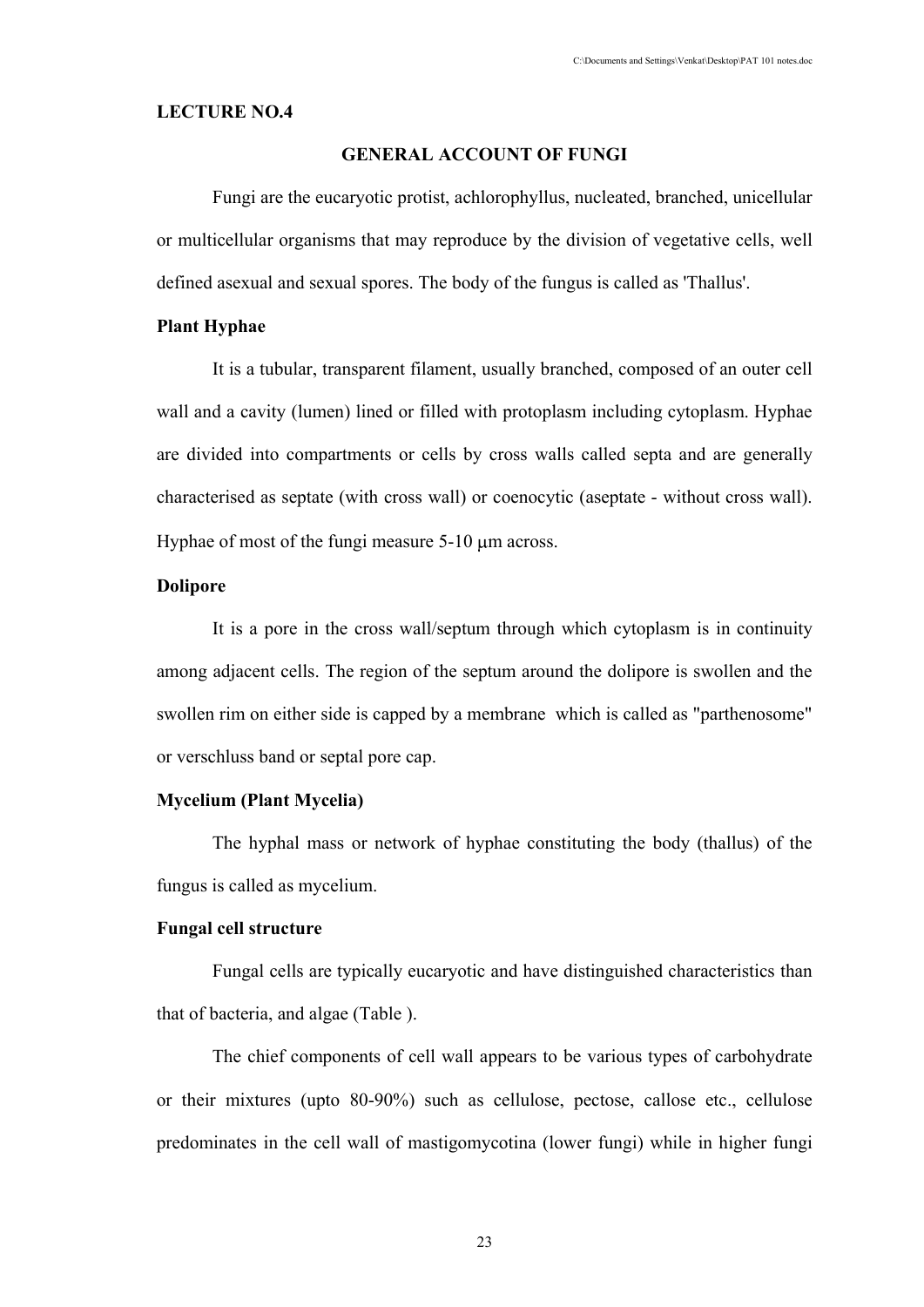cellulose is either lacking or masked by chitin. Calcium carbonate and other salt may also be deposited upon or within the cell wall.

The living protoplast of the fungal cell is enclosed in a cell membrane called as plasma membrane or plasmalemma. projecting into cytoplasm are called as Plasmalemmasome. Like other eucaryotic cells, cytoplasm contains organelles such as nucleus, mitochondria, Golgi apparatus, ribosomes, vacuoles, vesicles, microbodies, endoplasmic reticulum, lysosomes, microtubules . cellulosc is cither lacking or masked by chitin. Calcium carbonate and other salt may<br>also be deposited upon or within the cell wall.<br>The living protoplast of the fungal cell is enclosed in a cell membrane called as<br>plasma The living protoplast of the fungal cell is enclosed in a cell membrane called as<br>membrane or plasmalemma. projecting into cytoplasm are called as<br>*lemmasome*. Like other eucaryotic cells, cytoplasm contains organelles suc

The fungal nucleus have nuclear envelope comprising of two typical unit membrane and a central dense area known as nucleolus which mainly consist of RNA. reticulum.

maintenance of cell shape. Beside the osmotic function, they also store reserve materials. The chief storage products of fungi are glycogen and lipid.

The apex of the hyphae are usually rich in vesicles and are called as apical vesicular complex (AVC) which helps in the transportation of products formed by the secretory action of golgi apparatus to the site where these products are utilised.

#### Eucarpic thallus

The thallus is differentiated into vegetative part which absorbs nutrients and a reproductive part which forms reproductive structure. Such thalli are called as eucarpic.

(eg) Pythium aphanidermatum

### Holocarpic

The thalli does not show any differentiation on vegetative and reproductive structure. After a phase of vegetative growth, it gets converted into one or more reproductive structures. Such thalli are called as 'holocarpic' (eg) yeast, Synchytrium sp.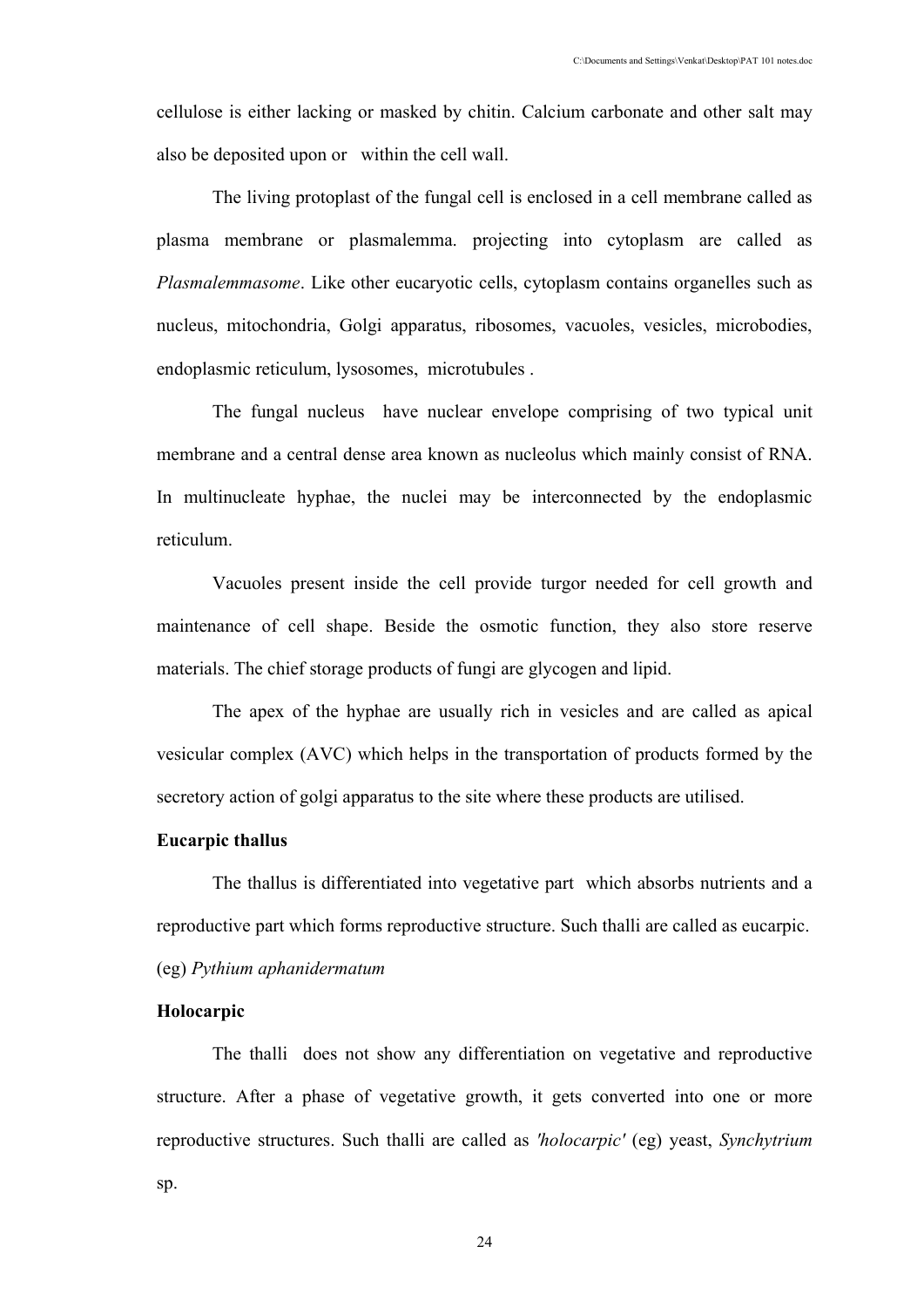### Monokaryotic mycelium or uninucleate

C:\Documents and Settings\Venkat\Desktop\PAT 101 notes.doc<br>Aryotic mycelium or uninucleate<br>Mycelium contains single nucleus that usually forms part of haplophase in the<br>le of fungi.<br>otic mycelium (binucleate) life cycle of fungi.

#### Dikaryotic mycelium (binucleate)

Mycelium contains pair of nuclei (dikaryon) which denotes the diplophase in the life cycle of fungi.

### Homokaryotic mycelium

The mycelium contains genetically identical nuclei.

### Heterokaryotic mycelium

The mycelium contains nuclei of different genetic constituents.

### Multinucleate

The fungal cell contains more than 2 nucleii.

### Modification of fungal hyphae

In most fungi, during certain stages of its life cycle the mycelium become organised in to loosely or compactly wooven tissues which are distinguishable from the normal hyphae composing a thallus. The mycelium contains genetically identical nuclei.<br> **Heterokaryotic mycelium**<br>
The mycelium contains nuclei of different genetic constituents.<br> **Multinucleate**<br>
The fungal cell contains more than 2 nucleii.<br> **Modification** 

Hyphae may have an altered shape and are closely packed together, easily indistinguishable from true tissues of higher plants. Such pseudo tissue are called as plectenchyma.

The plectenchyma is of 2 types.

- 1. Prosenchyma
- 2. Pseudoparenchyma

a) Prosenchyma (Gr. Pros = towards + enchyma = infusion).

If the altered hyphal elements are visible as hyphae and mostly linear cells lie parallel to one another forming a loose tissue and such tissue is termed as prosenchyma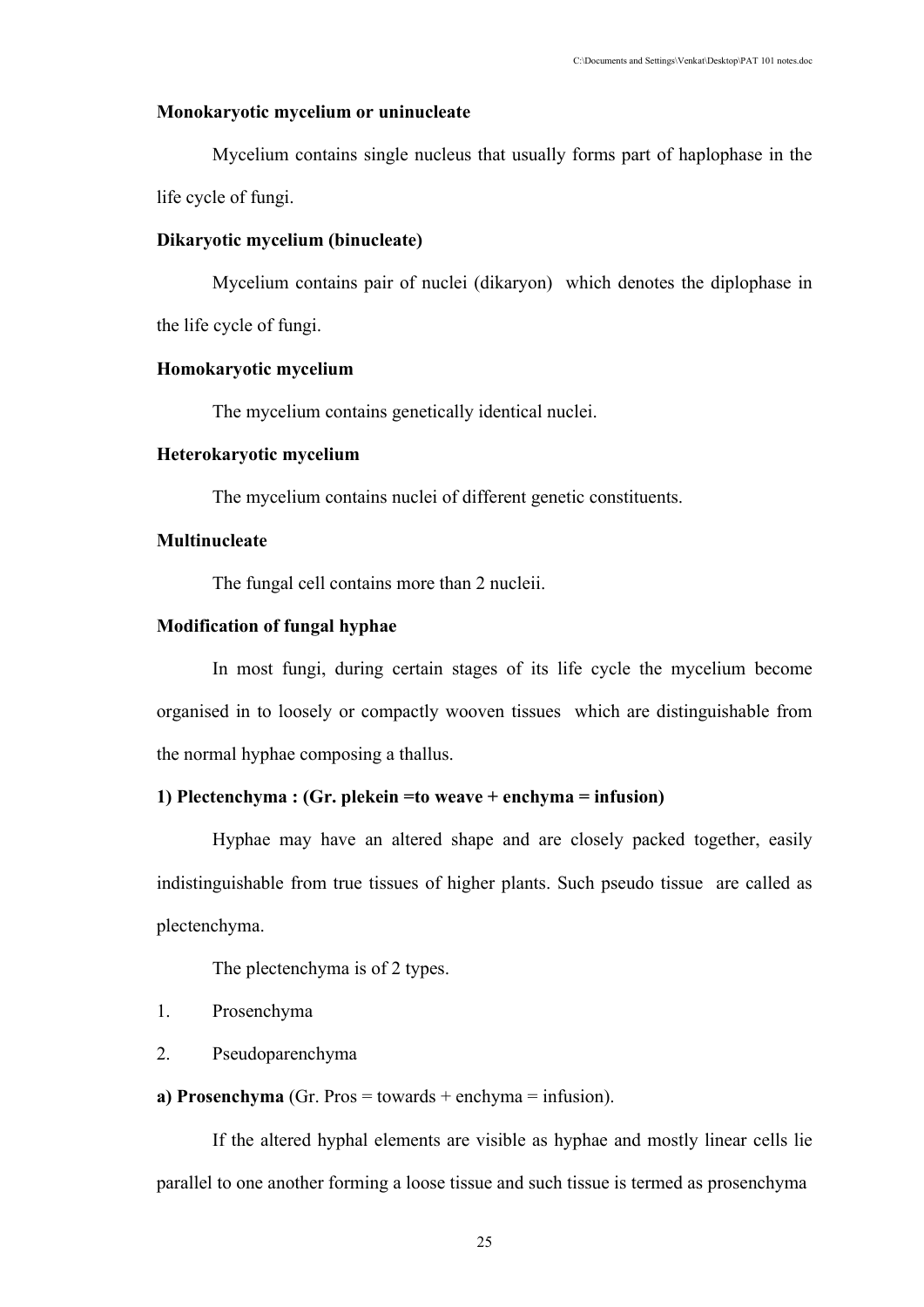## b) Pseudoparenchyma (Gr. Pseudo - false + parenchyma - a type of plant tissue)

C:Documents and SettingsiVenkat:DesktopPAT 101 notes.doc<br> **In some fungi, modified hyphal elements are oval or isodiametric in shape and**<br>
packed.<br> **COMOTPh** (Gr. rhiza - root + morphe - shape) closely packed.

### 2) Rhizomorph (Gr. rhiza - root + morphe - shape)

In many root invading or wood destroying fungi, hyphae is aggregated longitudinally and form long root like strands of compact masses. These strands are called as rhizomorph which have a thick hard cortex and a growing tip. These are the organs of mycelial migration and food transport and it provides a great inoculum potential to the invading hyphae in either colonization of a dead substrate or infection of a host. (eg) Armillariella mellea.

### 3) Sclerotium (Pl. Sclerotia)

It is a hard, compact resting body, made up of mass of mycelium produced in some fungi after a vigorous active growth. They are generally black or purple outside and greyish white inside. They are irregularly shaped and possess rich amount of food reserve (eg) Rhizoctonia solani, Sclerotium rolfsii, Macrophomina phaseolina. Sclerotia may vary from the size of pinhead to 1 cm in diameter. The fungus Polyporus produces the largest size of sclerotium as man's head and size as much as 15 kg. ingli after a vigorous active growth. They are generally black or purple outside<br>yish white inside. They are irregularly shaped and possess rich amount of food<br>(eg) *Rhizoctonia solani*, *Sclerotium rolfsii*, *Macrophomina* 

### 1) Myceliogenous

If the sclerotia germinate directly into mycelium then it is called as myceliogenous (eg) Selerotium rolfsii, Rhizoctonia soloni.

### 2) Carpogenous

(eg) Claviceps fusiformis and Selerotinia selerotiorum.

In C. *fusiformis*, the selrotia germinate and put forth small or long stalked stromata with a globose sporogenous head consist of sexual spore (ascospores) enclosed in perithecium.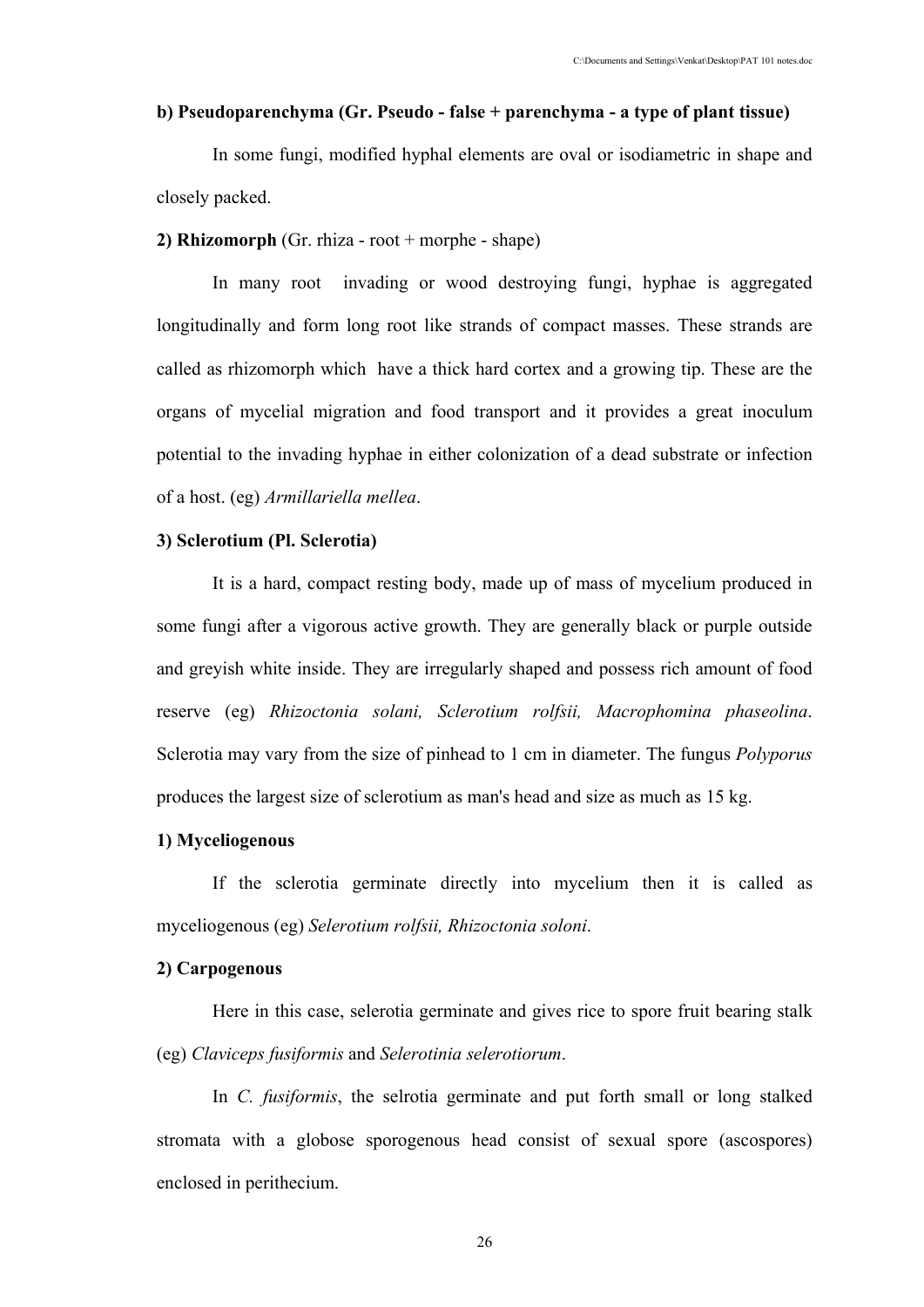### Stromata

Any compact hyphal aggregation in or on which fructification are formed are called as stromata. Acervuli, sporodochia are nothing but fertile stromata bearing sporophores and spore. Some kind of sclerotia also produce stromata during its germination as mentioned in C. fusiformis.

### 3. Sporogenous

Sclerotia on germination gives rise to a spore are called as sporogenous (eg) Botrytis cinerea.

#### 4) Chlamydospore

 Fungi like Fusarium sp produce swollen or thickened resting structures by the rounding up of cells (resting cells) and are termed as chlamydospores. They are produced either singly or in chains and may be terminal or intercalary in the hyphae.

The rhizomorph, selerotium and chlamydospores are some of the resting spores of fungi that remain dormant over long period and germinate when the favourable condition appears.

### 5. Gemnae

They are similar in structure to chlamydospore but they are not thick walled, occur either singly or chains and are generally borne terminally eg Mucor sp.

### 6. Appressorium (Pl. Appressoria) (L - apprimere - to press against)

These are localized swellings of the tip of germ tube or older hyphae that develop in response to contact with the host. In simple these are special structures for attachment in the early stage of infection. From these a minute infection peg usually grows and enters the epidermal cell of the host.

### Haustoria

They are nothing but organ for absorption. It is the lateral outgrowth of intercellular or superficial hyphae which will help to absorb food and nutrients from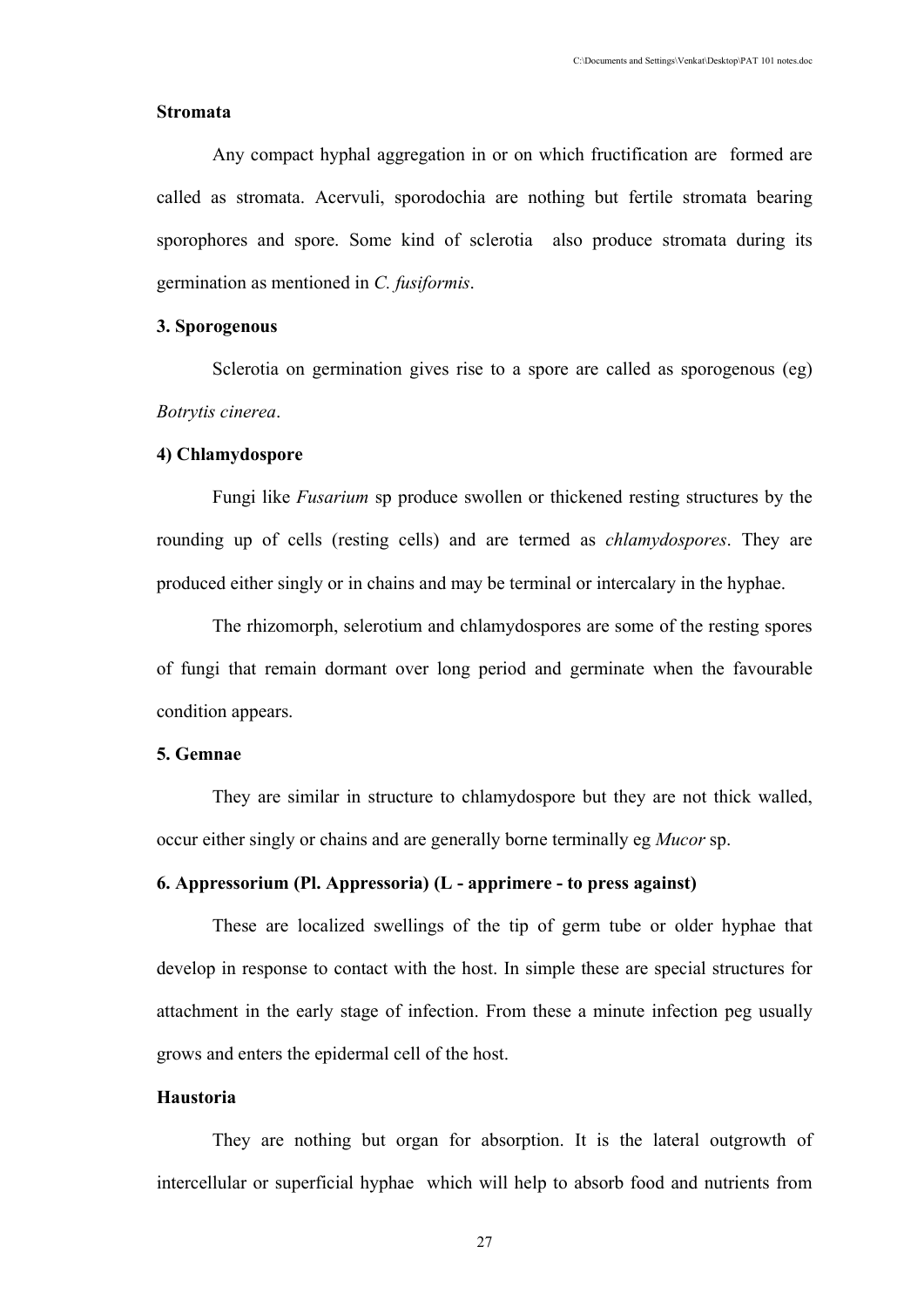the host. They are of different shapes and size ranging from knob like structures to simple, lobed, branched, coiled and they are able to penetrate only in the cell wall and not in the plasma membrane.

#### Pseudo selerotia

These are selerotia like structure composed of funghal hyphae and friable material of the substratum bound together. The mummified fruits parasitised by many fungi are actually pseudosclerotia.

### LECTURE NO.5

### TYPES OF PARASITISM

Fungi are essentially heterotrophic or dependant on other organisms as they are chlorophyll less in nature. Moreover, they require predigested food to live and therefore they obtain food from either living (Parasites) or non living sources (Saprophytes). 1 of the substratum bound together. The mummified fruits parasitised by many<br>
2 actually pseudosclerotia.<br>
2 LECTURE NO.5<br>
TYPES OF PARASITISM<br>
Fungi are essentially heterotrophic or dependant on other organisms as they ar

Based on the source of nutrition, the fungi may be classified as.

### 1) Parasite

nutrition are called as parasites. The relationship between the parasite and the host is called as parasitism. The parasites are of different types.

### i) Ectoparasite

The parasite may live on the external surface of the host (eg) *Erysiphe* polygoni.

### ii) Endoparasite

The parasite may grow inside the host cell (intracellular) or in between the cells (inter cellular) of the host plant and draw nutrition. (eg) Leveillula taurica.

### Facultative parasites

They usually live as saprophyte but can attack living tissue under certain condition.ie., they normally grow as saprophyte but also have the ability to parasitise.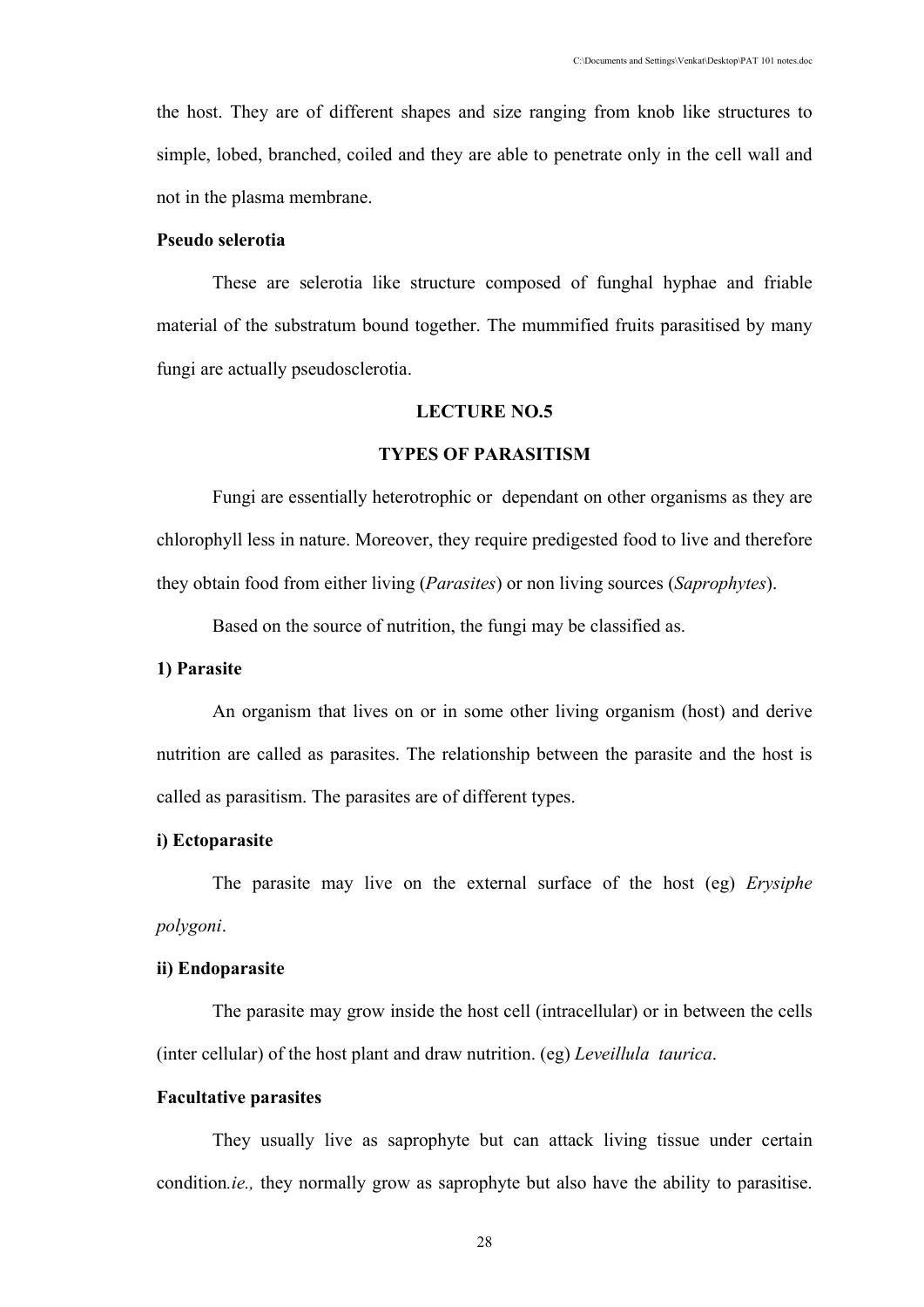These fungi are having saphrophytic phase with a short parasitic phase under suitable condition (eg) Pythium sp., Rhizoctonia sp.

### Facultative saprophytes

They usually live as parasite but can grow saprophytically ie they have long parasitic phase and with a short saprophytic phase in their active life cycle (eg) Phytophthora sp. Venturia inaequali,Spacelotheca sp.

### Obligate parasite

They invariably occur as parasites in nature and cannot be grown in axenic culture media under *in vitro* condition. Some of the so called obligate parasites have been now cultured under laboratory condition as such parasites are called as 'biotrophs' (eg) Downy mildew, Powdery mildew.

#### Hemibiotrophs

These pathogen attack living tissues and grows in or on them in the same way as that of biotrophs but continue to grow and reproduce after the tissue is dead (eg) leaf spotting fungi.

### Perthotrophs

They are so called less specialised parasite which can cause immediate and severe damage to their host tissue. They usually obtain nutrients from cells killed in advance (eg) Rhizopus, Pythium, Rhizoctonia, Fusarium. They kill the tissue before actually entering and feeding on them. They are so called less specialised parasite which can cause immediate and<br>severe damage to their host tissue. They usually obtain nutrients from cells killed in<br>advance (eg) *Rhizopus. Pythium, Rhizoctonia, Fusarium*. The

### **Necrotrophs**

There are some intermediate parasites which invade and kill host cell (eg) Phytophthora, Claviceps, Venturia.

### Specialised parasite

They are the more specialised group of parasites which can cause only slight damage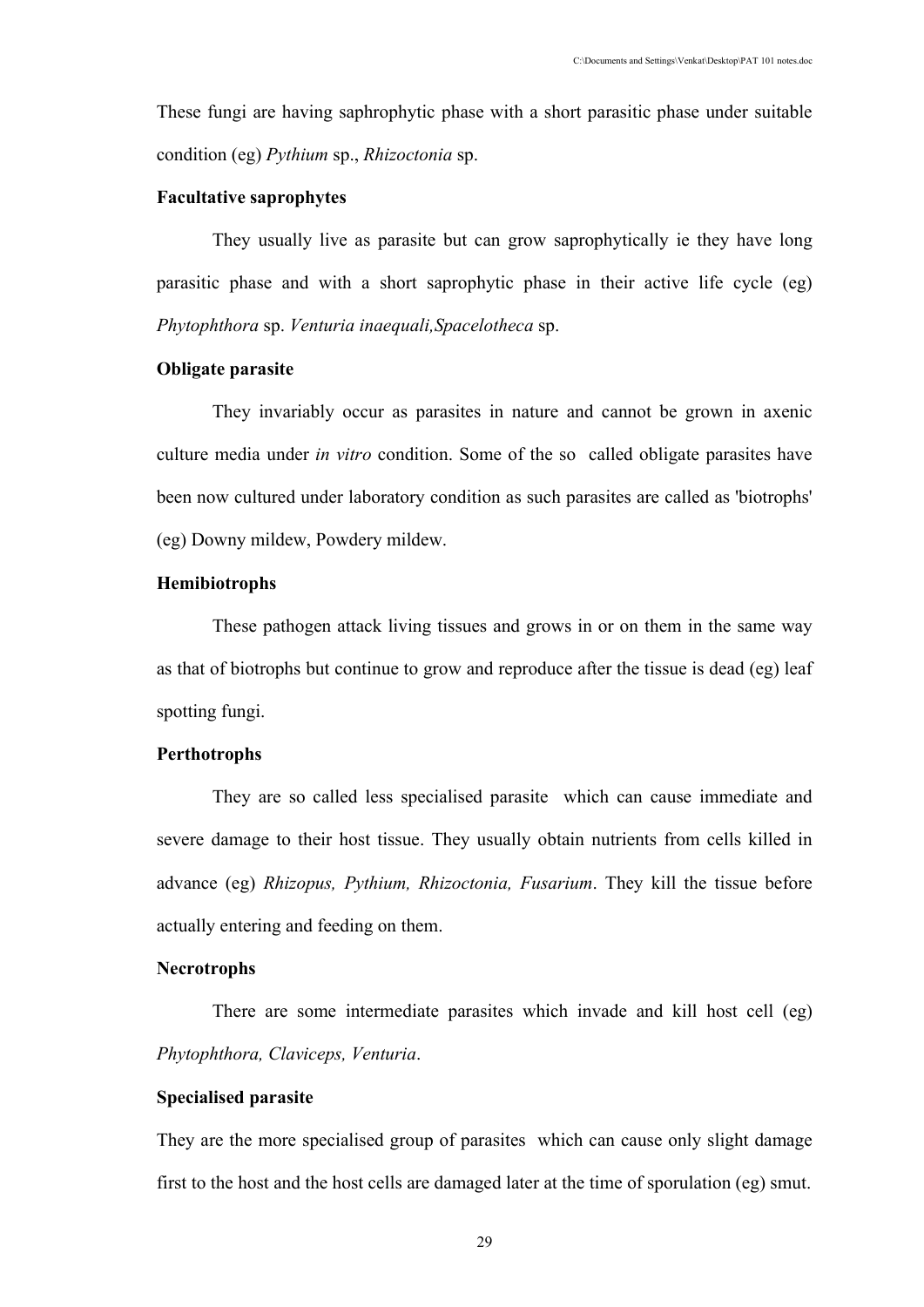### Phenomenon of fungal parasitism

### Synergism

It means the ability of two kinds of organisms to grow better or produce greater effect conjointly than either one could alone (eg) Diplodia natelensis and Colletotrichum gleosporioides together produce much greater effect on citrus bark than either one of the pair alone can produce.

### Symbiosis

Some fungi derive nutrition from a living member to which they also provide some kind of benefit in return. This kind of relationship is termed as symbiosis (eg) VAM.

### **MYCORRHIZA**

It is one kind of mutualism between the fungi and roots of higher plants. The name 'mycorrhiza' literally means "fungus root" and it was coined by Frank in 1885. They are quite common in nature and majority of the plant species are known to have some form of mycorrhizal system in their root. ie fungal hyphae like in association with the roots either on the periphery or in the cells of certain layers of the cortex. MYCORRHIZA<br>
It is one kind of mutualism between the fungi and roots of higher<br>
name 'mycorrhiza' literally means "fungus root" and it was coined by Fr<br>
They are quite common in nature and majority of the plant species are

There are three types of mycorrhizas.

- 1. Ectomycorrhiza
- 2. Endomycorrhiza
- 

### Ectomycorrhiza

These mycorrhiza forms an external fungal sheath or mantle round the root. The mantle is of considerable thickness and may be differentiated into layers (Pseudoparenchymatous layer) differing in compactness and commonly two in number. The hyphal branches from the sheath grow intercellularly into the cortical parenchyma of the host tissue in the form of network known as "Hartig net" named after the German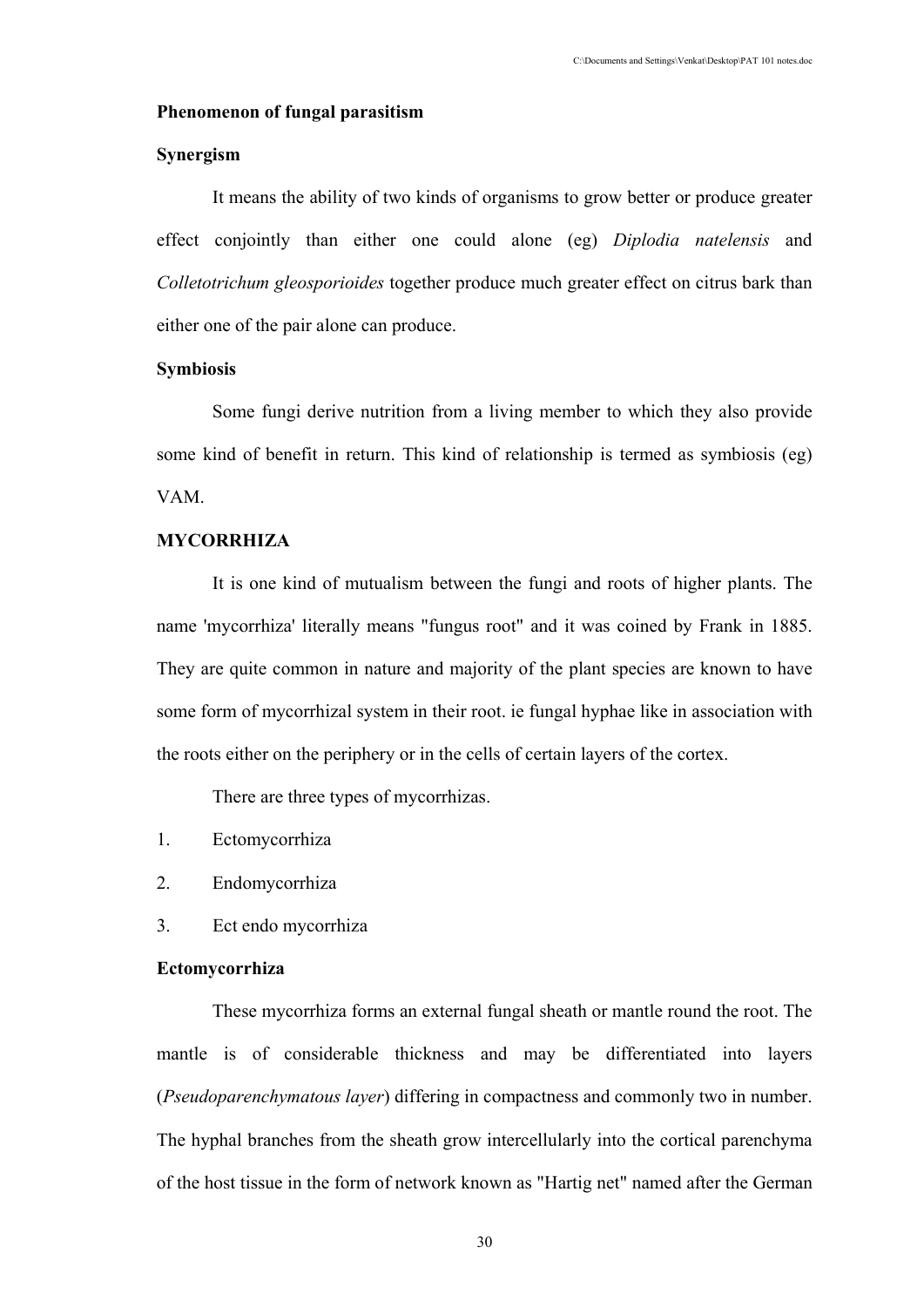botanist "Hartig". Hyphal branches from the sheath also moves to the soil. These kind of mycorrhiza is noticed in most of the forest trees like pine, fir, oak etc. Most of the ectomycorrhizal fungi belong to basidiomycotina and some to ascomycotina (eg) Amanita spp, Boletus sp,Pisolithus tinctorius, Marasmius scorodonius.

#### Endomycorrhiza

These mycorrhiza does not form external sheath or mantle but the hyphae penetrate both between (inter cellular) and with in (intracellular) tissues of cortex and epidermis. The endomycorrhiza may have septate (mostly basidiomycotina) or aseptate mycelium (mostly zygomycotina). Most common aseptate endo mycorrhiza are known as vesicular - arbuscular mycorrhiza (VAM). After germination the aseptate hyphae colonize the cortex, both inter and intracellularly and it branches repeatedly in a dichotomous manner to form a complex branched haustorium called as arbuscules. The hyphae within the cells or intercellular spaces also swell to form thick walled vesicles, that contains fat globules due to the formation of vesicles and arbuscules. These mycorrhiza are named as VAM.

 Endogone sp. Gigaspora sp, Glomus sp. Acaulospora sp. Gigaspora margarita, Glomus mosseae, G. fasciculatus, Ectendomycorrhiza. They have characters of both endo and ectomycorhizza.

In this case, they usually form a mantle or sheath. The external hyphae penetrate between the epidermal and cortical cell constituting the Hartig net just like ectomyconrhiza and also penetrate into the active living cell similar to endomycorrhiza. (eg) Coenococcum geophilum.

In all the three types, the hyphae of the fungal symbionts permeate the soil and obtain scarce and relatively immobile nutrients especially phosphorus but also nitrogen, potassium, Cu, Zn and supplied more effectively to the plants than the root hairs of the concerned plant.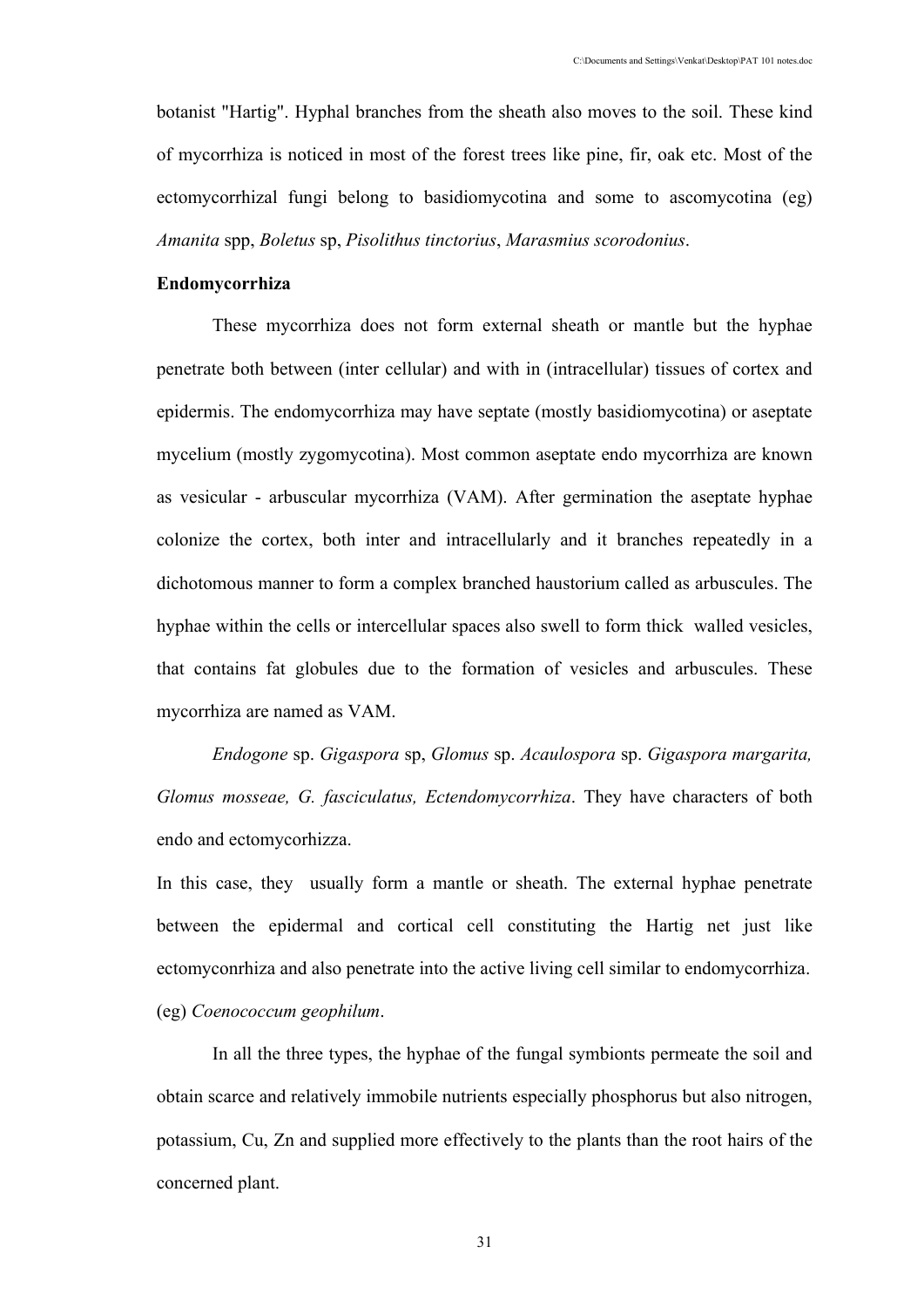### REPRODUCTION IN FUNGI

Fungi reproduce both asexually (without a nuclear change) and sexually (with a nuclear change). The reproductive bodies are called as spores which are capable of growing into a new thallus. The reproductive phases starts when the vegetative phase (Somatic phase) has reached certain degree of maturity so as to provide sufficient quantities of reserve food for the spore producing organs or sporogenous organs. Usually the spore producing organs have.

- $\cdot$  limited growth, vertically oriented and perpenticular to the plane of mycelial growth.
- Endowed structurally with differentiated cellular characters capable of producing one or more spores. The spore producing organs have.<br>
It is growth, vertically oriented and perpenticular to the plane of mycelial<br>
Whiter with the spore structurally with differentiated cellular characters capable of producing<br>
or more spore

The reproduction in fungi takes place by the following methods.

- Asexual reproduction
- Sexual reproduction

#### II) Asexual reproduction

involve the union of sex organs (gametangia), sex cells (gametes) or nuclei.

The spores produced by asexual reproduction are called as mitospores since they are formed by meare mitotic division of nuclei and the daughter cells have the genetic constituent as that of original cells. In general asexual reproduction occurs many times in the life cycle of the fungus compared with sexual reproduction which occur once in their life cycle. A sexual spores are one or more celled containing one or more nuclei in each cell with same protoplasmic contents. Some fungi produces more than one form of asexual spores and each one develop into thalli similar to mother thalli in all the developmental cycle. Such fungi are called polymorphic or pleiomorphic. The fungi *Fusarium* produces micro and macroconidia as its asexual spore. Spores are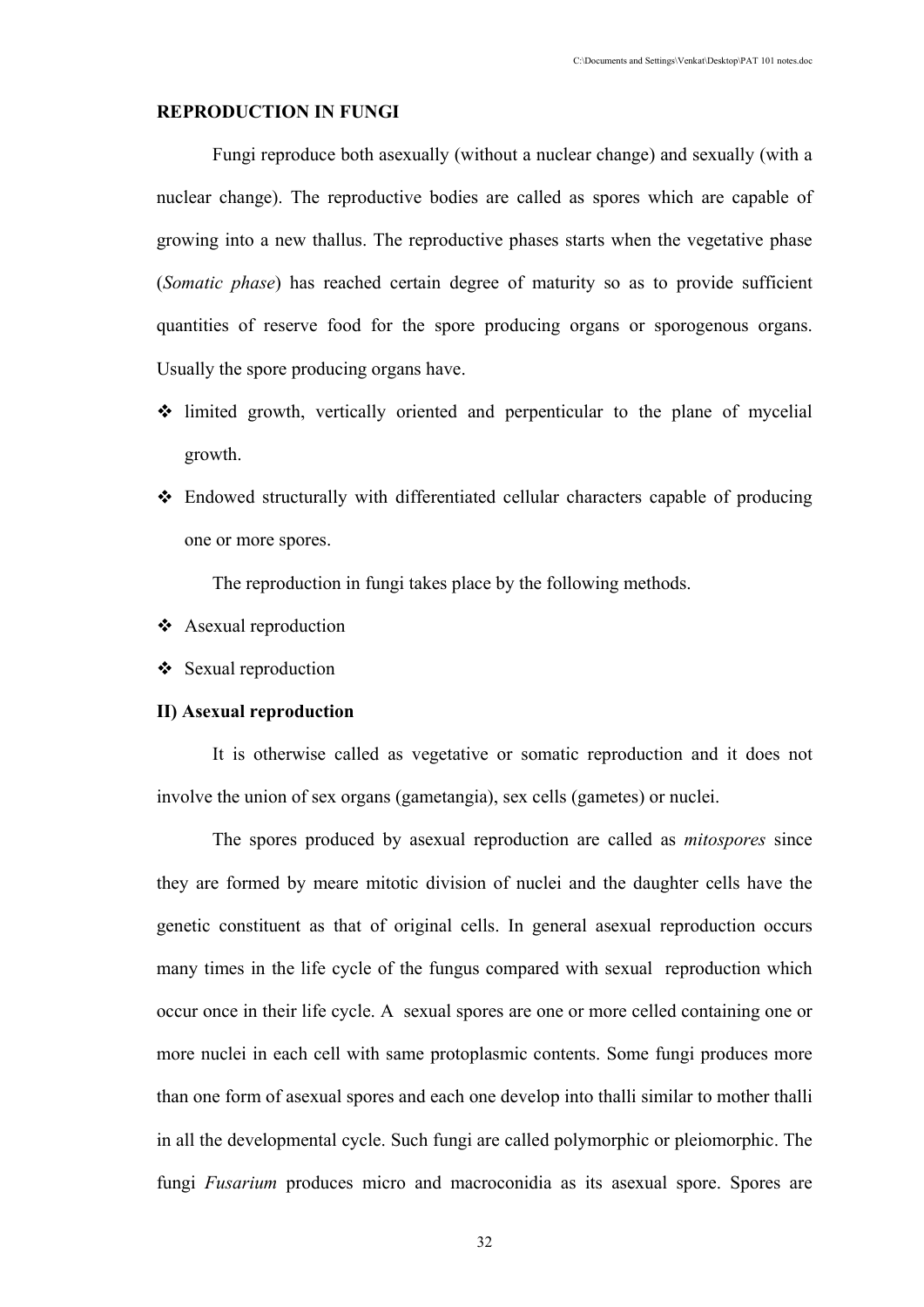borne on spore bearing structures called as Sporophore which is a special branch of vegetative hyphae.

Sporophore may be simple or compound and they bear sprogenous cells. Sporophores either have determinate or indeterminate growth. The asexual spores differ in size, shape, function and mode of formation. The identification and classification of fungi are largely based on the structure of spore and spore bearing hyphae.

In fungi, the asexual reproduction takes place by the following methods.

#### Fission of unicellular thalli

Some types of yeast undergoes this type of reproduction. Nuclear of a somatic cell divides miotically and the cell contents become divided into two halves by the formation of transverse septum. Later the two separated cells get round off and become individual thalli.

### 2. Reproduction by budding

It is also a common method of reproduction in Saccharomyces spp. The unicellular thalli put forth one or two buds which enlarge gradually. The protoplasmic contents including mitotically divided nuclei pass into the bud, and then the buds cut off to become a new thalli.

#### 3. Fragmentation

Hyphae break up into their component cells which behave like spores. These spores are called as *arthrospores* or *oidia* (eg). *Oidium* species.

### 4. Production of asexual spores

Fungi produce different types of asexual spores viz., (Zoospore, aplanospore sporangiospores and conidia. Out of this, the zoospores and aplanospores are produced endogenously inside the sac like structures (Sporangia) while conidida is produced exogenously on a special hyphae called as *conidiophore*. The sac's bearing zoospores are known as zoosporangia and aplanospoe are called as sporangia.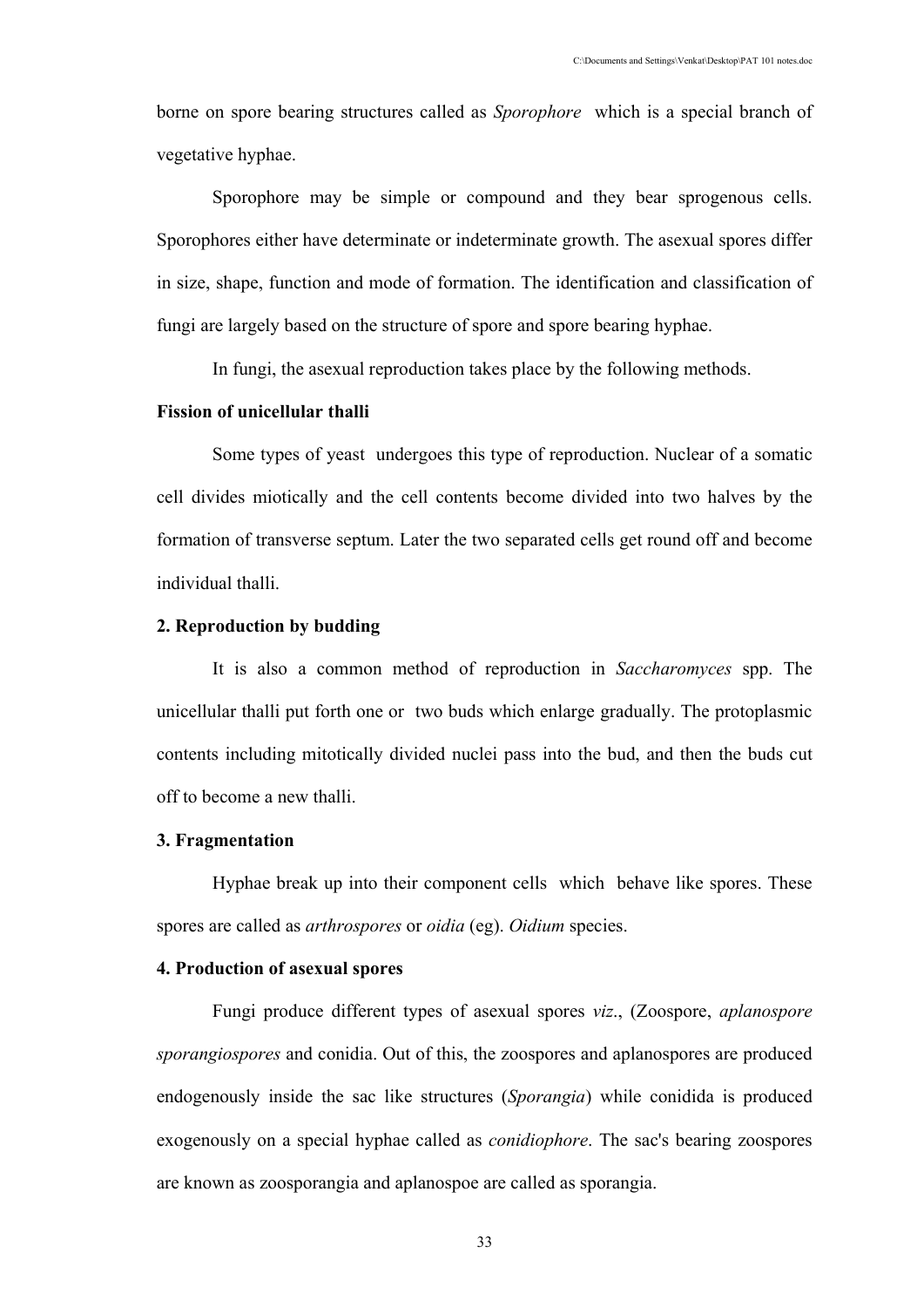### Sporangium (Pl. Sporangia)

It is a sac like structure containing spores either aplanospore or zoospore and are usually formed at the end of spore bearing structures called sporangiophore. Sporangia are produced either singly (Pythium sp, Phytophthora sp) or in chains (Albugo sp.) and are pigmented (Rhizopus sp) or hyaline (Pythium sp, Phytophthora sps). Sporangiophore may be sympodially branched, (Plasmopara viticola), dichotomously branched (Peronospora parasitica), or monopodial branched (Rhizopus sp) etc. It is a motion as the end of spore bearing structures called *sporangiophore*.<br>
In a me pigmented (*Rhizopus* sp) or hyaline (*Pythium* sp, *Phytophthora*<br>
Sporangiophore may be sympodially branched, (*Plasmopara viticola* 

Spores produced from the sporangia (zoospore/aplanospore) are always one celled uninucleate or multinucleate.

### Zoospore (Motile spore/Planospore/Swarm spore)

mastigomycotina subdivision. They have one or two flagella for motility in the surrounding film of water and are spherical or reniform or pear shaped.

Zoospores have hyaloplasm membrane cover and are uninucleate and haploid. The flagella may be anterior or posterior (opisthocont) or laterally attacked to a groove of the body. Within the body of the zoospore the flagellum is attached to a basal granule called as blepharoblast. Two types of flagella are found. 1. Whiplash (Acronematic or Peitchgeisal flagella) 2. Tinsel. (Pantonematic or flimmer or flimmer geisel flagella)

Whiplash flagellum have a long rigid base with a short flexible end. While the tinsel flagellum is feather like with a central rachis (axoneme) which is covered on all sides along its length with short sub fibrils (flimmer hairs or mastigoneme).

In some fungi, zoospores are not produced directly inside the sporangium. Instead of that, the inner wall of the sporangium may grow out into a short or long tube which swells to form a vesicle. The entire sporangial content move into the vesicle,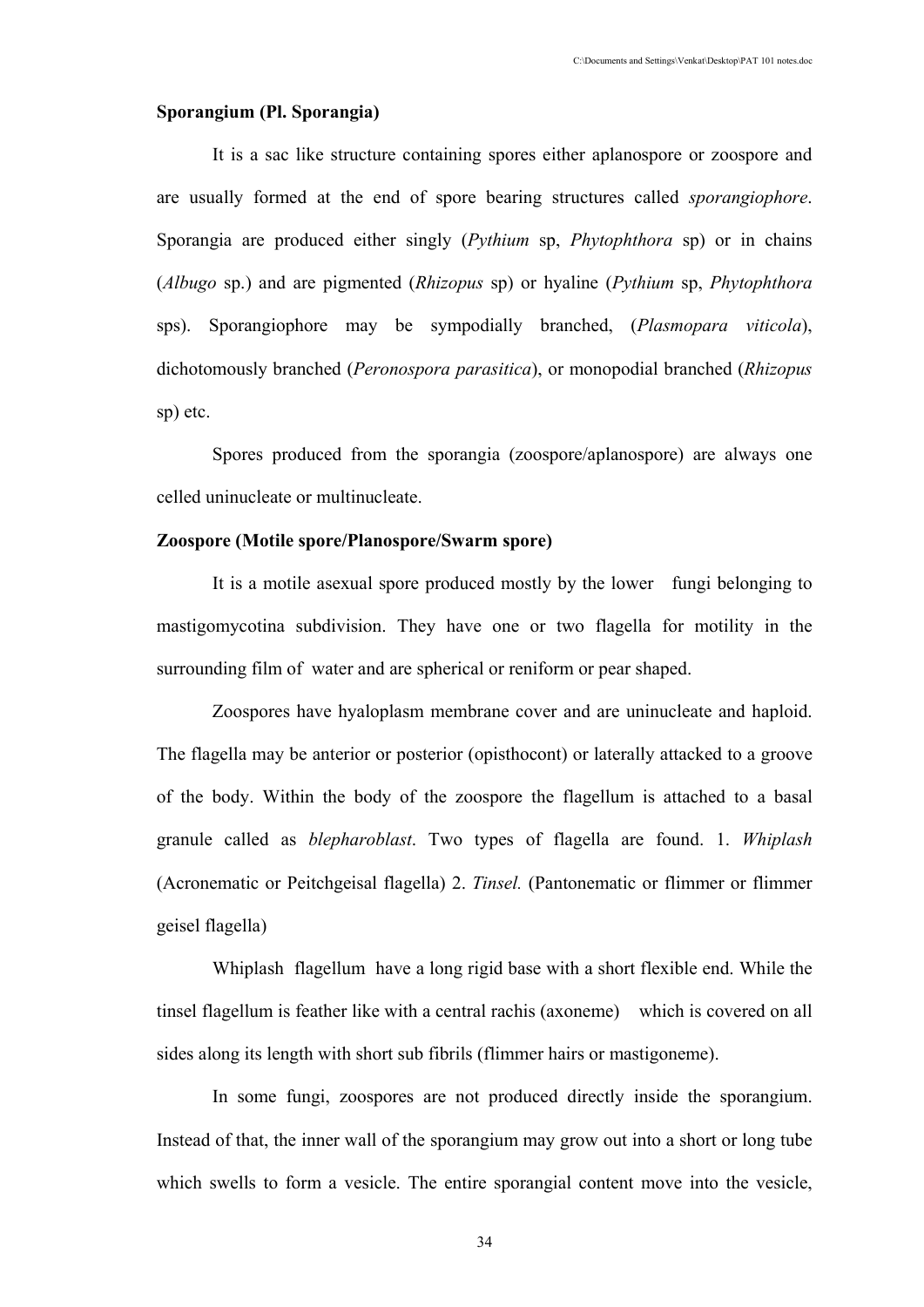nucleus divides mitotically and each of the nuclear become a zoospore (eg) *Pythium* sp.

After released from the sporangia or from the vesicle, the zoospore pass through three distinct phases viz., motility, encystment and germination. Whether the zoospore is monoplanetic or diplanetic, germination is always preceded by encystment which follows a period of active movement of the spore.

Monoplanetic means fungi with only one swarming stage involving the formation of one kind of zoospore (eg) Pythium. Fungi have two swarming stage with two kind of zoospores, then it is called as diplanetic. For example Saprolegnia sp. produce two kinds of zoospores in their life cycle. The primary zoospores are pear shaped, secondary one are kidney shaped. Those which have more than 2 swarming stge are called as Polyplanetic (eg) Achlya sp. istinct phases *viz.*, motility, encystment and germination. Whether the zoospore<br>pplanetic or diplanetic, germination is always preceded by encystment which<br>a period of active movement of the spore.<br>Monoplanetic means fun

and secrete a thick wall around itself which is called as encystment. In some parasitic fungi, the zoospores are attracted towards the host surface due to some chemical stimulants released by the host tissues and that process is called as chemotaxis. secondary one are kidney shaped. Those which have more than 2 swarming<br>called as *Polyplanetic* (eg) *Achlya* sp.<br>The body of the zoospore after loss of motility, become more or less spherical<br>rete a thick wall around itse

Zoospores aid in initiating new generation and spread of the fungus. But in some lower fungi, they also act as gametes.

### Apalanospore

zygomycotina fungi inside the sporangea. They are either uninucleate or multinucleate, formed only at the periphery of the sporangium with a empty centre and base which is called as columella (eg) Mucor sp, Rhizopus sp.

### Conidia

Conidia are the asexual spores produced by most of the higher fungi (terrestial fungi) including ascomycotina, basidiomycotina and deuteromycotina. But in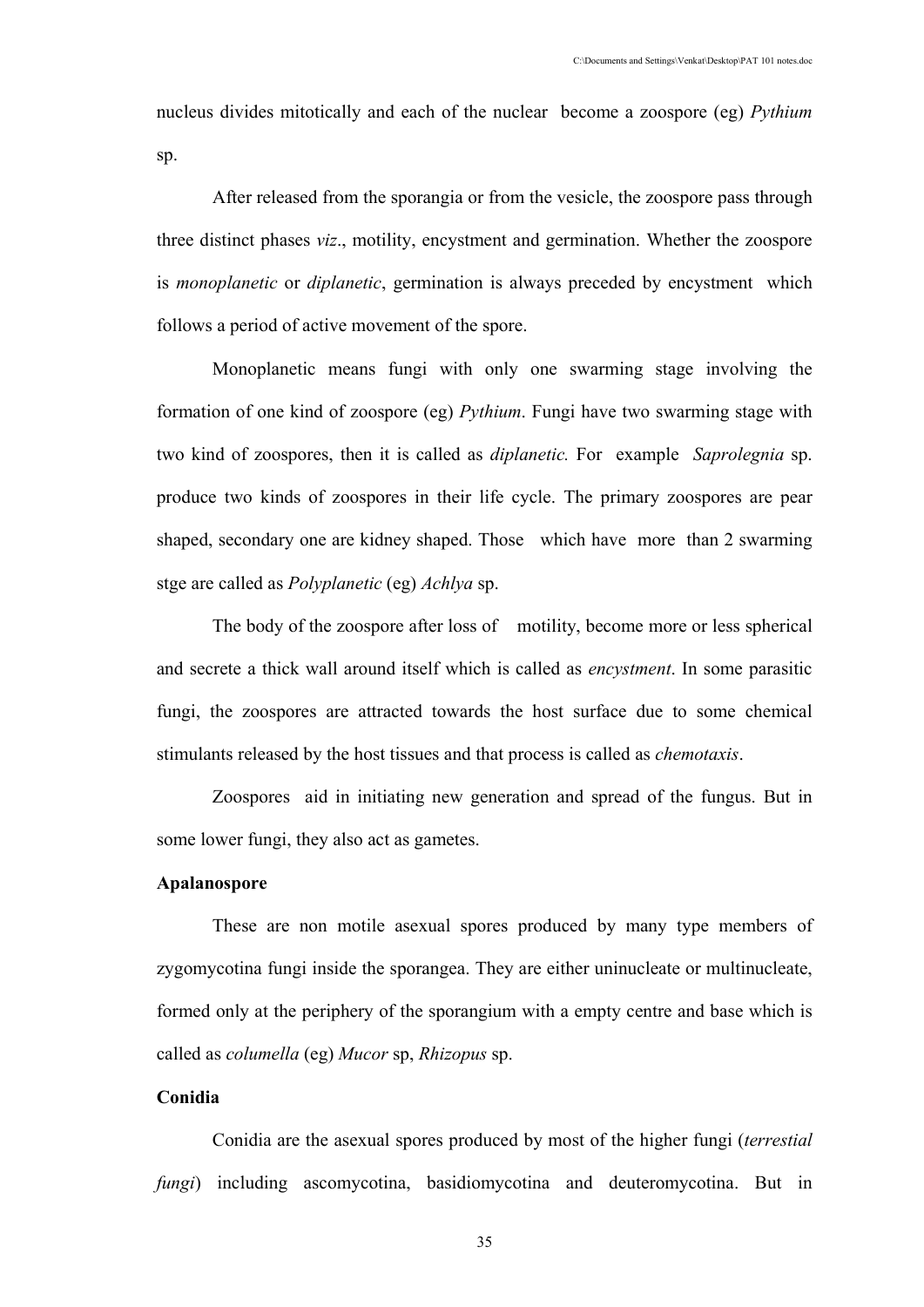basidiomycotina, the asexual spore production is rare. Generally the term conidia is used for any asexual spore other than sporangia and spores formed directly by the hyphal cells.

Conidia are formed singly or in chains (acropetal succession/basipetal succession) on a special spore bearing hyphae called as *conidiophore*.

In basipetal succession, the oldest conidia is present at the apex of the conidial chain (eg) Erysiphae sp. On contrary, oldest conidia is present at the base in case of acropetal succession (eg) Cladosporium sp. Conidia borne as buds or blown out tips in acropetal chains are also called as blastospore (eg) Cladosporium spp. Those which born on little pegs on surface of spore bearing hyphae are called as redulaspore (eg. Botrytis sp, Ramularia sp). Aleurospore are the spores born on blown out ends of hyphal tip or by lateral protrusions cut off by septum (eg) Trichothecium sp. Single or whorl of thickwalled spores formed through one or more small pores in sporophore wall are called as *porospore* (eg) Alternaria sp, Curvularia sp. and Helminosporium sp. Very often the arthrospores formed due to breaking up of hyphae are also called as conidia/oidia (eg) Oidium sp.

Conidia are of various shape, size, uninucleate to multinucleate, unicellular to multicellular, without pigments or with pigments ranging from light olive to deep black. The conidiophore may be free, simple branched and distinct from each other of may be aggregated to form compound sporophore called as fruiting bodies.

The asexual fruiting bodies produced by the fungi are.

- 1. Synnemata
- 2. Sporodochia
- 3. Acervuli
- 4. Pycnidia
- 5. Sorus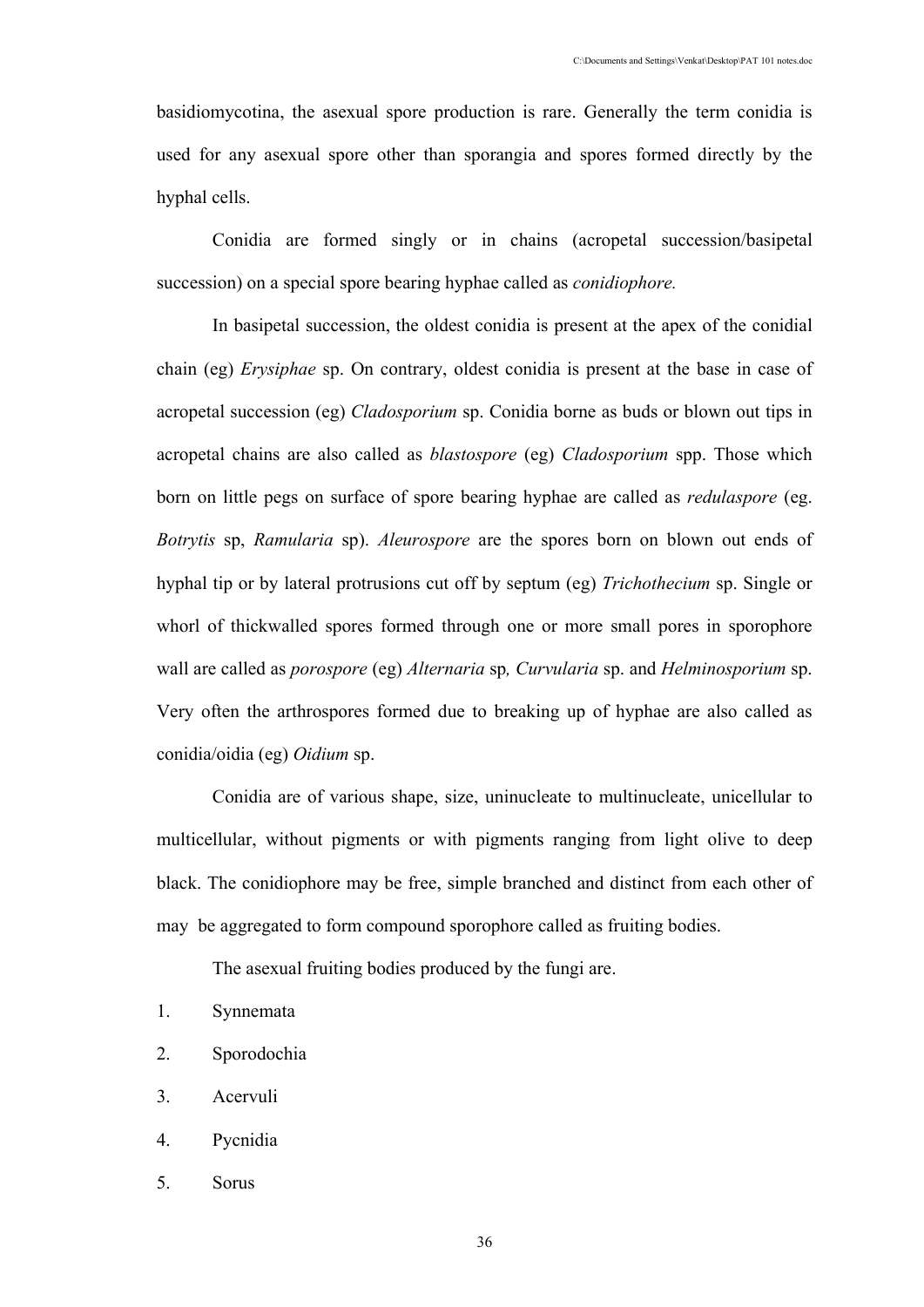### 1. Synnema (Pl . Synnemata)

It is nothing but the loose aggregation of erect conidiophore so as to form a dense fasicle, similar to mycelial strand. It may split in different ways near the apex, sometimes resembling a feather duster. Such arrangement is called as *coremium* and the conidia are produced at its apex (eg) Ceratocystis sp, Graphium sp.

#### 2. Sporodochium (Pl. Sporodochia)

It is a fruiting body peculiar to the fungi Fusarium sp. It is a cushion shaped aggregation of hyphae which breaks through the host surface and bears conidiophore. These structures may also be formed in the mass of hyphae lying superficially over the substrate.

### Acervulus (Pl. Acervuli)

Most of the fungi belonging to the order melonconiales of the deuteromycotina sub division produces acervuli. It is nothing but a saucer shaped depressed mass of aggregated hyphae bearing conidiophore in a compact layer on its exposed surface. In between the conidiophore, long pointed dark coloured structures called setae are present. On the host, acervuli are initially developed below the cuticle or epidermis and become erumpent on maturity. (eg) Colletotrichum sp, Pestalotia sp. Sub division produces acervuli. It is nothing but a saucer shaped depressed maggregated hyphae bearing conidiophore in a compact layer on its exposed surfabetween the conidiophore, long pointed dark coloured structures cal

### Pycnidium (Pl. Pycnidia)

It is a hollow, flask shaped or globose fruiting body with a narrow mouth (Ostiole) whose pseudo parenchymatous inner walls (Peridium) are lined with conidiophore which bear conidia (eg) Macrophomia phaseolina, Botrydiplodia

Sorus in Greek means heap. ie., the spore bearing hyphae are grouped into small to large masses or clusters (eg) smut sori, rust sori.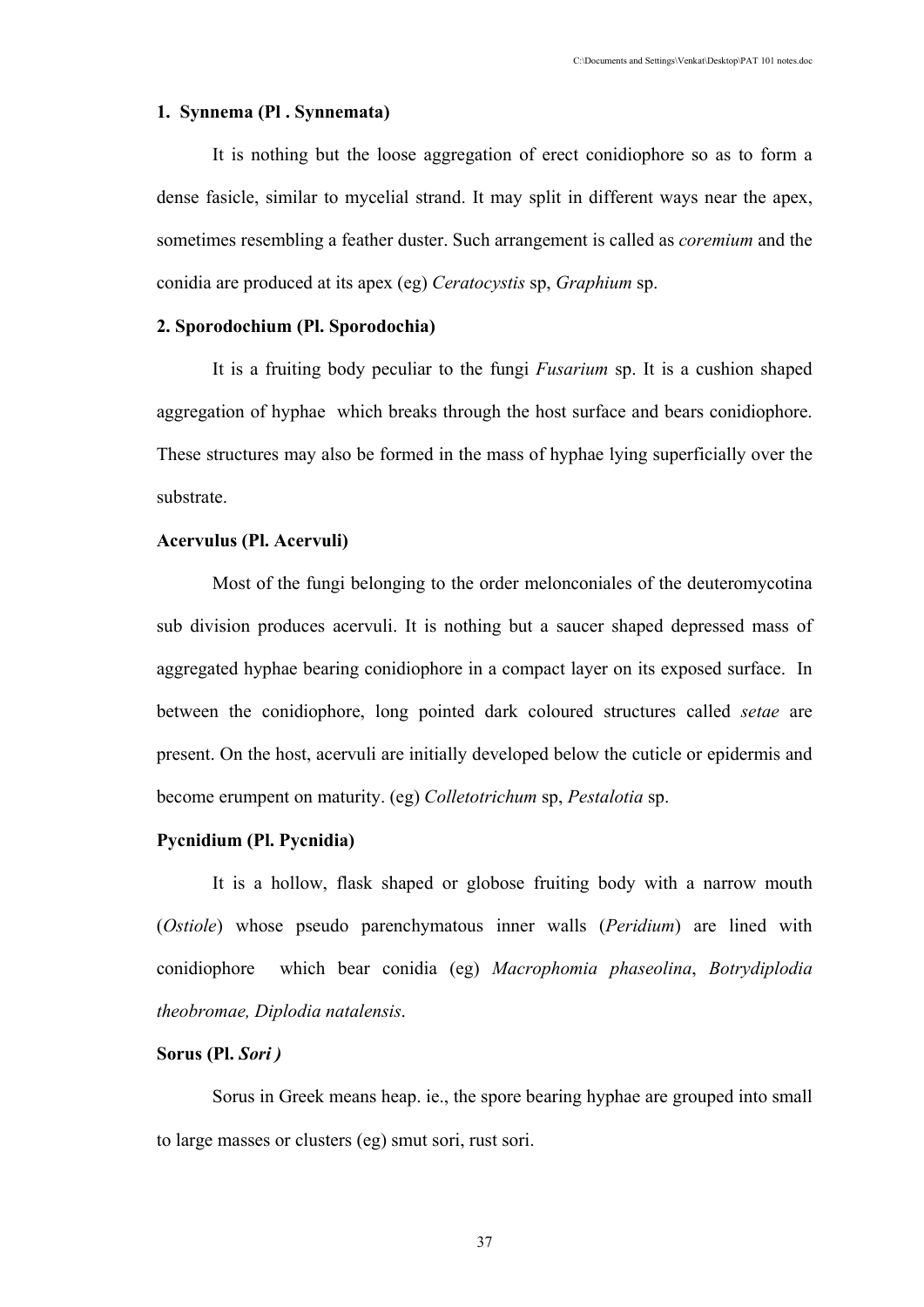### II. Sexual reproduction

C:Documents and Settingsi Venkat:DesktopPAT 101 notes.doc<br>This process involves the union of male and female nuclei or nuclei of opposite<br>ential. The sex organs are called as gametangia and sex cells are known as<br>s. If the sex potential. The sex organs are called as gametangia and sex cells are known as gametes. If the gametangia as well as gametes are indistinguishable, into male and female then they are respectively called as isogametangia and isogametes if distinguishable then called as *heterogametangia* and *heterogametes* respectively. Former one (isogametes) are noticed in most of the zygomycotina fungi while latter type occurrs in mastigomycotina and ascomycotina fungi.

The sexual spores are produced mostly at the end of life cycle of the fungi and sometimes in the middle also. Sexual spores function as resting spore in many fungi but in some fungi they do not have any resting period. Accordingly they may or may not have dormant period before germination. The process of sexual reproduction involves three phases.

**1. Plasmogamy** : Union of two protoplast bringing the haploid nuclei of two opposite sex potential close together within the same cell, ie dikaryon.

2. Karyogamy : Second phase in sexual reproduction. It is nothing but fusion of two nuclei which are compatible or of opposite sexes. The fused cells are called as zygote. It may occur immediately after plasmogamy such as in lower fungi or it may be considerably delayed such as in the higher fungi. It results in the formation of diploid nucleus. **Example 19 Second phase in sexual reproduction. It is nothing but fusion** of two nuclei which are compatible or of opposite sexes.<br>The fused cells are called as zygote. It may occur immediately after plasmogamy such as in

### **Meiosis**

It is the third phase in which the fertilized egg (zygote) undergoes the meiotic division. Meiosis reduces the number of chromosome to haploid (n). The nuclei get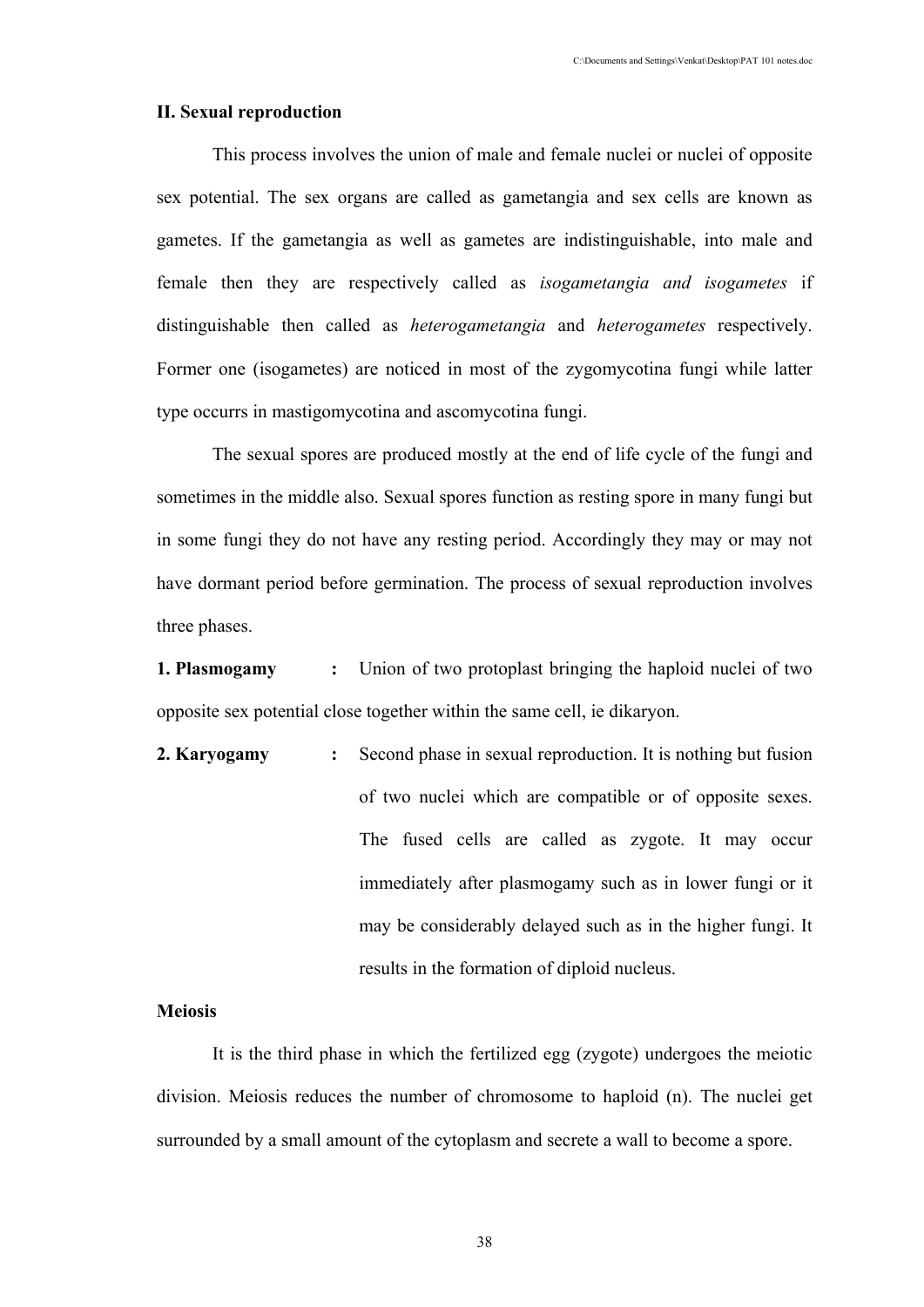Sexual spores are variously known as oospore, zygospore, ascospore and basidiospore which are produced respectively by mastigomyctina, zygomycotina, ascomycotina and basidiomycotina.

# Types of sexual anastomosis during plasmogamy (or) fertilization (or) methods of sexual reproduction

The various methods by means of which compatible nuclei are brought together in the process of plasmogamy are discussed here under.

### 1. Planogametic coapulation

Motile gametes are in general called as planogametes. Planogametic coapulation involves the fusion of two naked gametes of which atleast one must be motile gamete. This method is very common in aquatic fungi. If the gametes are morphologically indistinguishable then process of reproduction is called is isogamous fertilization (eg) Synchytrium sp. If they are morphologically similar but differ in size are called as anisogametes and the fertilization is called anisogamous fertilization (eg) Blastocladiales. Among the two gametes, one is small and motile and the other is large and non motile then they are called as heterogametes. The process involving such gametes are called as heterogamous reproduction (eg) Monoblephariales and many higher fungi.

### 2. Gametangial contact

This involves fusion of two gametangia which are morphologically distinguishable with undifferentiate protoplasm, each having one nucleus for fusion though many come in contact with each other. One important difference from the previous method is that the gametes are never released from one gametangium into the other.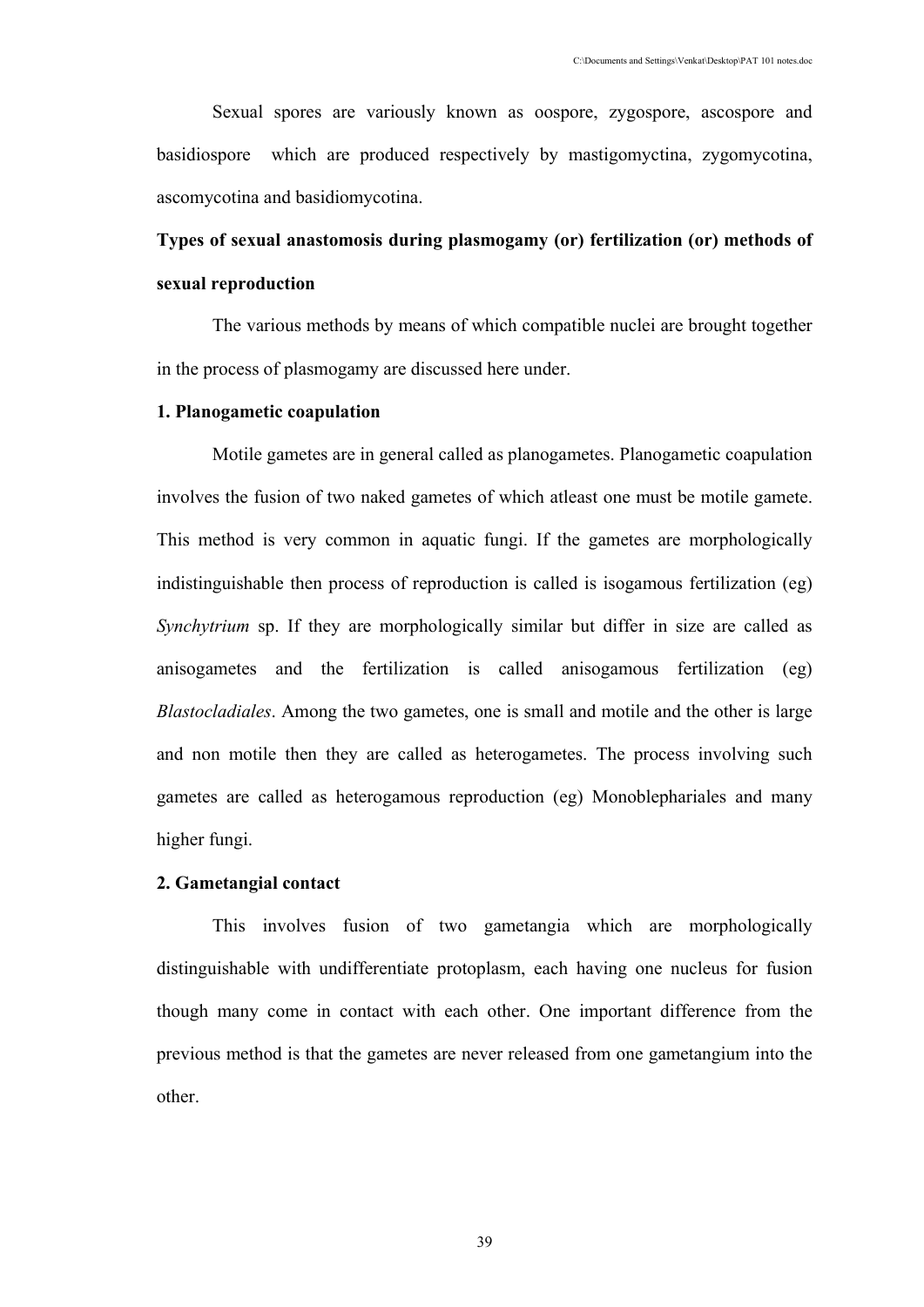In this method, two gametangia of opposite sex come in contact and one or more gametic nuclei move from the male gametangium to the female, through a pore developed by the dissolution of gametangial wall at the point of contact (eg) *Pythium* sp. while in some fungi, a specially developed fertilization tube *(trichogyne)* act as a passage for the male nuclei to enter into female gametangium. After the passage of male nuclei, male gametangium starts to disintegrate and female gametangium grow continuously to form spore. (eg) Ascomycotina fungi. CONDET SOMET THE CONDET CONDET CONDETERT CONDETERT CONDETERT IN DEFINITION INTERFERENCE SERVIPTED IN A DOTED THE GAME CONTINUOUS AND THE UP ON THE DESISTENT UP INTERFERENCE (Spin A pore of educid by the dissolution of game

#### 3) Gametangial copulation (or) aplanogametic copulation

contents of one gametangium to another gametangium instead of passage of only the nuclei. Here fusion may takes place in two ways.

1. The entire contents of one gametangium passes into another through a pore developed on the wall at the point of contact (eg) *Chytridiomycetes* (holocorpic fungi).

passage for the male nuclei to enter into female gametangium. After the passage of<br>male nuclei, male gametangium starts to disintegrate and female gametangium grow<br>continuously to form spore. (eg) Ascomycotina fungi.<br>3) Ga point of contact dissolve, resulting in a common cell in which the protoplast mix. This type of plasmogamy is otherwise called as isogamous conjugation (eg) Mucor sp. Rhizopus sp.

#### 4) Spermatiztion

This method is commonly found in only ascomycotina and basidiomycotina. nuclei. Here fusion may takes place in two ways.<br>
1. The entire contents of one gametangium passes into another through a pore<br>
developed on the wall at the point of contact (eg) *Chytridiomycetes* (holocorpic fungi).<br>
2. called as spermatia in a special sexual apparatus called as spermagonium. This spermatia behave as male gamete and are usually carried by insects, wind and water to the female sex organ viz., receptive hyphae or even to the somatic hyphae itself. On dissolution of cell wall at the point of contact the entire content of spermatium pass into female sex organ.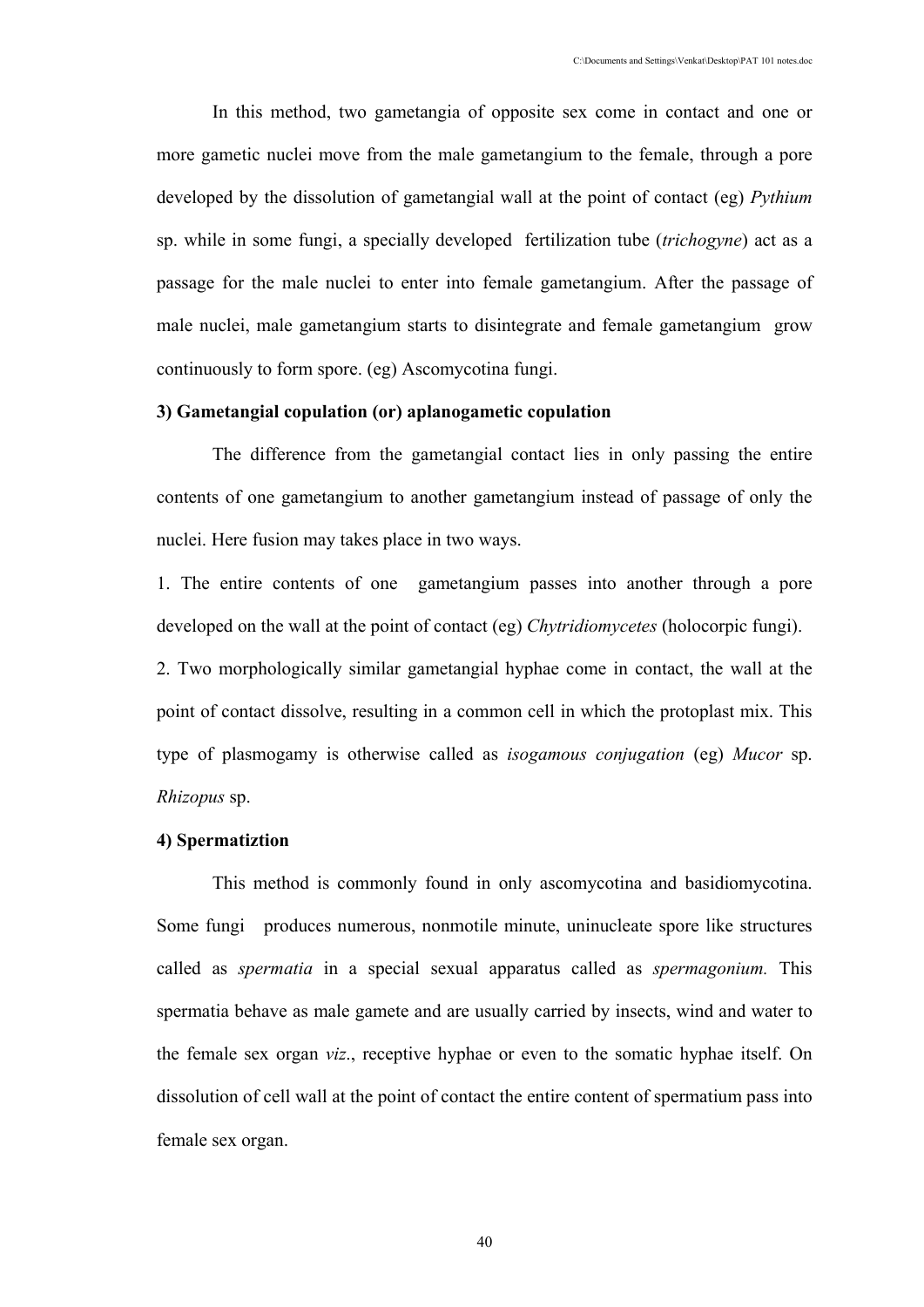# 5. Somatogamy

No sex organs are produced but the somatic cells function as gametes, a common method of reproduction in higher ascomycotina and basidiomyctes and is virtually absent in lower fungi. In this process, somatic hyphae anastomose through clamp connection and the nuclei of opposite mating type are brought together in one cell. This dikaryotic cells eventually undergoes karyogamy and meiosis to develop sexual spores.

The sexual spore of fungi is of two kinds.

- 1. Diploid resting spore (eg) Oospore, Zygospore
- 2. Haploid non resting spore (eg) ascospore, basidiopsore.

# 1 Oospore

They are the resting diploid sexual spores produced by the members of Oomycetes, through gametangial contact. The male gametangium is known as anthredium and female one is called as Oogonium.

Anthredium is an elongated, club shaped, multinucleate cell, much smaller in size than oogonium and are produced terminally (or) intercalary. There are different types of anthredium.

## a) Monoclinous

Anthredium may arise anywhere along the Oogonial stalk (eg) Pythium sp.

# b) Diclinous

Anthredium arise from another branch of thallus (eg) Pythium sp.

## c) Paragynous

Tip of the anthredium is attached parallel sto the side of oogonium during gametangial contact (eg) Pythium sp, Albugo sp.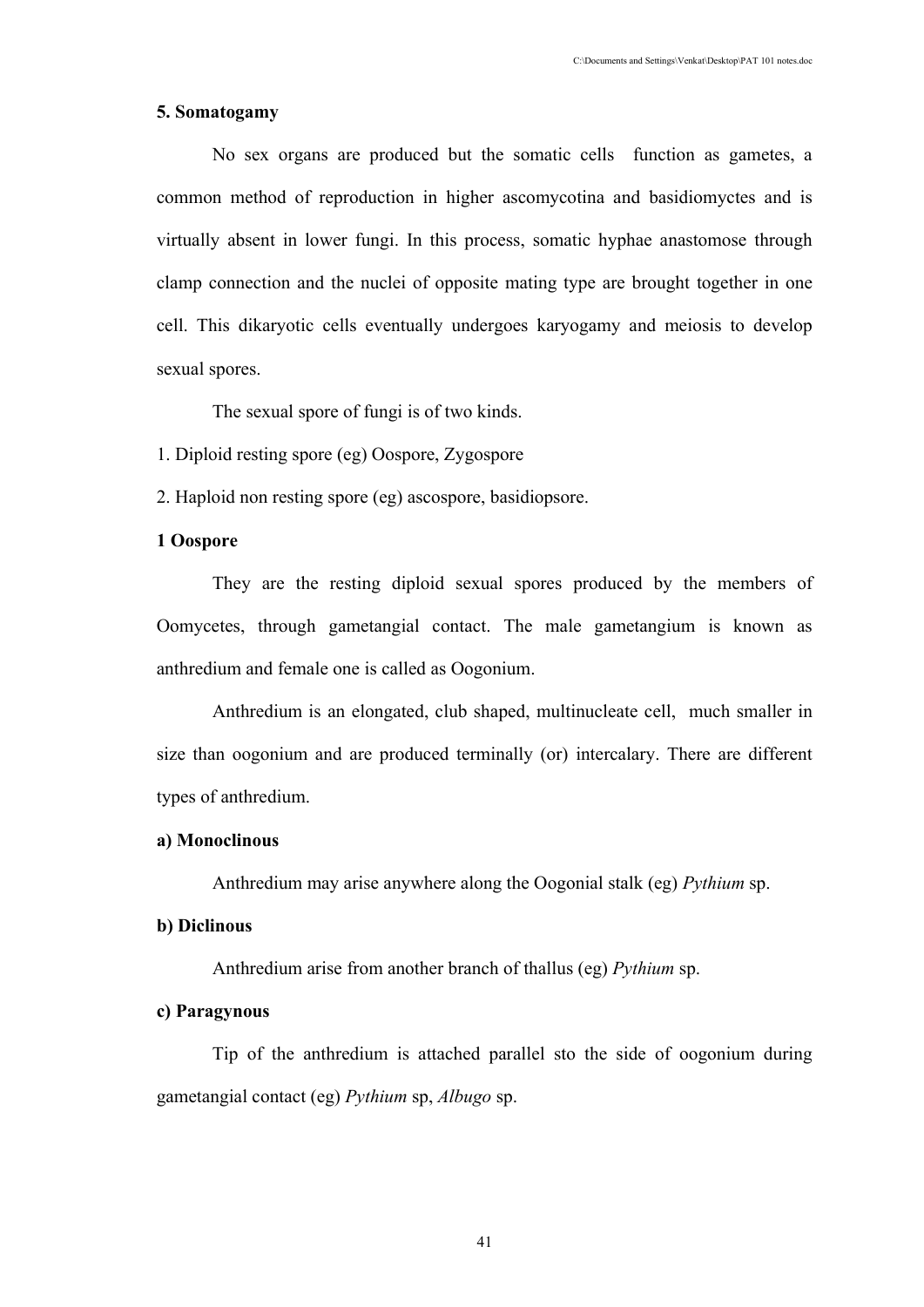# d) Amphigynous

Oogonium perforate the walls of anthredium and penetrate into it finally emerging out at the other side as a sperical structure. While passing through **anthredium** energing out at the other side as a sperical structure. While passing through anthredium, the fertilization ie effected. On maturity, the sexual apparatus consist of a balloon shaped Oognium with a thick walle balloon shaped Oognium with a thick walled Oospore at the top and a funnel shape base formed by the anthredium. (eg) Phytophthora sp. **of observe and sensure on the computer of the computer of the computer of the computer of the computer of the computer of the space of anthredium, the fertilization is effected. On maturity, the sexual apparatus consist o** 

The female sex organ, Oogonium is a globose structure which develops from a terminal or intercallary swellings of the hyphae. The uninucleate dense central region spongy portion lining oogonial wall is called as periplasm.

Oospore formed by the fusion of anthredium and oogonium have an outer most thick wall (exine), inner thin delicate wall (intine) with a central oil globules (Food reserve). Exine may be smooth or rough according to the species.

The oospore may be pleurotic / apleurotic. If the oospore completely fill the oogonial cavity then it is called as pleurotic (eg) Pythium sp. and those which does not fill Oogonial cavity are called as apleurotic (eg) Albugo sp., Phytophthora sp. But in some members of the lower fungi, Oosphere failed to get fertilized and oospore develop parthenogenetically. For example in Saprolegnia fexae no anthredia are formed and the eggs of oogonia itself function as parthenospore and behave similar to oospore. rall (exine), inner thin delicate wall (intine) with a central oil globules (Food<br>
). Exine may be smooth or rough according to the species.<br>
The oospore may be pleurotic / apleurotic. If the oospore completely fill the<br>
a

rise to mycelium. In case of direct germination oospore germinate into mycelium without any intermediate stage of development, after period of rest (eg) *Pythium* sp, Phytophthora sp. Whereas the oospore of *Albugo* sp, after a period of dormancy germinate and release zoospore first which inturn swim for sometime, encyst and germinate to mycelium.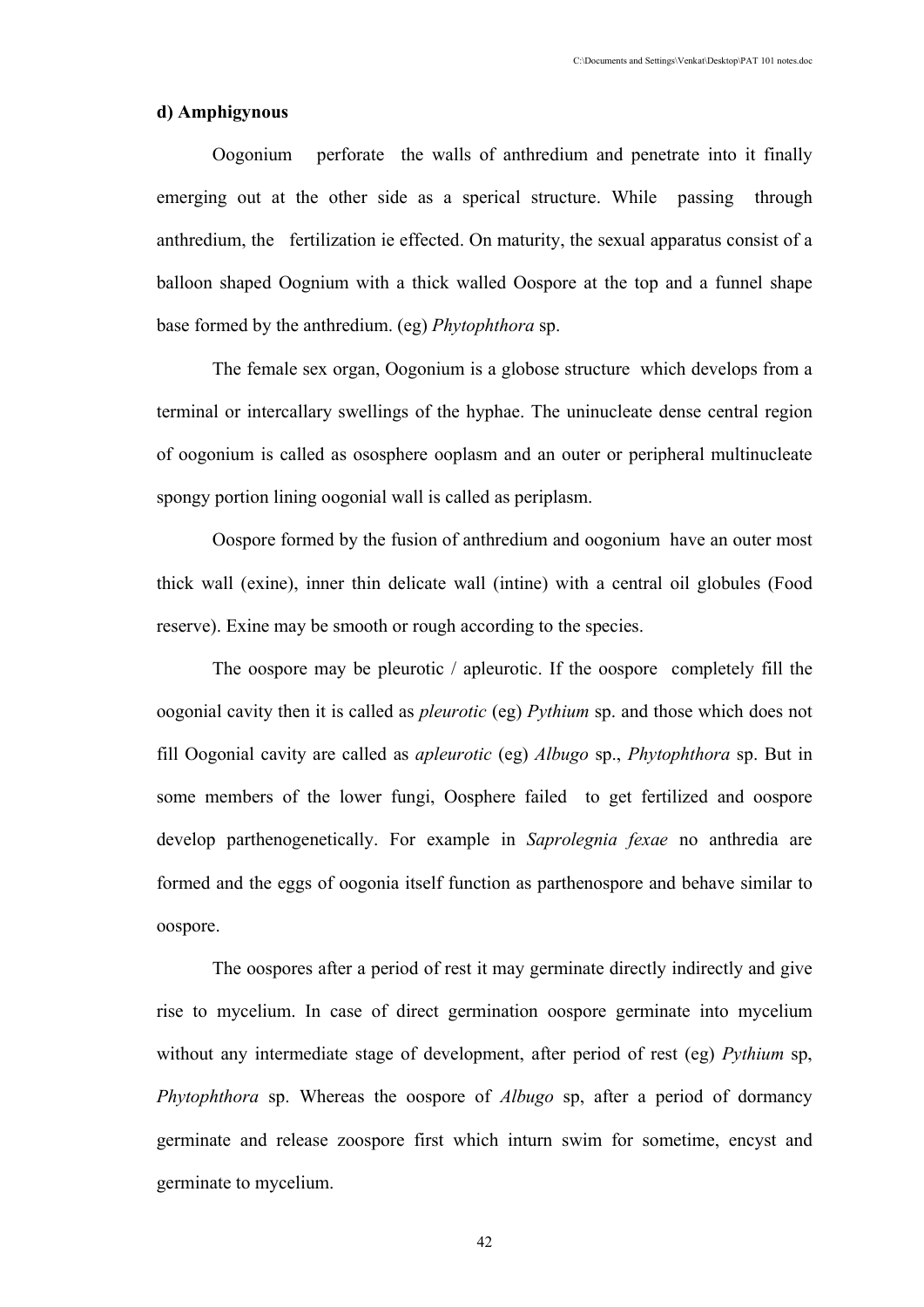# 2) Zygospore

The resting, diploid, sexual spore of the class zygomycetes are called as zygospore which are obtained through isogamous gametangial copulation of two compatible hyphae. Cohemana at SanagoVestarDesita pop 21<br>
2. The resting, diploid, sexual spore of the class zygomycetes are called as<br>
2. The resting of acompaction of two compatible hyphae.<br>
3. Ascospore<br>
Sexual spore of ascomycotina are c 2. **Example and Scribscare and Scribscare and Scribscare Conduct Section 2.1**<br>2. Gametangial copulation of two<br>2. approximation are obtained through isogamous gametangial copulation of two<br>2. **3.** Ascospore<br>5. Sexual spore

### 3) Ascospore

Sexual spore of ascomycotina are called as ascopore. These haploid spores are formed by either one of the following methods.

- 
- 
- 3. Spermatization

# 4. Somatogamy

Out of these four methods, gametangial contact is noticed in many members of the ascomycotina. The sex organs are anthredium (male) and ascogonium (female). **Another important feature in the development of ascopore.** These haploid spores are<br>formed by either one of the following methods.<br>
1. Cametangial contact<br>
2. Gametangial copulation<br>
3. Spermatization<br>
4. Somatogamy<br>
Out not effected immediately after plasmogamy and the fused gametes (zygotes) first undergo meiosis resulting in 4 haploid nucleus and then each nuclei divide mitotically to form 8 nuclei. Each nuclei is enveloped by a wall to form ascospores which are present inside the sac like structures called ascus (Pl. Asci). Asci are generally produced inside the fruiting body called as ascocarp. The ascocarp may be cleistothecium (completely close ascocarp) perithecium (closed with a pore) apothecium (open ascocarp). But in Taphrina the asci are not produced inside the ascocarp (naked asci).

## 4. Basidiospore

Sexual spore produced by basidiomycotina are called as basidiospore. Somatogamy and spermatization are the two methods by which plasmogamy occurs.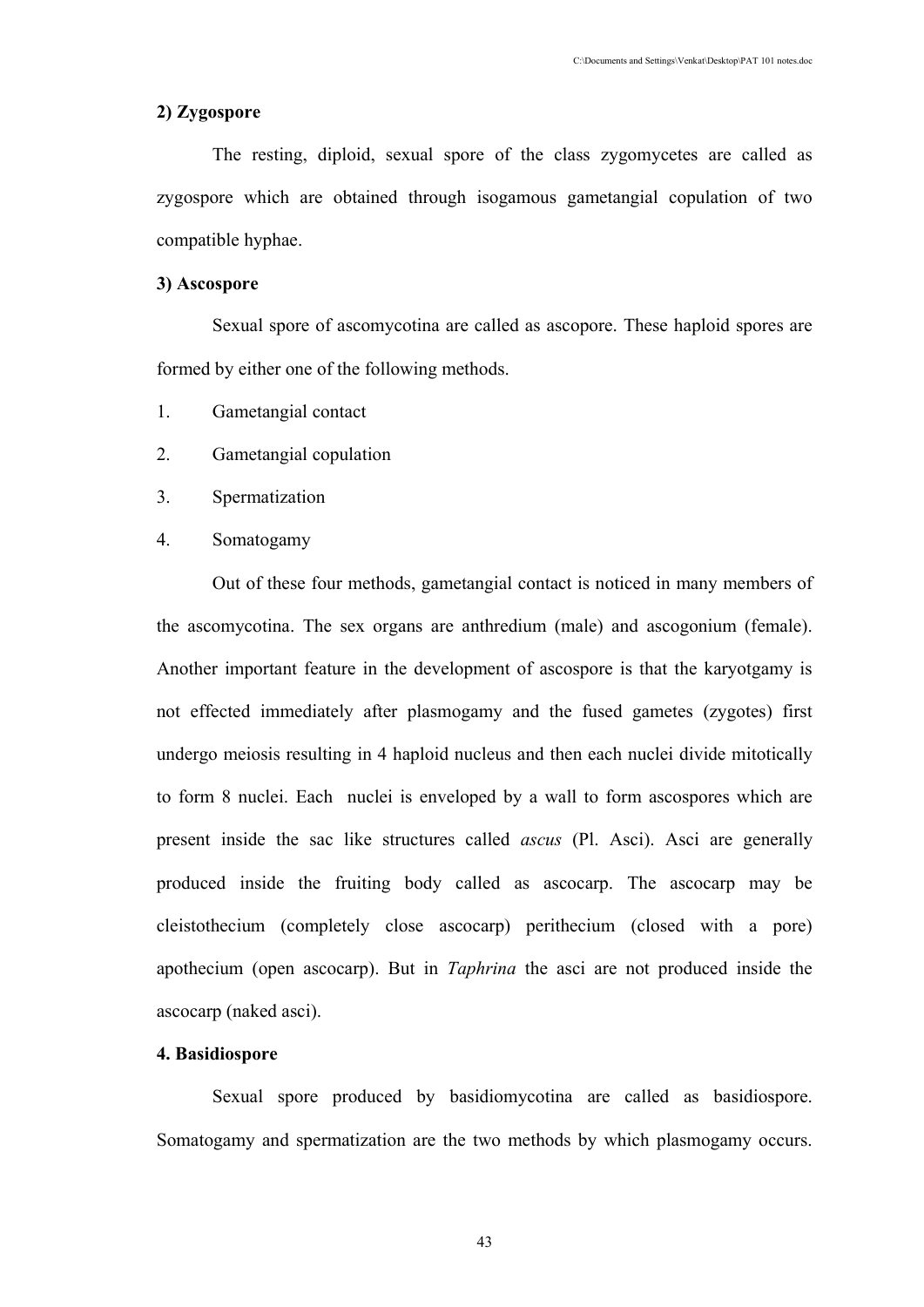Basidiospore are produced at the tip of four sterigmata present on a club shaped structure called as basidia.

Basidiospore may or may not be produced inside the fruiting body called as basidiocarp. Usually higher basidiomycetes produce their basidia on fruiting bodies than lower basidiomycetes.

## LECTURE NO.6,7,8,9&10

# GENERAL SYMPTOMS OF FUNGAL DISEASES

### 1. Damping off

- Rotting of seeds and radicle before the seedling emerge out of the soil (preemergence damping off)
- Rotting of emerged seedlings at ground level resulting in toppling down of seedlings. (Post – emergence damping off).

Eg: Damping off of Vegetable - Pythium aphanidermatum P. debaryanum P. ultimum

# 2. Club root

Modification of roots and rootlets of plant into small or large spindle like spherical, knobby or club shaped swellings are called as club root.

Eg: club root of cabbage : Plasmodiophora brassicae

# 3. Root rot

Disintegration or decay of roots

Eg: Root rot of pulses Macrophomina phaseoina

# 4. Foot rot

Disintegration of basal part of the stem

Eg: Foot rot in pepper Phytophthora palmivora

# 4. Collar rot

The Collar region of the seedlings rot

Eg: Collar rot of groundnut  $-$  Aspergillus niger

A.pulveruilentus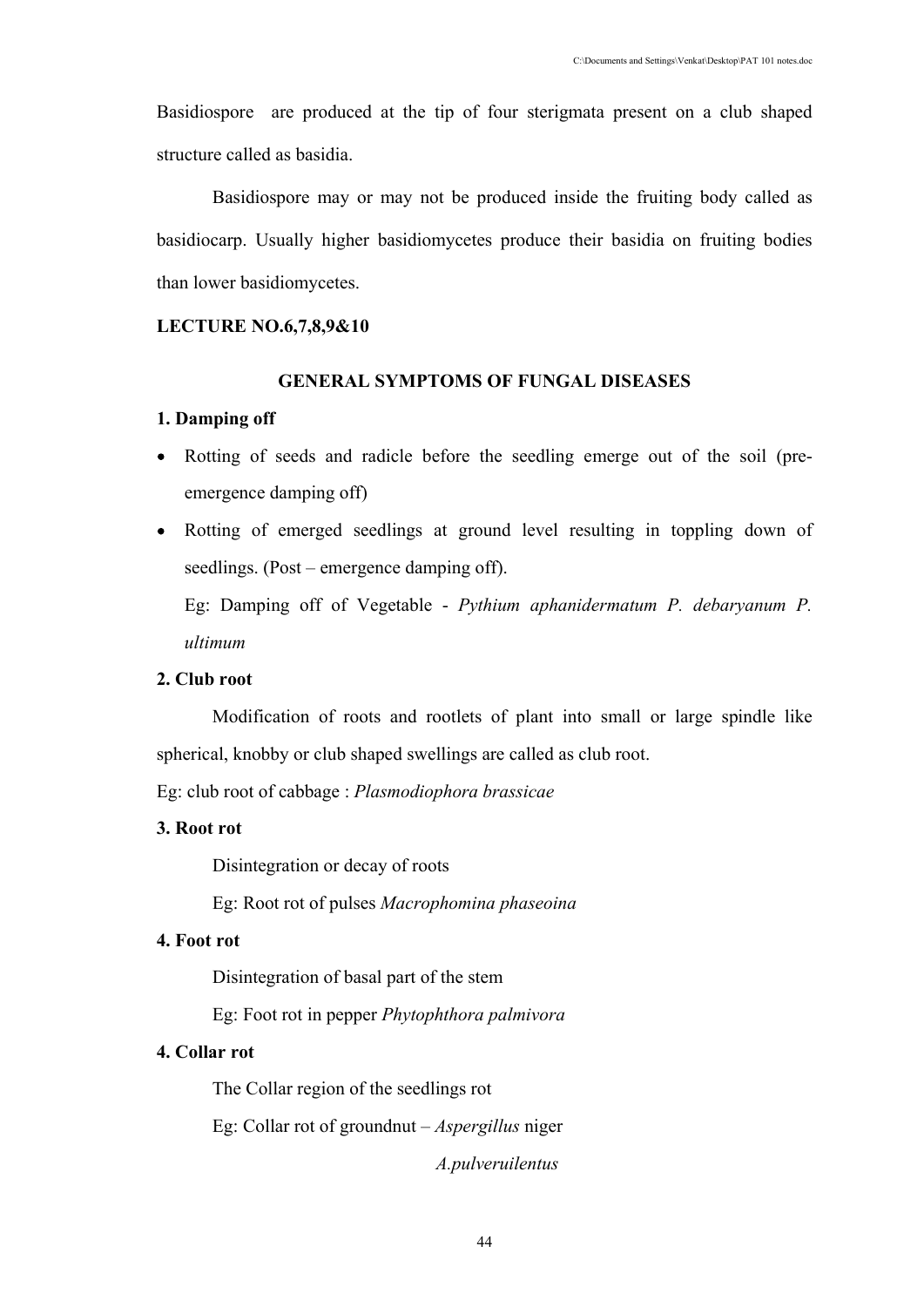Disintegration of the tissues of the stem.

C:\Documents and Settings\Venkat\Desktop\PAT 101 notes.doc<br>
5. Stem rot : leads to rotting<br>
Disintegration of the tissues of the stem.<br>
Eg : Stem rot of paddy – *Sclerotium oryzae* Eg : Stem rot of paddy – Sclerotium oryzae

# 6. Wilt

Loss of turgidity and dropping of leaves and shoots

Eg: Red gram wilt – Fusarium oxysporum f.sp. udum

# 7. White ryst

White or creamy, shiny irregular pustules seen on the lower surface of the leaves. Example 19<br>
Disintegration of the tissues of the stem.<br>
Eg : Stem rot of paddy – *Sclerotium oryzae*<br>
6. Wilt<br>
Loss of turgidity and dropping of leaves and shoots<br>
Eg: Red gram wilt – *Fusarium oxysporum* f.sp. *udum*<br>
7. Eg : Stem rot of paddy – *Sclerotium oryzae*<br>
6. Wilt<br>
Loss of turgidity and dropping of leaves and shoots<br>
Eg: Red gram wilt – *Fusarium oxysporum* f.sp. *udum*<br>
7. White ryst<br>
White or creamy, shiny irregular pustules se Eg: Red gram wilt – *Fusarium oxysporum* f.sp. *udum*<br> **7. White ryst**<br>
White or creamy, shiny irregular pustules seen on the lower surface of the<br>
leaves.<br>
Eg: White rust of amaranthus - *Albugo bliti*<br> **8. Downy mildew** 

Eg: White rust of amaranthus - Albugo bliti

## 8. Downy mildew

- 
- 

Eg: Cumbu downy mildew – Sclerospora graminicola

# 9. Powdery mildew

Eg: Powdery mildew of blackgram –Erysiphe polygoni.

# 10. Leaf spot

- \* Localized necrotic lesions on host leaves.
- \* The spots vary in size, shape and colour

## 11. Leaf blight

Rapid browning and death of leaves giving a burnt appearance

Eg: Leaf blight of sorghum – Exerohilum tursicum

# 12. Blast

9. Powdery mildew<br>
\* Small irregular powdery pathches are seen on the upper surface of the leaves.<br>
Eg: Powdery mildew of blackgram  $-Erysiphe polygoni$ .<br>
10. Leaf spot<br>
\* Localized necrotic lesions on host leaves.<br>
\* The spots var (leaf blast)

Eg: Powdcry mildew of blackgram *-Erysiphe polygoni*.<br>
10. Leaf spot<br>
\* Localized necrotic lesions on host leaves.<br>
\* The spots vary in size, shape and colour<br>
11. Leaf blight<br>
Rapid browning and death of leaves giving a b Eg: Blast of paddy –  $P$ yricularia grisea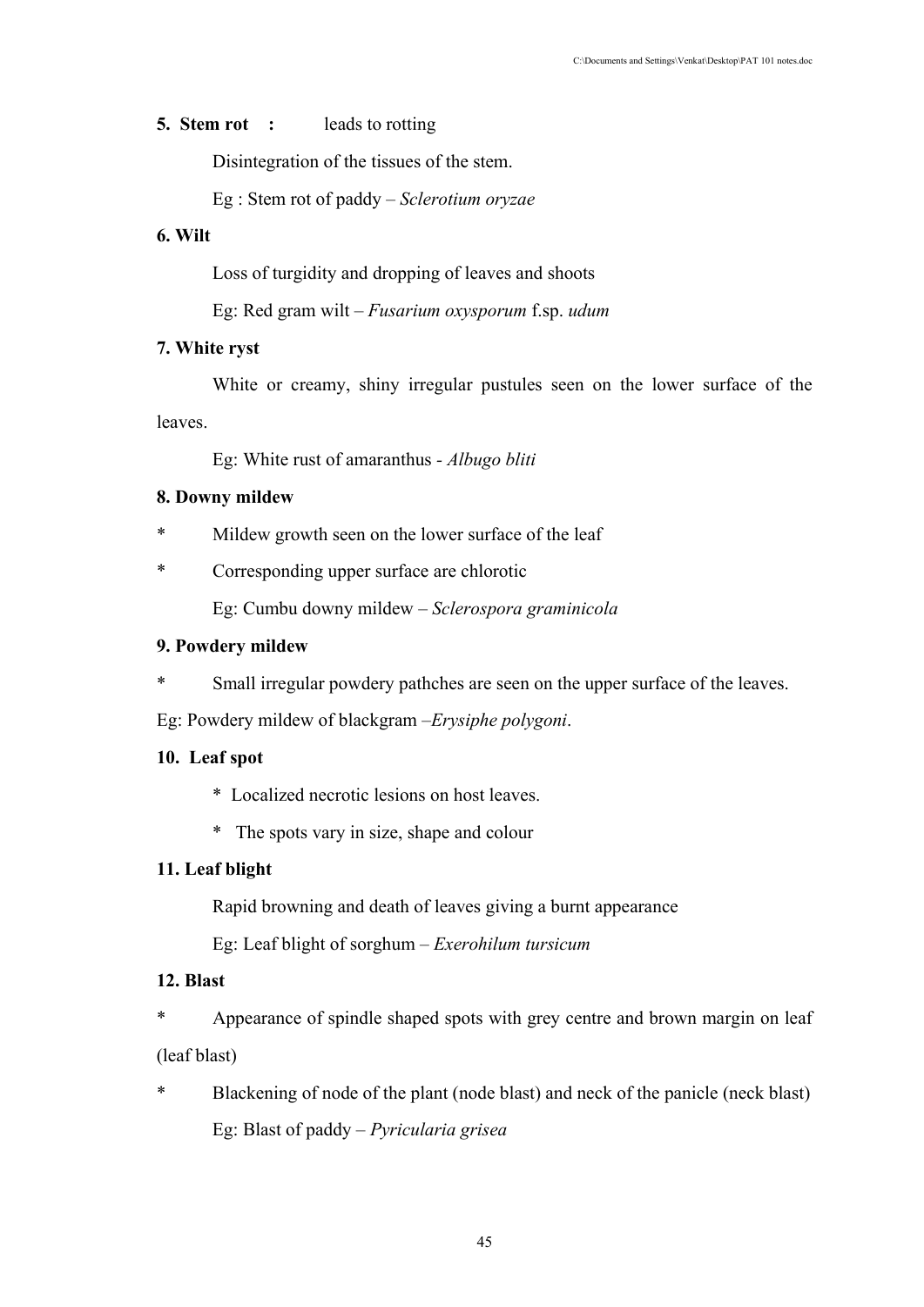# 13. Anthracnose

- ExDocuments and Settings\VenkatDesktop\PAT 101 notes.doc<br> **13. Anthracnose**<br>
\* Black sunken lesion circular to angular are seen on leaves, cotyleons, stem,<br>
fruits, flowers and pods of plants.<br>
\* Acervuli the asexual fruit fruits, flowers and pods of plants. EXPOCUTE ANTITED CONCULTED SURFACT 101 DONES AND THE ALEXANDER SURFACT 101 DONES AND THE SURFACT DURING THE SURFACT DURING THE ASSEMPTION SEXUAL THE ASSEMPTION of the sunken lesion.<br>
The asexual fruiting body is produced i \* Raised reddish brown (rusty) pustul appear on both surface of leaf, stem etc.<br>
\* Rack sunken lesion circular to angular are seen on leaves, cotyleons, stem,<br>
fruits, flowers and pods of plants.<br>
\* Acervuli the asexual fr
- Eg: Anthracrose of bean Colletotrichum lindemuthianum. EDecuments and Settings/VentariDes<br> **EGIDE TREAS SURFER 13.**<br> **EGIDE 13.**<br> **EGIDE 13.**<br> **EGIDE 13.**<br> **EGIDE 13.**<br> **EGIDE 13.**<br> **EGIDE 14.**<br> **EGIDE 14.**<br> **EGIDE 14.**<br> **EGIDE 14.**<br> **EGIDE 14.**<br> **EGIDE 14.**<br> **EGIDE 14.**<br> **EGI**

# 14. Rust

# 15. Scab

Slightly raised or sunken lesion with cracks on petiole, pedicel, blossom, fruit, leaves and gives a scabby appearance. %%\*\*\*<br>Eg: Sunflower rust - Puccinia helianthe :<br>
Eg: Sunflower rust - Puccinia helianthe :<br>
15. Scab<br>
Slightly raised or sunken lesion with cracks on petiole, pedicel, blos<br>
leaves and gives a scabby appearance.<br>
Eg. Scab Eg: Sunflower rust - *Puccinia helianthe*:<br>
15. Scab<br>
Slightly raised or sunken lesion with cracks on petiole, pedicel, blosson<br>
leaves and gives a scabby appearance.<br>
Eg. Scab of apple - *Venturia inaequalis*<br>
16. Sooty M

Eg. Scab of apple - Venturia inaequalis

# 16. Sooty Mould

Superficial dark black sooty growth found on leaf, stem and fruits.

Eg: Sooty mould in mango  $-$  Capnodium mangiferae

# Gummosis

- 
- Eg: glummosis of citrus  $Phytophthora$  citrophthora

# 18. Sugary disease or Ergot

- the state of creamy, sticky honey dew like secretion from the infected flore<br>
Fig. Scab of apple *Venturia inaequalis*<br>
16. Sooty Mould<br>
Superficial dark black sooty growth found on leaf, stem and fruits.<br>
Eg: Sooty moul (Sugar disease).
- 16. Sooty Mould<br>
Superficial dark black sooty growth found on leaf, stem and fruits.<br>
Eg: Sooty mould in mango *Capnodium mangiferae*<br> **Gummosis**<br>
\* Exudation of gummy substances from infected bank.<br>
\* The bark complete the ear head (Ergot)

(Eg) Cumbu – Claviceps fusiformis

# 19. Smut

Seeds in the infected ear head or entire earhead is replaced by a gall (or) sori contain large number of black colour , smut spores or spore bolls.

(eg) Loose smut of wheat – Ustilago nudo tortice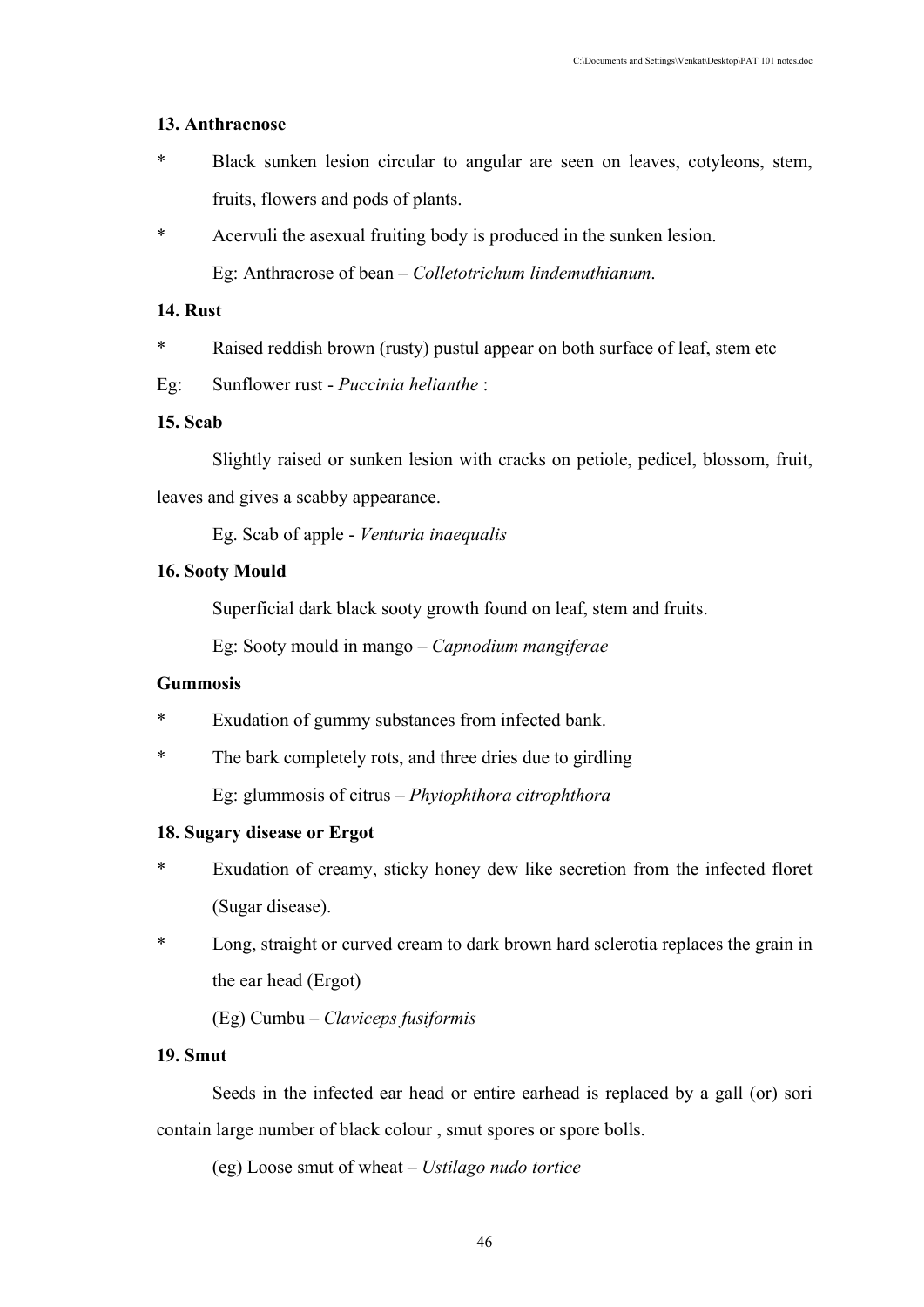# 20. Fruit rot

- 
- 20. Fruit rot<br>
\* Rotting of fruit.<br>
\* Rotting of fruit.<br>
\* The infected portion is converted with moudy growth.<br>
(Eg) Fruit of citrus : *Penicillium expansum* <sup>C:\Documents and Settings\Venkat\Desktop\\<br> **20. Fruit rot**<br>
\* Rotting of fruit.<br>
\* The infected portion is converted with moudy growth.<br>
(Eg) Fruit of citrus : *Penicillium expansum*<br> **21. Die back**</sup>

(Eg) Fruit of citrus : Penicillium expansum

# 21. Die back

Drying of twigs fro the tip downward (eg) die-back of mango Botrydeplodia themobromae.

# 22. Bunt

<sup>e Channels and Namps Vesical Native<sup>99XT</sup> 103 microires **Rolling of fruit**.<br>
\* Rolling of fruit are found to be full of sooty black powdery mannes of bunt<br> **21. Die back** Drying of twigs fro the tip downward (eg) die-back</sup> spores decayed fishy odour and emits a 9eg) Bunt of wheat Tilletia caries.

# 23. Wart

Wart like protuberances on tubers and stem (eg) wart of potato Synchytrium endobioticum. Spores decayed fishy odour and emits a 9eg) Bunt of wheat *Tilletia caries*.<br>
23. Wart<br>
Wart like protuberances on tubers and stem (eg) wart of potato *Synchytrium*<br> *endobioticum*.<br>
24. Soft rot<br>
Maccration and disintegra

# 24. Soft rot

Maceration and disintegration of root, bulbs, tubers, fruits and fleshy leaves.

## 25. Gall

Enlared sac like growth on stem, leaves, blossoms etc.

(eg) Stem gall in coriander (Protomyces macrosporus).

# 26. Leaf curl

(eg) Leaf curl of peach – Taphrina deformans.

# 27. Chlorosis

Loss of chlorophyll giving pale green appearance is the green plant parts.

# 28. Necrosis

Killing of plant tissue often result in development of brown to black colour.

# 29. Discolouration

Change in colour of the plant or one or more its pacts.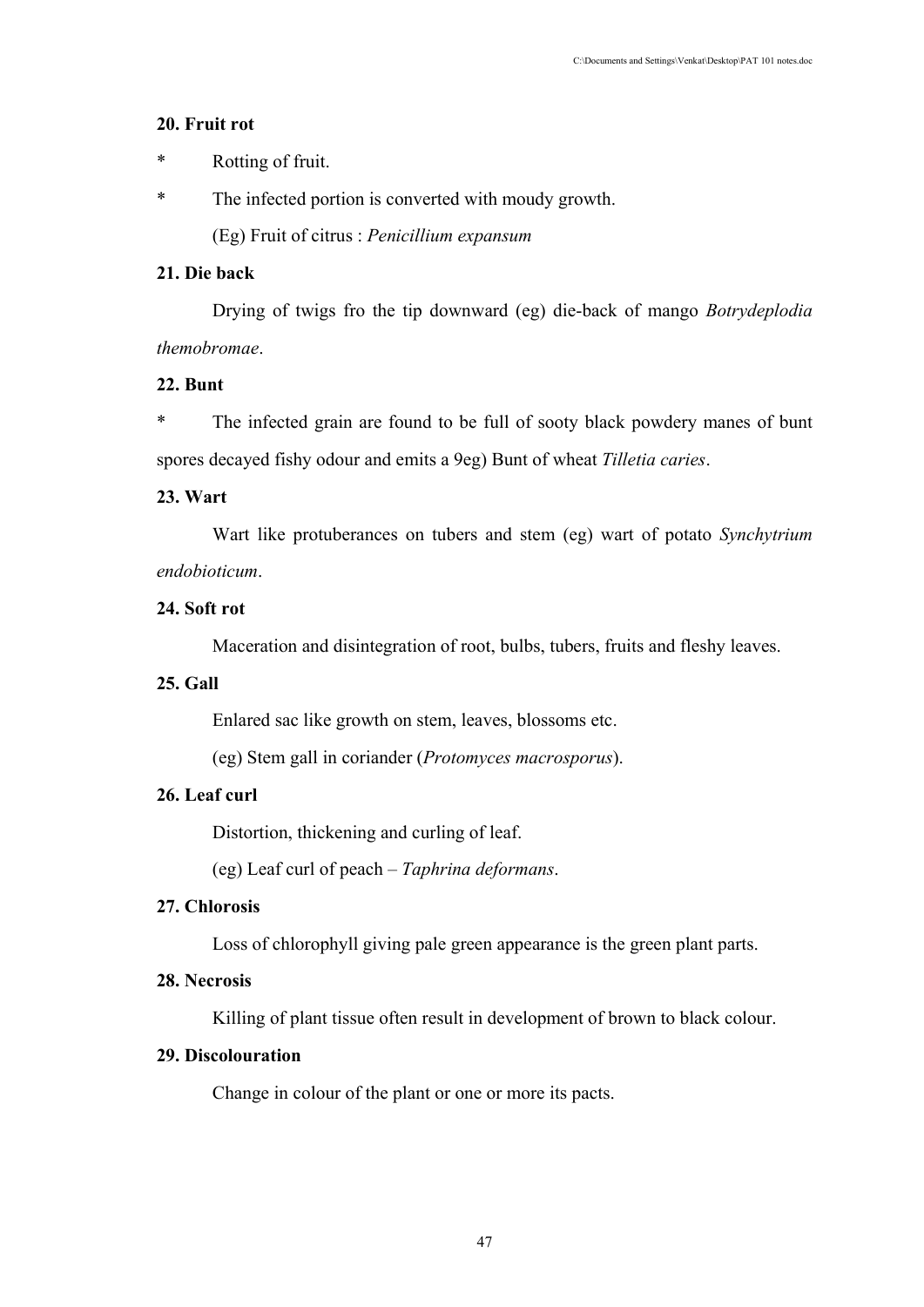# LECTURE NO.11

# GENERAL CHARACTERS OF MASTIGOMYCOTINA

- $\triangleright$  Produce flagellated cells during their life cycle.
- Majority of them are filamentous coenocytic mycelium .Some times pseudosepta produced.Some bear rhizoid.
- Centric nuclear division occurs.Centrioles remain functional during nuclear division.
- $\triangleright$  Absorbtive type of nutrition.
- $\triangleright$  Produce zoospores.
- $\triangleright$  Oospore are the sexual spores

# GENERAL CHARACTERS OF ZYGOMYCOTINA

 $\triangleright$  Majority of them are saprobic some are coprophilous some are weak parasites

attacking plants.

- $\triangleright$  It produces well developed branched coenocytic mycelium.
- $\triangleright$  Cell contains mitochondria , nucleus, ribosomes, lipid granules and endoplasmic reticulum Cell wall composed of chitin attacking plants.<br>
It produces well developed branched coenocytic mycelium.<br>
Cell contains mitochondria ,nucleus,ribosomes,lipid granules and endoplasmic<br>
Centrio les are absent<br>
Centrio les are absent<br>
Reveroduce by produ
- $\triangleright$  Centrio les are absent
- $\triangleright$  Asexual reproduction by sporangiophores
- $\triangleright$  Reproduce by producing cWamydospores , few produce oidia
- Zoospores are absent
- $\triangleright$  Sexual reproduction is by gametangial fusion
- $\triangleright$  Gametangial fusion results in thick walled resting zygospores

# LECTURE NO. 12

# GENERAL CHARACTERS OF ASCOMYCOTINA

- $\triangleright$  Mycelium is well developed ,branched ,septate. Yeast is single celled organism
- $\triangleright$  Septum has a central pore
- in filamentous organism.
- $\triangleright$  Ascus is usually sac like and contains usually 8 ascospores.
- $\triangleright$  Ascospores are endogenous in origin
- $\triangleright$  Ascocarps are of different shapes
- $\triangleright$  Apothecium in discomycetes
- $\triangleright$  Flask shaped perithecium in Pyrenomycetes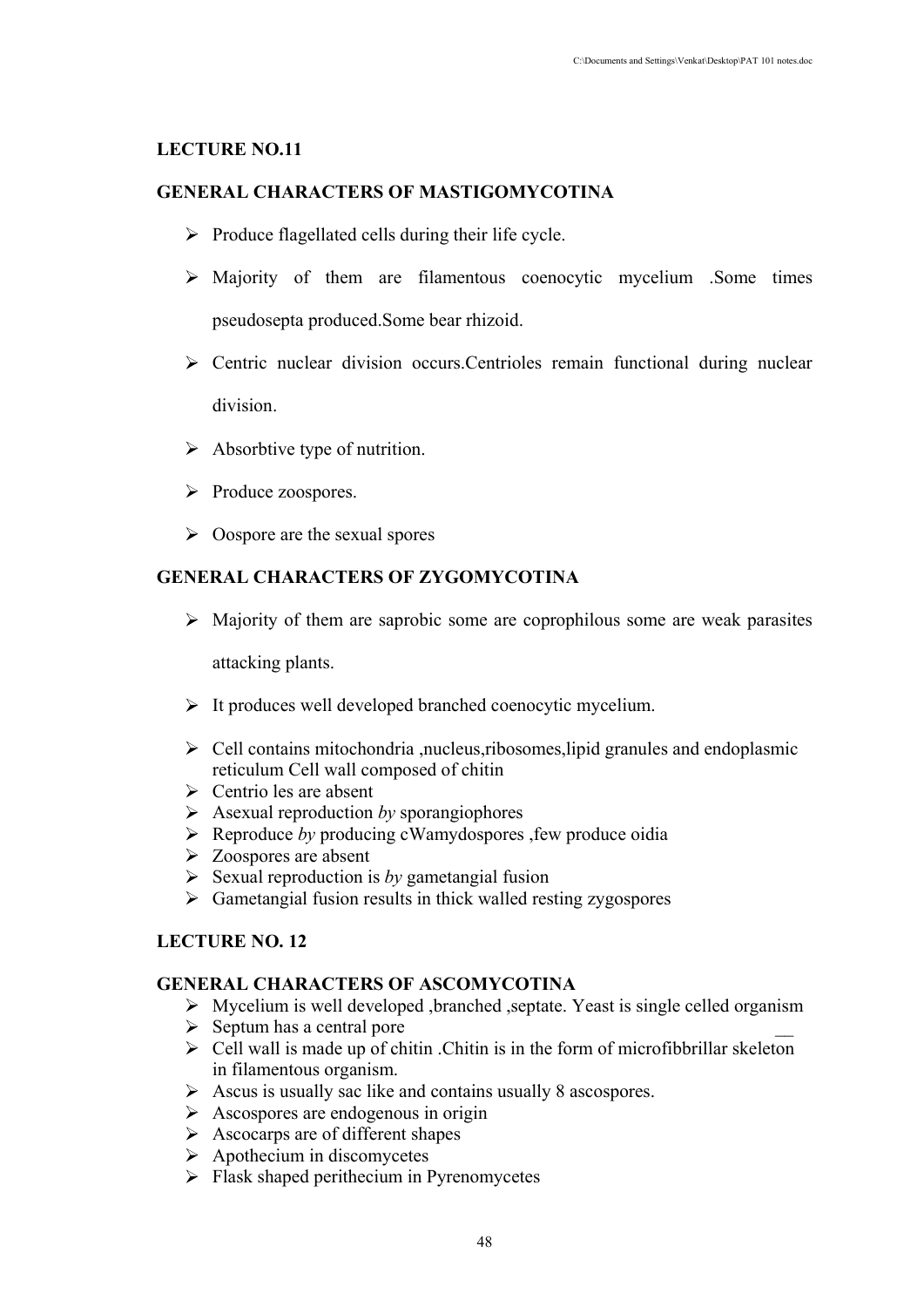- $\triangleright$  Closed cleistothecium in Plectomycetes
- $\triangleright$  No flagellated cells
- $\triangleright$  Asexual spores are conidia

#### Ascomycotina

#### General characters

2. The ascomycetous fungi exhibits wide range of habita, it may be coprophilous exponential ascomycetina<br>
1. The ascomycetous fungi exhibits wide range of habita, it may be coprophilous<br>
1. The ascomycetous fungi exhibits growing on dung or marine or fresh water. Powdery mildews Ectoparasites. Few are hypogean (develop under ground). 2. Closed cleistothecium in Plectomycetes<br>
2. No flagellated cells<br>
2. No flagellated cells<br>
2. Asexual spores are conidia<br>
2. The ascomycotous fungi exhibits wide range of habita, it may be coprophilous<br>
2. The mycelium i 3. In each septund or crosswall of the mycelium there is present a simple contents of the mycelian components are conidial and discussion of the mycelium the material of the mycelium of the mycelium there is present a sim 4. The cell wall contains chiting body is the celebration of the celebration of the assomyce diagnosis of the assomyce due of the assomyce due of the assomyce of the assomyce of the associated wall contains thy<br>pogean (dev **General characters**<br>
1. The ascomycetous fungi exhibits wide range of habita, it may be coprophilous<br>
growing on dung or marine or fresh water. Powdery mildews Ectoparasites. Few are<br>
hypogean (develop under ground).<br>
2.

single called orgnaisms.

pore which allows the mitochondria, nucleic and other cytoplasmic contents to pass from cell to cell.

sterile hyphae. The ascocarps are of different types.

Saucer shaped Apothecium (e.g) Discomycetes

Flask shaped perithecium - Pyrenomycetes closed, spherical and indehiscent - leistothecium -- Plectomycetes

A sexual reproduction takes place by the non-motile spores called conidia, pycniospores, oidia or chalamydospores.

Ascus Development

Ascus develops after ferblization by direct or indirect method.

### Direct development of ascus

In lower Ascomycetes plasmogamy is followed immediatley by Karyogamy resulting in the formation of a diploid nucleus. The cell containing this diploid nucleus develops directly into an ascus. This nucleus divides first meiotically and then by ordinary divisions, resulting into eight haploid nuclei, which ultimately change into eight ascospores (eg) Saccharomyces, Dipodascus etc.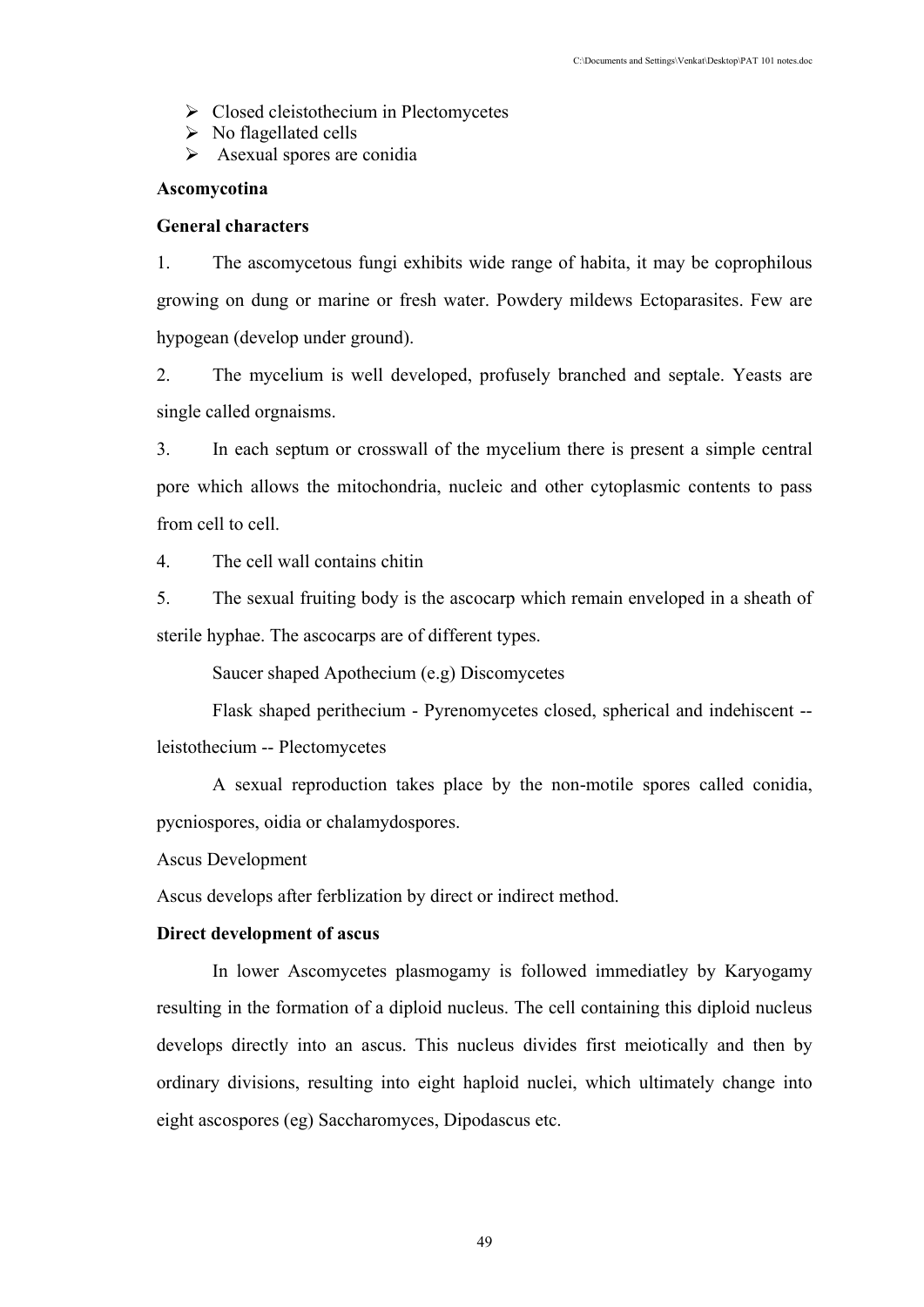#### Indirect development of ascus

The two gametangia (antheridium and ascogonium) come in contact with each other. The male nuclei form the antheridium pass through the trichogyne into the ascogonium and get themselves paired with the female nucleic and this paired nucleic are called dikanjons. At this stage many dikaryons are present in the ascogonium. The wall of ascognoium gives rise to many papilla like outgrowth as which devlop into short ascogenous hyphae. The apired nucleic or dikanyons migrate into these ascogenous hyphae young ascogenous hyphae are aseptate, but later on they become septate. Of these two nuclei of the cells of ascogenous hyphae one is of antheridial origin and the other is of ascogonium develop many sterile hyphae to form pseudo parenchymatous hollow apparatus. Some of the sterile hyphae form a thick peridium around the ascocarp and many develop into paraphyses in the fruiting body.

The asci develop at the tips of ascogenous hyphae. The terminal cell of each ascogenous hypha, contains two nuclei. It curves and forms a crozier or hook. Both the nuclei of crozier divide simultaneously to form four nuclei. Septum forms in such a way that a uninucleate tip cell, binucleate penultimate cell and a uninucleate basal cell are formed. This penultimate binucleate cell becomes the ascus mother cell. Of the two ascogenous hyphae are aseptate, but later on they become septate. Of these two nuclei of the cells of ascogenous hyphae one is of antheridial origin and the other is of ascogonium develop many sterile hyphae to form pseudo origin. It enlarges and develops into an ascus.

The two nuclei of this ascus mother cell fuse and form a diploid nucleus. This diploid nucleus divides first meiotically and then ordinarily or mitotically, forming four haploid nuclei. All these nuclei get surrounded by some cytoplasmic contents and change into eight ascopoies.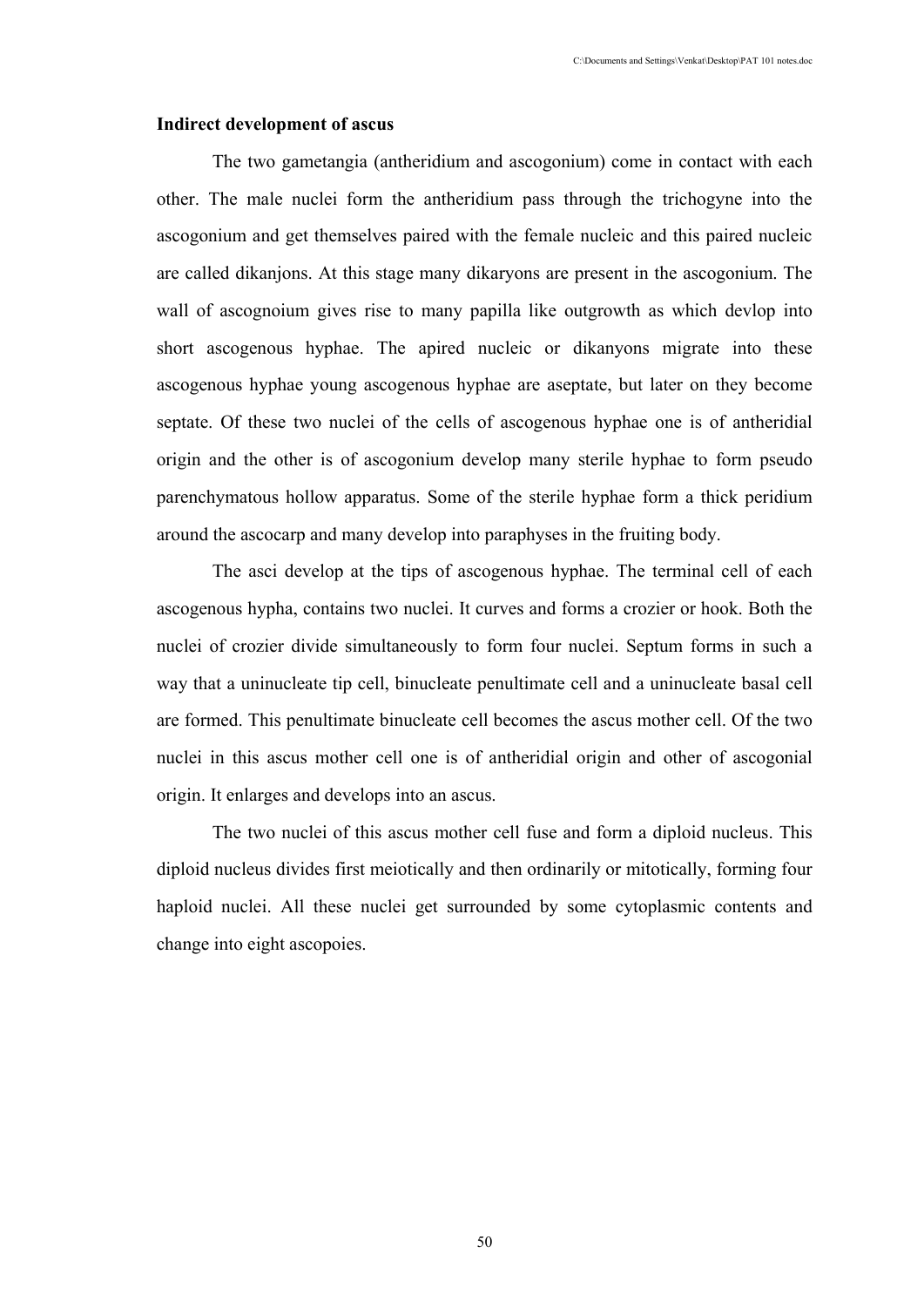# LECTURE NO. 15,16,17,18,19,20,21,22,23 & 24

## Systematic position

|                            |                          |                    | C:\Documents and Settings\Venkat\Desktop\PAT 101 notes.doc                  |
|----------------------------|--------------------------|--------------------|-----------------------------------------------------------------------------|
|                            |                          |                    | LECTURE NO. 15, 16, 17, 18, 19, 20, 21, 22, 23 & 24                         |
| <b>Systematic position</b> |                          |                    |                                                                             |
| Division                   | -                        |                    | Myxomycota                                                                  |
| Class                      | $\blacksquare$           |                    | Plasmocliophoromycetes                                                      |
| Order                      | $\overline{\phantom{a}}$ |                    | Plasmodiophorales                                                           |
| Family-                    |                          | Plasmodiophoraceae |                                                                             |
|                            |                          |                    |                                                                             |
| <b>Symptoms</b>            |                          |                    |                                                                             |
| 1.                         |                          |                    | The dropping of leaves at noon or bright days is the first sign of symptom. |
|                            |                          |                    | Subsequently it leads to permanent wilting or retarded growth               |
| 2.                         |                          |                    | Roots are hypertrophied and enlarged to form club shaped malformation and   |
|                            |                          |                    | hence the disease is known as club root of cabbage.                         |
| 3.                         |                          |                    | The late infection produce galls on the lateral branches suggesting an      |

## Symptoms

- Subsequently it leads to permanent wilting or retarded growth
- hence the disease is known as club root of cabbage. 2. The dropping of leaves at noon or bright days is the first sign of symptom.<br>
3. The dropping of leaves at noon or bright days is the first sign of symptom.<br>
3. The laterpooptical and enlarged to form club shaped malform
- alternative name and 'Finger and Toe' disease.

# Life cycle

# Primary phase

The resting spores are tiny, hyaline spherical, uninucleate with spiny walls. Infected host roots get decayed and the resting spores are released into the soil. The spores germinate immediately with the help of the root exudates of the host or remain dormant for reveal years. During germination a pore is dissolved on the cyst wall through which an apically biflaglldt spherical or pear shaped unnucleate, maked mass zoospore comes out. alternative name and 'Finger and Toe' disease.<br>
Life cycle<br>
Primary phase<br>
The resting spores are tiny, hyaline spherical, uninucleate with<br>
Infected host roots get decayed and the resting spores are released into t<br>
spore Life cycle<br>
Primary phase<br>
The resting spores are tiny, hyaline spherical, uninucleate with spiny walls.<br>
Infected host roots get decayed and the resting spores are released into the soil. The<br>
spores germinate immediately

- 
- zoospore takes place.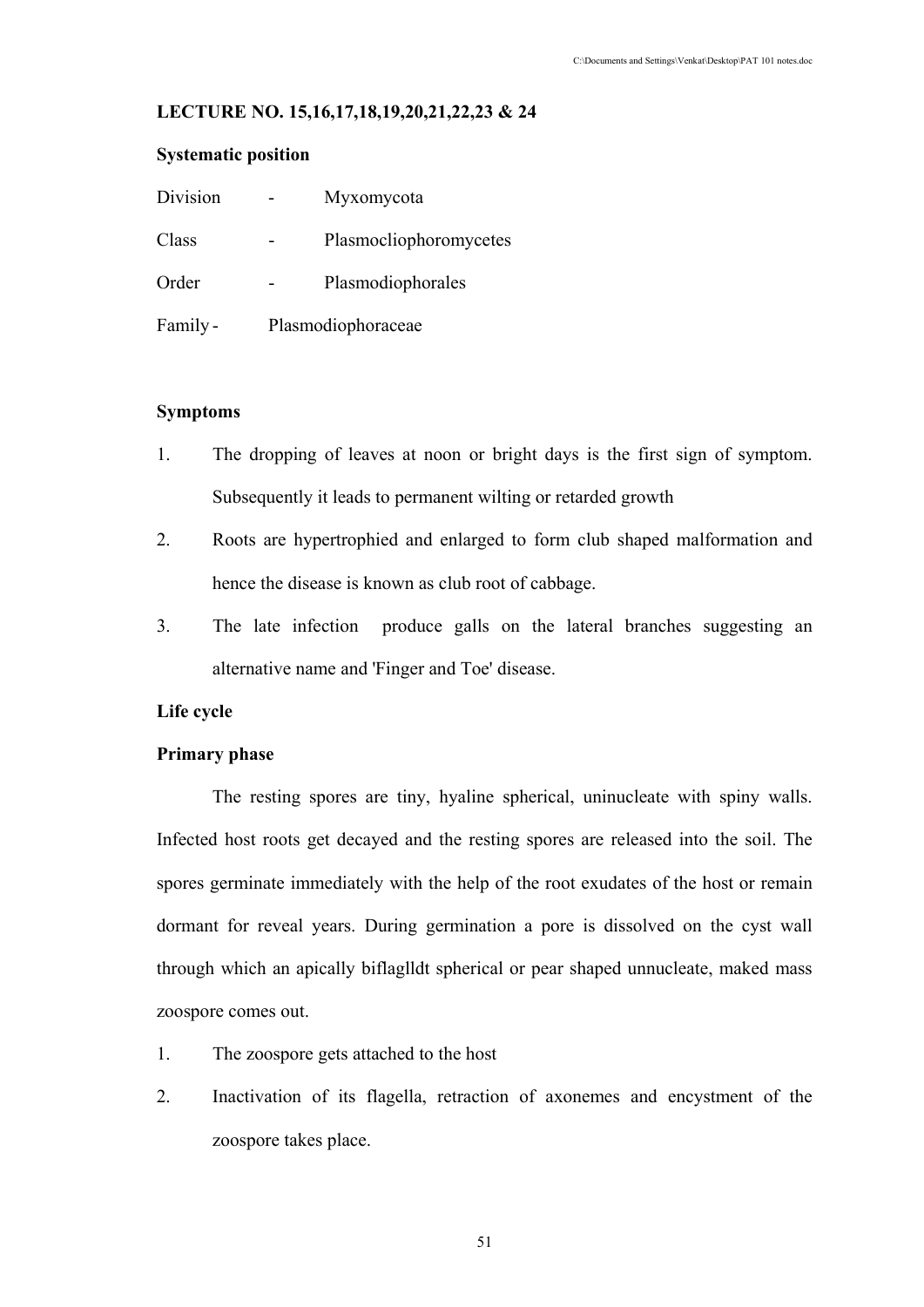- C:Documents and Settings\Venkat\Desktop\PAT 101 notes.doc <br>3. A tubular cavity, rohr appears within the excepted zoospore and the end in<br>plugged with light stairing plug. The rohr forms a bulbores structure and is<br>attacked plugged with light stairing plug. The rohr forms a bulbores structure and is attacked to the host with the hupot adhesorium
- EDENDIRIES CONNECT CONSULTED IN SURFACT 101 DONS JONES AT 101 DONS JONES AND PLAY TO A DARK STAINING POLES THE TOTH FORTHS A UNDER STATISTIC THE STATISTIC PUNCHA STATISTIC ACT A dark staining rod is present within the tubu the host cell wall and the contents of the zoospore enters the host cell and is spherical and amoboid.
- This amoeboid zoospores are called myxamoebae.
- Plasmogamy of these haploid amoeboid protoplast result in the formation of  $\bullet$ multinucleate primary plasmodia.
- plugged with light stairing plug. The rohr forms a bulbores structure and is<br>attacked to the host with the hupot adhesorium<br>A dark staining rod is present within the tubular robr calla stachd. This punchies<br>the host cell w Later by clevage, multinucleate segments are delimited each of which develops into  $\bullet$ sporangia.
- A dark staining rod is present within the tubular robr calla stachd. This punchies<br>the host cell wall and the contents of the zoospore enters the host cell and is<br>spherical and amoboid.<br>This amocboid zoospores are called m originate from the sporangiaor a pore develops between the zoosporangium and the cell wall and through this pore the zoospores are liberoted. The zoospores function as gametes and these (isogamy) and form a binucleate of vadriflagellate motile zygote.

#### The secondary phase

The zygote selties on the root have, sheds the flagella and enters the cortex of the root cell.

- Each of the binucleate plasmodium enlarges and undergo repeated mitotic nuclear division to form a multinucleate body which is referred as multinucleate secondary plasmodium. So far karyogamy does not take place.
- The root cell containing the multinucleate plasmodia get hypertrophid and takes the shape of a club.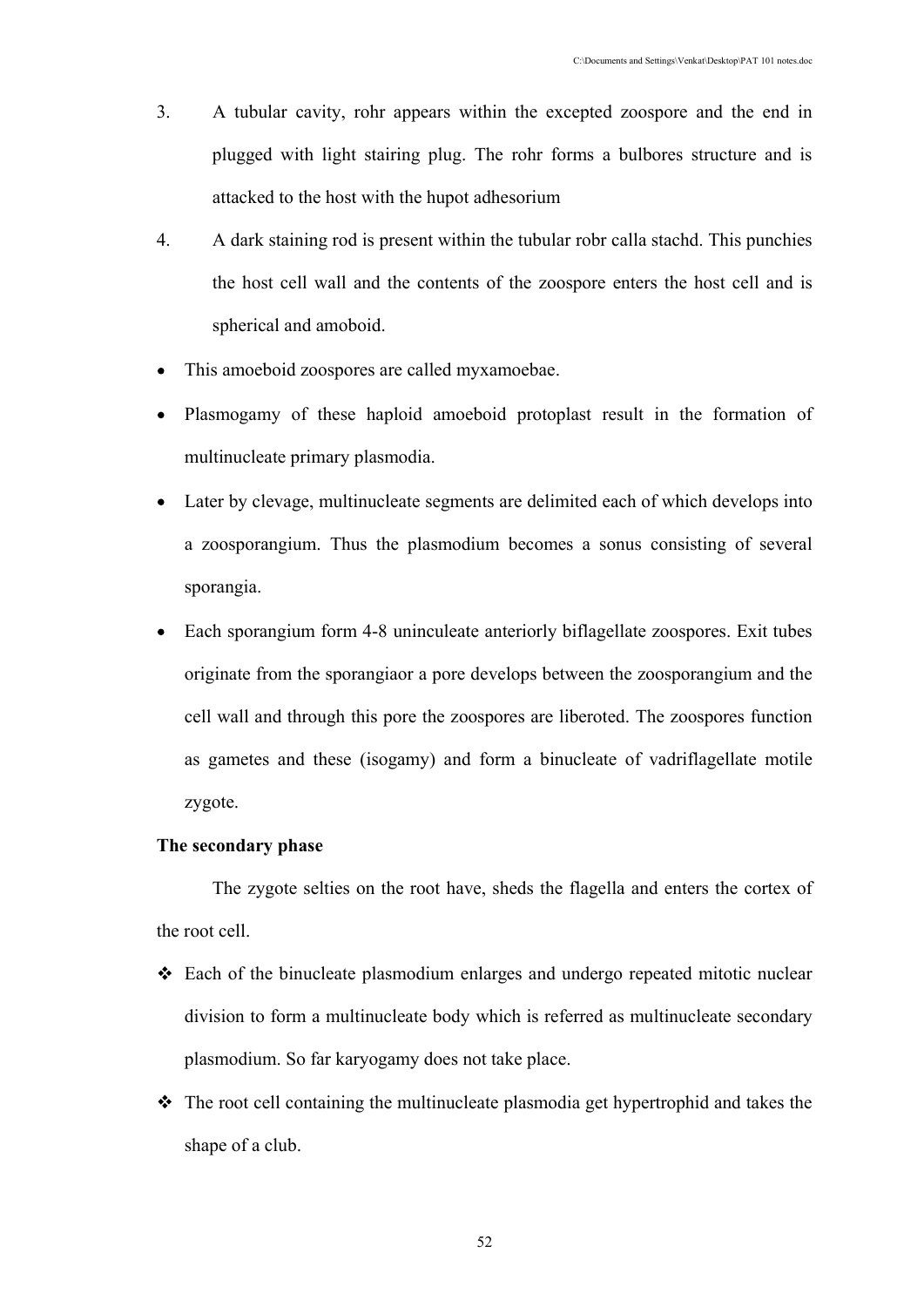- The haploid nuclei get associated in pairs Kanjogamy takes place and diploid zygotic nucleic are formed.
- $\triangle$  Meiosis takes place soon after the formation of diploid aggote. The diploid mulchi of the plasmodium at the time of spore formation pass through a special phase called akanjote phase or stage. During the phase the nuclei seem to disapper during Cibermann and Sentage Venkarthedisep<sup>p AT</sup> 101 noncedes<br>Zygotic nucleic are formed.<br>Meiosis takes place soon after the formation of diploid aggote. The diploid mulchi<br>of the plasmodium at the time of spore formation pass t
- $\cdot \cdot$  It is followed by nulotic division resulting in haploid nucleic by cleavage of the cytoplasm and wall formation several haploid resting spores are formed. on being liberated these resting spores are able to reinfert the host.

#### Alternation of generations

There is a distinct alternation of generation in the lifecycle of *Plasmodiophora*. The zygote and the diploid plasmodium represent the sporophyte phase. The resting spores, the zoospores, the haploid plasmodium and the isogamety represent the gametophyte phase.

With meiosis the diploid or sporophyte phase ends and the gametophyte phase starts. At the time of Kanjogamy the sporophyte phase ends and the sporophyte phase is initiated with the formation of diploid zygote.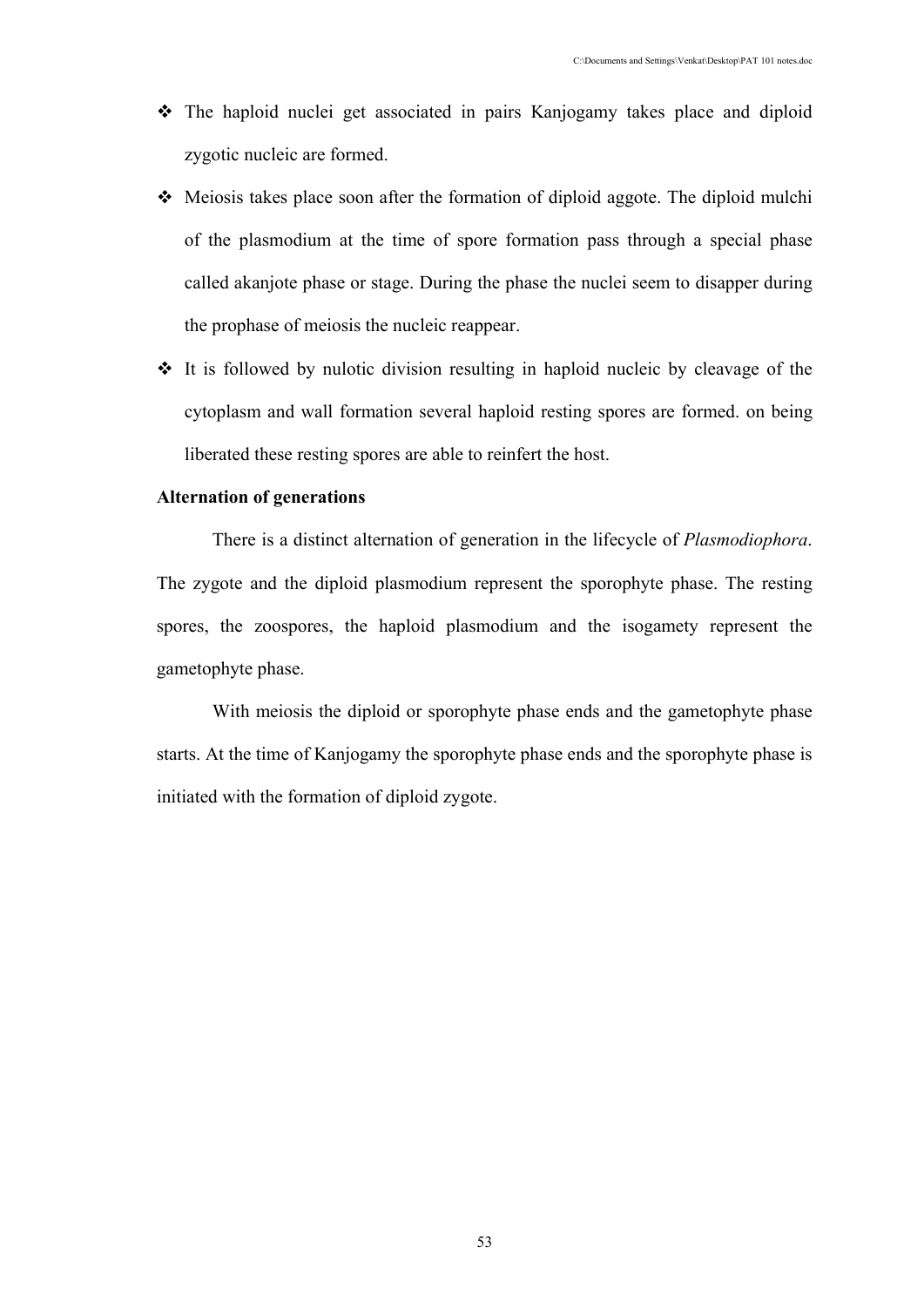Life cycle of Claviceps purpurea

Disease-Ergot or sugary disease of cumbu.

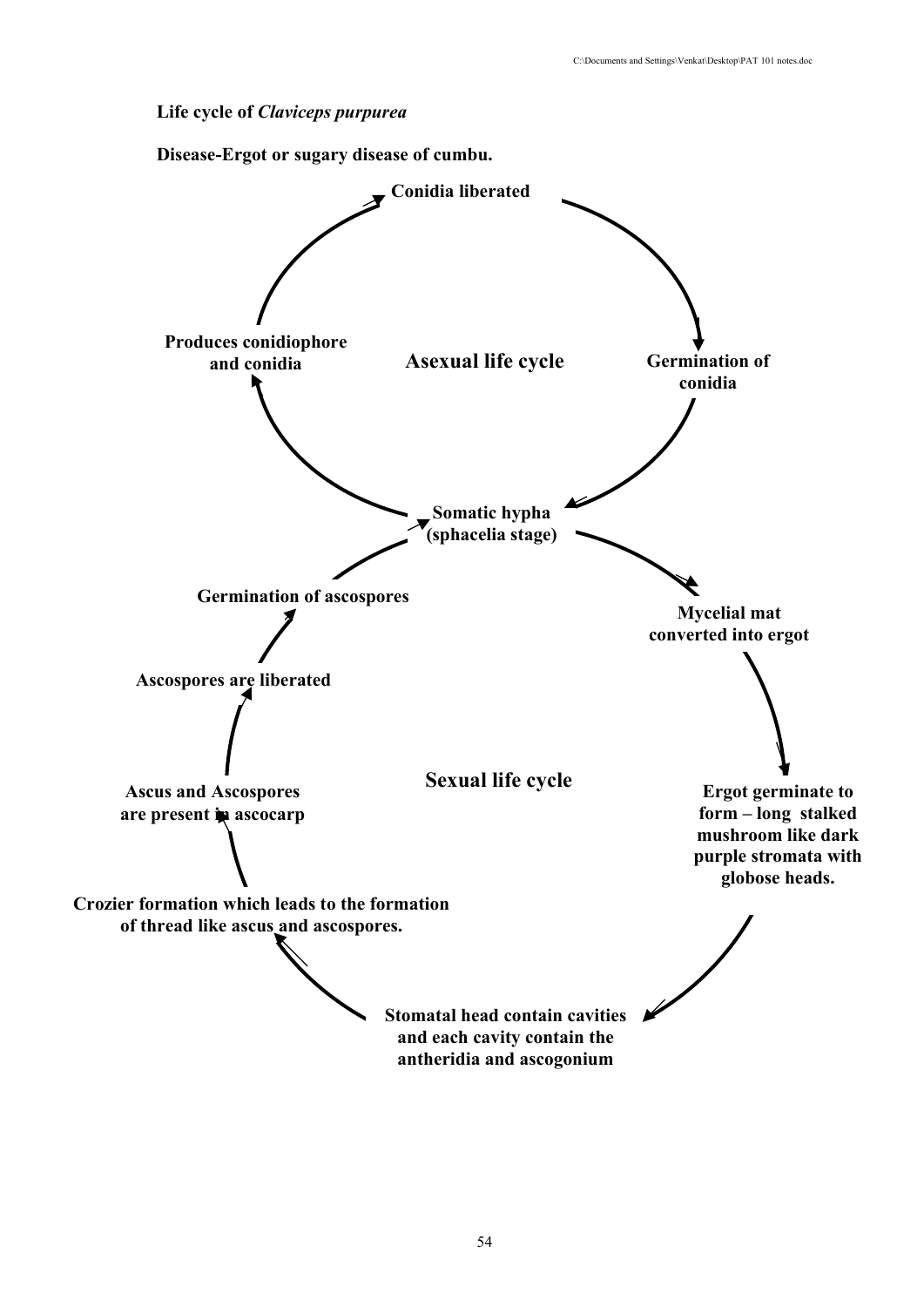# Life cycle of P. debaryanum

|                             |                | C:\Documents and Settings\Venkat\Desktop\PAT 101 notes.doc |
|-----------------------------|----------------|------------------------------------------------------------|
| Life cycle of P. debaryanum |                |                                                            |
| Kingdom                     | :              | Protista                                                   |
| Sub-Kingdom                 | $\ddot{\cdot}$ | Mycota                                                     |
| <b>Division</b>             | :              | Eumycota                                                   |
| <b>Sub-Division</b>         | $\ddot{\cdot}$ | Mastigomycotina                                            |
| <b>Class</b>                | :              | Oomycetes                                                  |
| Order                       | :              | Peronosporales                                             |
| Family                      | $\ddot{\cdot}$ | Pythiaceae                                                 |
| Genus                       | $\ddot{\cdot}$ | Pythium                                                    |
| <b>Species</b>              | :              | debaryanum                                                 |
|                             |                |                                                            |
|                             |                |                                                            |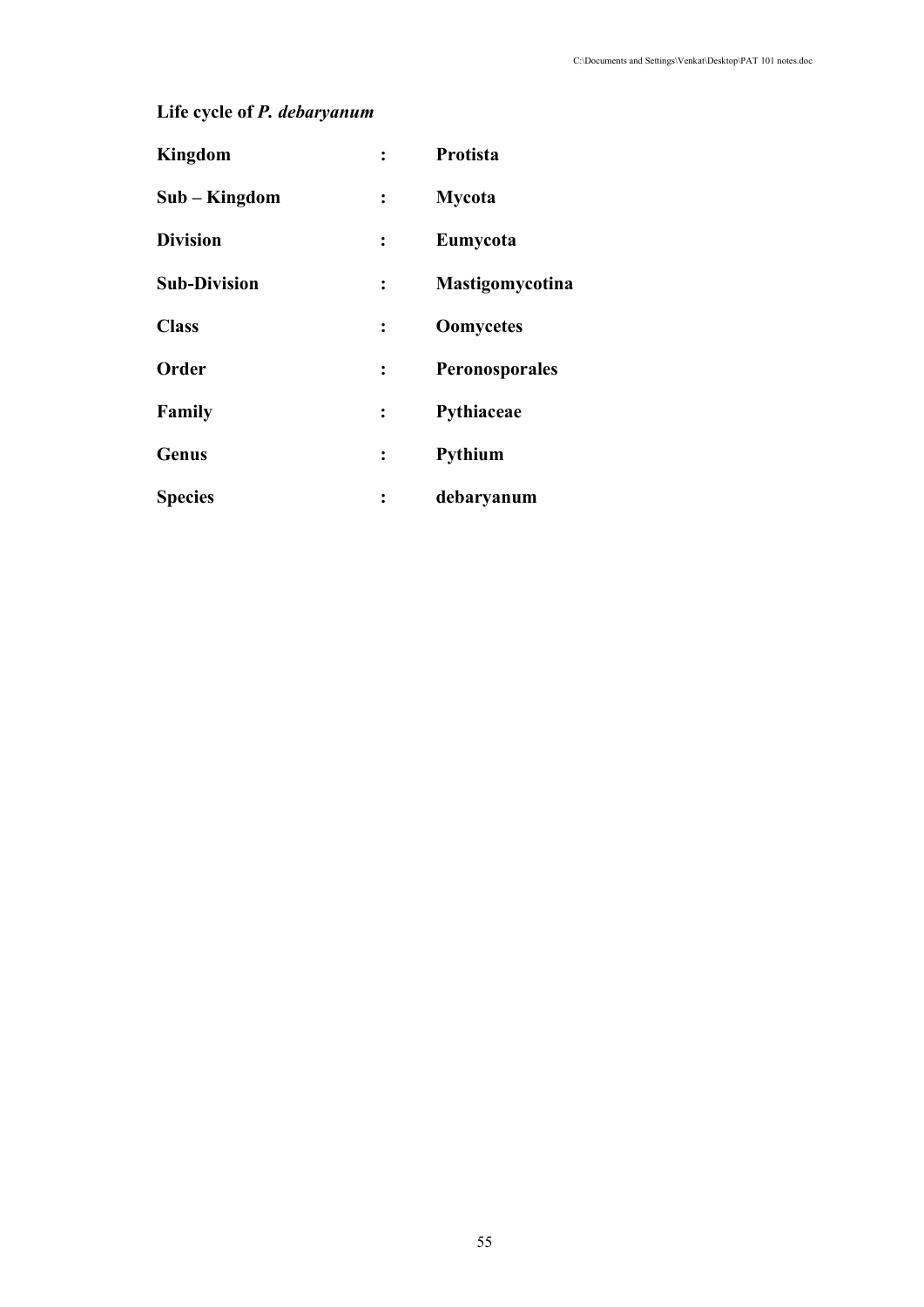

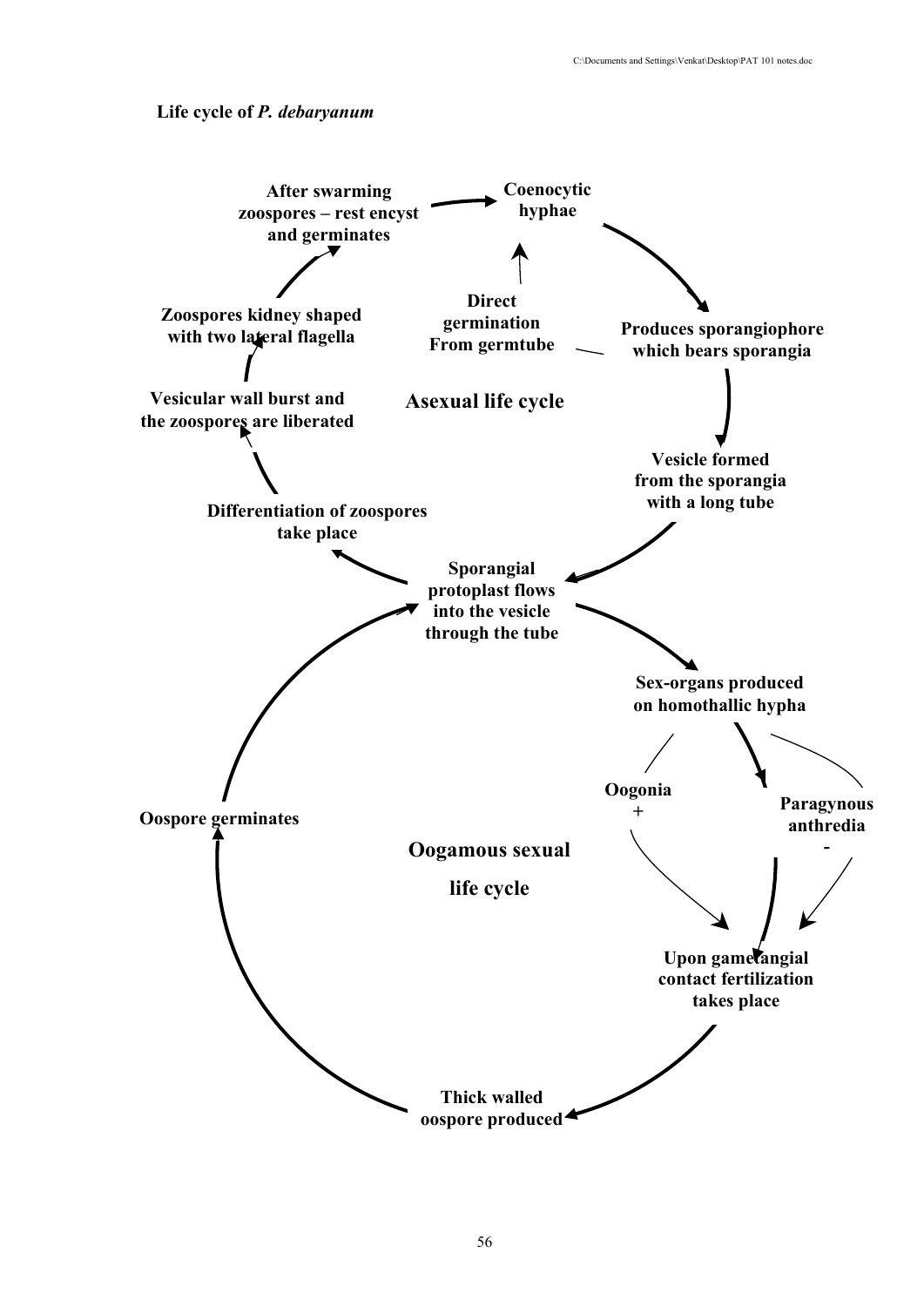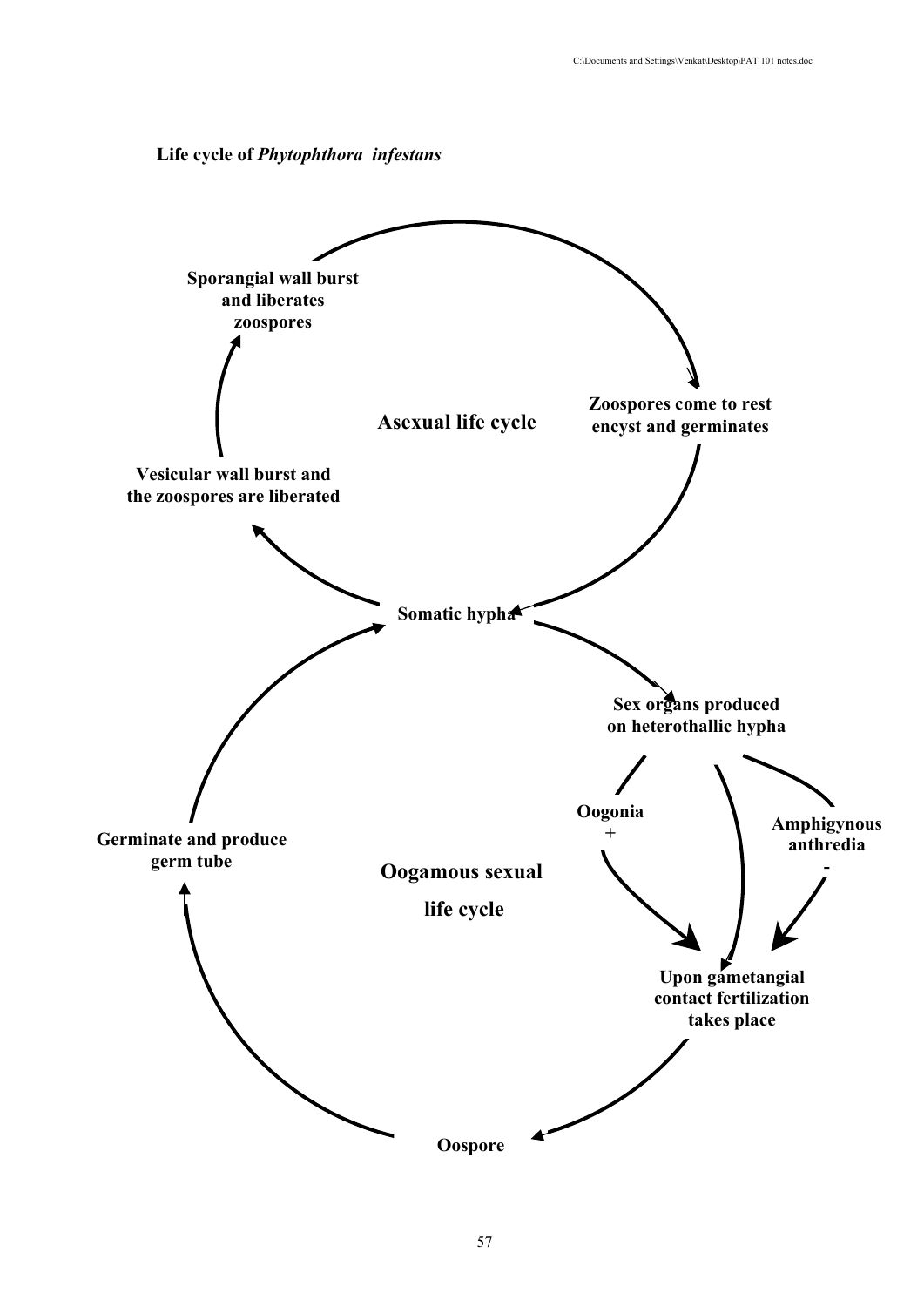Life cycle of Albugo candida

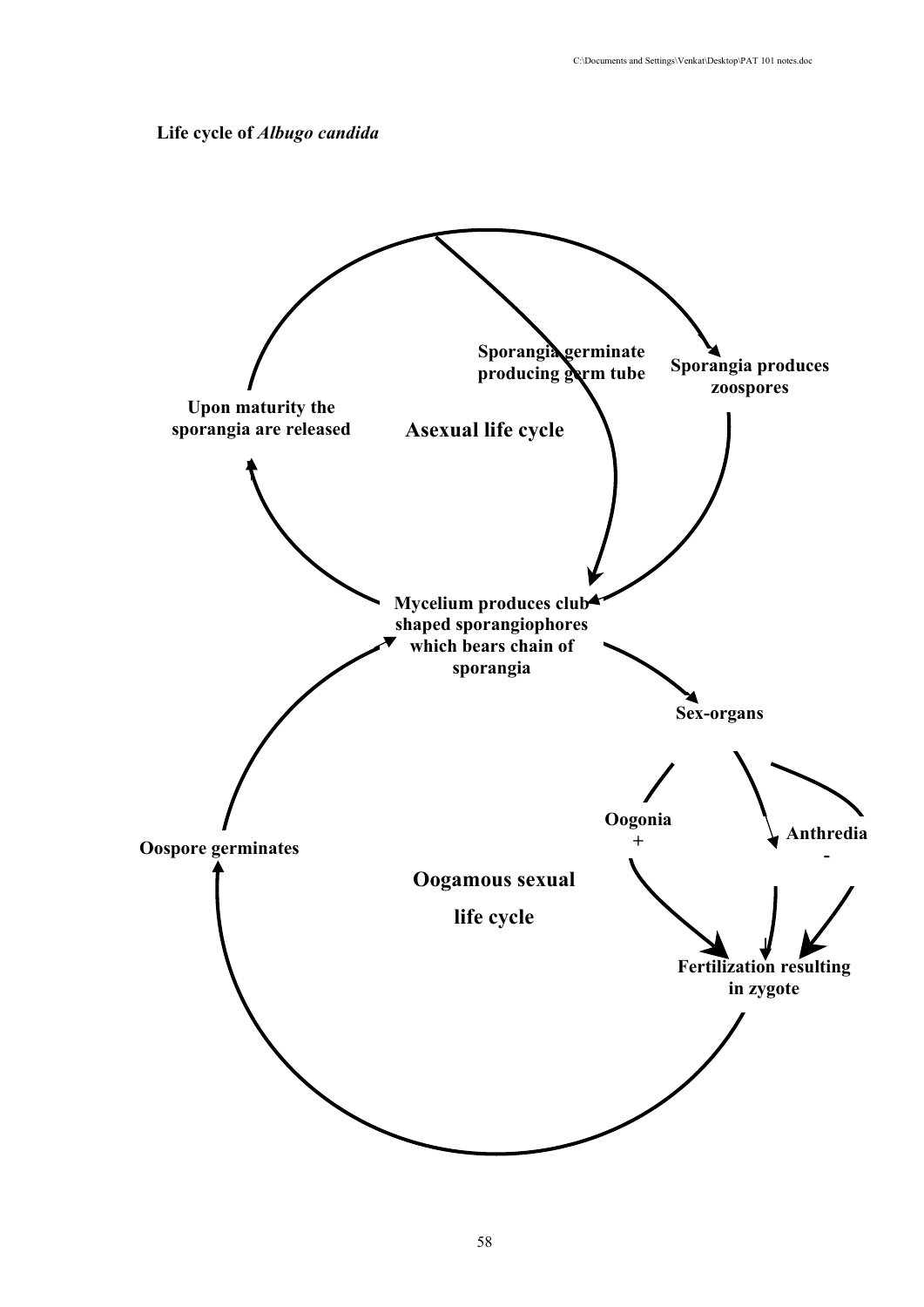

Life cycle of Rhizopus stolonifer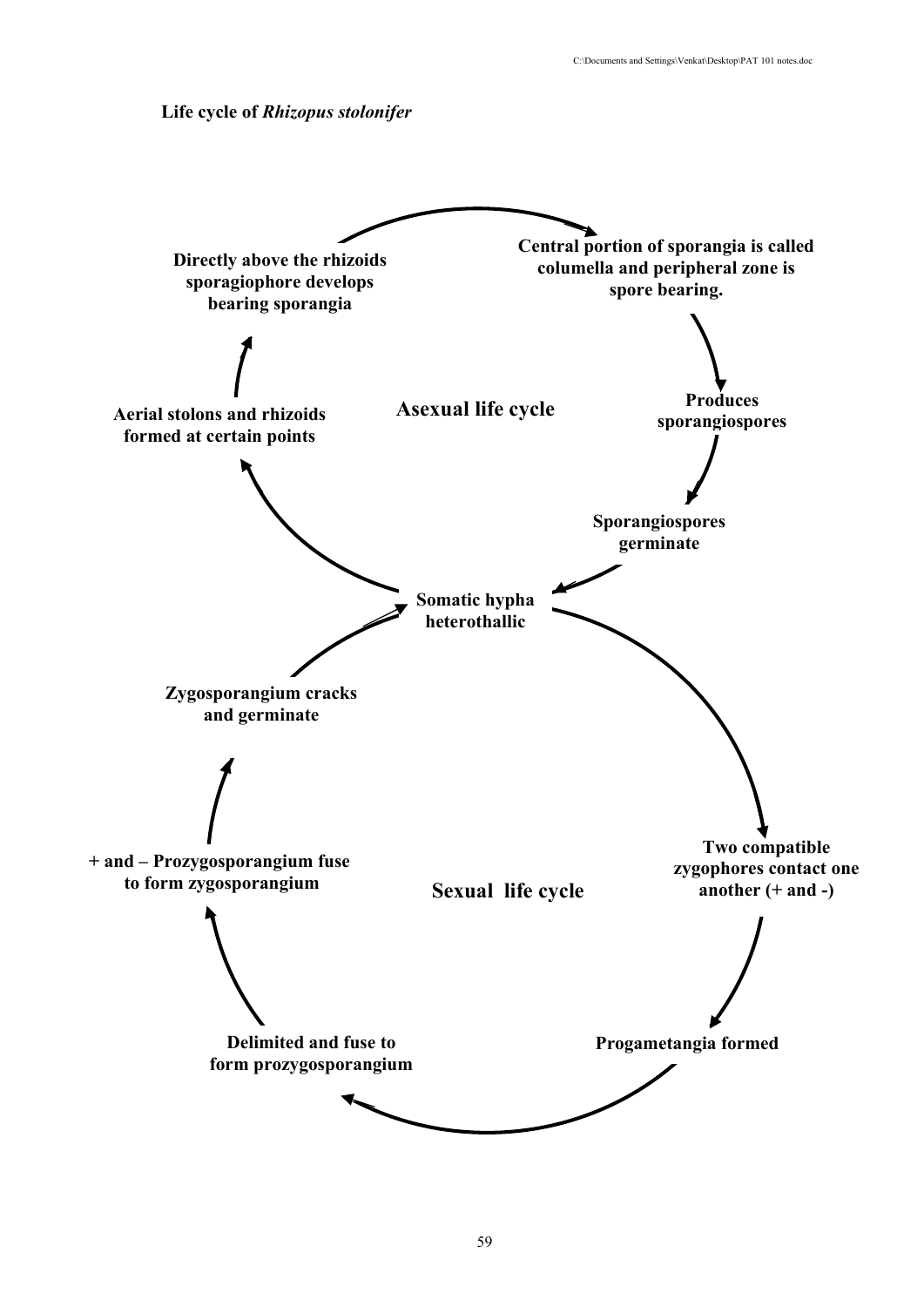#### LECTURE NO.19

#### Life cycle of Rhizopus stolonifer

### A sexual reproduction

The sporangiophores are erect and produce pin head like black coloured sporangia. Unicellular, multinucleate, non motile spores are produced in the sporangia.  $LECTURE NO.19$ <br>  $L I \n{e}$  cycle of *Rhizopus stolonifer*<br>  $\Lambda$  sexual reproduction<br>  $\Box$  The sporangiophores are crect and produce pin head like black coloured<br>
sporangia. Unicellular, multinucleate, non motile spores are prod and hence the popular name 'black mold'.

The sporangiophore swells at the tip into a knob like vesicle and the cytoplasm along with many nuclei flows into the swollen vesicle, which represents the young sporangium. The protoplasm in the sporangium become differentiated into two zones, i.e. outer peripheral multinuclete dense region and the central less denser region with comparatively fewer nuclei. The two portions get separated by a layer of vacuole and a wall is secreted in this region, thus a outer sporangiferous zone and central columella is formed in the sporangium. Clevage in the peripheral sporongiferous zone results in the formation of many multinucleate segments which secrete wall around each of them and form unicellular, globose or oval multinucleate, non-motile sporangiospores called aplonospores. The sporangial wall and the columella breaks and the dry spores are liberated in the air. The spore germinates by producing a germ tube, that develops into a fluffy, well branched white aerial mycelium. R. stolonifer rarely produce chlamydospore.

#### Sexual reproduction

Rhizopus reproduces sexually by the process of conjugation which results in the formation of zygospores. Rhizopus stolonifer is heterothallic and R. sexualis is homothallic. In this heterothallic species the two fusing mycelia belong to two different mating types, + strain and - strain.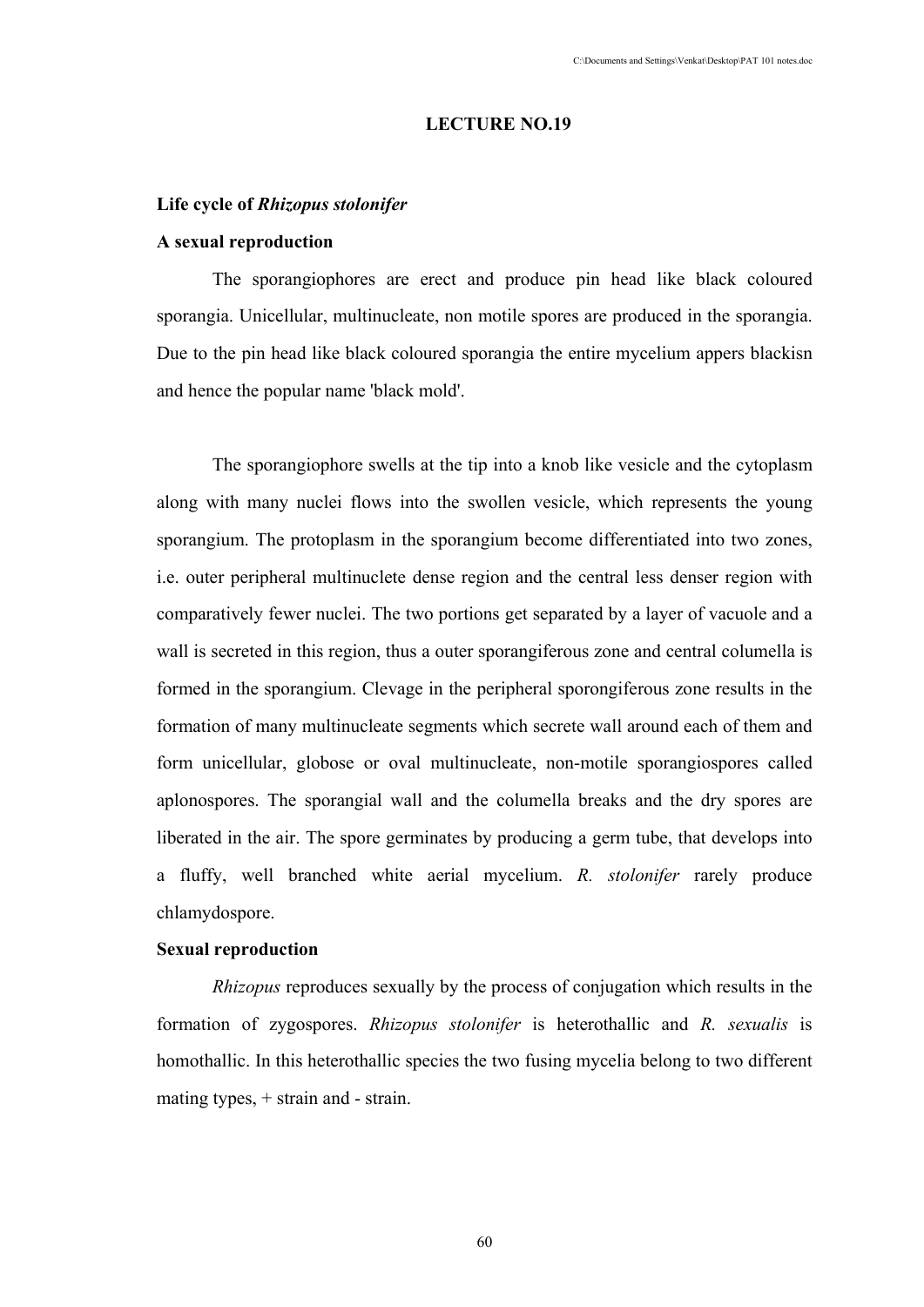## Telemorphotic reaction

At the time of sexual reproduction initiation of club shaped, aerial zygophore is formed. The zygophores in both the strains  $+$  and  $-$  are induced by trisporic acids B and C. Under zygotropic reaction the zygophores of opposite strains approach towards each other and from each develops a copulation branch. The two copulating branches are called progametangia. The progametangia adhere together at their tips and the cytoplasm and nuclei flow into the progametangia and the zygophores are pushed apart. The tip of each progametangium is soon cut by a septum. The small terminal cell so formed is called gametangium whereas the long tubular part is called a suspensor. The gametangium has density granular multinucleate protoplast whereas the suspensor has a more vacuolated protoplast. A large pore develops in the adjoining wall of the two gametangia which allows both the gametangial protoplasts to fuse and form a zygospore. The zygospore soon becomes surrounded by a thick, black, warty wall. The zygospore.wall is made up of two layers, of which the otuer dark thick and warty layer is called exine and the inner thin layer is called in tine. After a period of rest, meiosis takes place at the time of zygospore germination. On germination a lateral crack is eytoplasm and nuclei flow into the progametangia and the zygophores are pushed apart.<br>The tip of cach progametangium is soon cut by a septum. The small terminal cell so<br>formed is called gametangium whereas the long tubular tube, which is also called promycelium. The meiotic divisions results in a number of haploid nuclei in the protoplasm of germinating zygospore. The young germ tube functions as a sporangiophore and develops a germ sporangium at its tip. Many germspores or meiospores remain filled in this sporangium. The germ sporangia of R. stolonifer contain either entire + or entire - spores or a mixture of both. These spores germinate to form fresh mycelium. takes place at the time of zygospore germination. On germination a lateral crack is<br>formed on its wall. The inner thin intine comes out in the form of a hypha like germ<br>tube, which is also called promycelium. The meiotic d Formed on its wall. The inner thin intine comes out in the form of a hypha liftube, which is also called promycelium. The meiotic divisions results in a numeral hypholonical in the protoplasm of germinating zygospore. The method nuclei in the protoplasm of germinating zygospore. The young germ<br>
functions as a sporangiophore and develops a germ sporangium at its tip. M<br>
germspores or meiospores remain filled in this sporangium. The germ spor

| Sl.No. | <b>Rhizopus</b>       | Mucor                                                               |
|--------|-----------------------|---------------------------------------------------------------------|
|        |                       | Rhizoids (absorptive hyphae) or Rhizoids or holdfasts are generally |
|        | holdfasts are present | absent, or less specialized                                         |
|        | Stolons are present   | Stolons are absent                                                  |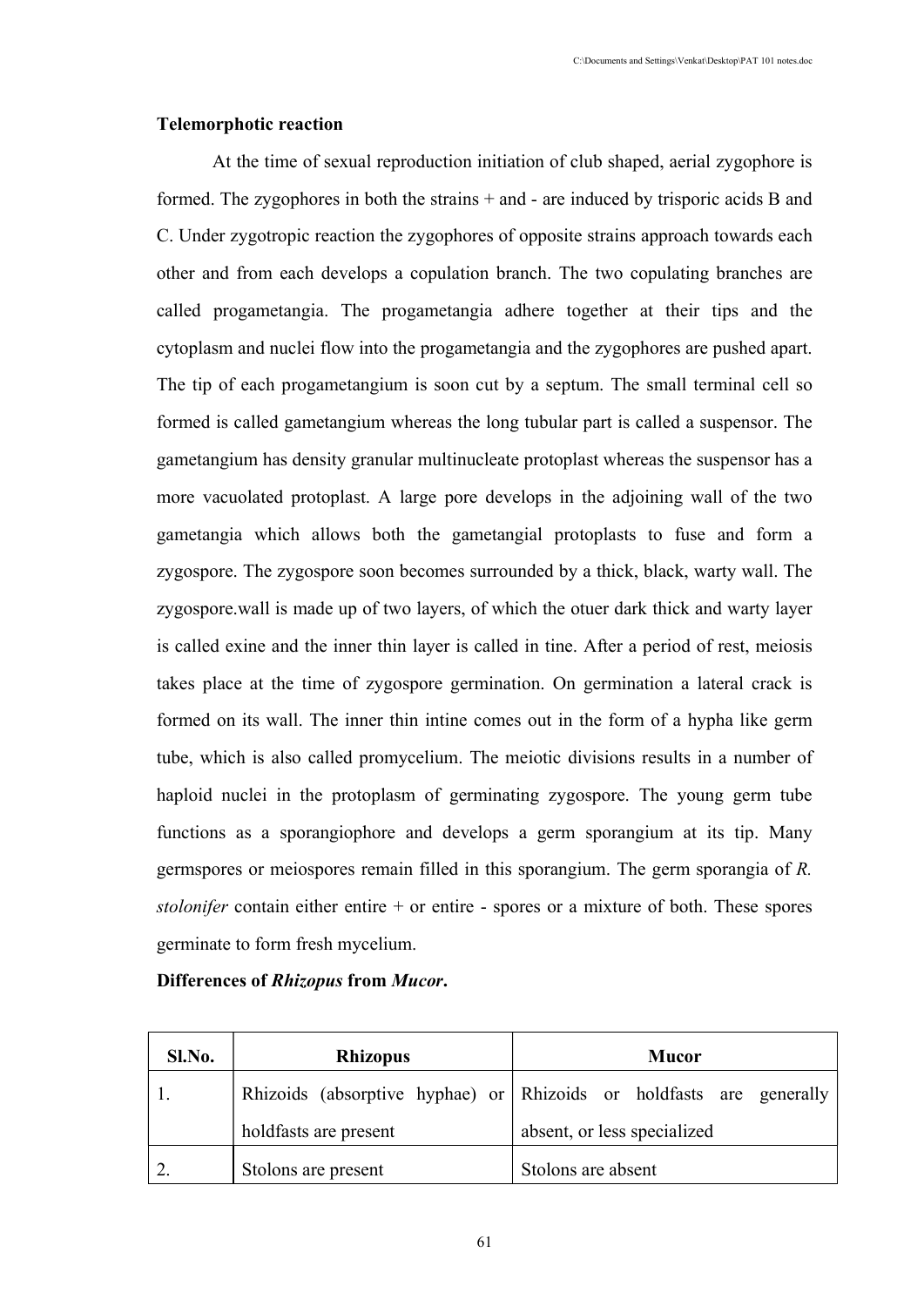|    |                                                                    | C:\Documents and Settings\Venkat\Desktop\PAT 101 notes.doc |
|----|--------------------------------------------------------------------|------------------------------------------------------------|
|    |                                                                    |                                                            |
| 3. | Food material is absorbed by                                       | Food is mainly absorbed by the entire                      |
| 4. | rhizoids                                                           | mycelial surface                                           |
|    | Sporongiophores develop in well<br>organized groups mainly against | Sporangiophores arise singly, and not in<br>groups         |
|    | the rhizoidol hyphae                                               |                                                            |
| 5. | adhered<br><b>Spores</b><br>remain<br>to                           | Spores easily blown away by wind.                          |
|    | columella and<br>easily<br>are not                                 |                                                            |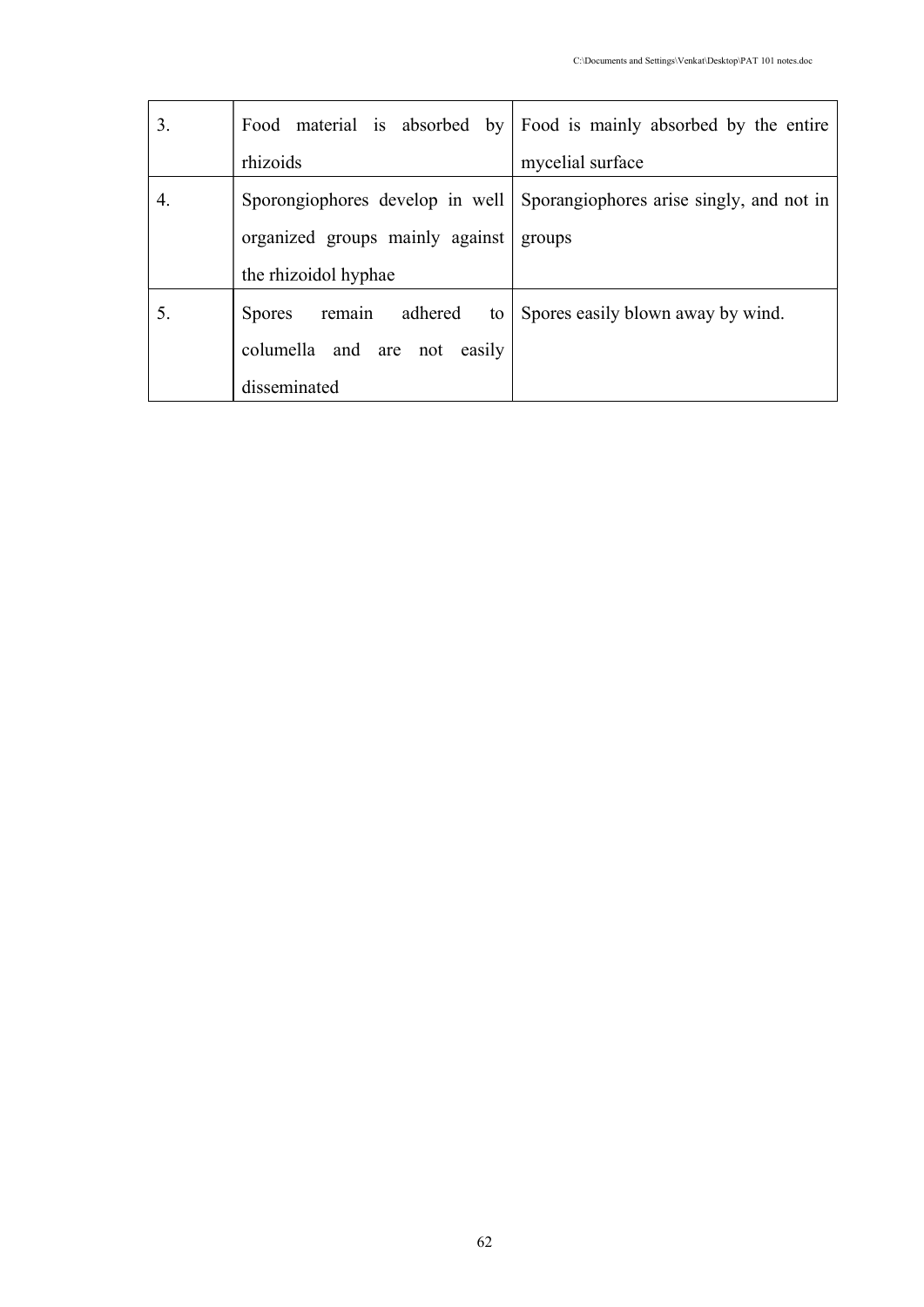# LECTURE NO.20

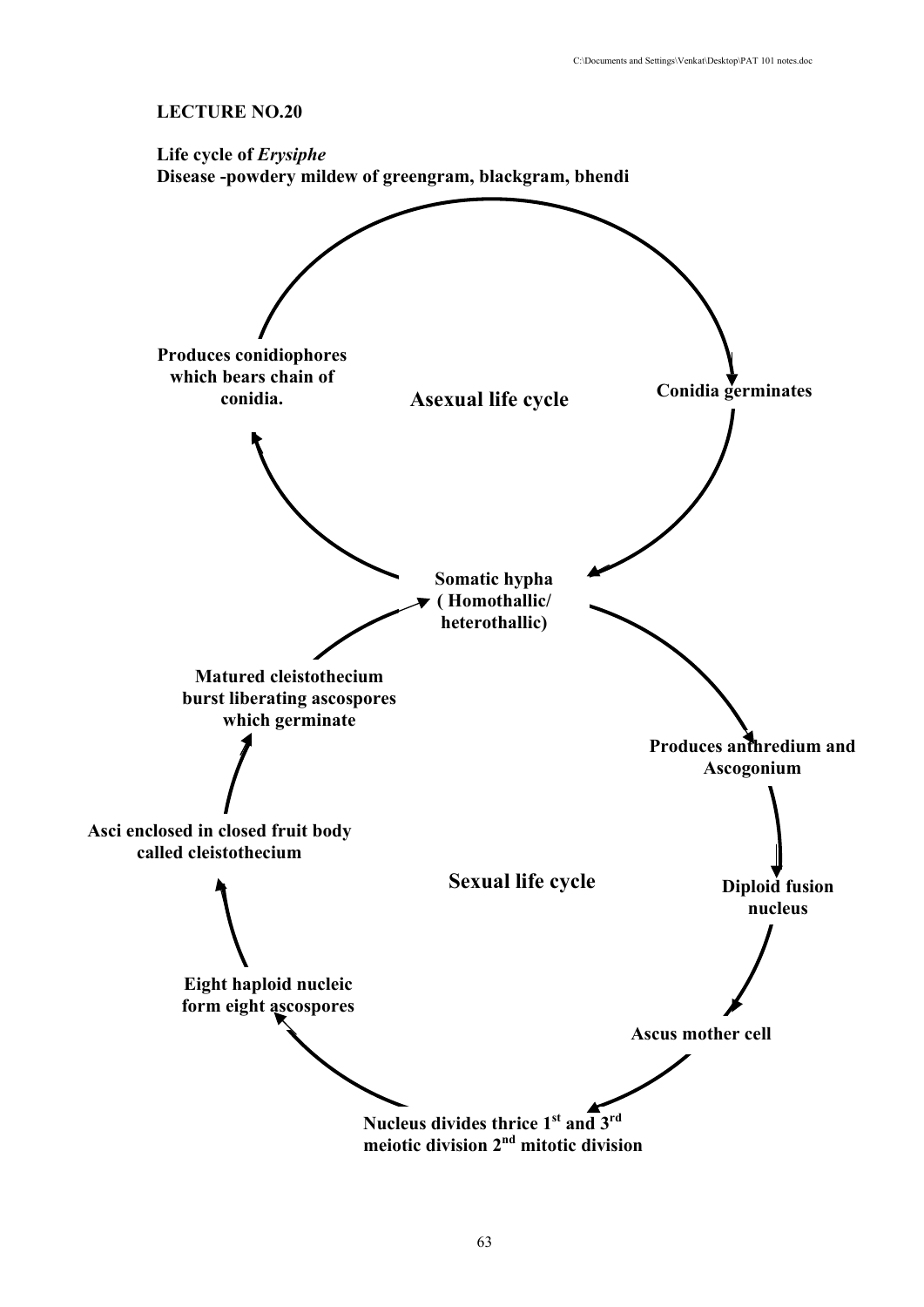## LECTURE NO.21

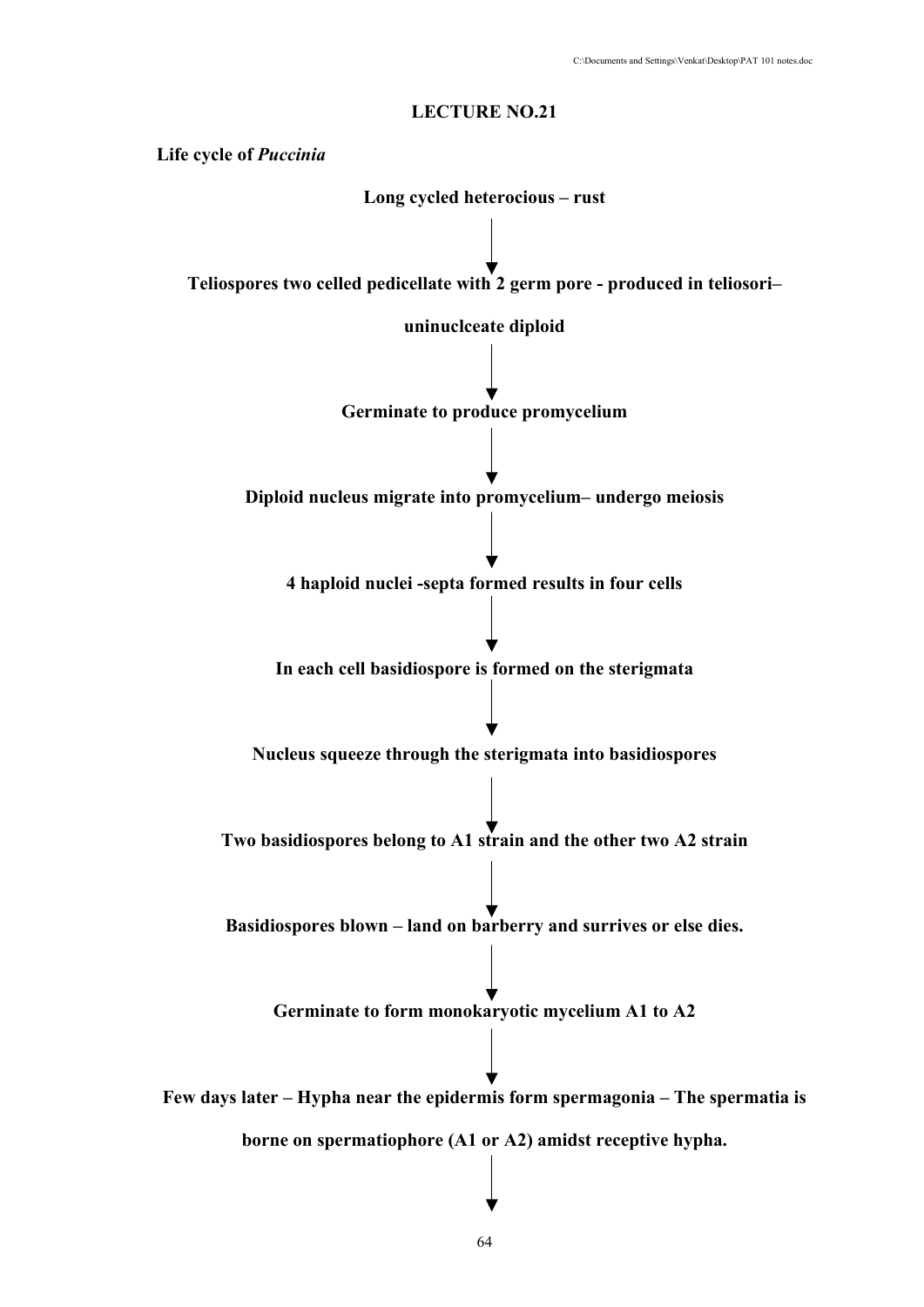

Mycelium permeates the entire leaf reaches the lower epidermis and forms aecial

primordia.

During spermatization nucleus pass from spermatia into receptive hypha travel down the hypha through septal perforation and reach aecial primorida rendering

it binucleate – First binucleate spore.

Dikaryotizatian is followed by formation of aecial cup with aeciospores (spherical,

smooth, rough walled and binucleate)

Aecial cup breaks open through the lower epidermis and the aeciospores fall on

wheat

The binucleate mycelium forms the uredinia with urediospore. They are

repeating spores which help in the perpetuation of the fungus.

Teliospores are formed and the cycle is repeated.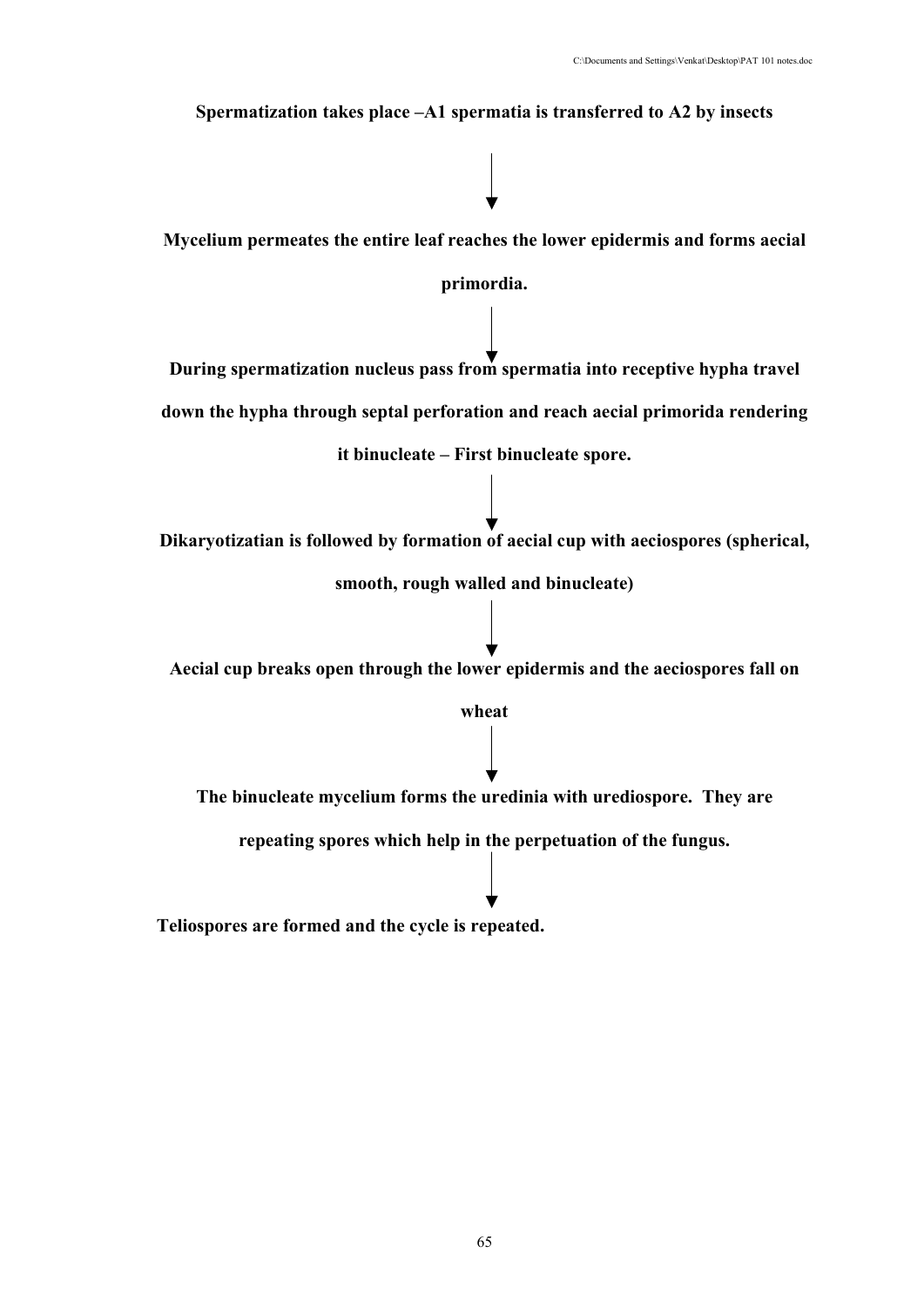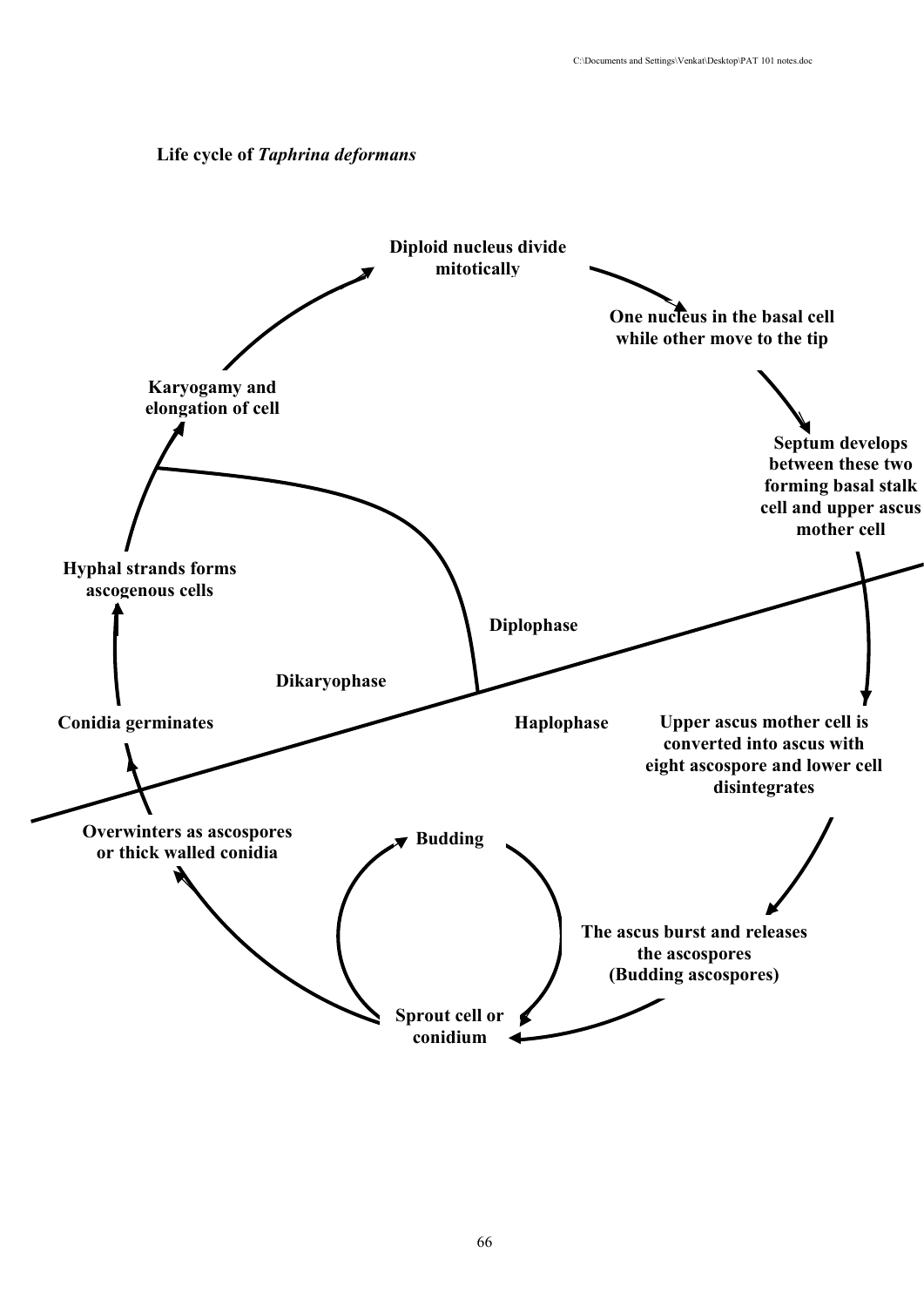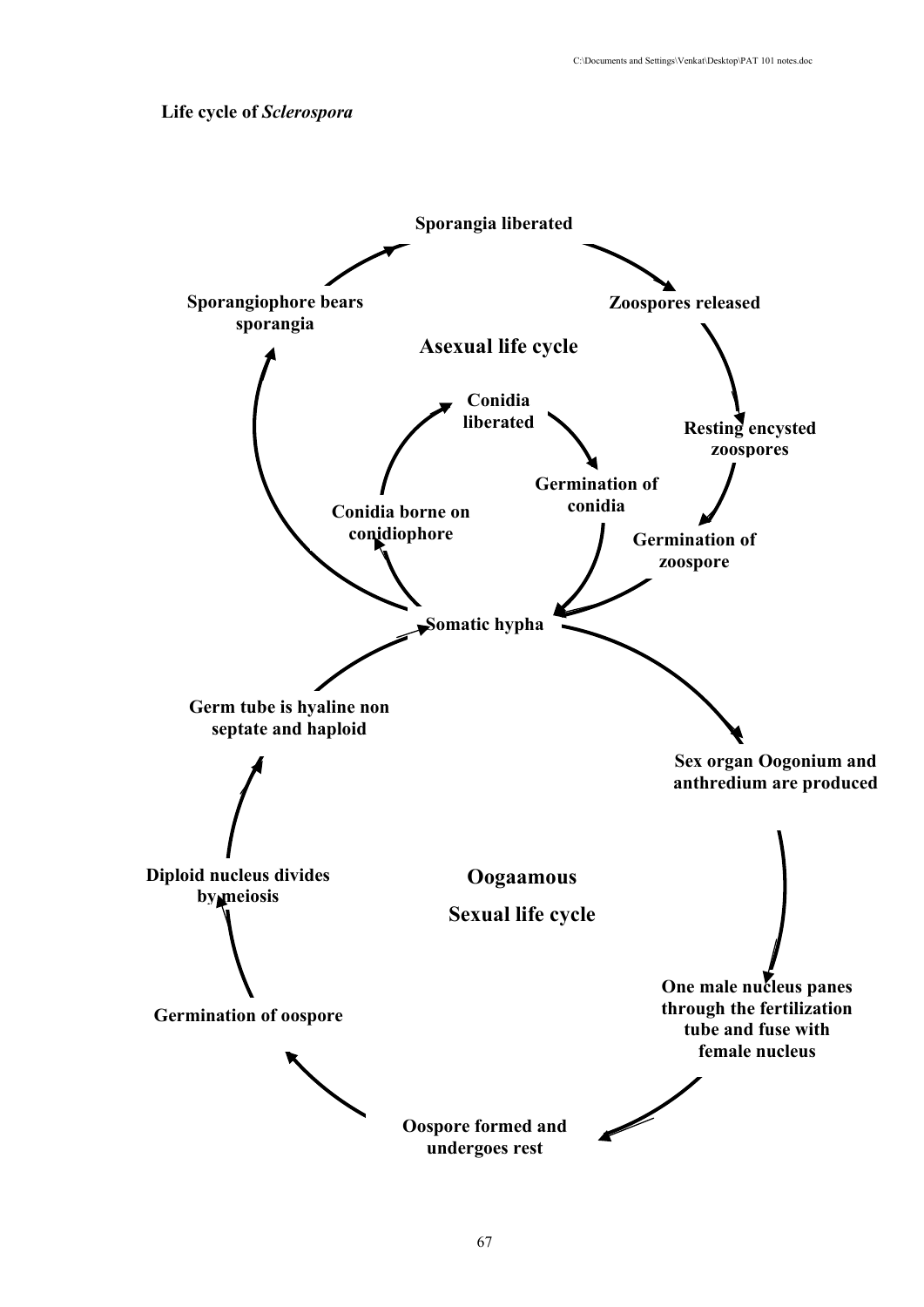# LECTURE NO.25

## Plant bacteriology

# Introduction

Bacteria are unicellular, microscopic, chlorophyll less, prokaryotic microorganism reproduce mainly by fission. Existence of bacteria in the ecosystem was discovered first by the Dutch man, Anton von Leeuvanhock in the year 1675 from Holland with the help of high power lenses. In 1876, Pasteur and Koch of France for the first time proved that anthrax disease in animal was caused by a bacterium. The association of bacteria with plant disease was first showed by T.J. Burill of USA in 1882. He actually identified that fire blight disease of pear was caused by a bacterium and now it is known as Erwinia amylovora. microorganism reproduce mainly by fission. Existence of bacteria in the ecosystem was<br>discovered first by the Dutch man, *Anton von Leeuvanhock* in the year 1675 from<br>Holland with the help of high power lenses. In 1876, Pa

About 180 species of bacteria are known to cause diseases in crop plants. Most of the plant pathogenic bacteria are facultative saprophytes and can be grown grow in culture. The most important botanical families attacked by bacteria are the gramineae, solanaceae, leguminaceae and Rosaceae.

#### General account of bacteria

Bacteria are primitive prokaryotic microorganism with a rigid cell wall and their nuclear material is not separated from the cytoplasm by a nuclear membrane and there is no mitotic apparatus.

## Types of bacteria

Majority of the bacteria measures approximately  $0.5 - 1.00 \mu m \times 2.0 - 5.0 \mu m$ . The shape of the bacterium is governed by the rigid cell wall. Usually bacteria have three principal shapes (1) Coccus (Pl. Cocci) (2) Bacillus (Pl. Bacilli) and (3) spirillum (Pl. Spirilli).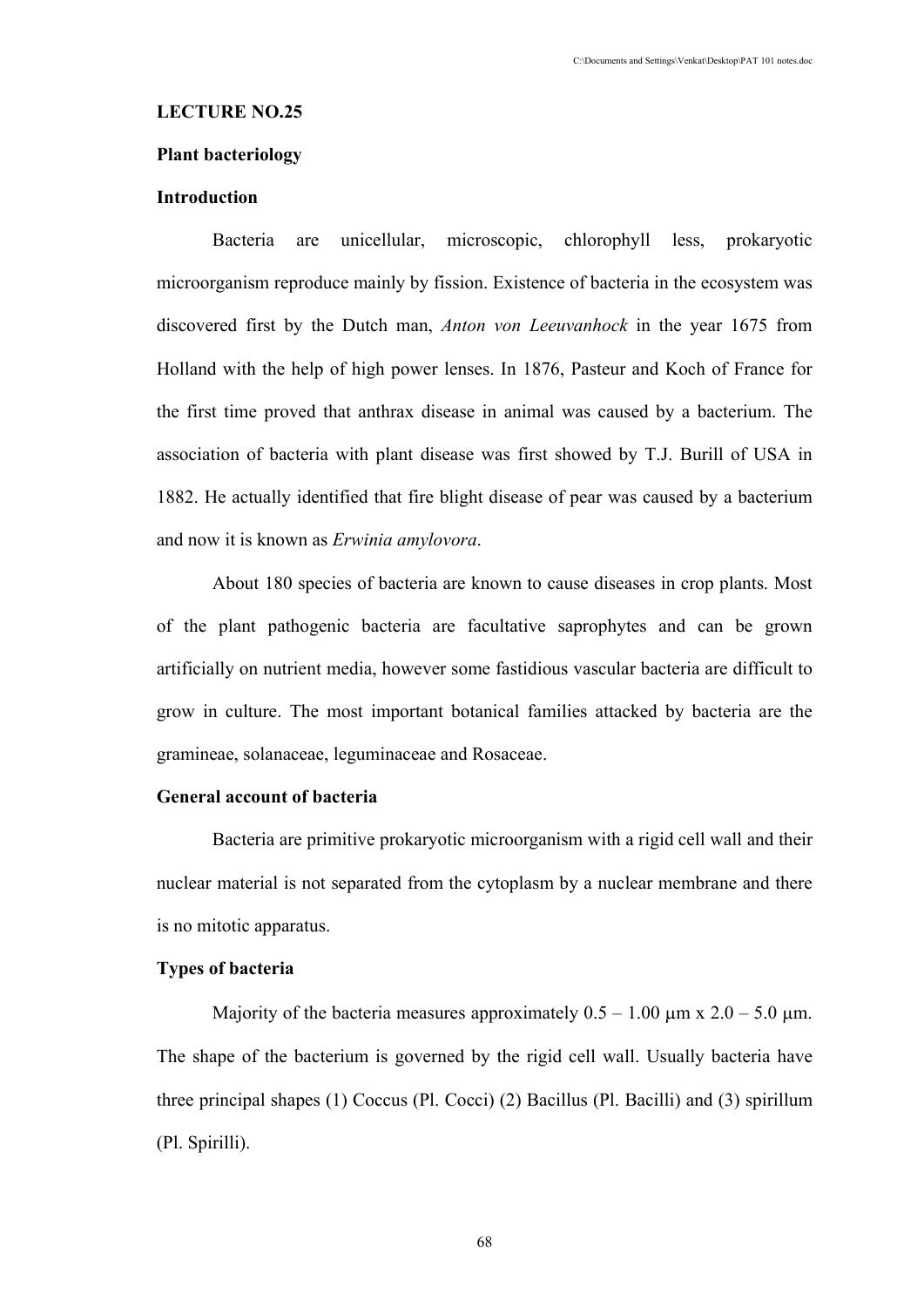# **Coccus**

These are spherical in shape, may be arranged singly (micrococcus), in pairs (diplococcus), chains (strapto coccus) in box like cubical poekets (sarcinae), inetrads (Pair of four cells in same plane) or irregular grape like clusters (Staphylococcus).

#### Bacillus

These are straight rod or cylindrical or ellipsoidal in shape, occur mostly singly, sometimes (microbacilli) in pairs (diplobacilli), in chains (Streptobacilli) or in parallel palisade like arrangements.

### Spirillum

These are cork screw shaped i.e the rods that are helically curved with a twist. Rod shape bacteria with less than one complete turn or twist have vibrioid shape where as those with one or more complete turns have a helical shape.

Bacterial cells in the chain have minimum essentially tangential contact between the cells. When the chain consist of cells with substantial contact with adjacent cells than that chain is called as trichome. Some bacteria are pleomorphic and their shape changes to different types in response to change in environment condition.

Most of the plant pathogenic bacteria are rod shaped except spps. of Streptomyces which are mostly filamentous which resemble to the morphology of fungi. Many plant pathogenic bacteria have one or more flagella for some limited movement. The position and number of flagella varies with bacterial genera. Accordingly the rod shape bacteria are grouped as Bacterial cells in the chain have minimum essentially tangential contact<br>between the cells. When the chain consist of cells with substantial contact with adjacent<br>cells than that chain is called as trichome. Some bacteria between the cells. When the chain consist of cells with substantial contact with adjacent<br>cells than that chain is called as trichome. Some bacteria are pleomorphic and their<br>shape changes to different types in response to Shape changes to different types in response to change in environment condition.<br>
Most of the plant pathogenic bacteria are rod shaped except spps. of<br>
Streptomyces which are mostly filamentous which resemble to the morpho incomonary in the base of shaped except spps. of<br>mentous which resemble to the morphology of<br>ia have one or more flagella for some limited<br>ber of flagella varies with bacterial genera.<br>grouped as<br>With out flagella (eg) *Xy* 

|     | 1. Atrichous        |                  | - With out flagella (eg) $X$ <i>ylella</i> sp. |  |  |  |  |
|-----|---------------------|------------------|------------------------------------------------|--|--|--|--|
|     | 2. Monotrichous     |                  | Single flagellum at one end (eg) Xanthonomas   |  |  |  |  |
| sp. |                     |                  |                                                |  |  |  |  |
|     | 3. Cephalo trichous | $\sim$ 100 $\mu$ | Several numerous flagella at one pole (eg)     |  |  |  |  |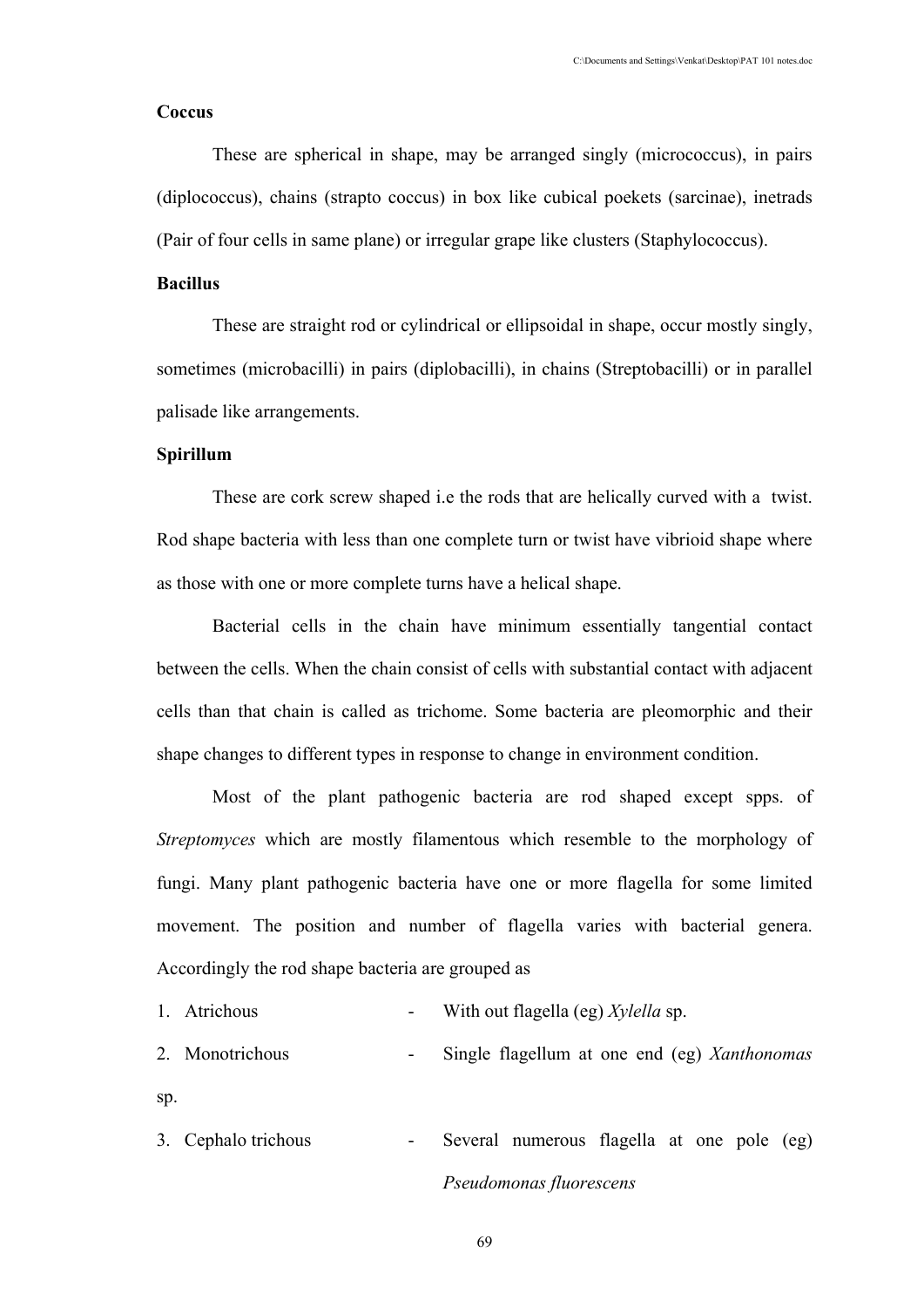- C:Documents and Settings\VenkatDesktop\PAT 101 notes.doc<br>4. Amphitrichous Atleast one flagellum at each pole (eg)<br>4. Peritrichous Hagella protruding from all portion of its surface Pseudomonas spp 5. Peritrichous - Atleast one flagellum at each pole (eg)<br> *Pseudomonas* spp<br>
5. PeritrichoUS - Flagella protruding from all portion of its surface<br>
(eg) *Erwinia* spp.<br>
5. *Lophotrichous* - Two or more flagella at both th
- (eg) Erwinia spp.
- CODENIBRATION CODENIBRATION DEVIDE TRANSFORMATION DEVIDE THE ALL AND POST UNITY OF DEVIDENDING SUPPORT TO THE POLE (Cg)<br>
5. PeritrichoUS Flagella protruding from all portion of its surface<br>
(eg) *Erwinia* spp.<br>
5. Lophot bacterium. Mose of the spirillum type of bacteria are the common examples.

Gram staining reaction differentiates bacteria into gram positive and gram negative. gram-positive bacteria retain violet iodine stain combination because it forms a complex with certain components of their cell walls and cytoplasm. Gram negative bacteria does not retain stain. Among the plant pathogenic bacteria, Clavibacter sp (Corynebacterium) and Curtobacterium sp. are gram positive where as Agrobacterium sp, Erwinia sp, Pseudomonas sp, Xanthomonas sp and Xylella sp. are gram negative. a complex with certain components of their cell walls and cytoplasm. Gram negative<br>bacteria does not retain stain. Among the plant pathogenic bacteria, *Clavibacter* sp<br>(*Corynebacterium*) and *Curtobacterium* sp. are gram

#### Structure of bacterial cell

Bacterial cells exhibit a typical prokaryotic structure. The various structures of bacterial cell are discussed in detail hereunder.

#### 1. Flagella (Singular : Falgellum)

Swimming is one mode of locomotion of bacteria in a liquid environment the cell wall and are usually exceeding the length of bacteria. Bacterial flagella are usually very thinner than that of eukaryotes. Individual flagellum composed of a basal body associated with cytoplasmic membrane (Kinetoplast) and cell wall; a short hook and a helical filament. Filament is made up of protein namely flagellin. Gram negative bacteria have a sheath surrounding the flagellum.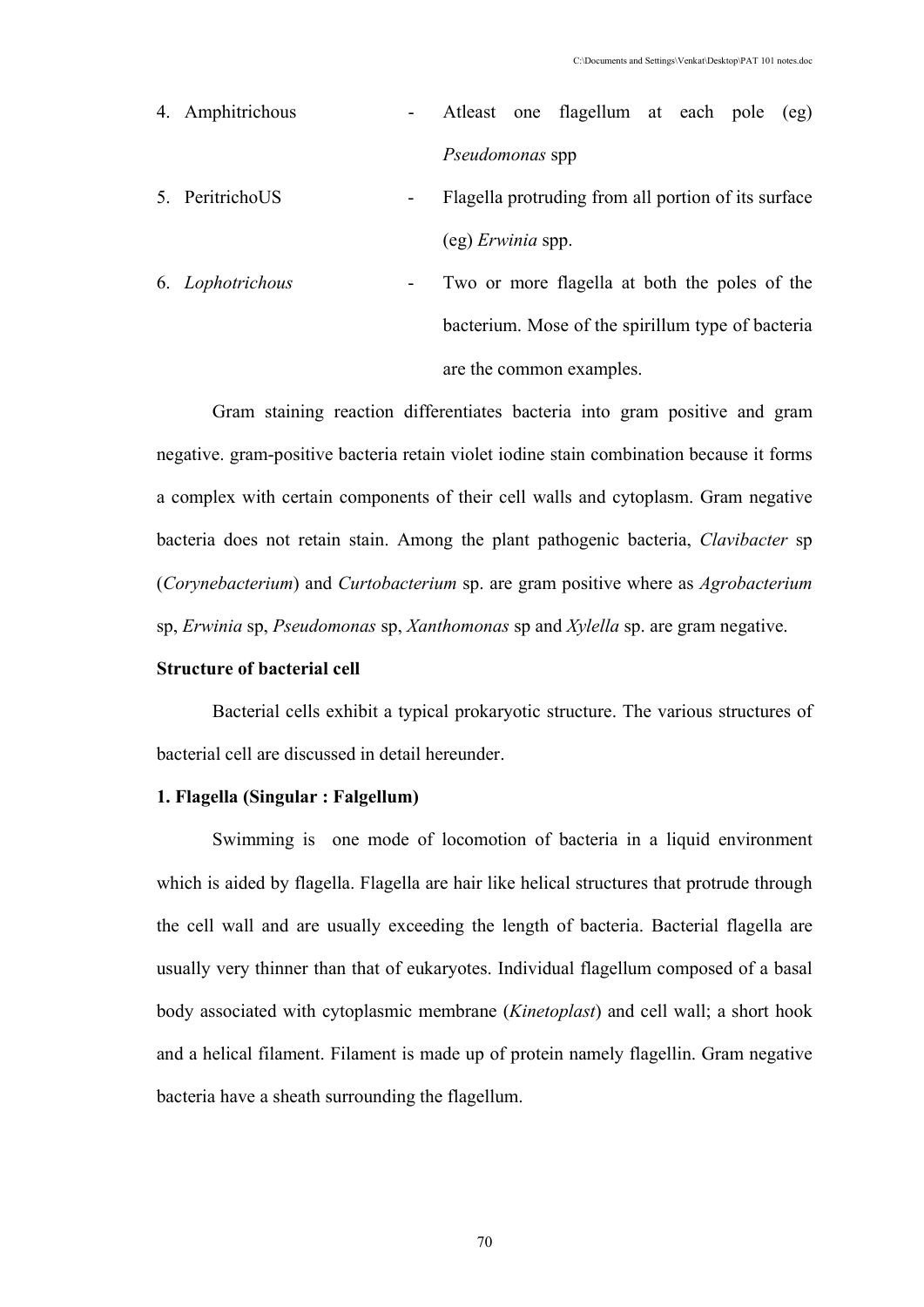C:\Documents and Settings\Venkat\Desktop\PAT 101 notes.doc<br>Motile bacterial cells are capable of directing the swimming position towards<br>e) or away negative from various chemical compounds and such phenomena is<br>s chemotaxi (positive) or away negative from various chemical compounds and such phenomena is called as chemotaxis.

In addition to flagellar motility non-flagellated bacteria have gliding motility in solid surface and are mainly due to the involvement of microfibrils (excreted slime) and other similar protrusion of the cell surface. But some sps of Pseudomonas sp. exhibit twitching motility on solid media. This is because of presence of thin, polar pili or fimbriae on the cell surface. Motile bacterial cells are capable of directing the swimming position towards<br>
ve) or away negative from various chemical compounds and such phenomena is<br>
schemotaxis.<br>
In addition to flagellar motility non-flagellated bac

## 2. Pili/fimbriae

numerous than flagella extending outward from the cell surface Chemically they are made up of a protein namely *pilin*. They manly play a important role in adhering bacterial cells to the host surface and conjugation. Mostly gram –ve bacteria have pilli.

#### 3. Capsule

This is the outermost layer of bacterial cell. Capsule is slimy or gummy or viscous in nature forming a envelop around the cell wall and synthesised by cell membrane.

Capsule offer protection to the bacterial cell against desiccation. If this envelope or covering is too thin then they are called as microcapsule. On contrary, the mucous membrane is so abundant and embedding so many cells as a matrix then they are called as slime.

Capsules are basically polysaccharides with some protein made up of polymers of various subunits and its composition varying with the species. In Bacillus sp, it is made up of single amino acid namely glutamic acid and in Agrobacterium, the slime layer is purely glucan.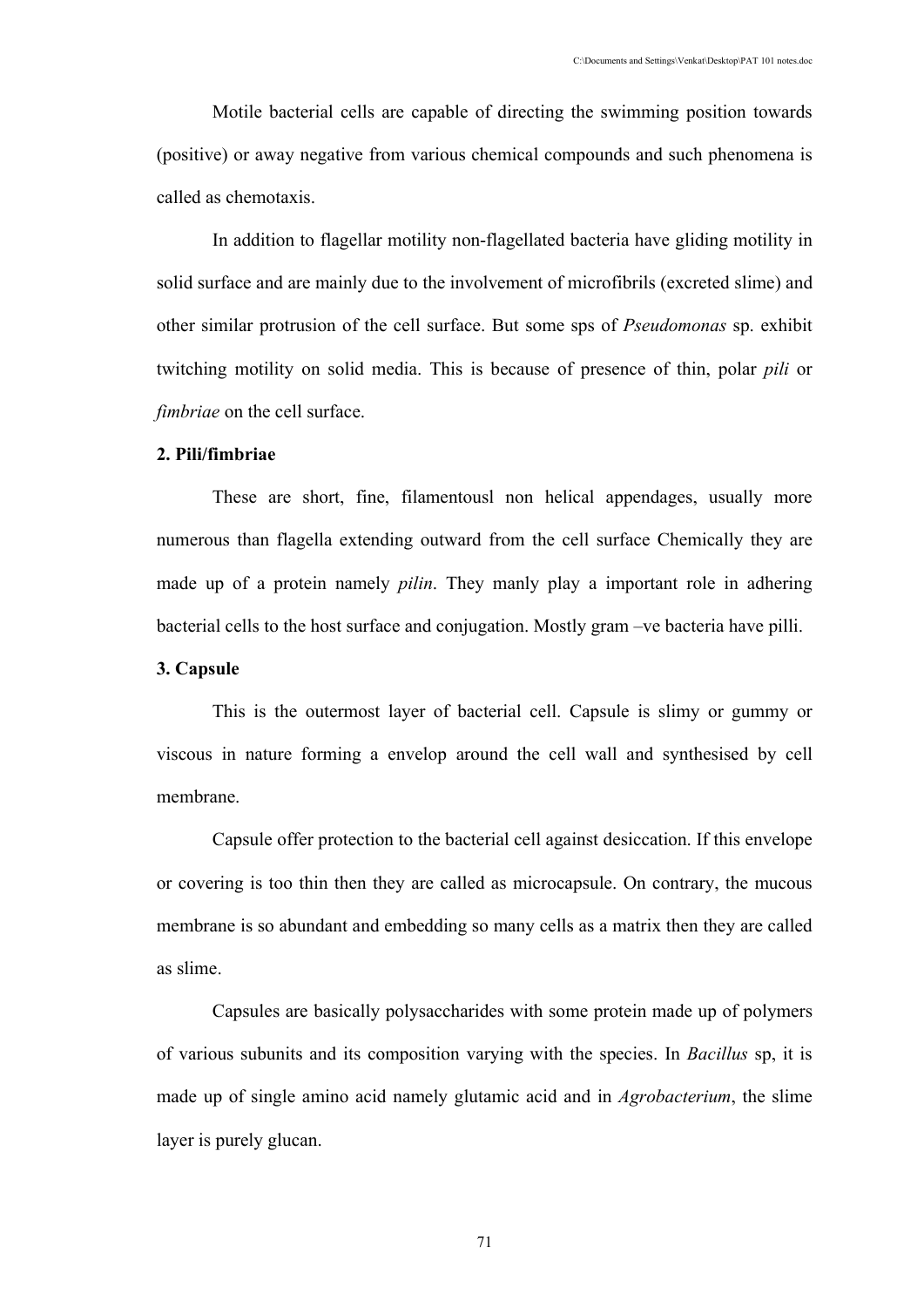## 4. Cell wall

The cell wall not only gives shape to the bacterium but also has a vital mechanical function. It is relativley thin, rigid and that allows inward passage of nutrients and outward passage of waste materials and digestive enzymes.

All materials present inside the cell wall is called protoplast. Protoplast is enclosed by a plasma membrane or cytoplasmic membrane.

This membrane actually regulates the passage of materials into and out of the CONNUMBER 4. Cell wall<br>
The cell wall not only gives shape to the bacterium but also has a vital<br>
mechanical function. It is relatively thin, rigid and that allows inward passage of<br>
nutrients and outward passage of waste made up of peptidoglycan (or) murein which gives stable form and mechanical strength to the cell. Peptidoglycogein consist of alternating units of N acetyl glucosamine and N-acetyl muramic acid with  $\beta$ -1,4 linkage. Gram positive bacteria have a much greater amount of peptidoglycan  $(50\% \text{ or } > \text{ of }$  dry weight of bacterial cell wall) than gram negative bacteria (10% of dry weight of bacterial cell wall). cell and this is the site of various metabolic activities. Exterior to this, there is a layer<br>made up of peptidoglycan (or) murcin which gives stable form and mechanical strength<br>to the cell. Peptidoglycogein consist of a

The peptidoglycan layer is again surrounded by another outer membrane that is rich in phospholipids proteins, lipopolysaccharides. This outer membrane is anchored to the underlying peptidoglycan layer by means of braund's lipoprotein in case of gram polysacchrides, techoic acid and very little lipids or some time lipid is absent.

The electron microscopic studies of gram negative phytopathogenic bacteria clearly shows that outer most layer of cell wall is composed of protein and polysaccharides with whisker like extending out, second layer is chiefly made up of gglipids, third layer is possibly lipopolysaccharides, fourth may be protein and fifth inner most layer is a rigid peptidoglycan. From this it is clearly understood that peptidoglycan layer and any other boundary layer outside it constitute the cell wall (or) cell envelope. The cell wall appears to be separated from the cytoplasmic membrane by an electron transparent zone namely periplasmic space.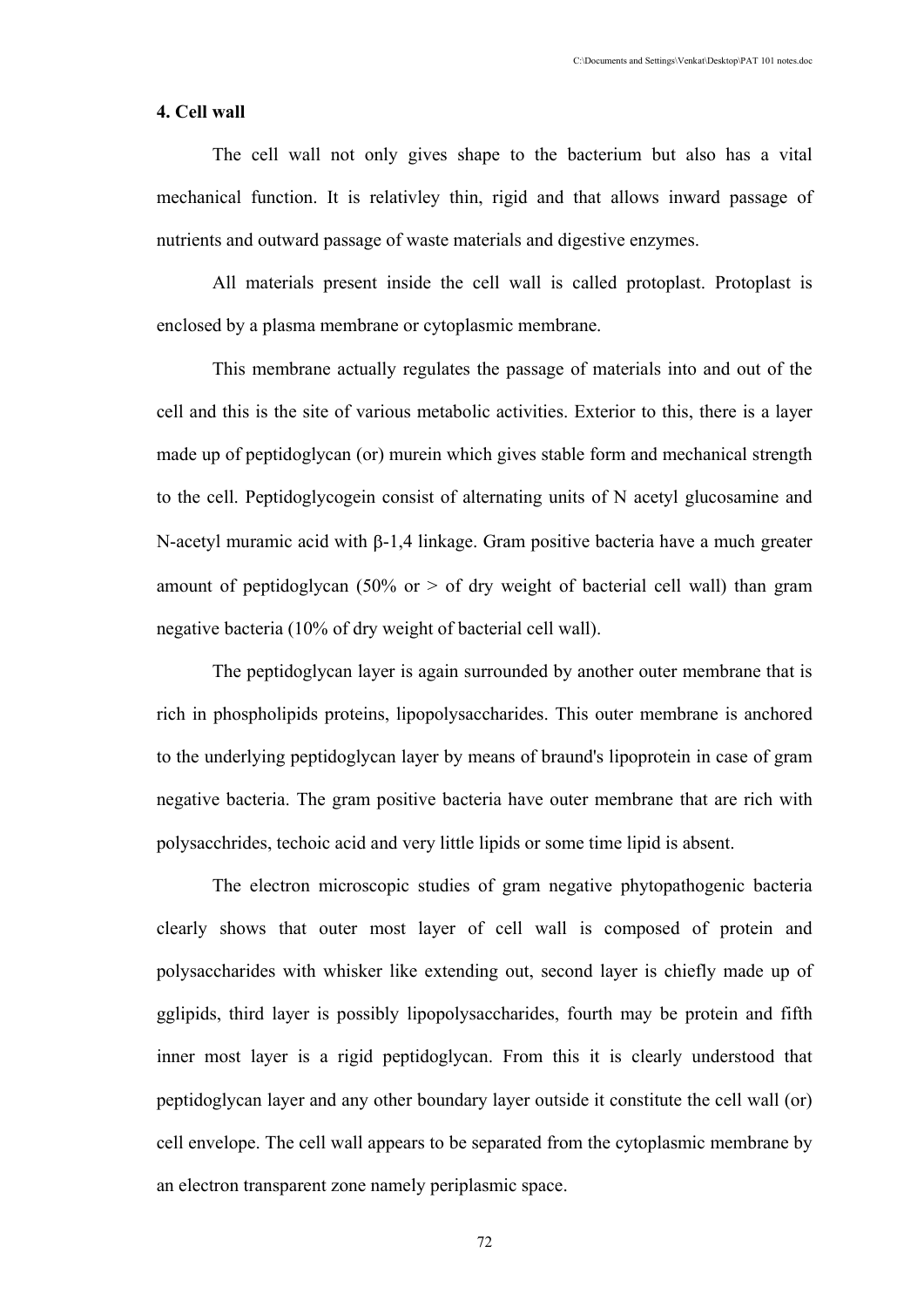### 5. Cytoplasmic membrane

It is present immediately beneath the cell wall, usually 7.5 nm thick. It consist of 3 layers, the two outer layers are electron dense and about 2.5 nm thick. The middle layer is much less electron dense and about 5 nm thick. The cytoplasmic membrane composed of protein (50%), lipids (25%) and carbohydrate (25%) and have three distinguished unique function. <sup>CHN</sup>OURGES and SchogWeak Doshap<sup>99</sup>NT 101 miscake<br>
1. It is present immediately beneath the cell wall, usually 7.5 nm thick. It consist<br>
1. It behaves, the two outer layers are electron dense and about 2.5 nm thick. The m 2. Act as house of permease (specific active transport system). The extends and the composed of protein (50%), lipids (25%) and carbohydrate (25%) and have transport system). The behave as osmotic barrier so as to maintain 5. Cytoplasmic membrane<br>
11 is present immediately beneath the cell wall, usually 7.5 nm thick. It consist<br>
13 layers, the two outer layers are electron dense and about 2.5 nm thick. The middle<br>
1 layer is much less elect

pressure.

These vital functions implies that these are denoted as an extremely important functional structure and any damage to it can result in death of the cell.

The cytoplasmic membrane penetrate into the cytoplasm and develop intracellular membranous structure. These are called as mesosome and are frequently observed in gram negative bacteria. Mososome may be of two type.

1. Central 2. Peripheral

The former one is located near the middle of the cell. Due to the deep penetration of cytoplasmic membrane. It is involved in the DNA replication and cell multiplication. The latter one have shallow penetration in to the cytoplasm and they seem to be involved in export of extracellular enzyme such as penicillinase. intracellular membranous structure. These are called as mesosome and are frequently<br>observed in gram negative bacteria. Mososome may be of two type.<br>1. Central 2. Peripheral<br>The former one is located near the middle of the

#### 6. Cytoplasm

It comprises of all the different substances and structures except nucleus inside suspended in an aqueous fluid or matrix.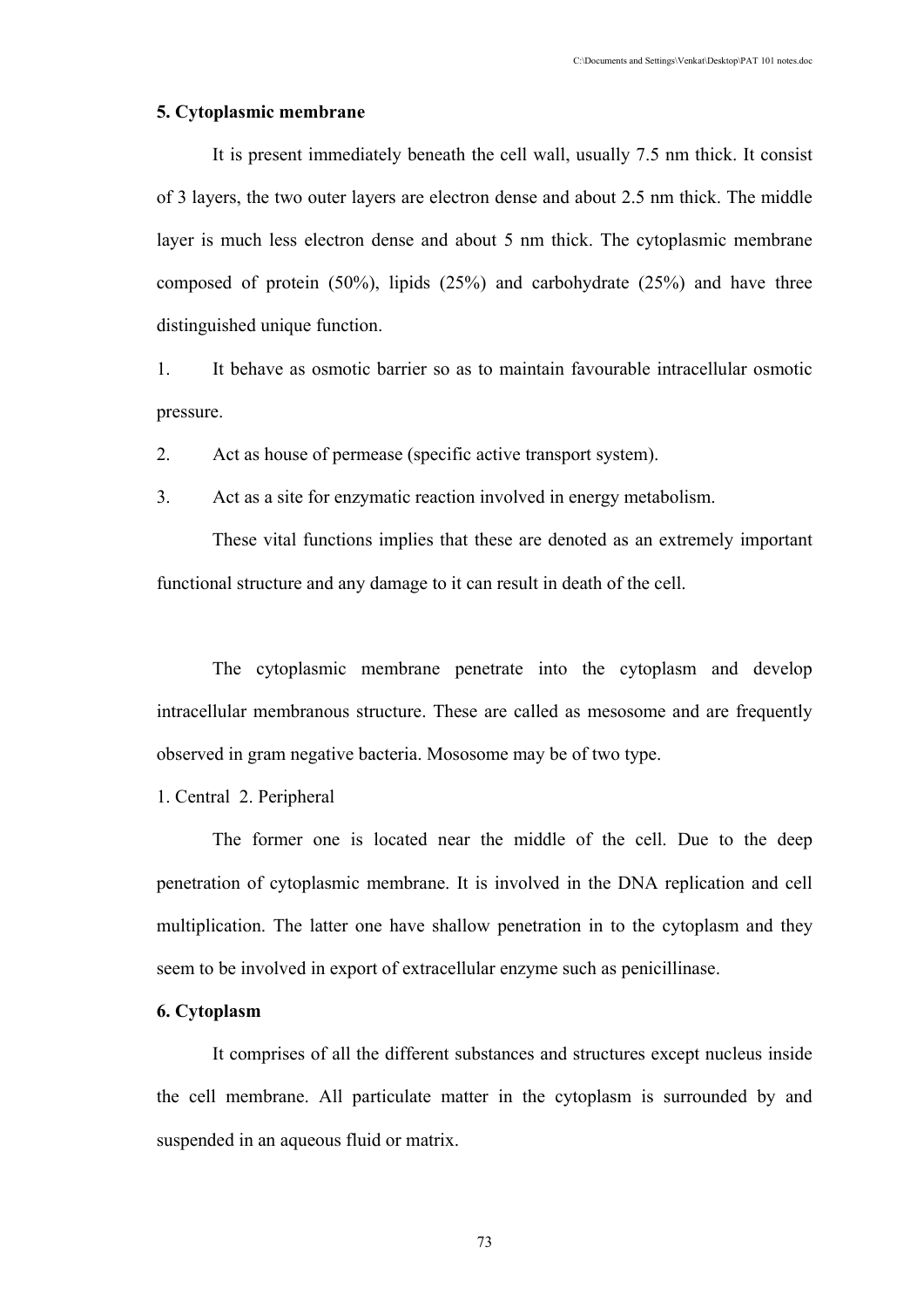#### 7. Cytoplasmic inclusions

#### i) Ribosome

Minutely granulated, diffused scattered macro molecular RNA protein bodies accumulated close to the cell membrane. They have the sedimentation co-efficient of 70s (swedsberg units).

#### ii) Innert inclusions

Nothing but the storage bodies with food reserves such as lipids, polysaccharides, volutin etc.

## iii) Chromatophores

This may be present in photosynthetic cells and are self duplicating like chloroplast. Plant pathogenic bacteria does not have chromatophore.

#### iv) Nucleus

Nucleus of the prokaryotic microorganism are more precisely called as nucleoid as if they neither have a distinguished closed nuclear membrane nor a mitotic apparatus.

Ris (1961) coined the term genophore to represent bacterial nucleus or chromosome. It occupies from one half to two-thirds of the intercellular space. Nucleus consist of a double stranded DNA fibrils. Genophore is a closed loop i.e. circular chromosome carries all the genetic information necessary to specify the essential properties of the prokaryotic cell. Histones, the base protein characteristics of eukaryotic cell are absent.

In case of *scheria E. coli*, DNA is a single molecule of  $1100 - 1400 \mu m$  in length. In addition to genophore, the bacterial cells also contain a small extra chromosomal circular DNA that is capable of autonomous multiplication called as plasmids. These plasmids also act as genetic determinants.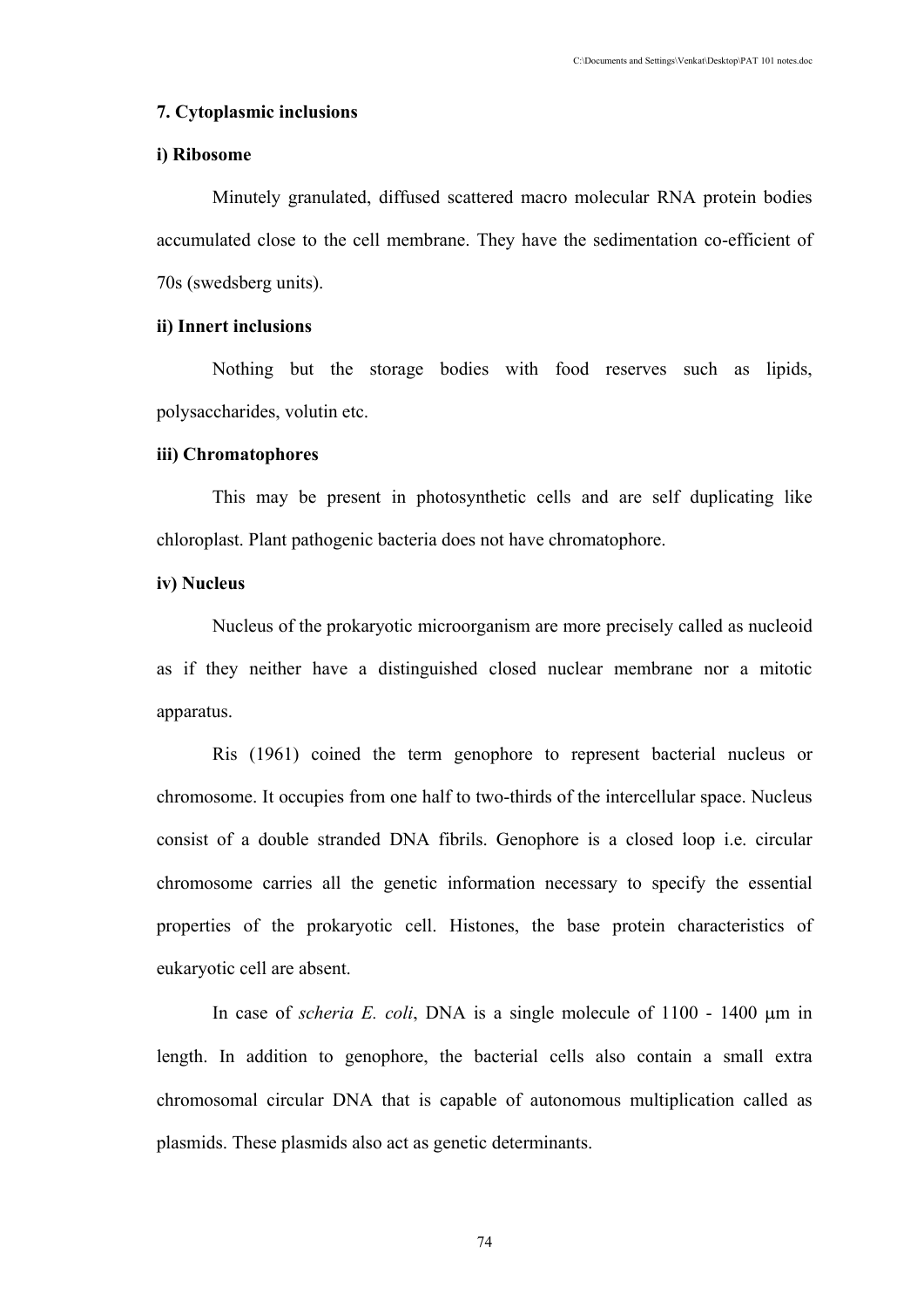#### IV) Reproduction in bacteria

Bacterial cell undergo reproduction both asexually and sexually. Rod shaped plant pathogenic bacteria reproduce by the asexual process known as binary fission or Exprediction in bacteria<br>
Bacterial cell undergo reproduction both asexually and sexually. Rod shaped<br>
plant pathogenic bacteria reproduce by the asexual process known as binary fission or<br>
fission. In addition to this, ba (endospore) or external to the cell (exospore). exposured in **Bacteria**<br>Bacterial cell undergo reproduction both asexually and sexually. Rod shaped<br>thhogenic bacteria reproduce by the asexual process known as binary fission or<br>In addition to this, bacterial cells also p

#### 1. Binary fission

CDconnum and Sening-WeakerDestayPAT 101 noun-dock<br>
Bacterial cell undergo reproduction both asexually and sexually. Rod shaped<br>
plant pathogenic bacteria reproduce by the asexual process known as binary fission or<br>
fission forming a transverse partition leads to the bifurcation of cytoplasm into approximately equal parts. Two layers of cell wall is synthesised between two layers of the cell membrane. When the cell wall formation is completed, two layers separate, splitting the two cells apart.

During the time, the DNA, which is in the form of a circular chromosome condenses into an amorphous mase, then elongates and becomes dumb-bell shaped before it divides into two equal pieces of daughter nuclei. During the division of DNA, plasmids also duplicate and distribute themselves equally in the two cell.

Under favourable condition, bacteria may divide every 20 - 50 minutes, one bacterium becoming two, two becoming four and so on. At this rate, 1 million progeny are produced in less than a day. Bacteria seldom maintain logarithmic growth for long period and growth is limited by exhaustion of available nutrients/accumulation of toxic metabolic waste products.

#### 3. Endospore

These are unique to bacteria and are rarely produced by plant pathogenic bacteria. Endospores are produced mostly by Bacillus and Closteridium singly one in each cell and are actually dormant cell, resistant to desiccation, staining, disinfecting chemicals, radiation and heat. These are usually produced after active growth and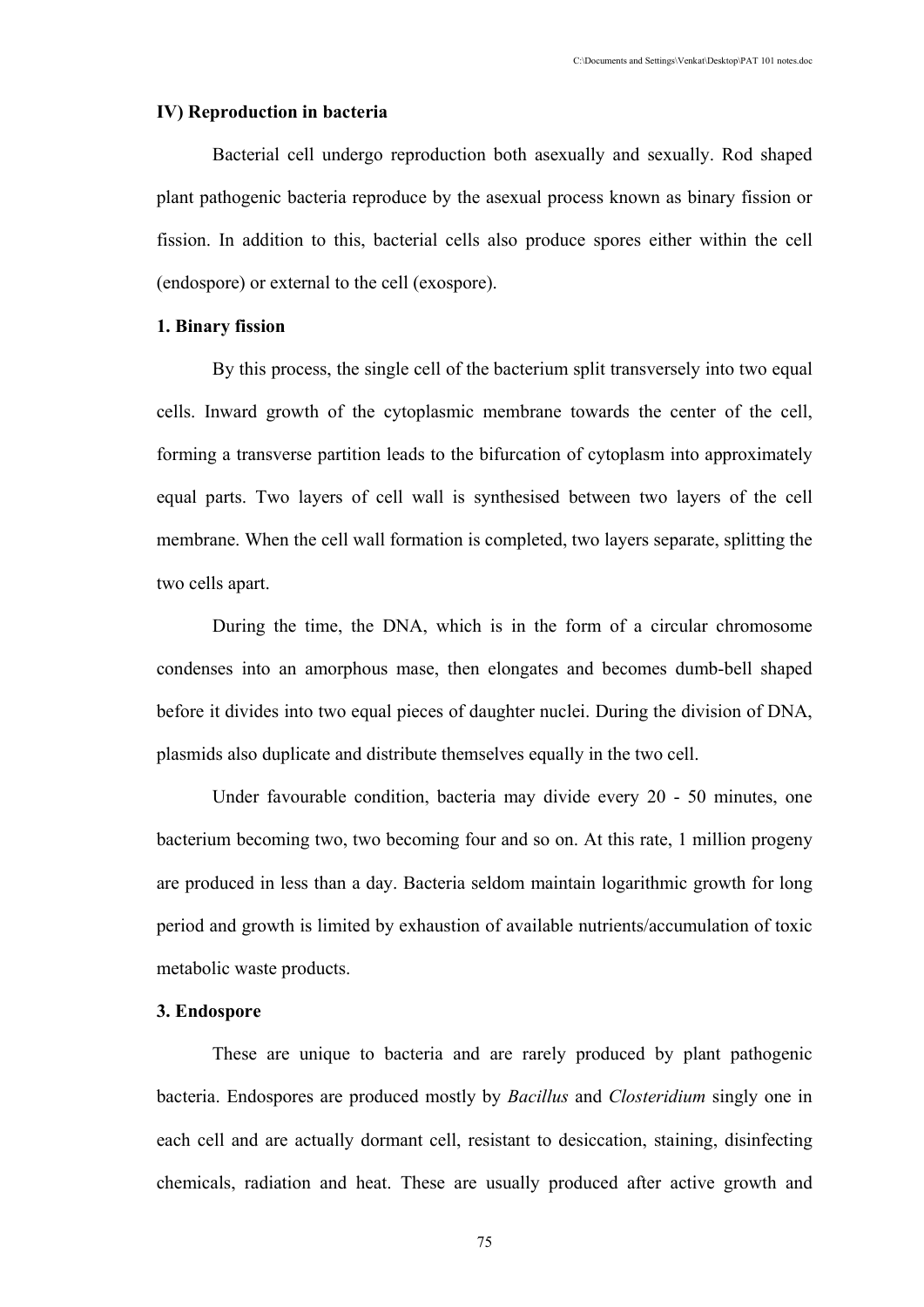C:Documents and Settings/Venkat/Desktop/PAT 101 notes.doc<br>multiplication Whenever there is nutrient deficiency. All endospores contain large<br>amount of dipicolinic acid (DPA), a unique compound that is absent in the vegetat amount of dipicolinic acid (DPA), a unique compound that is absent in the vegetative cells. During favourable condition, these dormant spore germinate and develop in to a new cell. CDocuments and Settings Venlatt Desktop PAT 101 noise,does<br>
2. All endospores contain large<br>
2. amount of dipicolinic acid (DPA), a unique compound that is absent in the vegetative<br>
2. Endospore development involves four m 2. Formation of enter and other resistant materials around forespore contain large and dipicolinic acid (DPA), a unique compound that is absent in the vegetative cells. During favourable condition, these dormant spore germ 3. Formation of endospore there is nutrient deficiency. All endospores contain large<br>
3. Formation of dipicolinic acid (DPA), a unique compound that is absent in the vegetative<br>
cells. During favourable condition, these do 2. a mique compound that is absent in the vegetative cells. During favourable condition, these dormant spore germinate and develop in to inducted.<br>
1. Endospore development involves four main stages.<br>
1. Accumulation of ce

Endospore development involves four main stages.

transverse spore septum.

formation of spore, disintegration of remaining cell to liberate the free endospore.

The matured endospore have core in the centre which is surrounded in sequence by core membrane, core wall, cortex, inner coat layer, outer coat layer and exosporium basal layer.

In addition to this, bacteria also reproduce sexually by conjunction, transformtion and transduction.

## 1. Conjucation

In this process, two cells come in contact among which one is called as donar and the other one is receptor cell. Usually the recipient cells have specific receptor site for conjucation and donar cells have special appendages called sex pili. The recipient cell is attacked to the tip of a sex pilus. Minute portion of donar DNA can passes through the sex plus into the recipient cell. The receptor cell after accepting the DNA divides by fission and the progeny thus contains a combination of genetic material of the two parents.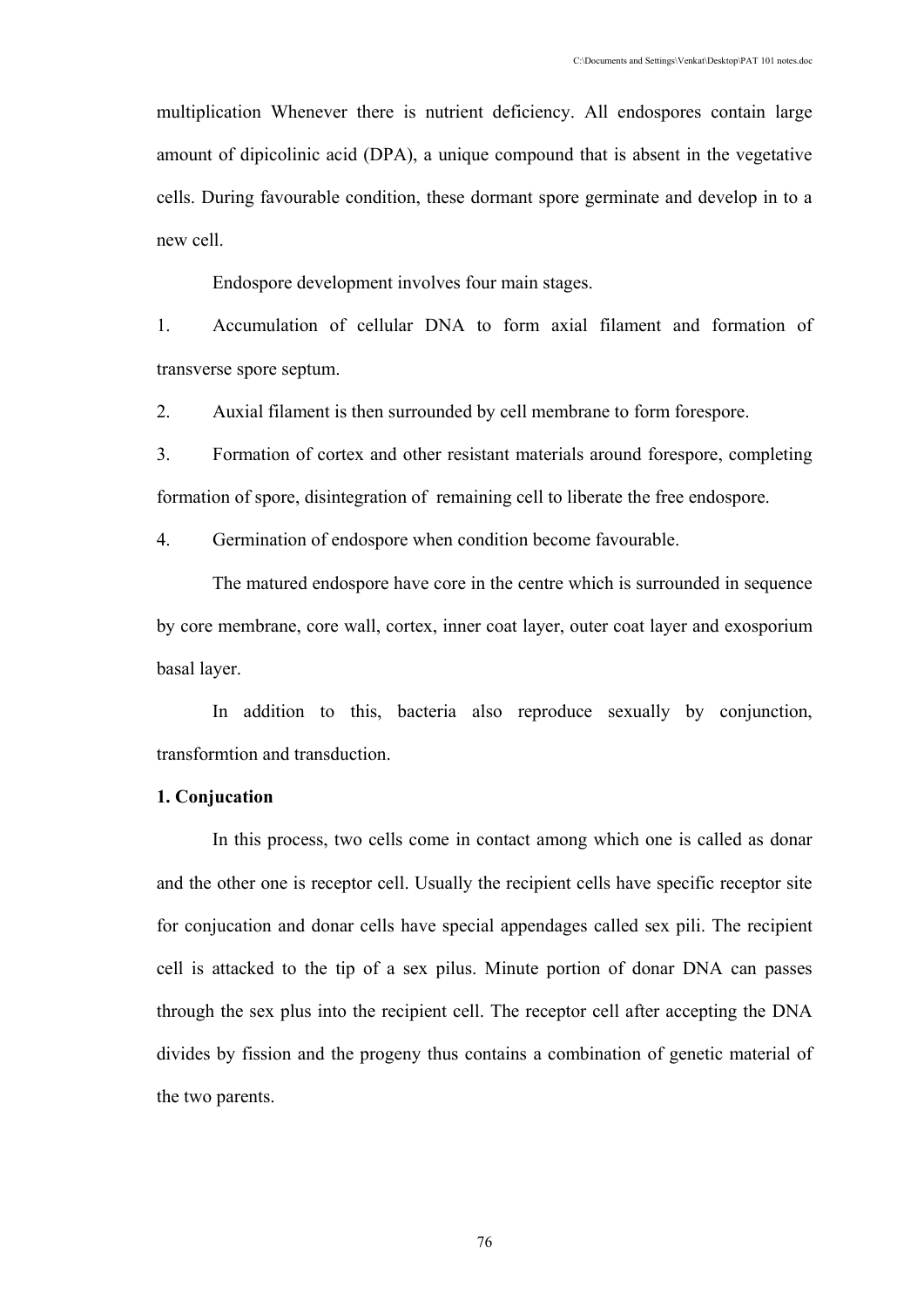## 2. Transformation

C:Documents and SettingsiVenkat:DesktopPAT 101 notes.doc<br>
One bacterial cell absorbs the genetic material secreted (or) liberated by the<br>
of cell wall of another bacterial cell. Here the compatibility is supposed to be<br>
th rupture of cell wall of another bacterial cell. Here the compatibility is supposed to be due to the presence of a specific protein of the recipient cell.

#### 3. Transduction

It is just like transformation except that in the process, DNA from one cell is transferred into another by a virus (bacterophage) which infects the bacterium.

## LECTURE NO.26

## Classification of bacteria

Bacteria have some unique characteristics which distinguishes it. From the other living microorganism Haeckel (1866) who first proposed the kingdom Protista to rupture of cell wall of another bacterial cell. Here the compatibility is supposed to be<br>due to the presence of a specific protein of the recipient cell.<br>3. **Transduction**<br>It is just like transformation except that in the duc to the presence of a specific protein of the recipient cell.<br>
3. **Transduction**<br>
It is just like transformation except that in the process, DNA from one cell is<br>
transferred into another by a virus (bacterophage) which prokaryotes and Cukaryotes based on general pattern of cellular organisation. Eucaryotic cell are generally characterised by the presence of membrane bound nucleus and membrane bound organelles such as mitochondria, chloroplast, golgi apparatus etc. in the cytoplasm while in prokaryotic cells, nucleus is not enclosed in a nuclear membrane and distributed as a discrete massess throughout the cytoplsm as well as there is no membrane bound organnelle in the cytoplasm. In 1969, stainer considered prokaryoties as lower protist (Bacteria and blue green algae) and eukaryotes as higher protist (fungi, algae, protozoa). In the same year whittaker proposed a new kingdom Thallophyta (Plants) and protozoa (animals) in protesta. Later Chalton (1937) proposed<br>prokaryotes and Cukaryotes based on general pattern of cellular organisation.<br>Eucaryotic cell are generally characterised by the presen these protokaryotic microorganism by Allsopp.

The classification of bacteria is based mainly on morphology including flagellation, stain reaction, cultural, biochemical and physiological characters, serology, phage and bacteriocin typing, DNA base composition and homology, extensive

77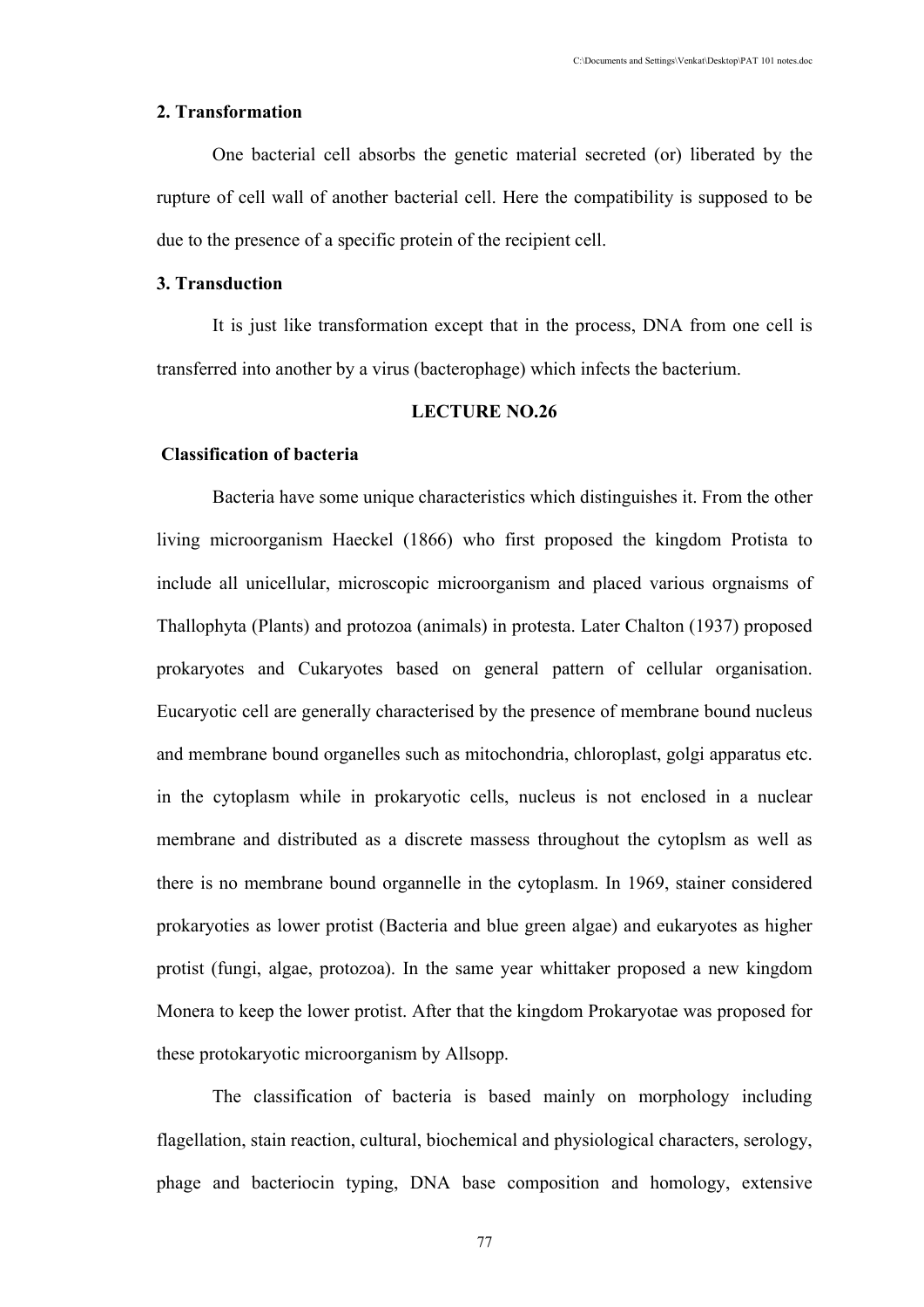pathogenicity and host range tests with detailed description of symptom. The discription should be published in the international journal of systematic bacteriology (IJSB) which is the official publication of international committee on systematic bacterilogy.

The names of the bacteria are governed by the international code of nomenclature of bacteria. Many guidelines for describing bacteria are used in Bergey's manua of systematic bacteriology, the authenticated text on classification of all known bacteria. The latest edition (8th) of the manual includes all prokaroytic microorganism in the kingdom prokaryotae. Prokaryotae is distinguishable into two divisions (1) Bacteria and cynobacteria. Bacteria are grouped under the class schizomycetes, which contians 10 orders. (IJSB) which is the official publication of international committee on systematic<br>bacterilogy.<br>The names of the bacteria are governed by the international code of<br>nomenclature of bacteria. Many guidelines for describing ba bacterilogy.<br>
The names of the bacteria are governed by the international code of<br>
nomenclature of bacteria. Many guidelines for describing bacteria are used in Bergey's<br>
manua of systematic bacteriology, the authenticated The names of the bacteria are governed by the international code of<br>
momenclature of bacteria. Many guidelines for describing bacteria are used in Bergey's<br>
manua of systematic bacteriology, the authenticated text on class nomenclature of bacteria. Many guidelines for describing bacteria are used in Bergey's<br>
manua of systematic bacteriology, the authenticated text on classification of all known<br>
bacteria. The latest edition (8th) of the man manua of systematic bacteriology, the authenticated text on classification of all known<br>
bacteria. The latest edition (8th) of the manual includes all prokaroytic microorganism<br>
in the kingdom prokaryotae. Prokaryotae is d

| 1.               | Pseudomonadales     | 6.  | <b>Boggiatoles</b> |
|------------------|---------------------|-----|--------------------|
| 2.               | Eubacteriales       | 7.  | Myxobacteriales    |
| 3.               | Chlamydobacteriales | 8.  | Spirochaetales     |
| $\overline{4}$ . | Hyphomicrobiales    | 9.  | Actinomycetales    |
| 5.               | Caryophanales       | 10. | Mycoplasmatales    |

Of which, Pseudomonadales and Eubacteriales contains organism of rod, cocci and spiral forms.

I) A brief outline of classification of plant pathogenic bacteria based on shape are given below.

## IV) Salient features of important plant pathogenic genera

The main characteristics of some of the most common plant pathogenic bacteria are discussed hereunder.

## 1. Agrobacterium sp

Gram negative, Rod shaped,  $0.8 \times 1.5 \times 3 \mu m$  size bacteria with 1-4 peritrichous flagella (or) single lateral flagella, produce abundant slime when grow on carbohydrate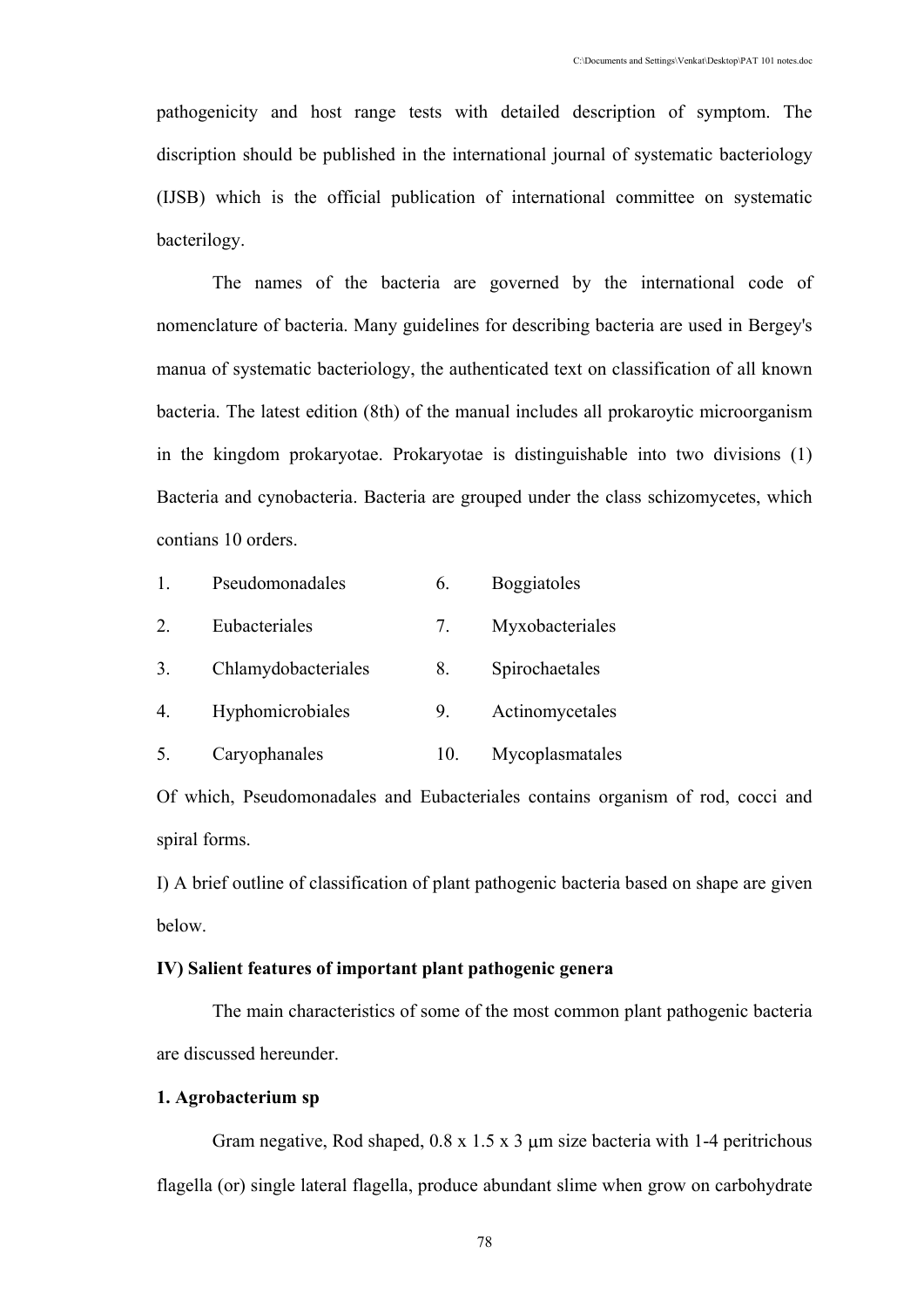containing media and produce non pigmented smooth colonies on culture media. These re best examples for soil inhabitant enters into the host mostly through wounds and caused crown gall disease. One important pathogenic species is A. tumefaciens (crown galt in apple) and A. rhizopgenes (hairy root of apple). The A. tumefaciens induces tumours/gall through  $T_1$  plasmid (tumour inducing plasmid) which is a circular ds DNA molecule contain upto 2,00,000 base pairs organized into several give.  $T_1$  plasmid contains TDNA region which induces the plants to synthesis IAA that is responsible for hypertrophy and hyperplasia of root tissue.  $T_1$  plasmid is nowadays widely used as vectors in genetic engineering.

#### 2) Coryonebacterium (Clavibacter/Curtobacter sp)

Gram positive, straight to slightly curved rod shape bacteria 0.5 - 0.9 x 1.5 - 4 m in size sometimes produces stained segments or granules and club shaped swellings. Generally non motile but some species are motile by means of 1 or 2 polar flagella. Few sps have xylem limited growth some important species under this genera re c. michiganense bsp. mechiganense (Bacterial canker of tomato) C. michiganense subsp. Sepidonicum (ring spot of potato), C. tritici (yellow ear rot of whet), C. flaccumfaciens sub sp. flaccumfaciens (Bacterial wilt of beans). After 1980, these plant pathogenic sps under this were transferred to other genera such as curtobacterium clavebacter, Rodococcus, Arthrobactis based on cell wall content, G and C content of DNA and genetic homologies. the abvoe five sps. have been transferred to the genera clavibacter. The c. fascians, that cause fascidation disase of many plant sps. is the only pathogen reclassified under the genus Rodococcus as R. fascians.

## 3. Erwinia sp. (Pantoea sp)

Gram negative, straight rods of  $0.5 - 1.00 \times 1 - 3 \mu m$  in size, and are motile by several peritrichous flagella. Erwinia are the only plant pathogenic bacteia that are facultative anaerobes. Many speices of *Erwinia* have strong pectionolyte activities (*E*.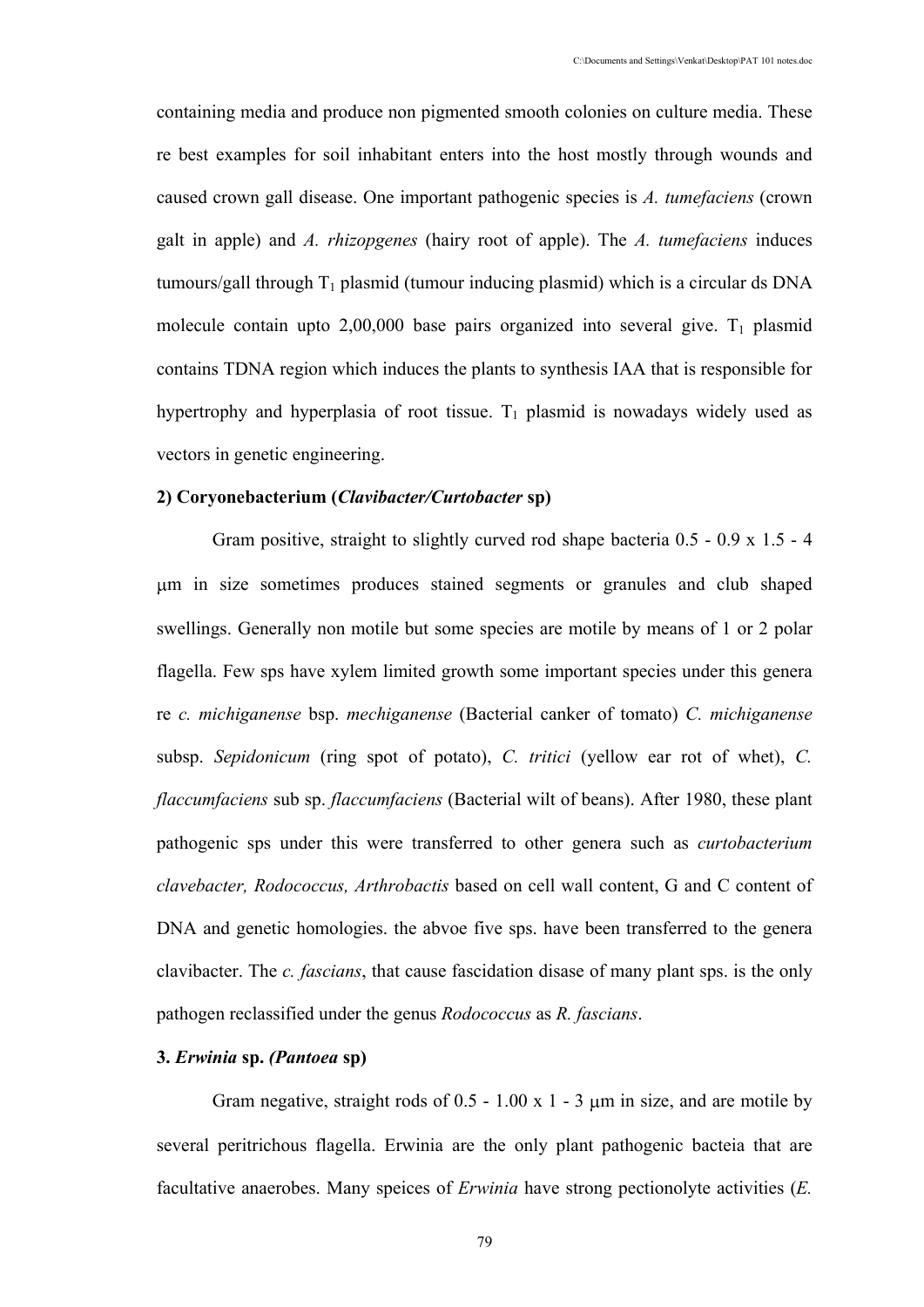carotovora) and cause soft rot disease in vegetables but some sps of Erwinia does not produced pectic enzymes and cause nectrotic wilt diseases in crop plants (E. amylovora). Important species are

- 1. E. carotovora pv. atroseptica Potato black kg,
- 2. E.c. sub sp. carotovora soft rot of vegetable
- 3. E. amylovora (fire blight in apple and pear)
- 4. E. stewartii (Corn wilt/Stewart's welt)
- 5. E. tracheiphila (Cucumber welt)

## 4. Pseudomonas sp. (Ralstonia sp/Burkholdaria sp)

These are gram negative, straight to curved rods of  $0.5 - 1.0 \times 15 - 4 \mu M$  size, motile by means of 1 (or) many polar flagella. Many sps are soil inhabitants or present in freshwater and even in marine. Most sps. of Pseudomonas infect plants and cause welt, leafspot and gall symptom. Some plant pathogenic *Pseudomonas* produce yellow green diffussible fluorescent, pigments on artificial culture media and are called as fluorescent pseudomonad (eg) Ps. syringae while some sps do not produce any fluorescent pigments and are called as non-fluorescent pseudomonads. The various diseases produced by different sps of Pseudomonas are listed below. **Pseudomonas sp. (Ralstonia sp/Burkholdaria sp)**<br>
These are gram negative, straight to curved rods of  $0.5 - 1.0 \times 15 - 4 \mu M$  size,<br>
tile by means of 1 (or) many polar flagella. Many sps are soil inhabitants or present<br>
fre vile by means of 1 (or) many polar flagella. Many sps are soil inhabitants or present<br>
freshwater and even in marine. Most sps. of *Pseudomonas* infect plants and cause<br>
i.t, leafspot and gall symptom. Some plant pathogeni

|                           | in freshwater and even in marine. Most sps. of Pseudomonas infect plants and cause    |
|---------------------------|---------------------------------------------------------------------------------------|
|                           | welt, leafspot and gall symptom. Some plant pathogenic Pseudomonas produce yellow     |
|                           | green diffussible fluorescent, pigments on artificial culture media and are called as |
|                           | fluorescent pseudomonad (eg) Ps. syringae while some sps do not produce any           |
|                           | fluorescent pigments and are called as non-fluorescent pseudomonads. The various      |
|                           | diseases produced by different sps of Pseudomonas are listed below.                   |
| syringae<br>1.<br>Ps      | (Bean halo blight)<br>pv.                                                             |
| phaseolicola              |                                                                                       |
| 2.<br>Ps S. pv. lacrymans | (angular leaf spot of cucumber)                                                       |
| 3.<br>Ps S. pv. tomato    | (Bacterial speck of tomato)                                                           |
| Ps S. pv tabaci<br>4.     | (Ps tabaci) - (Wild fire of tobacco)                                                  |
| 5.<br>Ps andropogonis     | (Bacterial stripe of sorghum and maize)                                               |
| Ps rubrilineans<br>6.     | (top rot of sugarcane/red stripe of sugarcane)                                        |
| 7.<br>Ps solanacearum     | Bacterial welt of solanaceous plants and moko wilt                                    |
|                           |                                                                                       |
|                           | 80                                                                                    |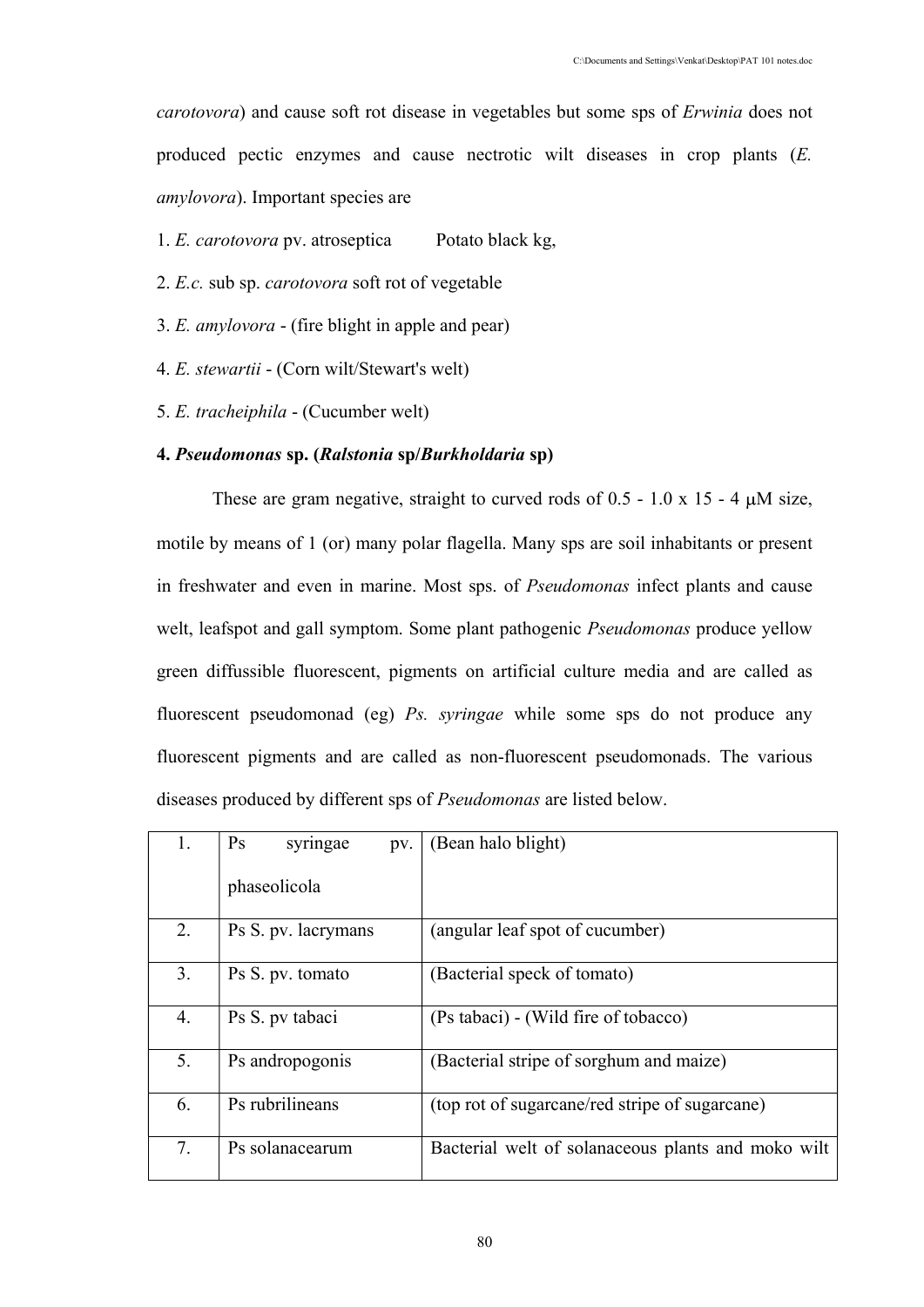|    |                | C:\Documents and Settings\Venkat\Desktop\PAT 101 notes.doc                           |
|----|----------------|--------------------------------------------------------------------------------------|
|    |                | of banana                                                                            |
| 8. | Ps fluorescens | Pink eye disease of potato, slippery skin disease of<br>onion and sour skin of onion |

## 5) Xanthomonas

Gram negative, straight rods of  $0.4 - 1.0 \times 1.2 - 3$  µm size, move by means of polar flagella. Growth on agar media are usually yellow and grow very slowly and produce acid from glucose. It causes leaf spot, blight, cankers, leaf streak rots in crop plants. The important pathogenic sps under this genera are.

- 1. X. oryzae pv. Oryzae (Bacterial leaf blight in paddy)
- 2. X.o. pv. oryzicola (Bacterial leaf streak in paddy)
- 3. X.c. pv. campestris (Black rot of crucifers)
- 4. X.c. pv. malvacearum (Black arm/angular leaf spot of cotton)
- 5. X.c. pv. vesicatoria (Bacterial leaf spot of tomato and chillies)
- 6. X.c. pv. translucens (bacterial blight of cereals)
- 7.X.c. pv. vasculorum (gummosis in sugarcane)
- 8. X. albilineans (sugarcane leaf scald)
- 9. *X. axonopodis*  $(X.c.$  pv. citre) Citrus canker.

## 6) Streptomyces

It is a gram positive bacter, produces slender, branched hyphae without cross walls,  $0.5 - 2 \mu m$  in diameter. It maturity, the aerial mycelium forms chains of 3 to many spores. On nutrient media, colonies are small (1 - 10 mm in diameter) at first with a smooth surface but later with a welt of aerial mycelium that may appear granular, powdery or velvety. They also produce antibiotics which act against another bacteria,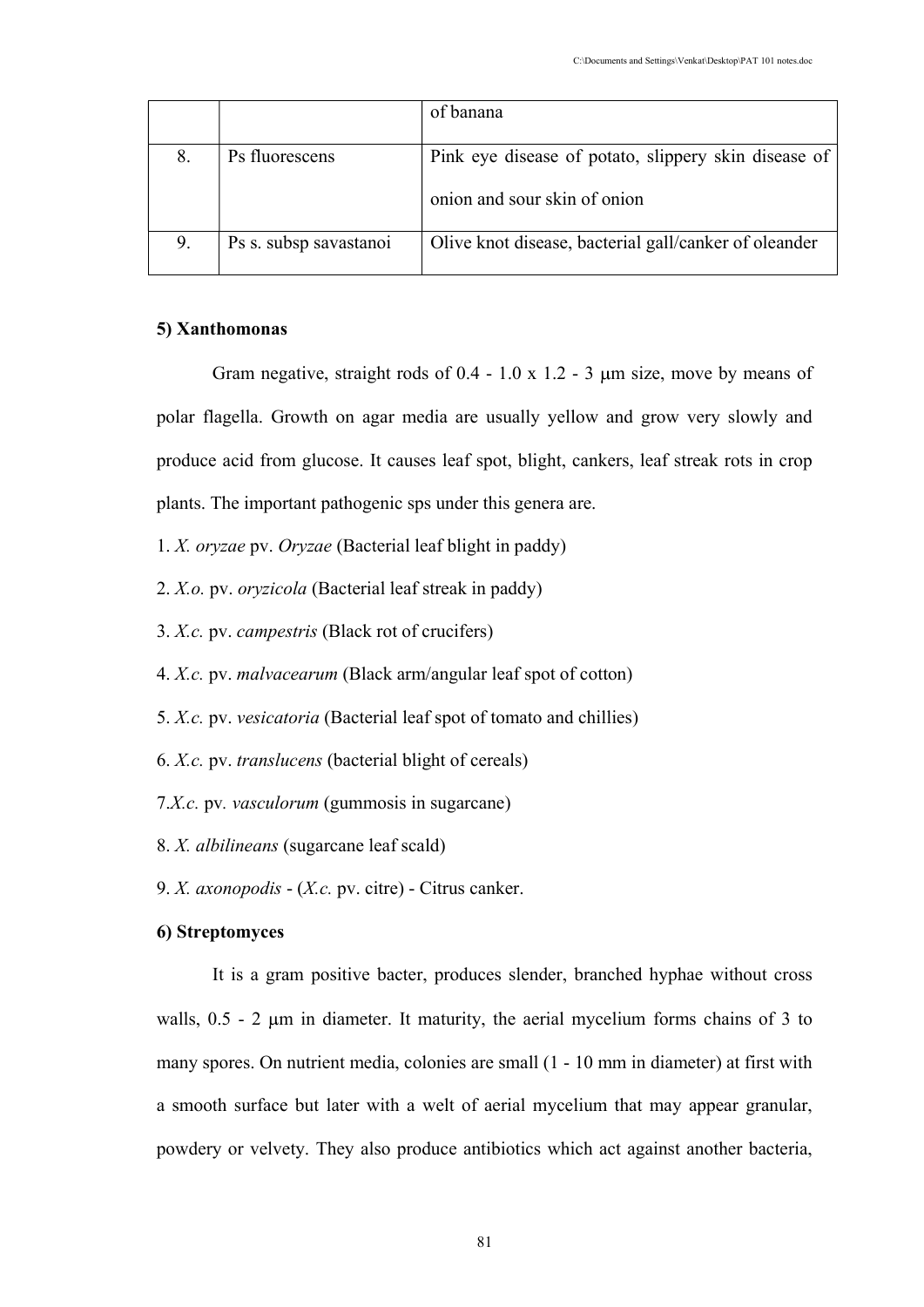fungi and other microorganism. Most of them are soil inhabitants. The important species are.

1. S. scabies (Potato scab)

2. S. ipomoea (soil rot/pox of sweet potato)

#### LECTURE NO. 27

## SYMPTOMS OF BACTERIAL DISEASES

Plant pathogenic bacteria are basically facultative saprophytes and they enter CONSULTENT CONSULTED INTERTATE INTERFACE AND INTERFACE ASSESS THE MODE OF SEAL OF SACTENIAL DISEASES<br>
2. S. *ipomoea* (soil rot/pox of sweet potato)<br>
2. S. *ipomoea* (soil rot/pox of sweet potato)<br> **I.ECTURE NO. 27**<br>
SYMPT fungi and other microorganism. Most of them are soil inhabitants. The important<br>species are.<br>1. S. scabies (Potato scab)<br>2. S. tyomoea (soil rot/pox of sweet potato)<br>1. **ECTURE NO. 27**<br>5YMPTOMS OF BACTERIAL DISEASES<br>1. Pla tissues such as cuticle and periderm. Inside the host cell, the bacterium grow inter cellularly or intracellularly or intravascularly or combination of above means. at that time, the host tissue also react differently to the invading bacteria and exhibit different kinds of symptom. **EXETURE NO. 27**<br>**SYMPTOMS OF BACTERIAL DISEASES**<br>Plant pathogenic bacteria are basically facultative saprophytes and they enter<br>host plant mostly through wounds and natural openings and also through non<br>ed areas like root

rot, canker, gall and tumours, wilt and scab symptoms in plant. The pathogen belonging to several genera causes same type of symptom and individual species agenus also capable causing different types of species. Frame pair and the spot of symptoms like leaf spot, blight sof<br>rot, canker, gall and tumours, wilt and scab symptoms in plant. The pathogen belonging<br>to several genera causes same type of symptom and individual species age

The important symptoms are

#### 1. Leaf spot

Symptom include the appearance of water soaked, circular or irregular, necrotic spot on leaves. Some time the spots are encircled with a spot on leaves. Some time the

In case of dicots, the development of such spot is restricted by intermediate or large veins and that spots become *angular*. However in monocots, the spots usually appears as streaks or stripes.

82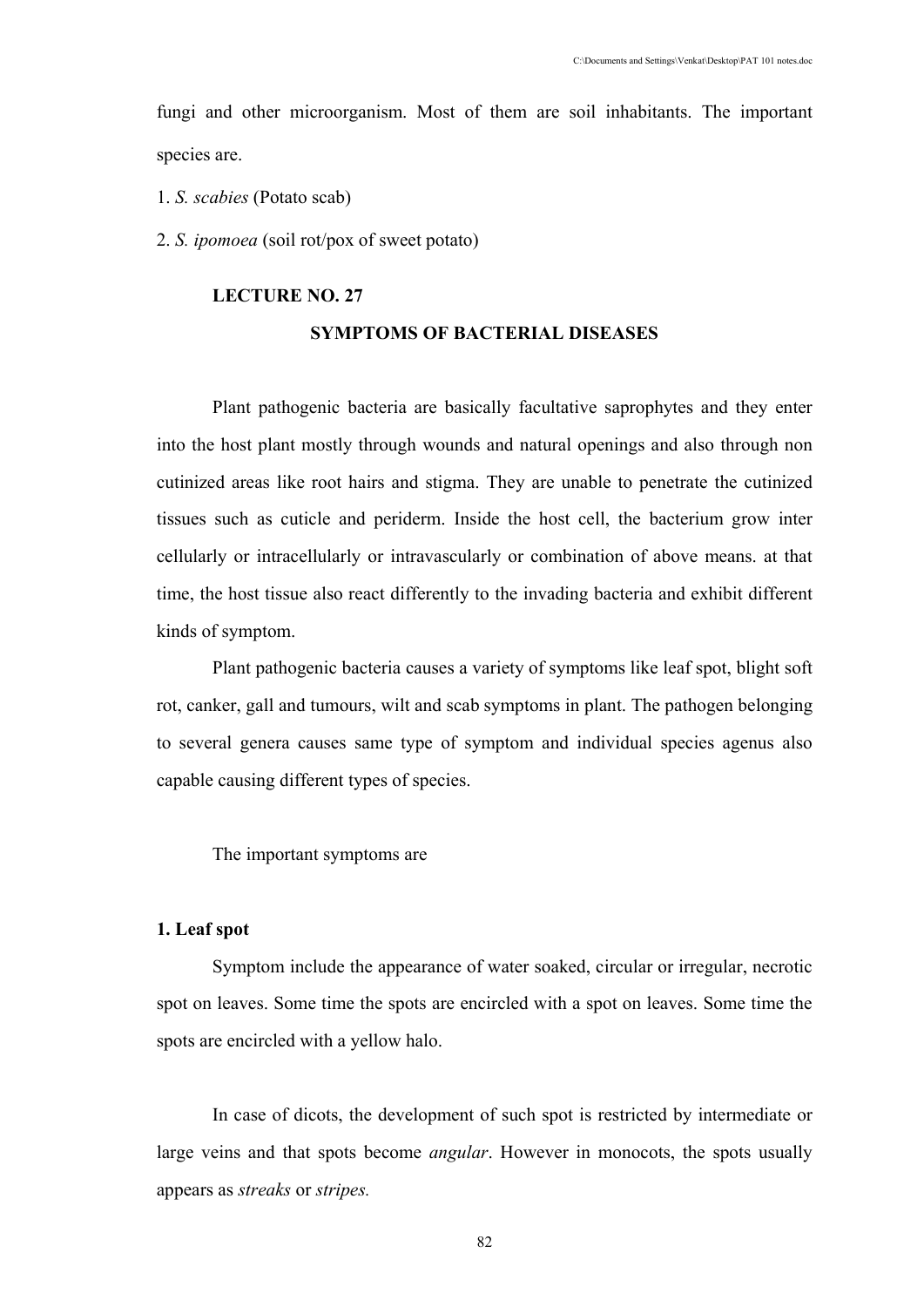|             |                                                  |                           | C:\Documents and Settings\Venkat\Desktop\PAT 101 notes.doc                 |
|-------------|--------------------------------------------------|---------------------------|----------------------------------------------------------------------------|
|             |                                                  |                           |                                                                            |
| (eg)        | Bacterial leaf spot in tomato                    | $\mathbb{C}^{\mathbb{Z}}$ | X.c. pv. vesicatoria                                                       |
|             | Argular leaf spot in cotton                      | $\ddot{\cdot}$            | X.c. pv. malvacearum                                                       |
|             | Bacterial leaf spot in pepper                    | $\ddot{\cdot}$            | X.c. pv. betlicoal                                                         |
|             | Bacterial leaf stripe in arecanut :              |                           | X.c., pv. arecae                                                           |
|             | Bacterial leaf streak in paddy                   | $\ddot{\mathbb{C}}$       | X.c. pv. oryzicola                                                         |
|             | 2. Leaf blight                                   |                           |                                                                            |
|             |                                                  |                           | Development of rapid and extensive necrosis of affected eaves resulting in |
|             | scorched appearance.                             |                           |                                                                            |
|             | (eg) Bacterial blight in paddy : X.c. pv. Oryzae |                           |                                                                            |
|             | Bacterial blight in beans : X.c. pv. Phaseoli.   |                           |                                                                            |
| 3. Soft rot |                                                  |                           |                                                                            |
|             |                                                  |                           | Softening of tissues due to dissolution of middle lamella by enzyme and    |
|             |                                                  |                           |                                                                            |

## 2. Leaf blight

| (eg) | Bacterial blight in paddy | X.c. pv. Oryzae    |
|------|---------------------------|--------------------|
|      | Bacterial blight in beans | X.c. pv. Phaseoli. |

Softening of tissues due to dissolution of middle lamella by enzyme and disintegration tissues and very often a dirty liquid oozes out of the affected part. Affected area is soft, watery, discoloured and somewhat depressed, or wrinkled or blistered. There well be a well defined demarkation between the sound and decayed tissues.

(eg) Soft rot of tomato, egg plant, crucifers, oncon, carrot, celery, lettuce is caused by Erwinia carotovora pv. carotovora.

## 4. Canker

Formation of corky outgrowth on the surface of leaves, swigs and fruits as a result of necrosist of host tissues and reaction of undamaged tissues to produce corky cells. These cankerous growth are usually localized deep scated and confined to the parenchymatous tissues of the host plant. The cankers involve the cambium layer and entail the destruction of woody tissues in case of citrus, mango and many forest trees. blistered. There well be a well defined demarkation between the sound it<br>sisues.<br>(eg) Soft rot of tomato, egg plant, crucifers, oncon, carrot, celery, lettuce<br>*Erwinia carotovora* pv. *carotovora*.<br>**4. Canker** Formation o ft rot of tomato, egg plant, crucifers, oncon, carrot, celery, lettuce is caused by *a carotovora* pv. *carotovora*.<br> **Exercise in the surface** of leaves, swigs and fruits as a freerosist of host tissues and reaction of u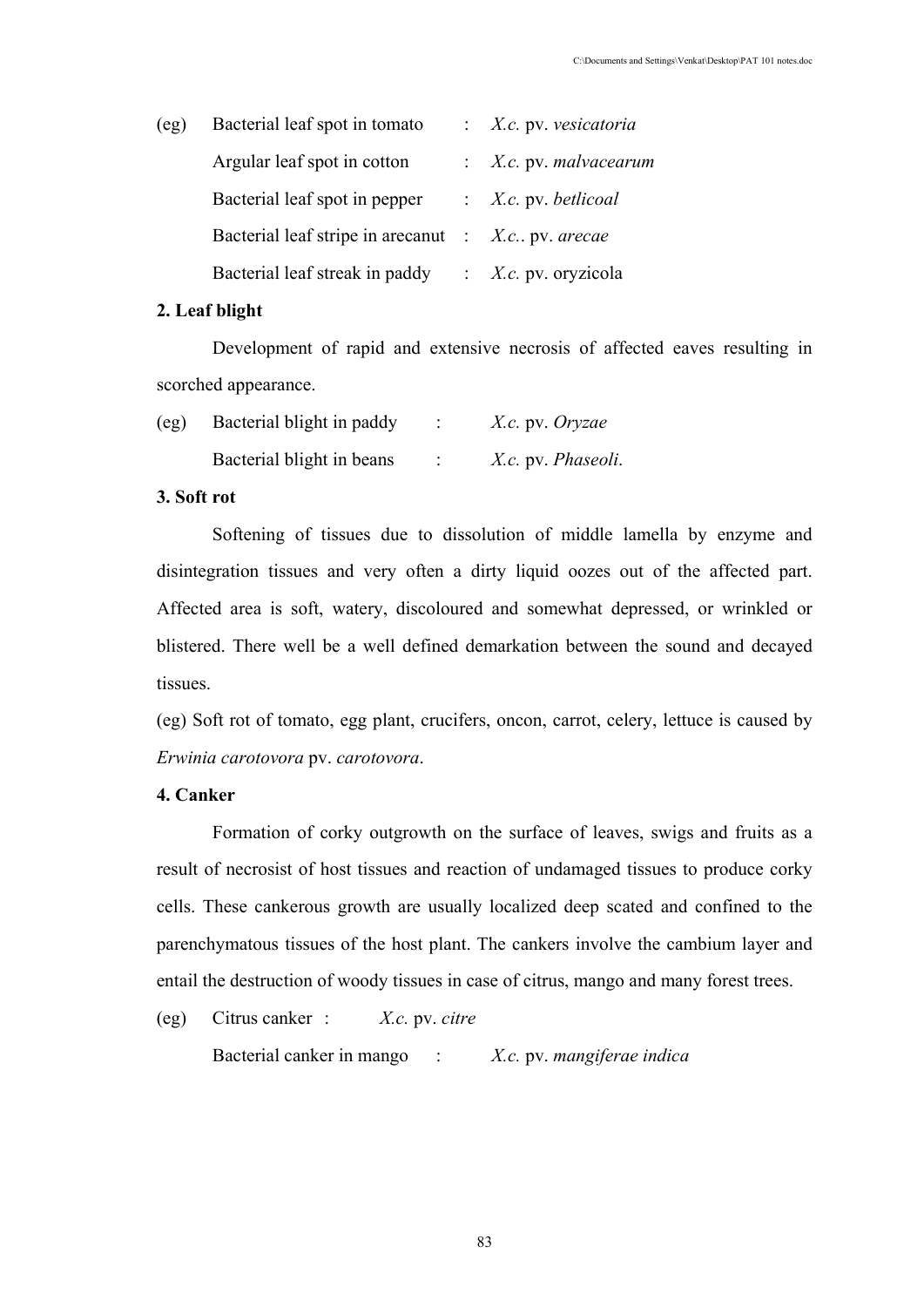In citrus canker, symptoms, initially appear as small, watery, translucent spots of yellow colour which later mature to become white or greyish and finally rupture in the centre giving a rough, hard, corky an craker like appearance.

#### 5. Scab

The infected area become rough, corky, slightly raised with rusty surface and pitted due to the abnormal proliferation of tissues in the epidermis. When compared to canker, scab are also corky out growth but formed only by epidermal infection and are not deep seated. (eg) In citrus canker, symptoms, initially appear as small, watery, translucent spots<br>of yellow colour which later mature to become white or greyish and finally rupture in<br>the centre giving a rough, hard, corky an craker l

#### 6) Galls and tumours

Development of glucose, elongated (or) irregular targe sized outgrowth on the affected plant part due to the hypertrophy and hyper plasma of cell. Hypertrophy means abnormal increase in size of individual cells and hyper plasia means abnormal increase in number of cells as a result of cell division (eg) crown gall in apple  $-Agrobacterium$ *tumefaciens*. This bacteria contains tumous inducing  $(T_1)$  plasmid induce crown gall. This bacteria enters into the plants through wounds and stimulate the cells to divide and enlarge abnormally.

## 7. Wilt

Yellowing, dropping, welting and death of the above ground parts of the plant.

In general, bacteria enter and multiply inside the xylem vessels of host plant. The occlusion of vessels by bacterial cells and their polysaccharides interfer with translocation of water and nutrients and Wilt symptom develops. Bacteria often destroys the cell wall of xylem vessels during disease development where as in case of fungal wilt, the cells of vascular bundles remain intact until the death of the plant. tumefaciens. This bacteria contains tumous inducing (T<sub>1</sub>) plasmid induce crown gall.<br>This bacteria enters into the plants through wounds and stimulate the cells to divide and<br>enlarge abnormally.<br>7. Wilt<br>Yellowing, droppin Exercisia enters into the plants through wounds and stimulate the cells to divide and<br>abnormally.<br>
Yellowing, dropping, welting and death of the above ground parts of the plant.<br>
In general, bacteria enter and multiply in

The wilted plants show brown to black colour discolouration in vascular bundle. This may be due to the oxidation of phenolics to quinones by phenol oxidase enzyme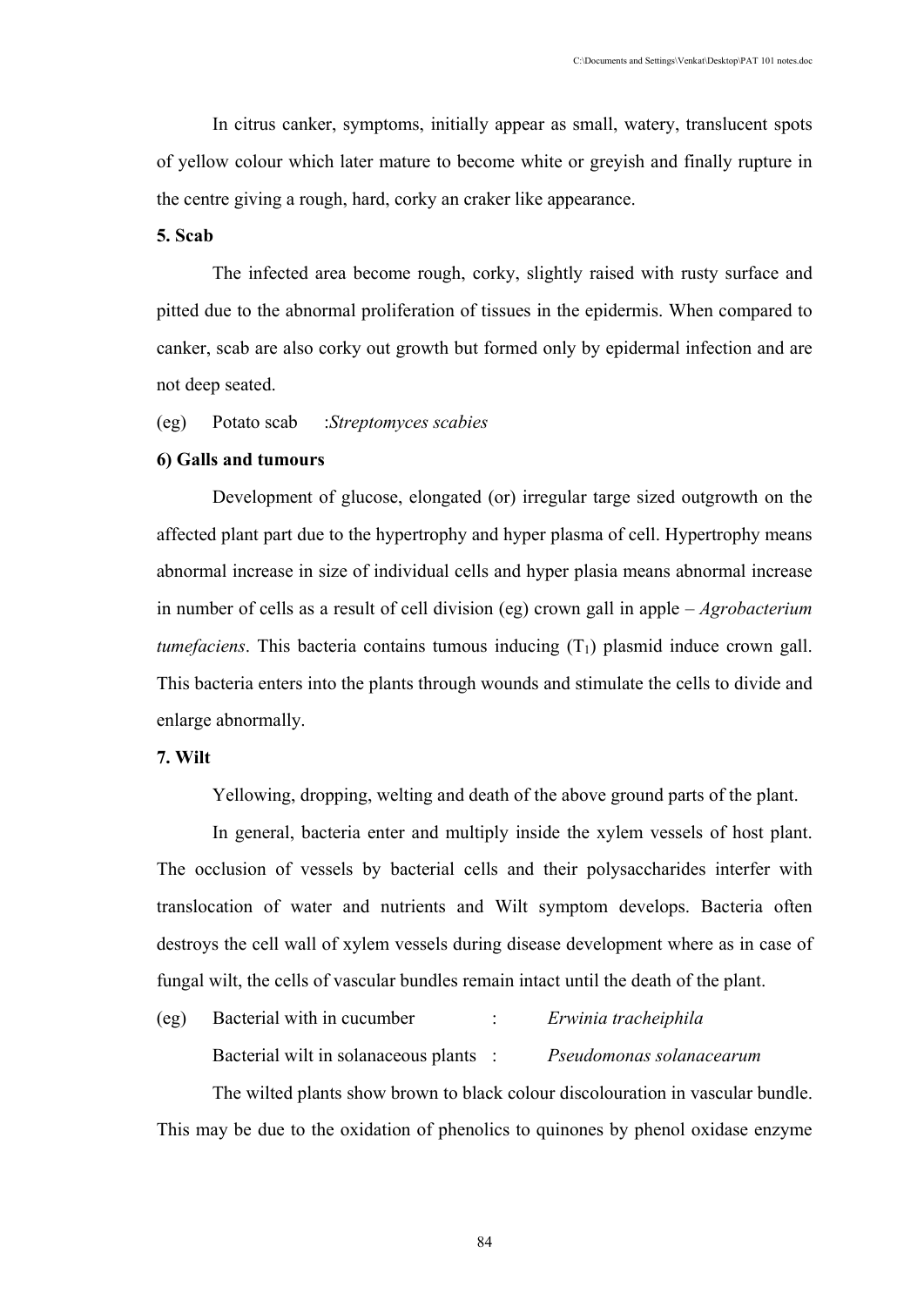secreted by bacterial cells. This oxidized phenolics are inturn polymerized to form melorium which actually impart the colour to the vascular bundles.

## Mechanism of action of bacterial pathogens

Bacterial pathogens mostly enter into the host plant through noncuticularised areas such as root hairs, stigma and through some natural openings (Stomata, hydathods, lenticels) and mostly through wounds. The entered pathogens act on host CODECTMERT IN a constrained by bacterial cells. This oxidized phenolics are inturn polymerized to form melorium which actually impart the colour to the vascular bundles.<br> **Mechanism of action of bacterial pathogens**<br>
Bacte of action of phytobacteria on host plant in the development of symptom are. melorium which actually impart the colour to the vascular bundles.<br> **Mechanism of action of bacterial pathogens**<br>
Bacterial pathogens mostly enter into the host plant through noncuticularised<br>
areas such as root hairs, sti

#### 1. Production of enzymes

The soft rot bacteria (Erwinia carotovora subsp Carotovora) produces pectic enzymes like pectinoesterase and polygalacturonase extracellularly after they have bacterium enters into the cell cavity. In some bacteria the pectinolytic enzymes induces wilting. (eg) Five blight in apple The soft of the development of symptom are.<br>
1. **Production of enzymes**<br>
The soft rot bacteria (*Erwinia carotovora* subsp *Carotovora*) produces pectic<br>
enzymes like pectinoesterase and polygalac The soft rot bacteria (*Erwinia carotovora* subsp *Carotovora*) produces pectic<br>
es like pectinoesterase and polygalacturonase extracellularly after they have<br>
d into the host. as a result the cell wall are progressively d

#### 2. Production of toxin

| wilting. |                                                            |                          |                                                                                         |
|----------|------------------------------------------------------------|--------------------------|-----------------------------------------------------------------------------------------|
|          | 2. Production of toxin                                     |                          |                                                                                         |
|          |                                                            |                          | Some of the bacterial diseases are the direct effect of toxins either prouced by        |
|          | the bacterium or by bacteium host interaction.             |                          |                                                                                         |
| (eg)     | Five blight in apple                                       | $\sim$                   | <i>Erwinia amylovors</i> (Amylovorin)                                                   |
|          | Bacterial spot in fruits crops                             | $\blacksquare$           | Ps. Syringae pv. Syringae (Syringamycen)                                                |
|          | Wilt fire in tobacco                                       | $\overline{\phantom{a}}$ | Ps. tabaci (Tabtoxin)                                                                   |
|          | Halo blight of beans                                       | $\sim$ $-$               | <i>Ps.S. pv. Phaseolicola (Phaseotoxin)</i>                                             |
|          | 3. Blocking of xylem vessel                                |                          |                                                                                         |
|          |                                                            |                          | Many vascular wilt inducing bacteria grow inside the xylem vessel and plug the          |
|          |                                                            |                          | vessels which affect the water and nutrient transport. Beside thus, the enzymatic break |
|          |                                                            |                          | down products of cell wall are also carried in the transpiration stream, collect at the |
|          | vessel ends, form gel and gums that clog the vessel pores. |                          |                                                                                         |
|          |                                                            |                          |                                                                                         |

#### 3. Blocking of xylem vessel

#### 4. Oxidation of phenol

The oxidation of phenolics to quinones by phenoloxidases secreted by the bacterial cell in case of vascular wilt diseases.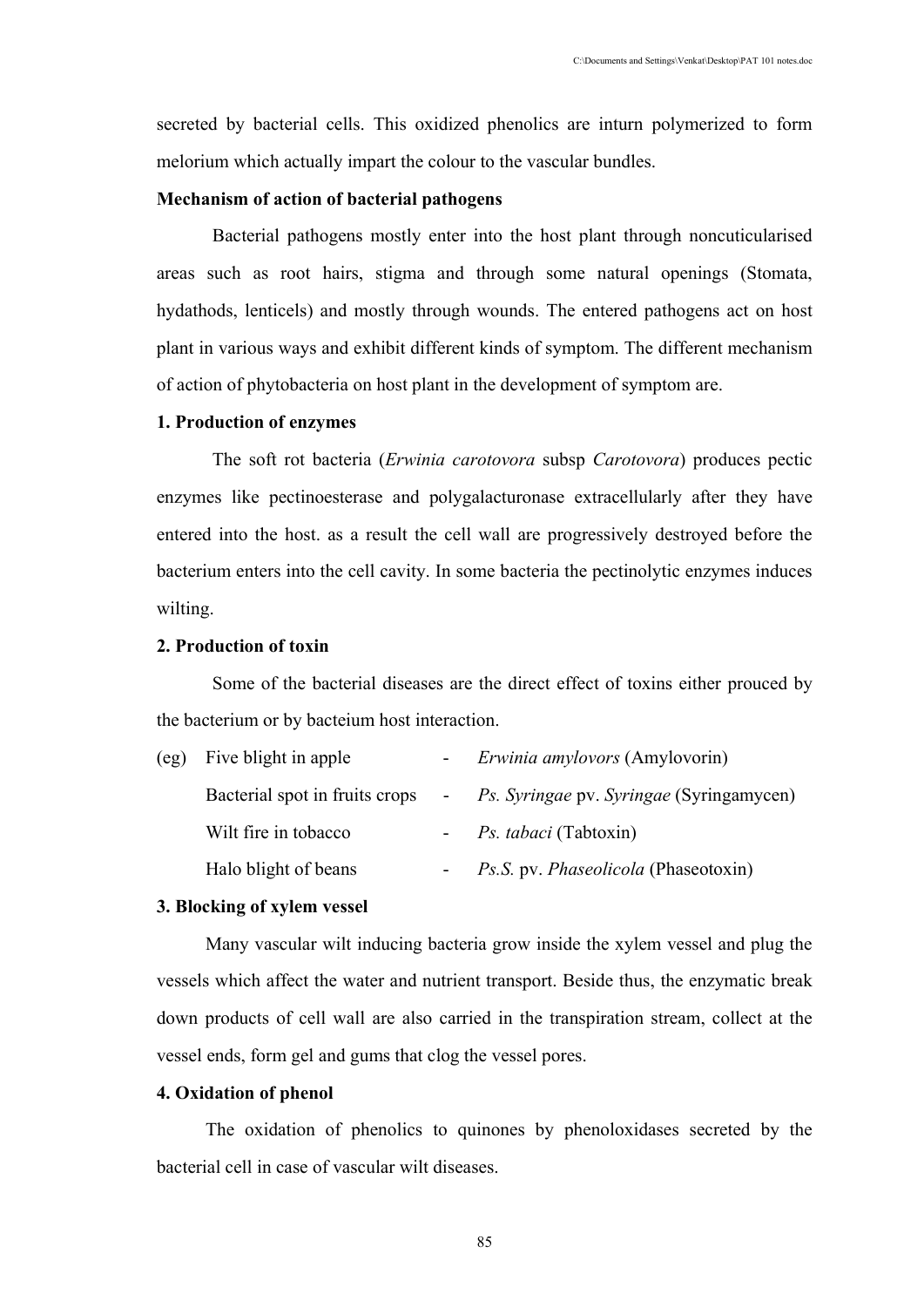#### 5. Hypertrophy and hyperplasia

The crown gall bacterium induces the host cell to undergo hypertrophy and C:Documents and Settings (Venkarl DesktopPAT 101 nots:doc<br>
5. Hypertrophy and hyperplasia<br>
The crown gall bacterium induces the host cell to undergo hypertrophy and<br>
hyperplasim and result in the development of tumours or principle (Ti) is located in the plasmid in the T DNA part. This T-DNA induces the cells to produce more IAA. Which is responsible for the excessive elongation and devision of cells. Once this plasmid get integrated with the hos DNA then the host cell become a tumour cell and there is no further role o the bacterium Tumour cell multiply and develop galls and this process cannot be checked by thalling the bacteria.

#### 6. Production of polysaccharidis

 The bacterium E. stewartii produce more polyssaccharise which result in development of wilt.

#### Role of insects in dispersal

Most of hopper nymphs can acquire phytoplasmas much readily or better than adult insects. The acquisition feeding period varies from several hours to days. The vectors transmit the pathogen only after an incubation period of 10-45 days. Mean while, phytoplasmas multiplies first in the alimentary canal than in to the hemolymph, brain and finally in the salivary glands of the insects. Once the concentration of phytoplasma reaches a certain level, then the vectors can able to transmit it into new plant more (or) less efficiently for the rest of its life. Though the phytoplasmas survive through subsequent molting, the insect must feed on infected plants in order to become more viruliferous. No transovarial transmission was not observed in any phytoplasma diseases. adult insects. The acquisition feeding period varies from several hours to days. The<br>vectors transmit the pathogen only after an incubation period of 10-45 days. Mean<br>while, phytoplasmas multiplies first in the alimentary while, phytoplasmas multiplies first in the alimentary canal than in to the hemolymph,<br>
brain and finally in the salivary glands of the insects. Once the concentration of<br>
phytoplasma reaches a certain level, then the vect

|        |                       | plant more (or) less efficiently for the rest of its life. Though the phytoplasmas survive |
|--------|-----------------------|--------------------------------------------------------------------------------------------|
|        |                       | through subsequent molting, the insect must feed on infected plants in order to become     |
|        |                       | more viruliferous. No transovarial transmission was not observed in any phytoplasma        |
|        | diseases.             |                                                                                            |
|        |                       | The mode of transmission of some phytoplasmal diseases are given insects.                  |
| 1.     | Peach                 | : Leaf hopper and dodder (Cuscuta)                                                         |
|        |                       | (Exitiances fusconervosus)                                                                 |
|        | 2. Peach yellows (or) | : Leaf hopper (Micropsis trimaculata) and by                                               |
| dodder |                       |                                                                                            |
|        | Poja rosette          |                                                                                            |
| 3.     | Pear decline          | : Psyllid $(Psylla pyricola)$                                                              |
|        |                       |                                                                                            |
|        |                       | 86                                                                                         |
|        |                       |                                                                                            |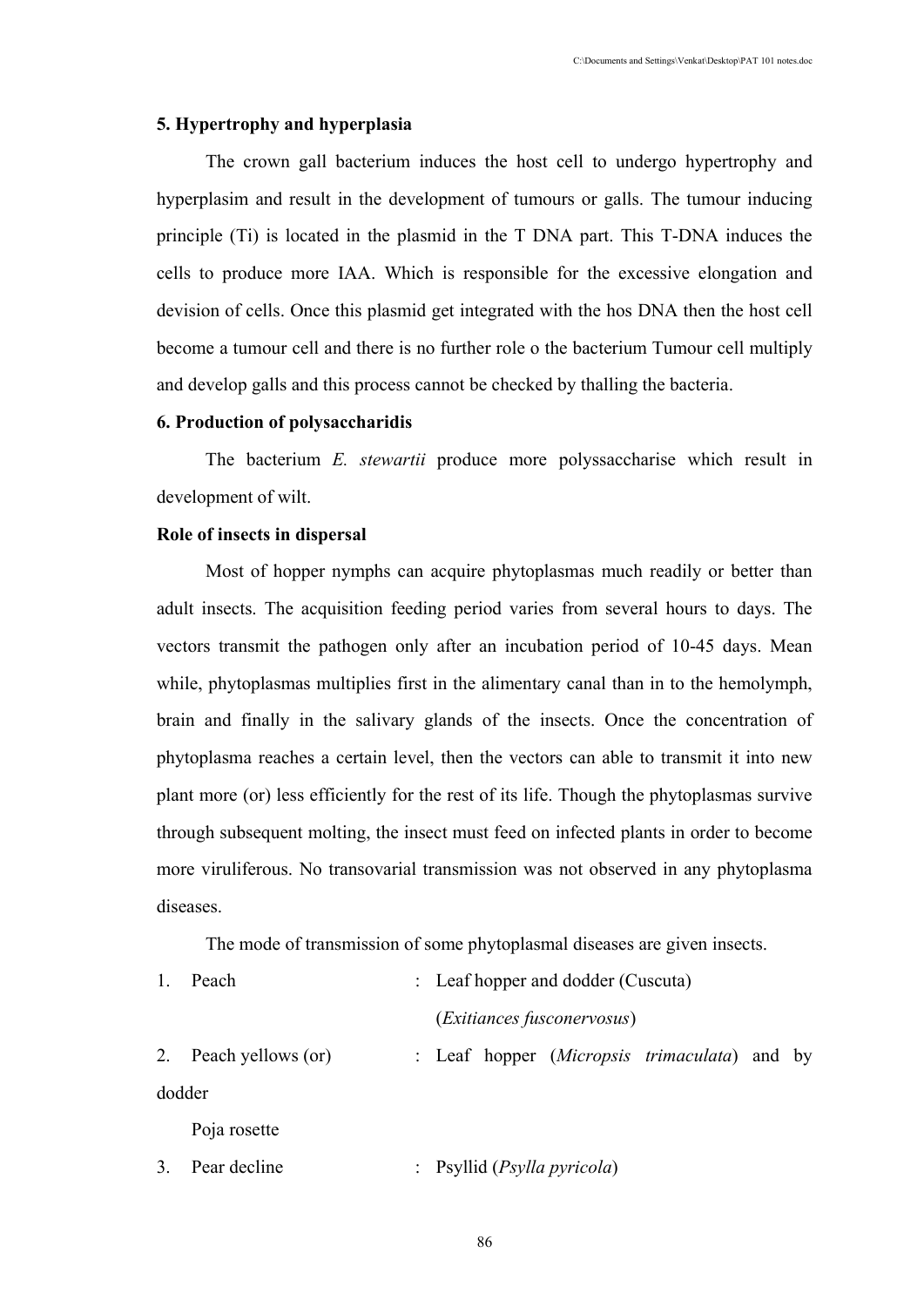|    |                                                                |                    | C:\Documents and Settings\Venkat\Desktop\PAT 101 notes.doc |
|----|----------------------------------------------------------------|--------------------|------------------------------------------------------------|
| 4. | Mulberry dwarf                                                 |                    | Leaf hopper (Hishimonas sellatus)                          |
| 5. | Tomato big bud                                                 |                    | Leaf hopper (Orosius argentatus)                           |
| 6. | Tomato marginal                                                |                    | Leaf hopper (Orosius albicinctus)                          |
|    | flavascence                                                    |                    |                                                            |
| 7. | Cucurbit phyllody                                              | $\ddot{\cdot}$     | Leaf hopper $(O.$ albicinctus)                             |
| 8. | Bitter gourd witches broom                                     | $\ddot{\ddot{}}$ . | Leaf hopper $(O.$ albicinctus)                             |
| 9. | potato purple top roll                                         | $\ddot{\cdot}$     | Leaf hopper $(O.$ albicinctus)                             |
|    | 10. Potato marginal flavascence : Leaf hopper (O. albicinctus) |                    |                                                            |
|    | 11. Potato witches broom                                       |                    |                                                            |
|    | 12. Jasmine phyllody                                           |                    | : White fly (Dialeurodes kerkaldii)                        |
|    | 13. Anion aster yellows                                        |                    | Leaf hopper (Macrosteles fasciform)                        |
|    | 14. Sugarcane white leaf                                       | $\ddot{\cdot}$     | Matsumuratellis hiroglyphicus                              |
|    | 15. Gingelly phyllody                                          |                    | : Leaf hopper $(O.$ albicinctus)                           |
|    | 16. Brinjal little leaf                                        |                    | : Leaf hopper (Hishimonas phycitis)                        |
|    | 17. Sugarcane grassy shoot                                     |                    | : Aphid (Rhopalosiphum maidus)                             |
|    | 18. Coconut cadang – Cadang – Planthopper (Myndus crudus)      |                    |                                                            |
|    | 19. Sandal spike                                               |                    | : Moonia albimaculata and Jasus indicus                    |
|    | <b>Grafting</b>                                                |                    |                                                            |
| 1. | Grapevine little leaf                                          |                    |                                                            |
| 2. | Ber witches broom                                              |                    |                                                            |
| 3. | Apple proliferation                                            |                    |                                                            |
| 4. | Lab lab little leaf                                            |                    |                                                            |
| 5. | Cucumber phyllody                                              |                    |                                                            |
| 6. | Bitter gourd witches broom                                     |                    |                                                            |
| 7. | Potato phyllody                                                |                    |                                                            |
| 8. | Cotton stenosis/small leaf                                     |                    |                                                            |
| 9. | Clove little leaf                                              |                    |                                                            |

# Grafting

- 
- 
- 3. Apple proliferation
- 
- 
- 
- 7. Potato phyllody
- 
- 
- 10. Sunflower aster yellows and phyllody.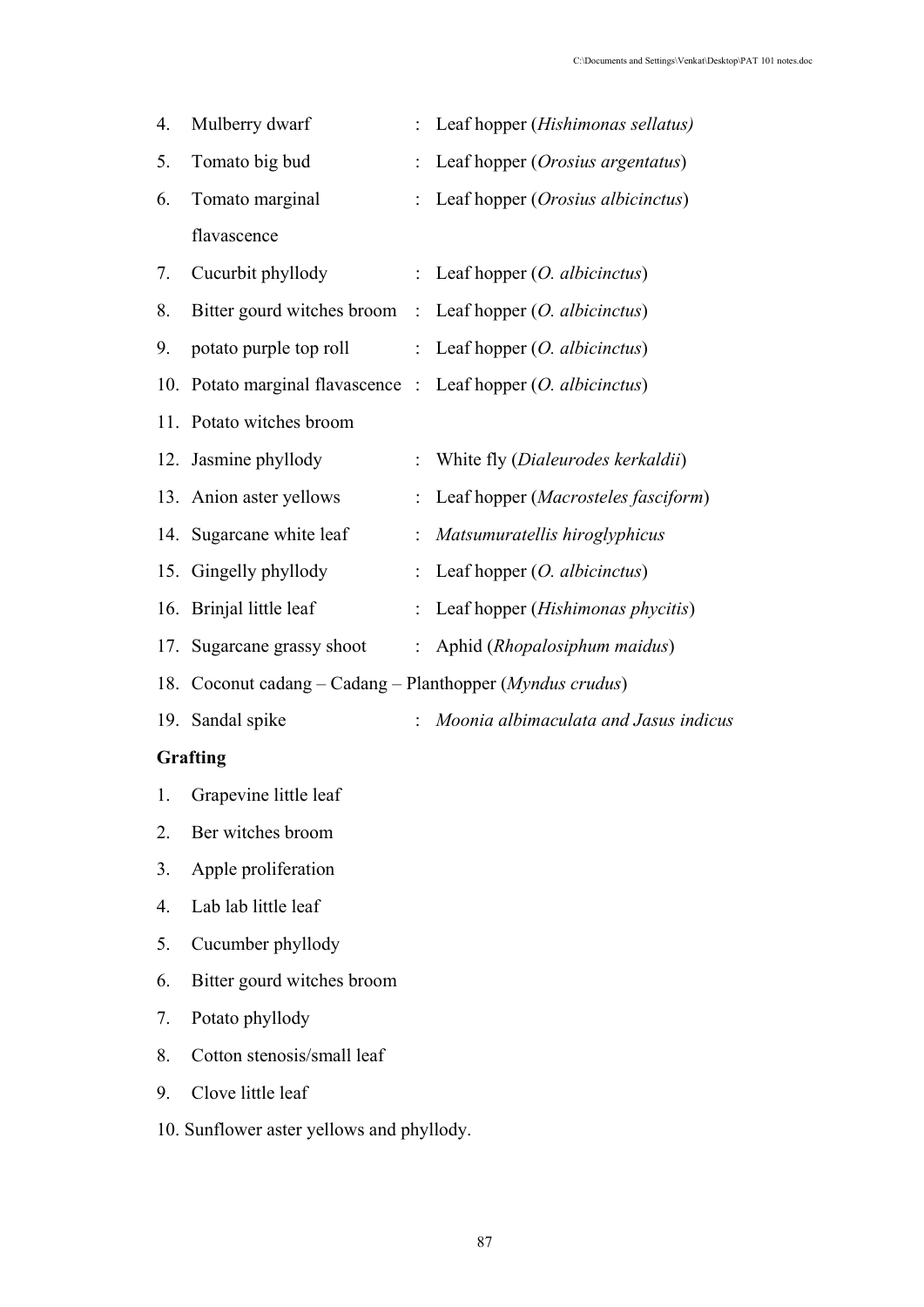## LECTURE NO.28

## Plant virology

## Introduction

Era of plant virology started in 1885 after in invention of contagious nature of tobacco mosaic disease by the German scientist Adholf Edward Mayer. He first used the term mosaic (or) mosaikkrankhet for the appearance alternate yellow and green mottling in tobacco leaves. Later in 1890, IWA noski from Russia, observed this contagious agent is for small and it could pass through bacterial filter. In 1897, M.W. Beijerink confirmed that the agent is not a bacterium but a contagium vivum fluidum. He is actually considered as founder of virology. He only used the term 'virus' for the contagious agent. Introduction<br>
Era of plant virology started in 1885 after in invention of contagious nature of<br>
tobacco mosaic disease by the German scientist *Adholf Edward Mayer*. He first used<br>
the term mosaic (or) mosaikkrankhet for t

The perusal of the literatures shown that there are many scientist made significant advances.

## Virus

These are the submicroscopic, infectious obligate parasites, do not have metabolism of their own but depens upon other living cells for their multiplication. They neither have any sexual reproduction nor produce any resting structures as that of fungi and bacteria.

Today more than 500 plant viral diseases are known to cause heavy qualitative contagious agent.<br>The perusal of the literatures shown that there are many scientist made significant<br>contribution in the science of plant virology and it grows like a banian tree with many<br>advances.<br>Virus<br>These are the su utilization of cellular substances during its multiplication inside the cells, taking up space in cells and finally due to disruption of cellular process. one virus can affect or more different species of plants and even each plant species is affected by different kind of viruses. In India, every year, potato crop is severally affected by potato leaf roll virus and potato virus. They neither have any sexual reproduction nor produce any resting structures as that of fungi and bacteria.<br>
Today more than 500 plant viral diseases are known to cause heavy qualitative and quantitative reduction in yield

#### Characters of virus

on the threshold of life. They behave like microorganism by causing disease, able to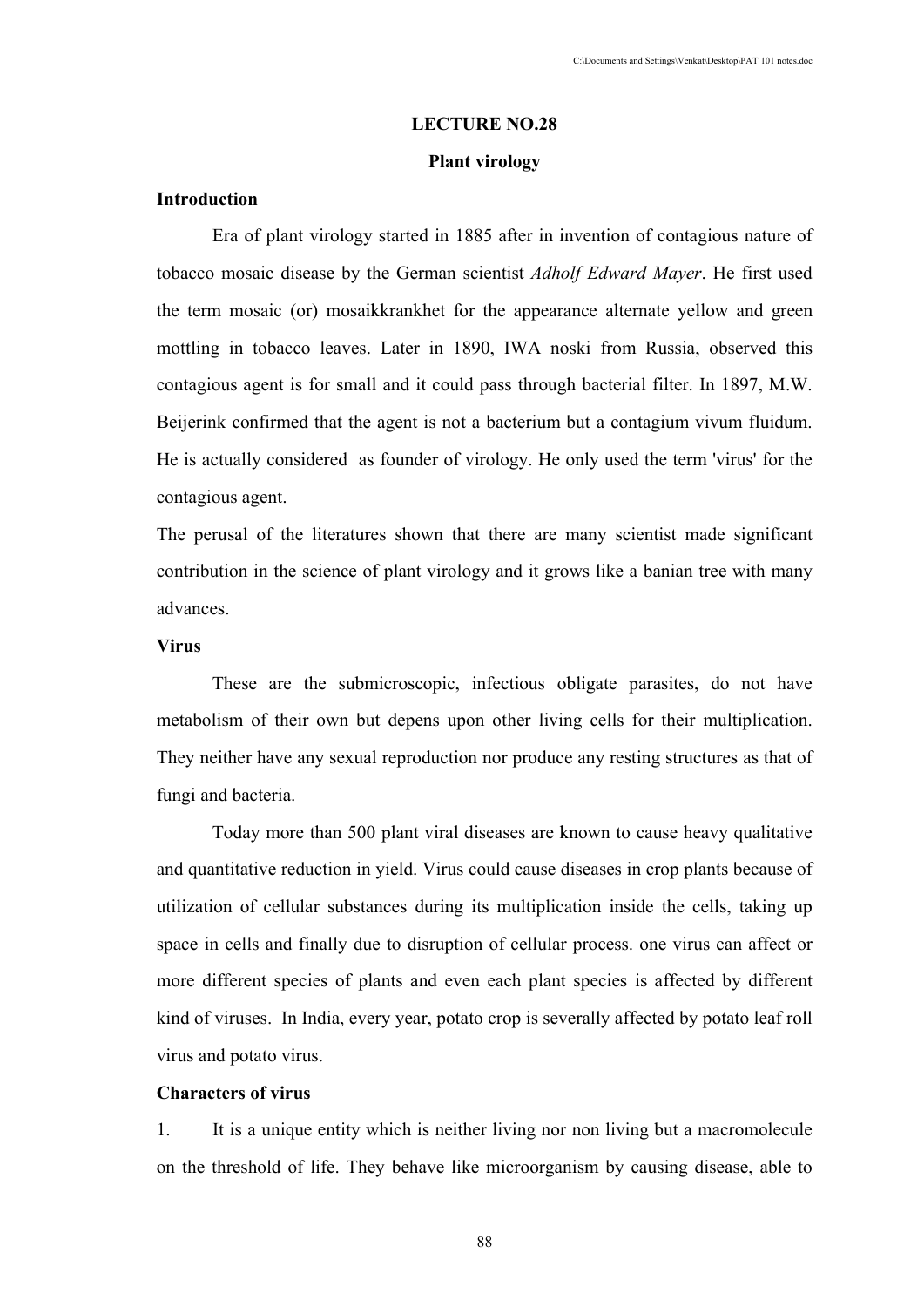replicate and have genetic functions but behave as a chemical molecule by crystallized into a powder and do not grow no metabolic enzymes.

2. They are not free living, purely obligate in nature, contain no metabolic enzymes.<br>2. They are not free living, purely obligate in nature, contain no metabolic enzymes (or) protein synthetic machinery of their own but t enzymes (or) protein synthetic machinery of their own but they use the host machinery for their metabolic activities.

CDocuments and Settings/VenlattDestateptPAT 101 nutre.doc<br>
2. They are not free living, purely obligate in nature, contain no metabolic<br>
2. They are not free living, purely obligate in nature, contain no metabolic<br>
enzymes genome of the virus which differs from one virus to another. Nucleic acid must be CORNA or RNA and never both. It may be single stranded (or) double stranded and more single stranded (or) double stranded in the stranded (or) protein synthetic machinery of their own but they use the host machinery for th may be single segmented or with a few segments. CONSUMER INTERT CONSULTERT CONSULTERT CONSULTER CONSULTER THE NUCLEAR THE NUCLEAR THE NUCLEAR THE NUCLEAR THE NUCLEAR THE NUCLEAR THE NUCLEAR THE NUCLEAR THE NUCLEAR THE NUCLEAR THE NUCLEAR THE NUCLEAR THE NUCLEAR THE NUCL They are not free living, purely obligate in nature, contain n<br>enzymes (or) protein synthetic machinery of their own but they use the hos<br>for their metabolic activities.<br>3. Virus must have nucleic acid and a protein coat.

phase except at the time of replication when the protein coat and nucleic acid are separated.

#### Morphology and structure

Viruses are the intracellular obligate parasites which consist of nucleic acid and protein coat (capsid). Hence they may often called as nucleocapsid. The matured virus particle are called as virions which are infective in nature.

Virus are mostly elongated or spherical or variants of these two basic structures. The elongated virus may be rigid rods (15 - 30 mm x 480 - 2000 nm size) or flexible threads (10 - 13 nm x 480 - 2000 nm size). Similarly the spherical virus may be isometric or polyhedral (17 nm - 60 nm dia) in shape. Nearly half of the known viruses falls under category of elongated rods and admost many are spherical with the remaining being cylindrical bacillus like rods/rhabdoviruses.

## Components of virus

### a) Nucleic acid

The virus particle contains only one kind of nucleic acid ie. DNA (or) RNA, which will serve as genetic apparatus. Since they are not cellular microorganism they do not have any separate nucleus, cytoplasm, other organelle etc.

89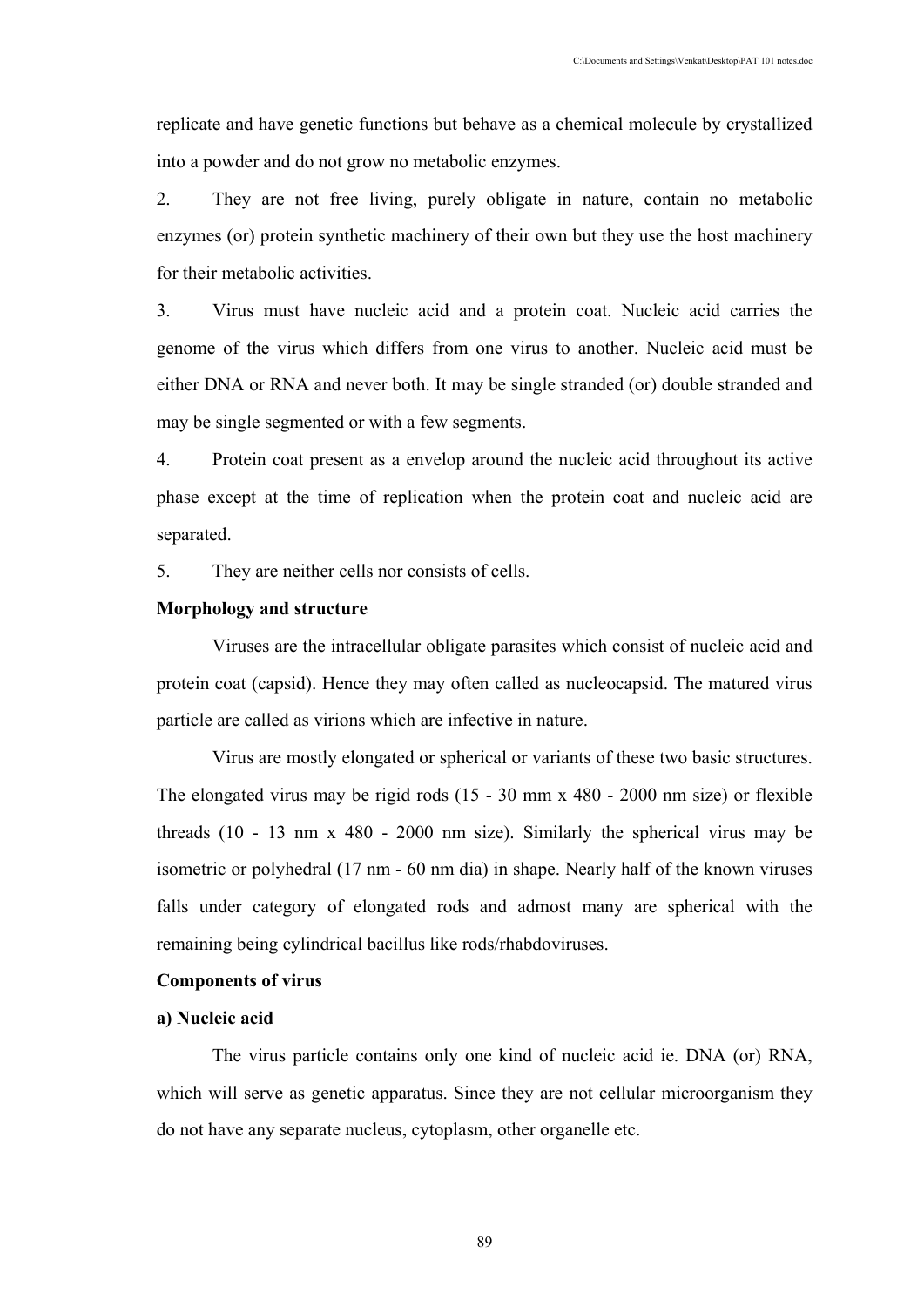Nucleic acid is strictly the infective component of the particle. Most of the plant virus consist of RNA but some virus also have DNA as its genetic component. Nucleic acid makes up 5 - 40% of the virus and the protein making up the remaining 60 - 95% of the virus particle. Elongated virus have low nucleic acid while spherical viruses contains high percentage of nucleic acid. The weight of nucleic acid ranges between 1 - 3 million (1-3 x  $10^6$ ). ).

Nucleic acid may be single stranded (SS) or double stranded (DS). Most plant virus (540) contains single strand RNA but 40 contains dsRNA, 30 contains dsDNA and about 50 contains ssDNA. In case of single strand nucleic acid, the strand may be Extending Mucleic acid is strictly the infective component of the particle. Most of the plant<br>virus consist of RNA but some virus also have DNA as its genetic component. Nucleic<br>acid makes up 5 - 40% of the virus and the a circle (circle nucleic acid strand). However, in double strand nucleic acid the two strands are coiled around each other helically.

The nucleic acid strand may be continuous (or) it may be present as two (or) more pieces in the same particle (or) different particle. Of the same protein subunit. When the genome is present in different particle the virus are known as multipartite virus or virus with a divided genome. In multipartite virus all the split genome present in different particle are essential for the successful infection and production of typical symptom. Some examples are give below and about 50 contains ssDNA. In case of single strand nucleic acid, the st<br>free at both ends (linear nucleic acid strand) or the ends may be joined toge<br>a circle (circle nucleic acid strand). However, in double strand nucl a circle (circle nucleic acid strand). However, in double strand nucleic acid the two<br>strands are coiled around each other helically.<br>The nucleic acid strand may be continuous (or) it may be present as two (or)<br>more pieces The nucleic acid strand may be continuous (or) it may be present as two (or)<br>more pieces in the same particle (or) different particle. Of the same protein subunit.<br>When the genome is present in different particle the virus France South a divided genome. In multipartite virus all the split genome present<br>
in different particle are essential for the successful infection and production of typical<br>
symptom. Some examples are give below<br>
1) linea

- (eg) TMV, Tomato bushy stunt virus, Potato virus
- (eg) Turnip yellow virus, Potato leaf roll virus.
- (eg) Cucumber mosaic virus Cowpea mosaic virus. in different particle are essential for the successful infection and productic<br>symptom. Some examples are give below<br>1) linear ss RNA in one piece.<br>(eg) TMV, Tomato bushy stunt virus, Potato virus<br>2) Linear ssRNA in more t
- 
- (eg) Mungbean yellow mosaic virus Maize streak virus.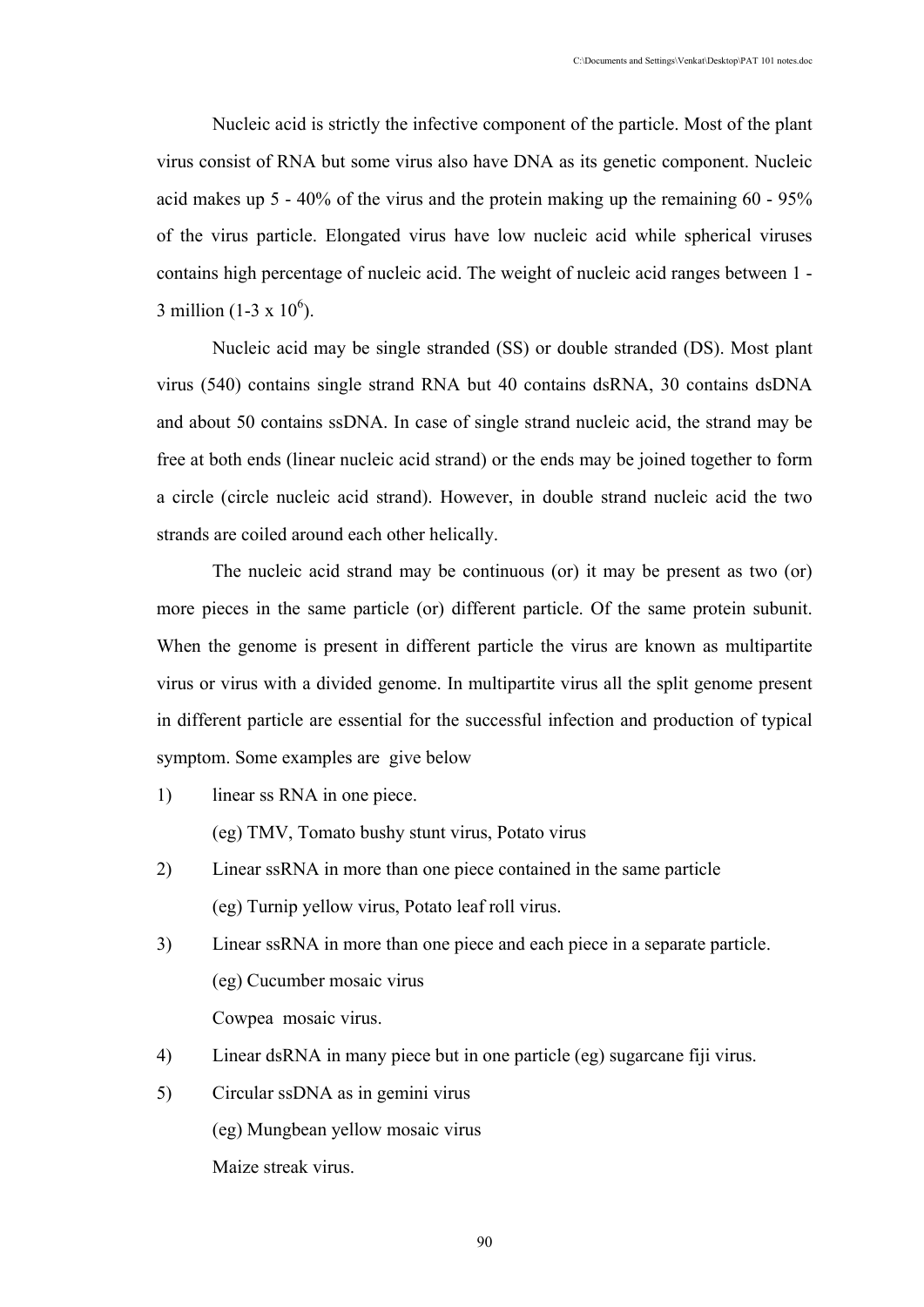## 6) Circular dsDNA

(eg) Cauliflower mosaic virus.

In general nucleic acid consist of long chain like molecule consist of large number of nucleotides. Each nucleotide consist of a base, a five carbon sugar (either ribose in case of RNA) or deoxyribose in case of DNA) and phosphoric acid. The base may be adenine, guanine, thymini and cytosine in case of DNA and adenine, guanine, cytosine and uracil in case of RNA. The base is attached with the pentose sugar which in turn react with the phosphorioacid the sugar of one nucleotids react with phosphoric acid of another nucleotide and form long chains. The sequence of arrangement of nucleotide in the nucleic acid only specified the type of protein for the protein coat.

#### b) Proteins : Coat

The protein coat of the virus not only provides a protective sheathing for the nucleic acid of the virus but its presence generally increases of infectivity of nucleic acid. Like all proteins, viral protein is also made up of different aminoacids which are linked by peptide bonds. The sequence of amino acid in the protein coat is dictated by the sequence of nucleotide in the nucleic acid.

Protein coat on capsid or shell is not smooth and it consist of a definite number of bumps which are called as protein subunits (or) structural units. Amino acid content for identical protein subunits are constant for a virus but vary for different viruses and even for different strains of the same virus. The clusters of structural unit (or) subunits are called as capsomeres.

The protein subunits are spirally arranged in elongated virus and are packed on the sides of polyhedral particles of the spherical viruses. In elongated virus the nucleic acid is arranged spirally where as in spherical virus, the nucleic acid is arranged in an unknown manner.

In some virus, there is also an envelope or mantle or limited membrane of lipid of lipoprotein outside the nucleoprotein such virus are called as lipoviruses. (eg) rhabolo virus like Potato yellow dwarf virus, tomato spotted with viruses, wheat striate mosaic virus.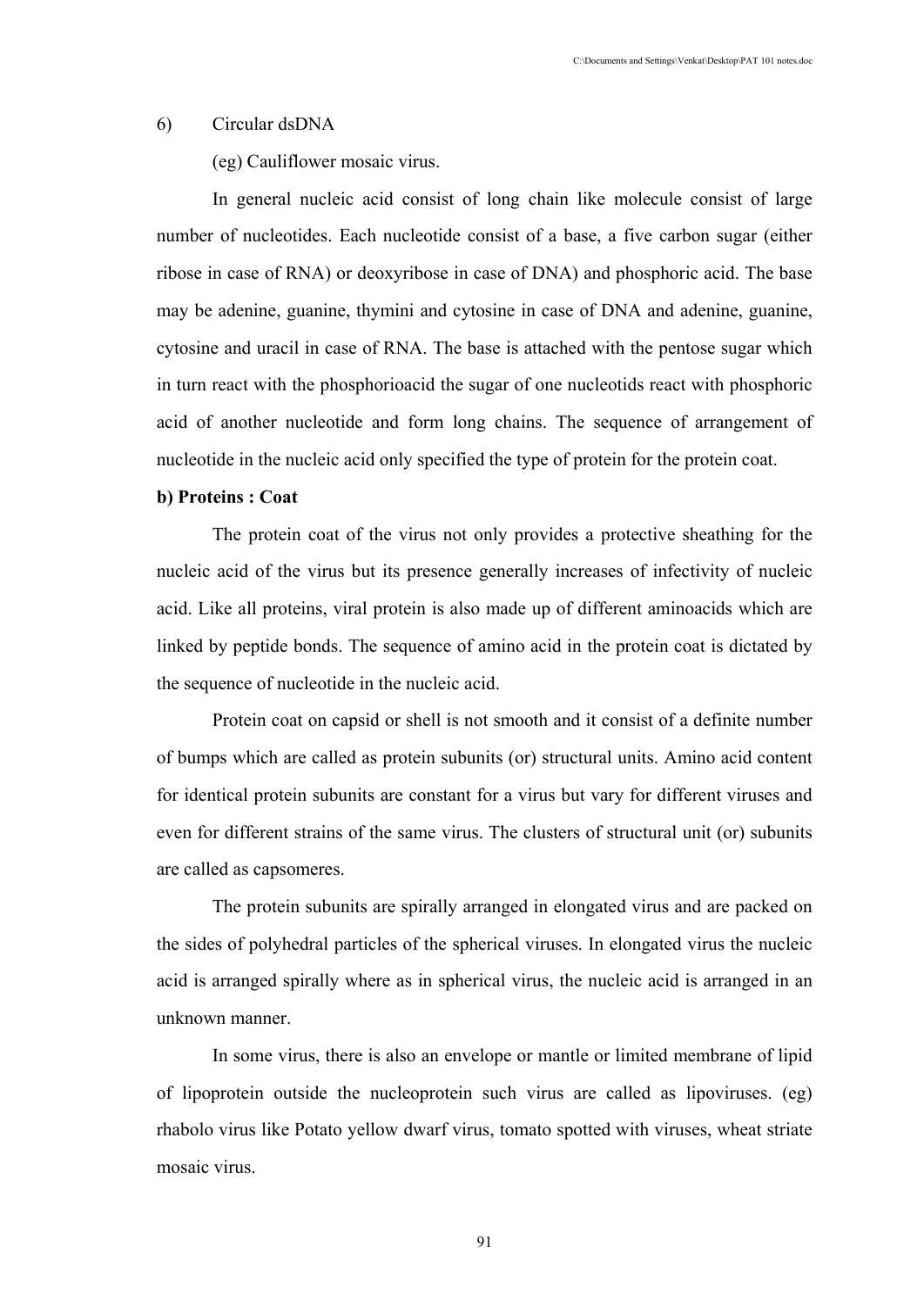In case of TMV, the protein sub unit consist of 158 aminoacid in a constant sequence and the protein subunits are united in a helix containing 16 1/2 subunits per turn. Each TMV particle consist of nearly 120 helix turn of protein subunits and the nucleic acid is parked tightly between the belives of protein subunits. EXERCIDENSING IN CONSERVERS AND FORD THE CONSERVERS AND THE CALCLE CONSERVERT DO THE CALCLE CALCLE CALCLE CALCLE CALCLE CALCLE CALCLE AND V particle consist of nearly 120 helix turn of protein subunits and the acid is park

In some DNA viruses, two virus particles join and occur in twins. These virus are called as Gemini virus.

## Satellite virus

These virus must always be associated with another virus (helper virus) for its multiplication and plant infection. They usually acts as a parasite of the associated helper virus. virus must always be associated with another virus (helper virus) for its ication and plant infection. They usually acts as a parasite of the associated virus.<br>
(eg) Tobacco necrosis Satellite virus.<br> **e RNA**<br>
Satellite RN

(eg) Tobacco necrosis Satellite virus.

## Satellite RNA

Satellite RNA have no coat protein of their own. These are small linear/circular RNA found inside virions of certain multicomponent virus. These multicomponent viruses helps in the multiplication satellite RNA and are called as helper virus.

The satellite RNA are not related/partially related to the RNA of helper virus and they may increase or decrease the infectivity of helper virus.

In addition to this some time the satellite RNA are present in some satellite virus (eg) Tobacco necrosis virus contains small satellite RNA which depends upon tobacco necrosis virus for replication and on the satellite virus for encapsidation.

## VIROID

Virus without protein coat is called as viroid. They consist of only RNA and are subviral in size and reported to cause diseases to crop plants which well be dealt in detail in the succeeding chapter.

#### Virus infection and multiplication

Virus enters into the plant cell through wounds made mechanically or by vectors or naturally by deposition into an ovule by an infected pollen grain.

92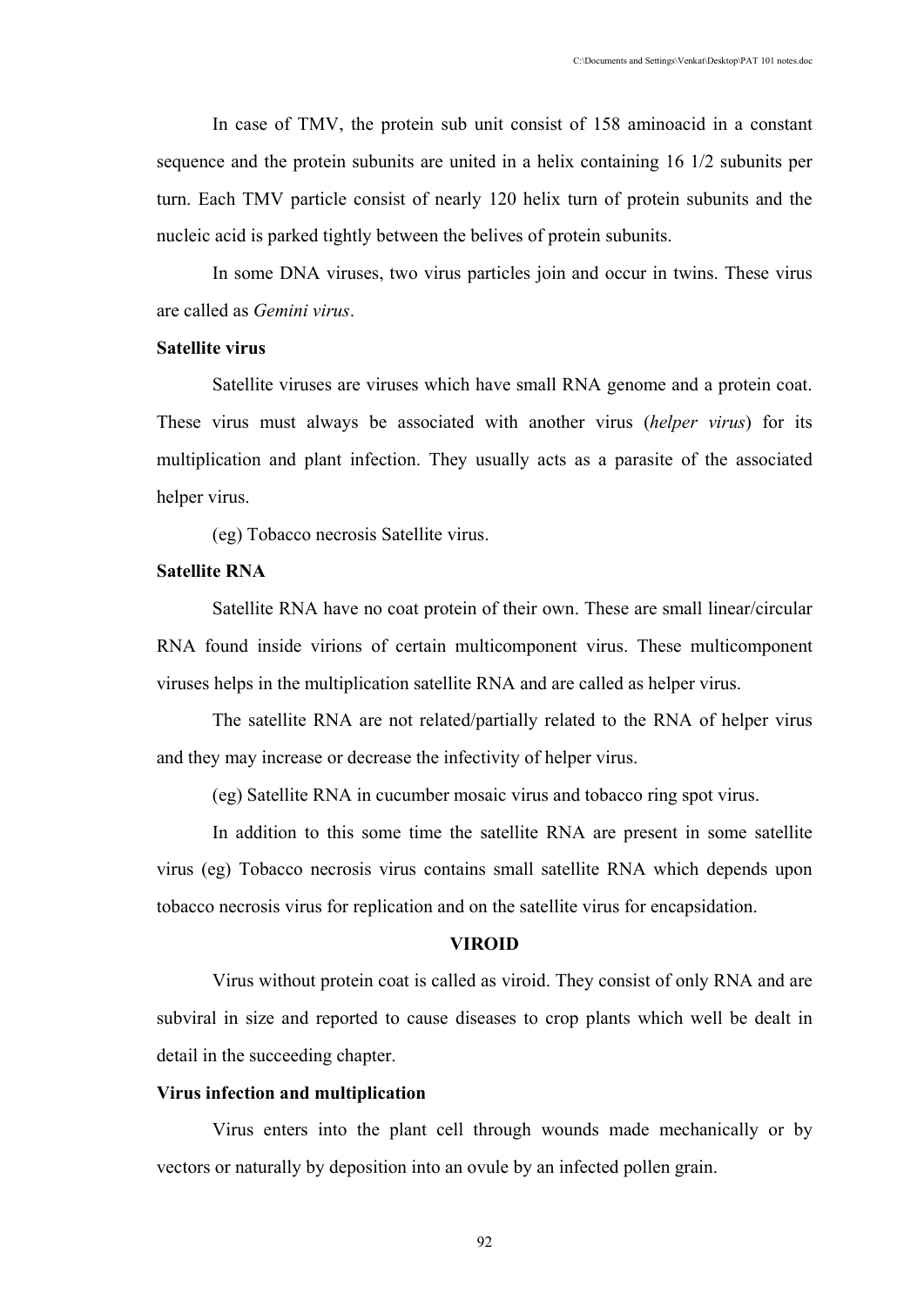C:\Documents and Settings\Venkat\Desktop\PAT 101 notes.doc<br>Once the virus enters inside the host, it becomes naked by shedding its capside<br>In case of ssRNA virus, the naked RNA inside the host cell induces the cell to<br>e vi or coat. In case of ssRNA virus, the naked RNA inside the host cell induces the cell to form the viral RNA polymerase. This RNA polymerase utilises the viral RNA strand as a template and forms complementary RNA (cRNA). The complementary RNA soon get separated from the original RNA strand and serve as a template for the synthesis of CDocuments and Settings/VenlattDetatopPAT 101 nutreades<br>
Once the virus enters inside the host, it becomes naked by shedding its capside<br>
or coat. In case of ssRNA virus, the naked RNA inside the host cell induces the cell messenger RNA (mRNA) for the production of protein subunits. For this process also, virus utilises the aminoacids, ribosomes and tRNA of the host of the synthesis of its protein subunits. When the nucleic acid and virus protein subunits have been produced, the nucleic acid organics the protein subunits around it, assembled together and form the complete virus particle namely virons. In case of RNA viruses (ssRNA or DS RNA) or coat. In case of ssRNA virus, the naked RNA inside the host cell induces the cell to form the viral RNA polymerase. This RNA polymerase utilises the viral RNA strand as a template and forms complementary RNA (cRNA). The virus, the virons are formed in the nucleus and then release into the cytoplasm of host cell. The first intact virons appear in plant cell approximately 1o hours after inoculation. The multiplied virus particle existed with in the host cell as inclusion bodies. virus utilises the aminoacids, ribosomes and tRNA of the host of the synthesis of its protcin subunits. When the nucleic acid and virus protcin subunits have been produced, the nucleic acid organics the protein subunits ar

The replication process varies slightly with different types of viral genome. In replication and to develop infection. In some single strand negative RNA (-ss RNA), the RNA freed from the protein coat must be first transcribed into a positive strand RNA by a virus carried enzyme called transcriptase and then the remaining process of replication similar as mentioned above.

The process of replication in dsDNA is some what different. First the viral dsDNA enters into the cell nucleus and where it become twisted and supercoiled to form a minichromosome. This minichromosome like ds viral DNA is then transcribed into two single standed RNA's and transported into the cytoplasm where one small strand become translated into virus coat protein and the other large RNA strand become encapsidated by the coat protein subunits and is used as a template for the riverse transcriptase into a complete viron ds DNA.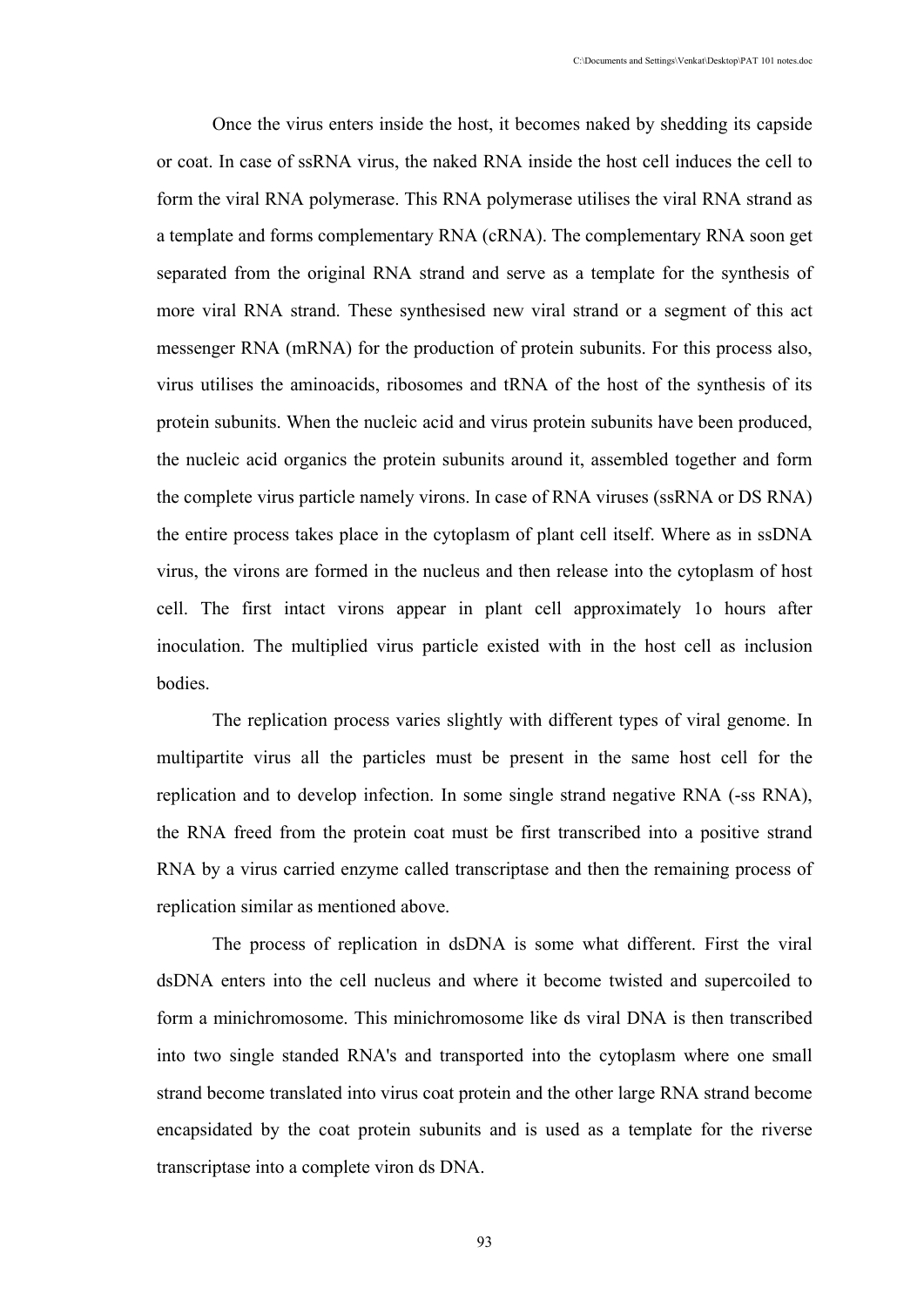#### Movement of virus inside the plants

Virus moves from one cell to another cell through the plasmodesmata, which connect the adjacent cells. Once the virus are injected into the phloem by some vectors then they are rapidly transported systemically over long distances with in the plant through photosynthate stream and reenters the parenchyma cells adjacent to the phloem through plasmadesmats. Virus moves from one cell to another cell through the plasmodesmata, which<br>connect the adjacent cells. Once the virus are injected into the phloem by some vectors<br>then they are rapidly transported systemically over long di connect the adjacent cells. Once the virus are injected into the phloem by some vectors<br>then they are rapidly transported systemically over long distances with in the plant<br>through photosynthate stream and reenters the par

## LECTURE NO.29

#### Virus vector relationship

|                                  | then they are rapidly transported systemically over long distances with in the plant  |                   |
|----------------------------------|---------------------------------------------------------------------------------------|-------------------|
|                                  | through photosynthate stream and reenters the parenchyma cells adjacent to the phloem |                   |
| through plasmadesmats.           |                                                                                       |                   |
|                                  | <b>LECTURE NO.29</b>                                                                  |                   |
|                                  | Virus vector relationship                                                             |                   |
|                                  | (Based on length of temperature for which an insect remain viruliferous)              |                   |
| Persistence                      | Semipersistence                                                                       | Non-persistence   |
|                                  | (non circulative)                                                                     | (non circulative) |
| Circulative                      | Non circulative                                                                       |                   |
| Propagative                      | Non propagative                                                                       |                   |
|                                  | Before going to see the each category in detail some important terminologies          |                   |
| should be understood thoroughly. |                                                                                       |                   |
|                                  |                                                                                       |                   |
|                                  |                                                                                       |                   |

#### 1. Acquisition feeding period

It is the time for which a virus free vector actually feeds on a virus infected plant to acquire the virus.

## 2. Acquisition access period

It is the time for which a vector is allowed to feed on a source of virus.

#### 3. Viruliferous vector

Vector become able to transmit the virus. Generally, vector become viruliferous immediately after acquiring the virus in sufficient quantities from the diseased plant or there may be a waiting or latent period before the virus can be transmitted.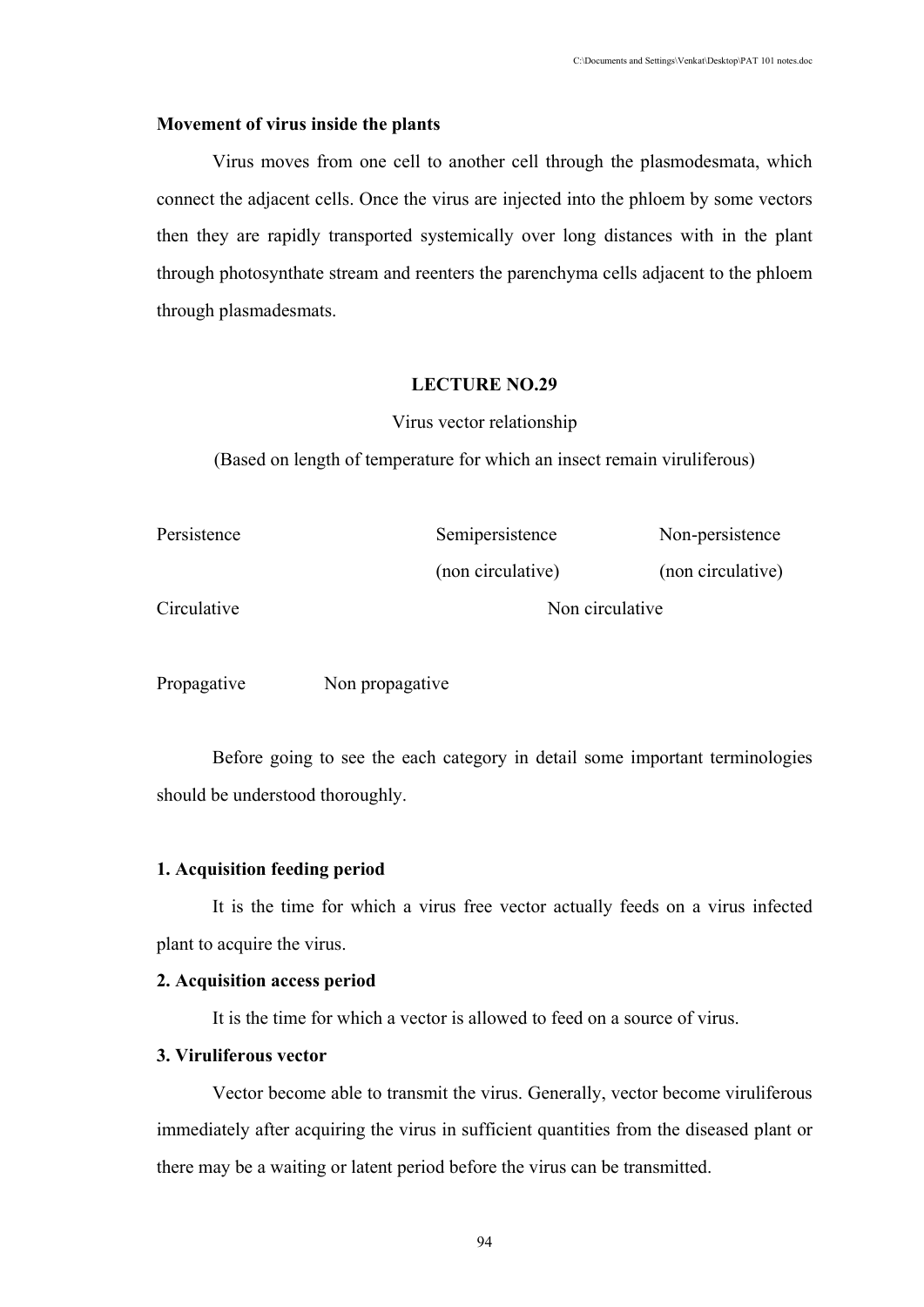#### 4. Inoculation access period

It is the time for which the vector after acquiring the virus is allowed to feed on a healthy plant to transmit virus.

#### 5. Inoculation feeding period

The actual period of feeding to inoculate the virus is called as inoculation feeding period. CONCORDING ANTIFY CONCORDING A SERGENCESISTED IN THE UNION IT IS ALLENDAMORED AS THE USE OF A GRAIN plant to transmit virus.<br>
5. Inoculation feeding period<br>
The actual period of feeding to inoculate the virus is called as

#### 6. Transfer time/transmission thereshold period

Minimum period of time that a virus needs for acquisition and subsequent

On the basis of length of time for which of insect vector remains viruliferous, they are classified as 1) Persistent (2) Semi persistent and (3) non persistent viruses.

#### 1) Persistent virus

In case of persistent virus, the relationship is highly specific and the virus have an intimate biological relationship with the vector. Immediately after acquiring the virus the virus may be ciruclated through alimentary canal, gut wall and body fluid of the insect. Such virus have a latent period in vector body and persist for long in the vector. Molting has no effect on persistence such viruses are usually present in phloem of host cell and have long acquisition and inoculation feeding period. So they are also called as circulative virus sometimes the virus itself multiplies inside the vector body and they are called as circulative propagative virus. Certain viruses are carried/transferred to the progeny of vector such as eggs and are called as transovarial transmission. For example in paddy, the rice dwarf virus is transmitted to the egg masses of leaf hopper Nephotettis cineticeps.

#### 2. Nonpersistent virus

The acquisition and inoculation feeding period of such virus are usually few second and they do not have any latent period in the vector. Such virus are mechanically transmitted and are lost by the vector during molting.

95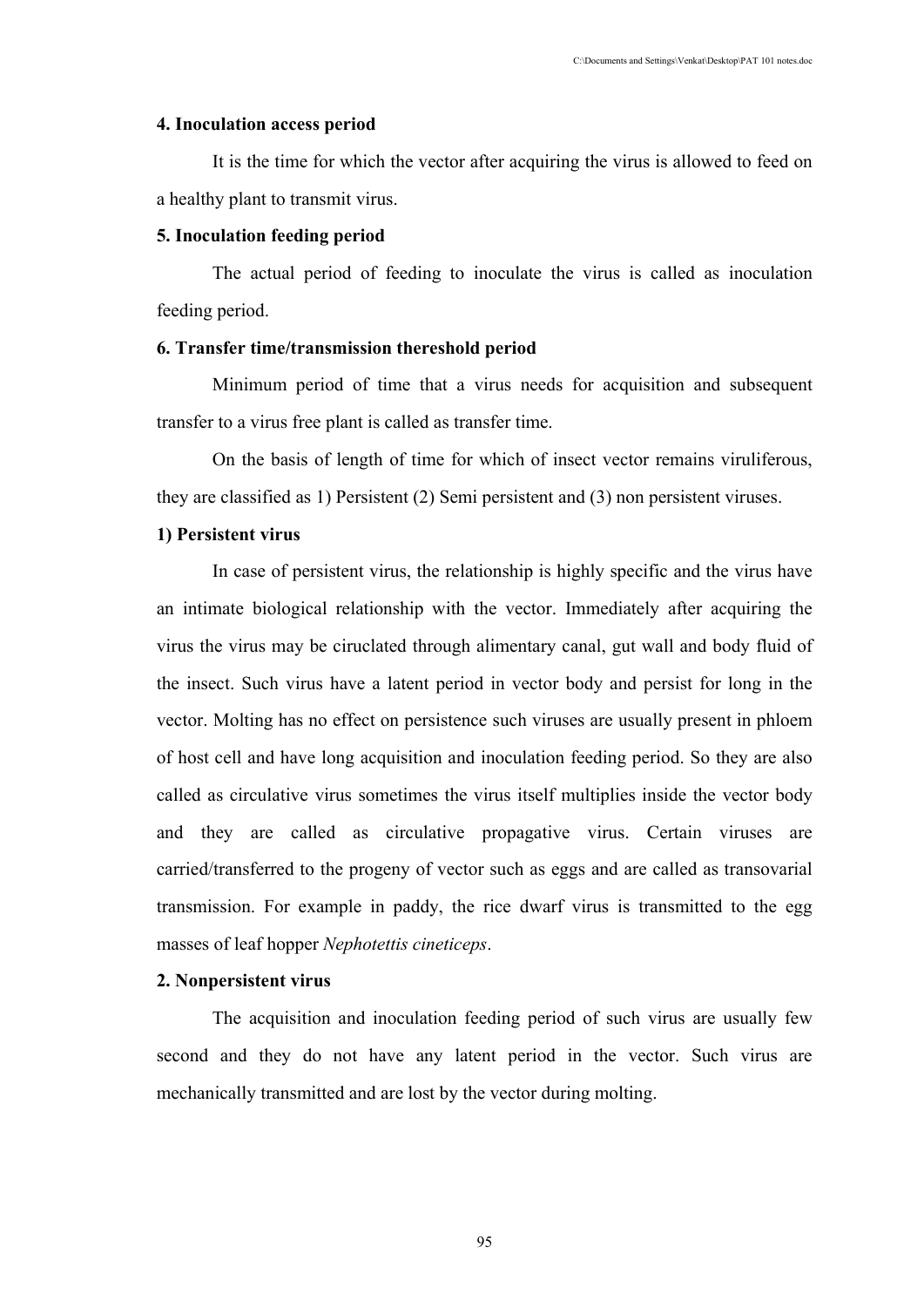## 3. Semipersistent virus

They have characters of both persistent and non persistent viruses. They have long acquisition feeding period to acquire virus from phloem of the host plant but the vector become immediately viruliferous without latency. Such virus persist in the vector of few days and are lost at motting. They are not circulated in the vector body. Vector : any organism that carry diseases causing pathogen. CiDocuments and Settings VenlatiChelakoy PAT 101 notes does<br>
characters of both persistent and non persistent viruses. They have<br>
beeding period to acquire virus from phloem of the host plant but the<br>
non-diately virulifer

|    |                                                                                         | C:\Documents and Settings\Venkat\Desktop\PAT 101 notes.doc                    |
|----|-----------------------------------------------------------------------------------------|-------------------------------------------------------------------------------|
|    | 3. Semipersistent virus                                                                 |                                                                               |
|    |                                                                                         | They have characters of both persistent and non persistent viruses. They have |
|    | long acquisition feeding period to acquire virus from phloem of the host plant but the  |                                                                               |
|    | vector become immediately viruliferous without latency. Such virus persist in the       |                                                                               |
|    | vector of few days and are lost at motting. They are not circulated in the vector body. |                                                                               |
|    | Vector: any organism that carry diseases causing pathogen.                              |                                                                               |
|    | Difference between persistent and non-persistent virus                                  |                                                                               |
|    |                                                                                         |                                                                               |
|    | <b>Persistent virus</b>                                                                 | Non persistent virus                                                          |
| 1. | The vectors retained the virus in their                                                 | The virus are retained only for a short                                       |
|    | body throughout the life                                                                | period in the body of vector                                                  |
| 2. | Viruses are retained even after moulting                                                | Virus are lost form insect vector one the                                     |
|    |                                                                                         | insect moults                                                                 |
| 3. | Acquisition feeding period is long                                                      | Acquisition feeding period is short i.e.                                      |
|    | (2 hr)                                                                                  | minimum of 15 sec. is enough                                                  |
| 4. | There is latent period in vector                                                        | No latent period in the vector                                                |
| 5. | Long incubation period in the vector                                                    | Only short incubation period                                                  |
|    | Virus can multiply in the vector body                                                   | Do not multiply inside the vector                                             |
| 6. |                                                                                         |                                                                               |

## Difference between persistent and non-persistent virus

The insects involved in the viral transmission are dealt in detail hereunder.

## i) Aphids

Aphids are the most important insect vectors known to transmit more than 250 plant viruses. Aphids may transmit the viruses in a persistent (circulative, non propagative and circulative propagative), semi persistent and non persistent way some time the non persistent way of transmission is called as stylet borne viruses. The viral pathogen that are transmitted through aphids are tested below.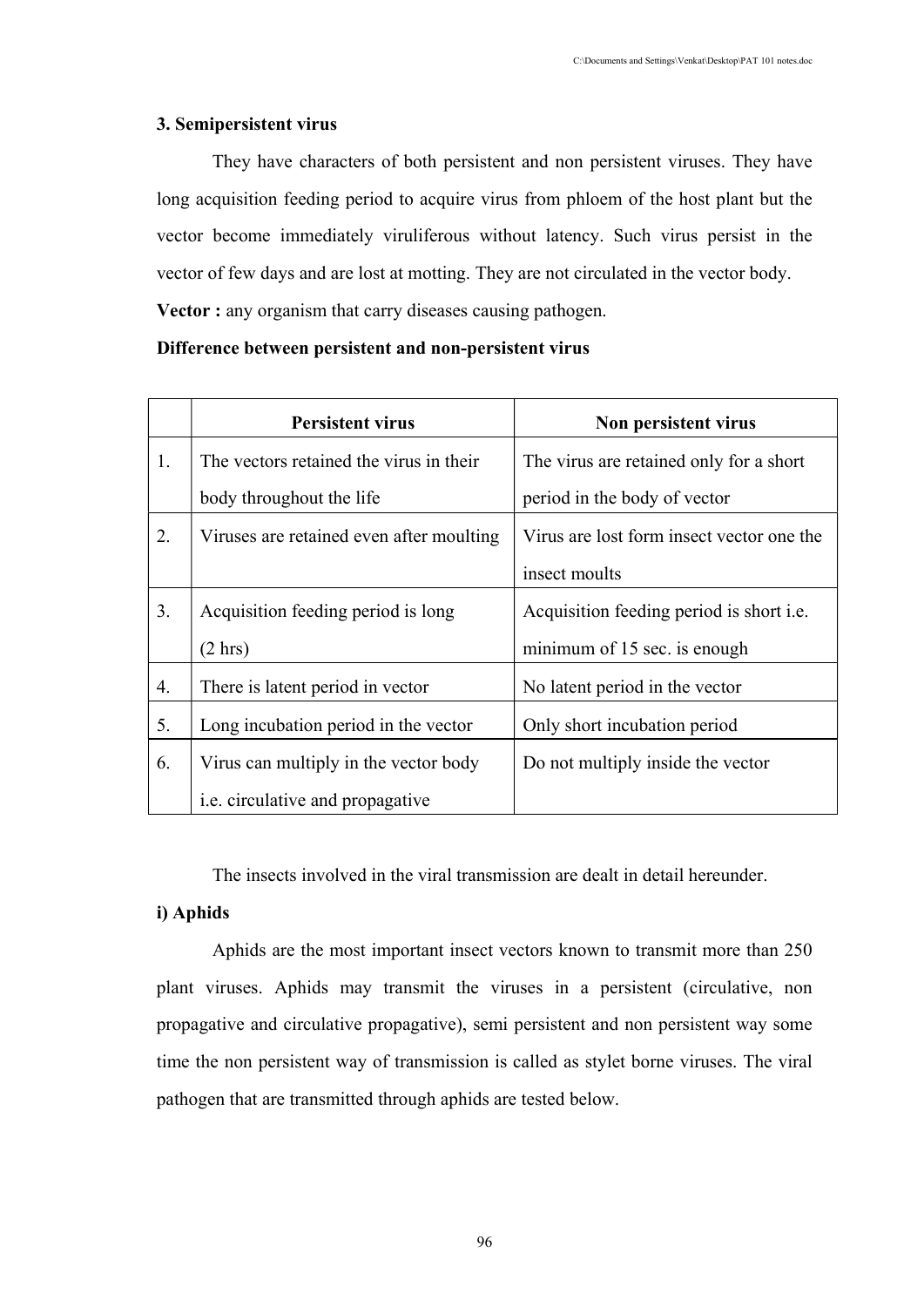|          |                                                                                     |                                          | C:\Documents and Settings\Venkat\Desktop\PAT 101 notes.doc |
|----------|-------------------------------------------------------------------------------------|------------------------------------------|------------------------------------------------------------|
|          |                                                                                     |                                          |                                                            |
|          |                                                                                     |                                          |                                                            |
| Sl.No.   | <b>Virus</b>                                                                        | Vector                                   | <b>Type of</b>                                             |
| 1.       | Bean common mosaic virus                                                            |                                          | transmission                                               |
| 2.       | Citrus tristeza virus                                                               | Aphis craccivora<br>Toxoptera citricidus | Non-persistent                                             |
| 3.       |                                                                                     |                                          | Non-persistent                                             |
|          | Potato virus Y                                                                      | Myzus persicae                           | Non-persistent                                             |
| 4.<br>5. | Barley yellow dwarf                                                                 | A. dirhodum<br>Pentolonia                | Persistent<br>Persistent                                   |
|          | Banana Bunchy top                                                                   | nigronervose                             |                                                            |
| 6.       | Beet yellows                                                                        | M. Persicae                              | Semi persistent                                            |
| 7.       | Cardomum dwarf                                                                      | Micromyzus                               | Persistent                                                 |
|          |                                                                                     | klimpongense                             |                                                            |
| 8.       | Cardomum mosaic virus                                                               | Pentalonia                               | Non persistent                                             |
|          |                                                                                     | nigronervosa                             |                                                            |
| 9.       | Cauliflower mosaic virus                                                            | <b>Brevicorgne</b>                       | Semi persistent                                            |
|          |                                                                                     | brassicae                                |                                                            |
|          |                                                                                     |                                          |                                                            |
|          | b) Leaf hoppers and plant hoppers                                                   |                                          |                                                            |
|          | They rank second in transmitting when compare with aphids, they penetrate           |                                          |                                                            |
|          | tissues more rapidly and cause more damage to cells virus. Most of the leaf hopper  |                                          |                                                            |
|          | borne viruses are transmitted in a persistent manner (Cerculatus and propagative)   |                                          |                                                            |
|          | except few virus like Rice tungro virus of and maize chlorotic dwarf virus which is |                                          |                                                            |
|          |                                                                                     |                                          |                                                            |

## b) Leaf hoppers and plant hoppers

They rank second in transmitting when compare with aphids, they penetrate borne viruses are transmitted in a persistent manner (Cerculatus and propagative) except few virus like Rice tungro virus of and maize chlorotic dwarf virus which is The Cardomum mosaic virus<br>
The *nigronervosa*<br>
19. Cauliflower mosaic virus<br>
Brevicorgne<br>
19. Cauliflower mosaic virus<br>
20. Cauliflower mosaic virus<br>
20. Cauliflower mosaic virus<br>
20. Cauliflower mosaic virus<br>
20. Cauliflo virus are.

| Nephotettix virescens | Rice tungro virus       |
|-----------------------|-------------------------|
| Cicadulinia cinai     | Maize streak virus      |
| Nilaparvatha lugesn   | Rice grassy stunt virus |
| Circulifer tenellus   | Beet curly top virus    |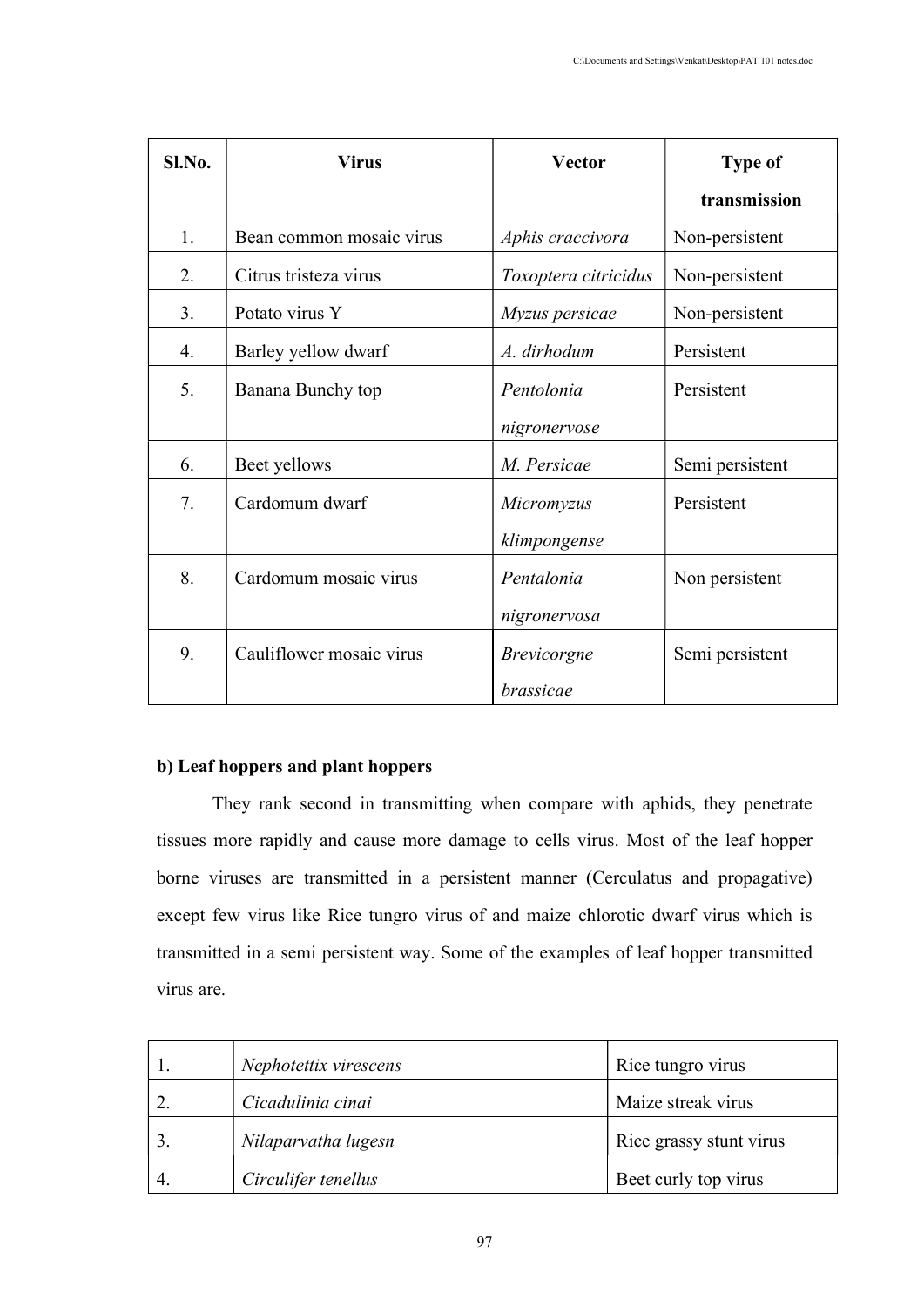| 5.  | Agallia constricta      | Potato yellow dwarf         |
|-----|-------------------------|-----------------------------|
| 6.  | Graminells nigrifrons   | Maize chlorotic dwarf virus |
|     | Laodelphax striatellus  | Rice stripe virus           |
| 8.  | Nephotettix cincticeps  | Rice dwarf                  |
| 9.  | Sogatodes oryzicola     | Rice hoja blanca virus      |
| 10. | Perkinsiella saccharida | Sugarcan fiji virus         |

Among this, except rice tungro and maize chlorotic dwarf virus all are circulation and they require feeding period of one to several days before they become viruleferoces but once days before they become viruliferous but once they have acquired virus they may remain viruliferous for the rest of their lives. transovoral type of transmission is noticed in rice dwarf virus. eirculation and they require feeding period of one to several days before they become<br>viruleferoces but once days before they become viruliferous but once they have<br>acquired virus they may remain viruliferous for the rest

## iii) White fly

Nymphs and adults of whiteflies transmit the viruses in a circulative and nonpropagative manner. Virus that are transmitted through whit flies are economically important in tropical area and to a lesser extent in subtropical and temperate areas.

Many of the gemini viruses and some viruses belonging to earla virus, clostero three sps of whiteflies have been reported as vector of plant viruses of which Bemisia tabaci is the vector for many mosaic and leaf distortion symptom in infected plant. They usually need longer acquisition period than inoculation feeding period. The vectors mainly feed on phloem of the host plant and hence the virus are not sap transmissible. Some of the whitefly transmitted viruses are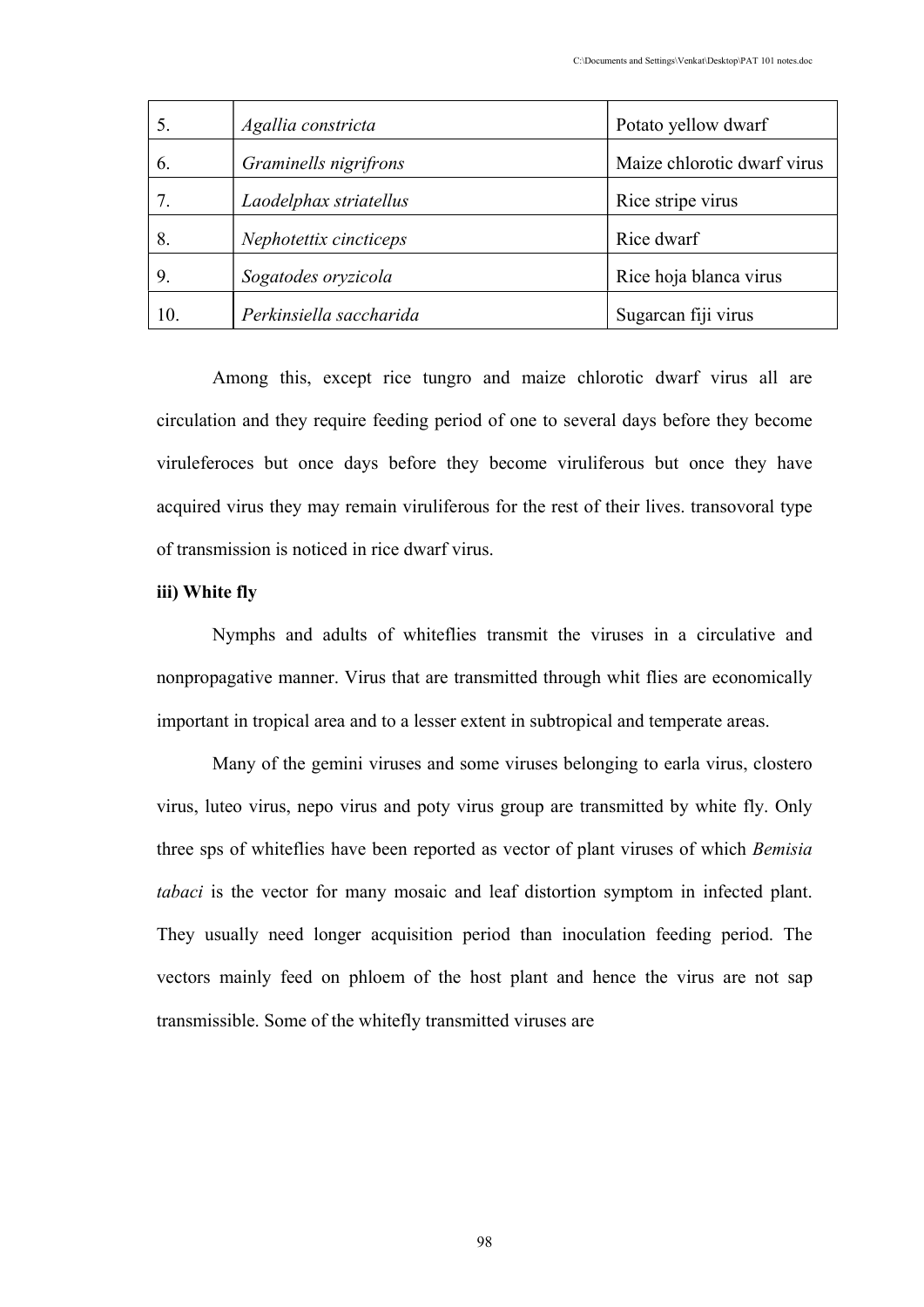|                  |                            | C:\Documents and Settings\Venkat\Desktop\PAT 101 notes.doc |
|------------------|----------------------------|------------------------------------------------------------|
| Sl.No.           | <b>Virus</b>               | <b>Vector</b>                                              |
|                  |                            |                                                            |
| 1.               | Cassava mosaic virus       | Bemisia tabaci                                             |
| $\overline{2}$ . | Bhendi vein clearing virus |                                                            |
| $\overline{3}$ . | Cotton leaf curl, virus    |                                                            |
| 4.               | Mungbean leaf curl virus   |                                                            |
| $\overline{5}$ . | Tobacco leaf curl virus    |                                                            |
| 6.               | Beet pseudo yellow virus   | Trialeurodes vaporariorum                                  |
|                  |                            |                                                            |
| iv) Thrips       |                            |                                                            |

## iv) Thrips

The unique characters of thrips as vector of plant virus is that only nymphs can acquire the virus and can remain viruliferous till death. They transmit the virus in a persistent and circulative manner and causes necrosis, bronzing and rosette type of symptom in plants. The species of thrips involved in virus transmission are thrips tabaci, Thrips palmi, T. setosus, Frankliniella schultzei, F. fusca, F. occidentalis, Scirtothrips dorsalis. The viruses transmitted by thrips include tomato spotted with virus (Tospo virus) tobacco ringspot virus (Nepo virus) and Tobacco streak virus (illar virus).

#### Mealy bug

Nymphs are more effective vectors than adults. Nineteen sps of mealy bug belonging to Pseudococcidae are reported to transmits six viruses in a semipersistent manner. Though they are phloem feeders, their efficacy in transmission of virus is comparatively less because they are not particularly mobile and rely on crawling to tabaci, Thrips palmi, T. setosus, Frankliniella schultzei, F. fusca, F. occidentalis,<br>Scirtothrips dorsalis. The viruses transmitted by thrips include tomato spotted with<br>virus (Tospo virus) tobacco ringspot virus (Nepo vi below.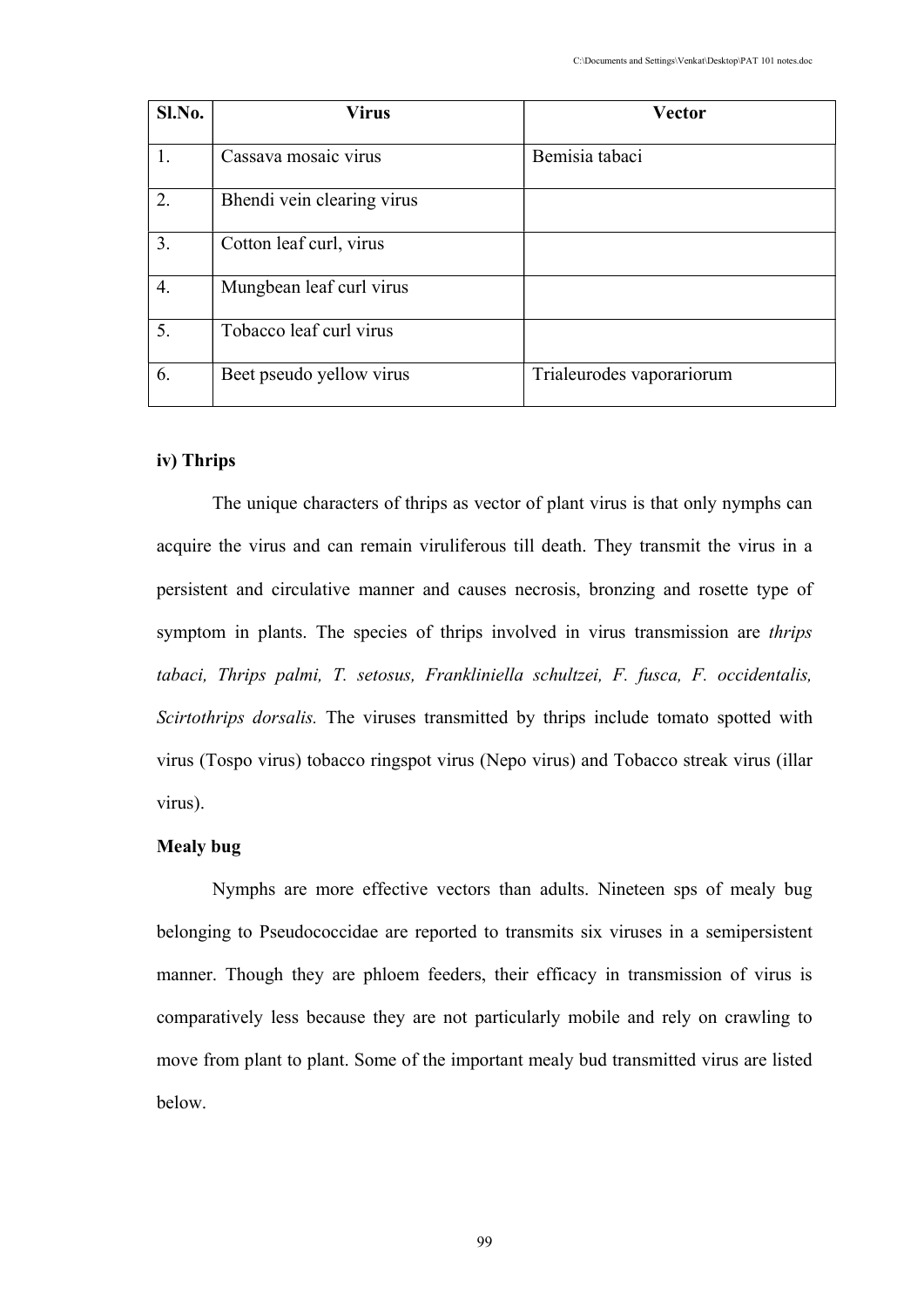|                |                           | C:\Documents and Settings\Venkat\Desktop\PAT 101 notes.doc |
|----------------|---------------------------|------------------------------------------------------------|
| 1.             | Cocoa swollen shoot virus | Planococcoids njalensis                                    |
|                |                           | Planococcus citri                                          |
|                |                           | P. celtis, P. kenyae                                       |
|                |                           | Pseudococcus longispirus                                   |
|                |                           | Dysmicoccus brevipes                                       |
|                |                           | Ferrisia virgala                                           |
| 2.             | Pineapple wilt virus      | Dysmicoccus brevipes                                       |
|                |                           |                                                            |
| <b>Beetles</b> |                           |                                                            |

## Beetles

In contrast to aphids, thrips and whiteflies, beetles have chewing and biting mouthparts transmit four major group of viruses includes bromovirus, comovirus, tymovirus and sobemovirus. Usually the beetle transmitted viruses do not have no other vectors or only to a limited extent by others. The mode of transmission is persistent and circulative and there is not evidence for the propagation of virus inside the vector body. Fr example cowpea mosaic virus and southern bean mosaic virus are transmitted by ceratoma trifurcata. Squash mosaic virus by Diabrotica longicomis turnip yellow mosaic virus by psylloides sp: radish mosaic virus by Epitrix hirtipennis, Bhendi mosaic virus by Podagria sp, Broad bean stain virus by Sitona lineata and Bean pod motle virus by Epicauta vittata. mple cowpea mosaic virus and southern bean mosaic virus are transmitted by<br>
ma trifurcata. Squash mosaic virus by *Diabrotica longicomis* turnip yellow<br>
virus by *psylloides* sp: radish mosaic virus by *Epitrix hirtipennis* virus by psylloides sp: radish mosaic virus by *Epitrix hirtipennis*, Bhendi<br>virus by *Podagria* sp, Broad bean stain virus by *Sitona lineata* and Bean pod<br>irus by *Epicauta vittata*.<br>**Computed auriculariza** - **Turnip yel** 

## vi) Other insects

Other than these insects, some bugs, grasshoppers, earwigs, leaf miner are also reported to transmit some viral disease. They are

## Grasshopper

| Melanoplus differentialis | Potato virus x Tobacco mosaic virus |  |
|---------------------------|-------------------------------------|--|
| Earwig                    |                                     |  |
| Foficula auricularia      | Turnip vellow mosaic                |  |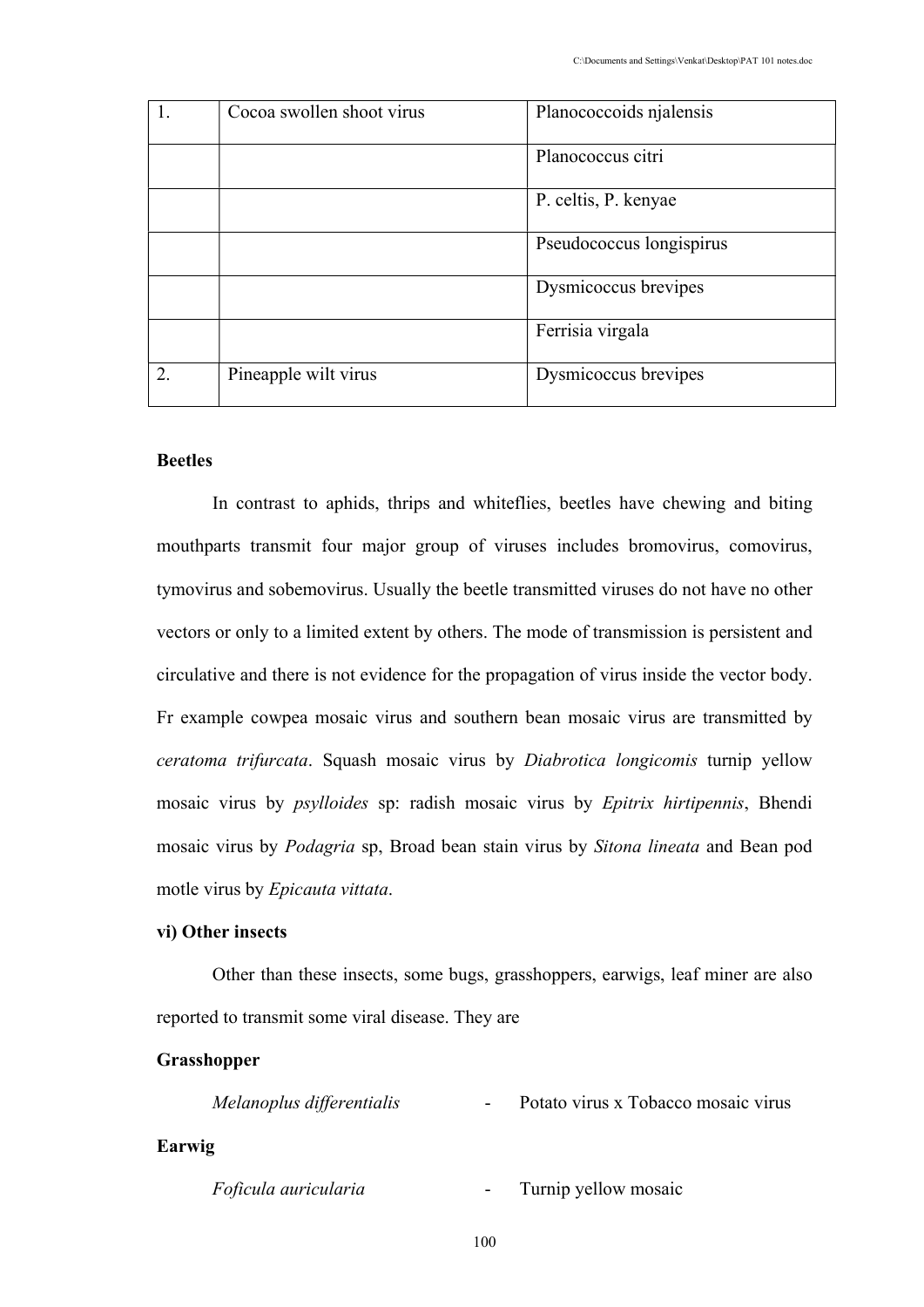## Plant bug

|                  |                                                                              |                          | C:\Documents and Settings\Venkat\Desktop\PAT 101 notes.doc                      |  |  |  |
|------------------|------------------------------------------------------------------------------|--------------------------|---------------------------------------------------------------------------------|--|--|--|
| <b>Plant bug</b> |                                                                              |                          |                                                                                 |  |  |  |
|                  | Lygus protensis                                                              | $\blacksquare$           | Spinach blight virus                                                            |  |  |  |
| Lace bug         |                                                                              |                          |                                                                                 |  |  |  |
|                  | Piesma quardratum                                                            | $\overline{\phantom{a}}$ | Beet leaf curl virus                                                            |  |  |  |
|                  | Lygaeid bug                                                                  |                          |                                                                                 |  |  |  |
|                  | Nysius sp                                                                    | $\overline{\phantom{a}}$ | Centrosima mosaic virus                                                         |  |  |  |
| Leaf miner       |                                                                              |                          |                                                                                 |  |  |  |
|                  | Liriomyza langei                                                             | $\blacksquare$           | Sowbane mosaic virus                                                            |  |  |  |
|                  | Though the insects carry the viruses at great cost the virus may affect some |                          |                                                                                 |  |  |  |
|                  |                                                                              |                          | vectors also to a limited extent. For example leaf hopper delphacodes pellucida |  |  |  |

#### Leaf miner

Though the insects carry the viruses at great cost the virus may affect some vectors also to a limited extent. For example leaf hopper delphacodes pellucida carrying the wheat striate mosaic virus have lesser progeny and have a shorter life.

#### g) Transmission by mites

Among them, the eriophyid mites and spider mites have been shown to be vectors of plant viruses. Nine viruses are reported to be transmitted by seven different species of mites in a persistent ciruclative manner. The eriophid mites do not have much movement and are easily carried by wind because of their size 9about 0.2 mm long and tiny). They have puncturing and sucking mouthparts. Aceria cajani transmits pigeonpea sterility mosaic virus, A. tulipae transmits wheat streak mosaic virus, Abacarus hysterin transmites ryegrass mosaic virus, Eriophyes insidiosus transmite peach mosaic virus and spider mites include Brevipalpus obovaties transmits citrus leprosis virus and B. phoenicis transmit coffee ring spot virus. of plant viruses. Nine viruses are reported to be transmitted by seven different<br>of mites in a persistent ciruclative manner. The eriophid mites do not have<br>novement and are easily carried by wind because of their size 9ab

## h) Transmission by nematodes

plant viruses whose infectivity will be lost when soil is allowed to dry at  $20^{\circ}$ C for a week. Raski and Goheen (1968) for the first time proved the association of Xiphinema index as the vector for the grapevine fan leaf virus. Four genera of nematode belonging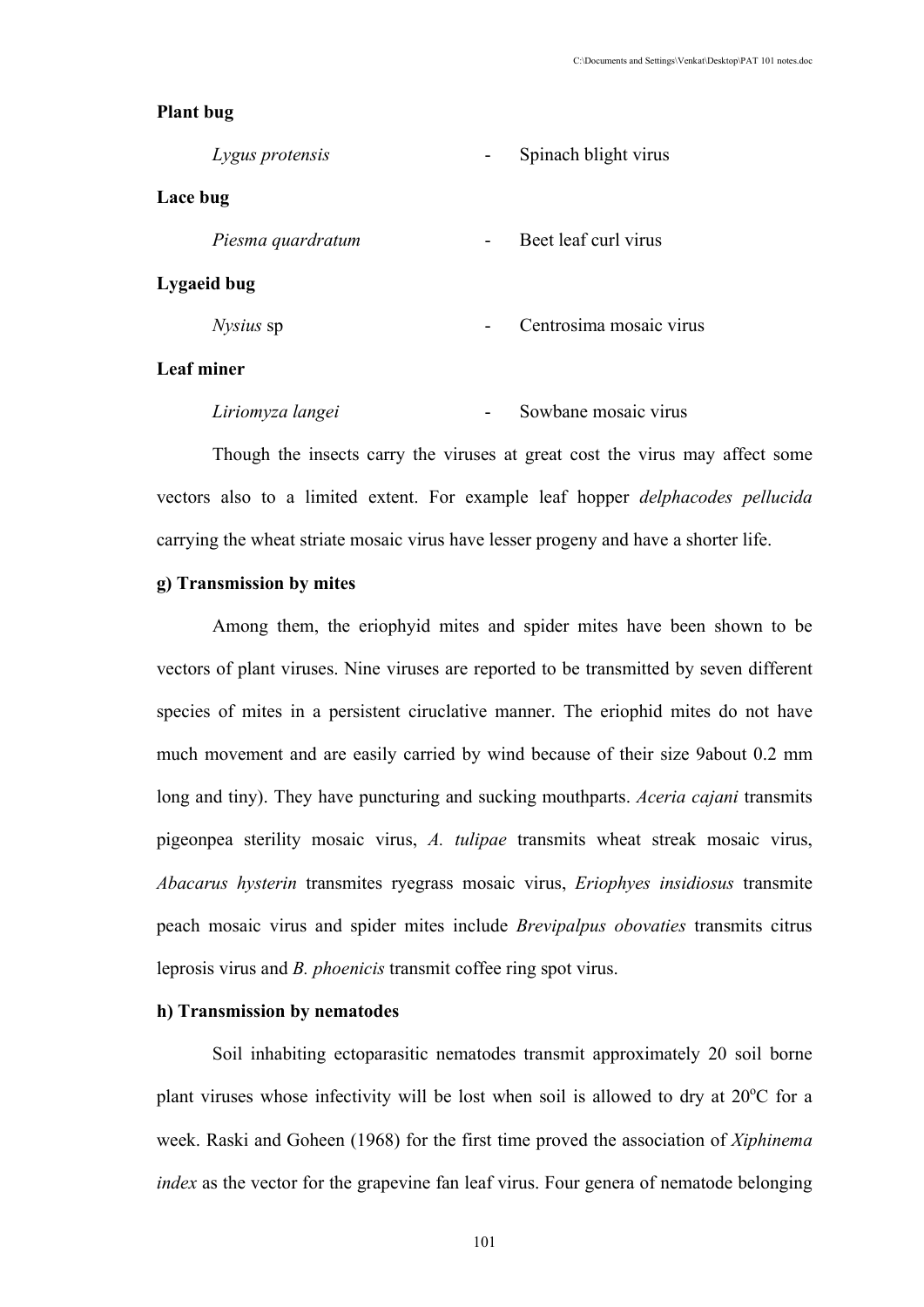to Doriplaimoidea are known as vector of plant virus which are either polyhedral tubular.

The nematode transmitted viruses are broadly divided into two groups.

1. NEPO (Nematode transmitted polyhedral viruses)

2. NETU/TOBRA virus (Nematode transmitting tubular viruses)

Nepo viruses are vectored by Xiphinema sp, Longidorus sp and Paralongidorus sp. and NETU/TOBRA viruses are transmitted by species of Trichodorus and Paratrichodorus. Transmission of viruses by nematode resembles the transmission by insects NEPO virus are isometric with angular outlines of 23-30 nm. Whereas NETU viruses are straight tubular and regid. Both NEPO and NETU are having bipartite genome with ssRNA, sap inoculated, seed (or) pollen transmitted and have moderate to wide hos trange *xiphinema* are transmitting the virus in a circulative manner while Longidorus transmits in a non persistent way. Regarding NETU/TOBRA virus some virus are considered circulative where as the some of the strain of the same virus may be non pesistent. transmission by insects NEPO virus are isometric with angular outlines of 23-30 nm.<br>
Whereas NETU viruses are straight tubular and regid. Both NEPO and NETU are<br>
having bipartite genome with ssRNA, sap inoculated, seed (or

## Examples of nematode transmitted viruses :

## NEPO viruss

| 1.               | Xiphinema index | Grafevine fan leaf virus            |
|------------------|-----------------|-------------------------------------|
| 2.               | X. americanum   | Tomato ringspot virus, (Tom RV)     |
|                  |                 | Tobacco ringspot virus, (Tob RV)    |
|                  |                 | peach roselte mosaic virus (PRMV)   |
| 3.               | X. bakeri       | Arabis mosaic virus (AMV)           |
| $\overline{4}$ . | X. brevicolle   | Tomato ringspot virus (Tom RV)      |
| 5.               | $X$ . coxi      | leaf roll virus<br>(CLRV)<br>Cherry |
|                  |                 | Tobacco ringspot virus (Tom RV)     |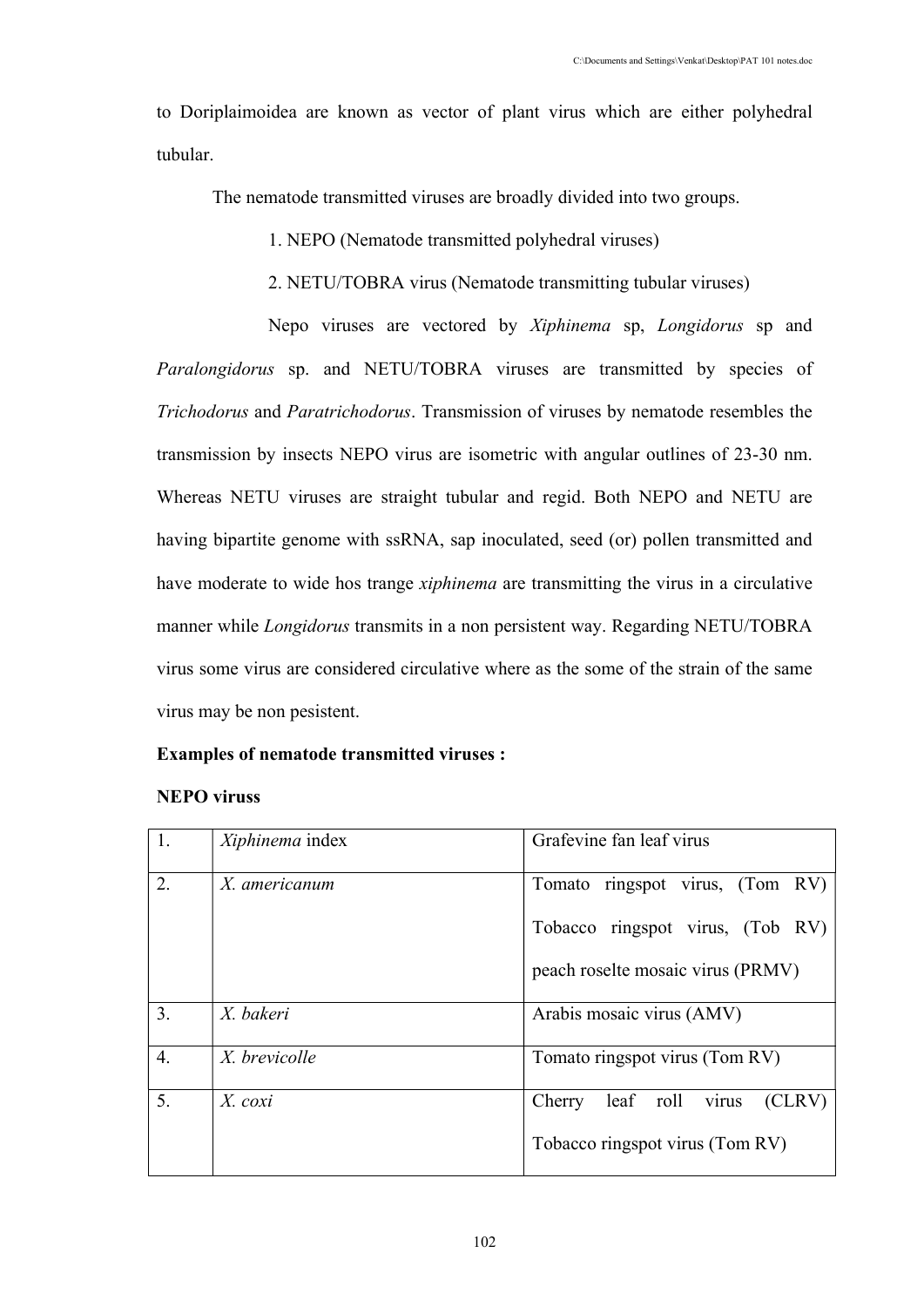| 6.  | X. diversicandatum               | CLRV, GFV, Cowpea mosaic virus          |
|-----|----------------------------------|-----------------------------------------|
| 7.  | X. italiae                       | <b>GFV</b>                              |
| 8.  | Rivesi                           | Tom RV                                  |
| 9.  | Longidorus elongatus             | Tomato black ringspot virus (TBRV),     |
|     |                                  | <b>CLRV</b>                             |
| 10. | Longidorus macrosoma             | Raspherry ringspot virus                |
| 11. | L. martini                       | Prunus<br>necrotic<br>ringspot<br>virus |
|     |                                  | Mulberry ringspot virus                 |
| 12. | Paratongidorus maximus           | <b>CLRV</b>                             |
|     | <b>NETU/TOBRA VIRUSES</b>        |                                         |
| 1)  | Paratrichodorus allius           | Tobacco rattle virus (TRV)*             |
| 2)  | P. minor                         | Tobacco rattle virus (TRV)              |
|     |                                  | Pepper ringspot virus                   |
| 3)  | P. teres                         | Pea early browing virus (PEBV)          |
| 4)  | P. Porosus                       | <b>TRV</b>                              |
| 5)  | Trichodorus cylindricus          | <b>TRV</b>                              |
| 6)  | T. hopperi                       | <b>TRV</b>                              |
| 7)  | T. similis                       | <b>TRV</b>                              |
| 8)  | T. viruliferus and T. primitivus | PEBV                                    |
|     |                                  |                                         |

\* TRV causs spraing disease in potato.

# i) Transmission through fungi

Fungi belong to the family plasmodiophoraceae, olpideaceae and synchytriaceae transmit soil borne viruses that survive for long period in dry soil condition.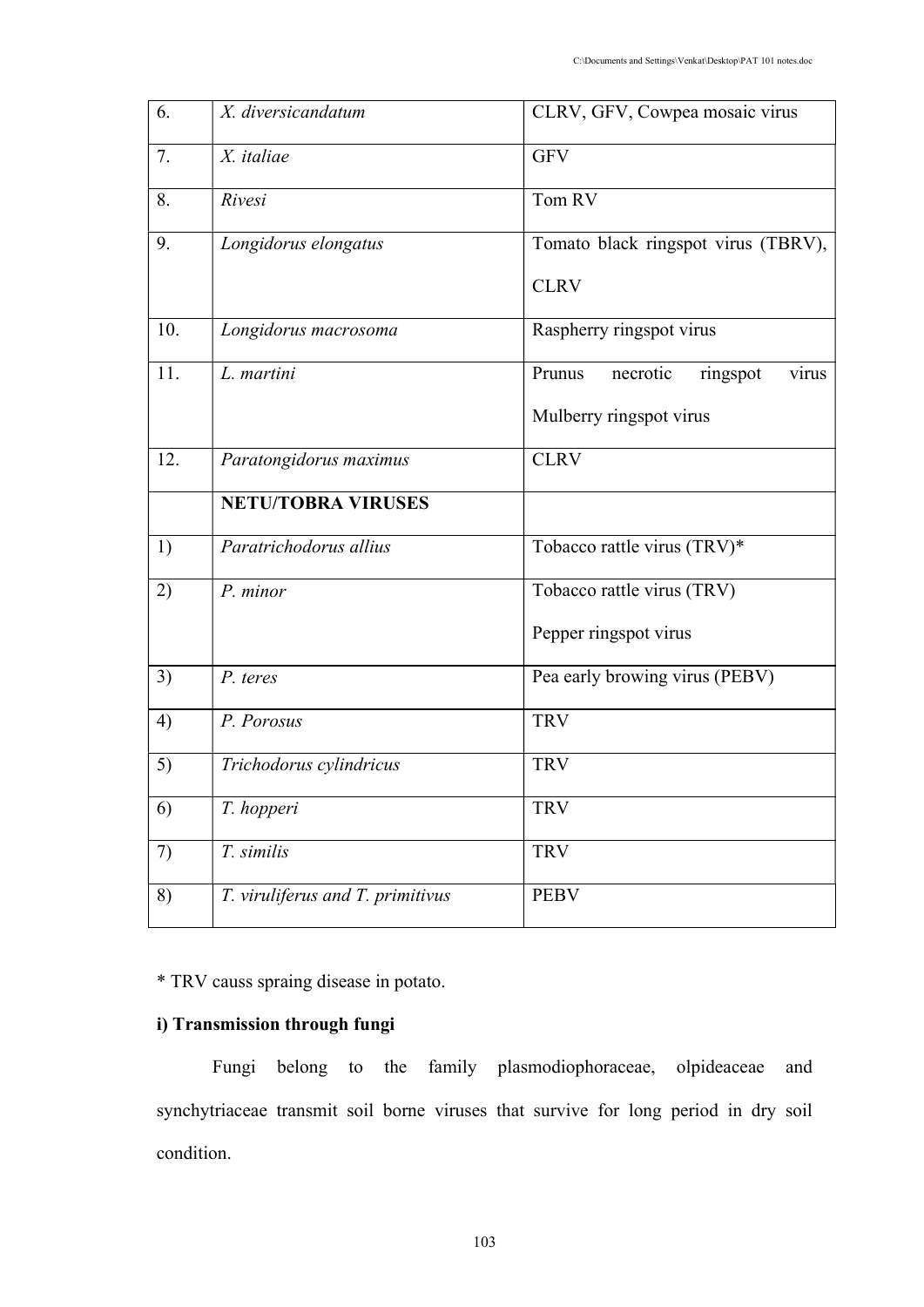These obligate fungi infect the host root by zoospores resting spore which carry the virus externally or internally and thus transmit the virus the persistence of virus depends on longivity of theresting spores of the fungi. *Olpidium brassicae* transmits tobacco necrosis virus, tobacco stunt virus lettuce big vein virus. O. curcurbilacearum transmits cucumber necrosis virus. The species of Olpidium carries the virus particles only on the surface of zoospore and not on resting spores.

In contrast, species of Polymyxa and spongospora transmits the virus particles through their resting spores. The viruses are get acquired during the colonization of virus infected plants and remain viable in the resting spores. Whenever these resting spores germinate, the virus is transmitted by zoospores into new roots. Some of the the virus externally or internally and thus transmit the virus the persistence of virus<br>depends on longivity of theresting spores of the fungi. *Olpidium brassicae* transmits<br>tobacco necrosis virus, tobacco stunt virus let yellow mosaic, oat mosaic, wheatsoil borne mosaic and wheat spindle streak mosaic) (2) P. betae (transmit Beet necrotic yellow vein or rhizomania of sugar beet) (3) Spongospora subterranea (transmits potato mop top).

## Man and the state of the state of the state of the state of the state of the state of the state of the state of the state of the state of the state of the state of the state of the state of the state of the state of the st

Involvement of human being in virus transmission over short or long distance is highly significant as he did in fungi and bacterial dispersal. Majority of horticultural crops are being vegetatively propagated and he may be responsible for the transmission of virus during grafting, planting bulbs and corms cutting or by planting virus infected plants.

#### LECTURE NO.30

#### Classification of plant viruses

Scientist made several attempts to device a rational, toxonomically sound classification system. Originally the virus are recognised by the symptom they caused and are called based on symptom and name of the host (eg) Tobacco mosaic virus. In 1927, James Johnson proposed that the virus should be named only after the host and to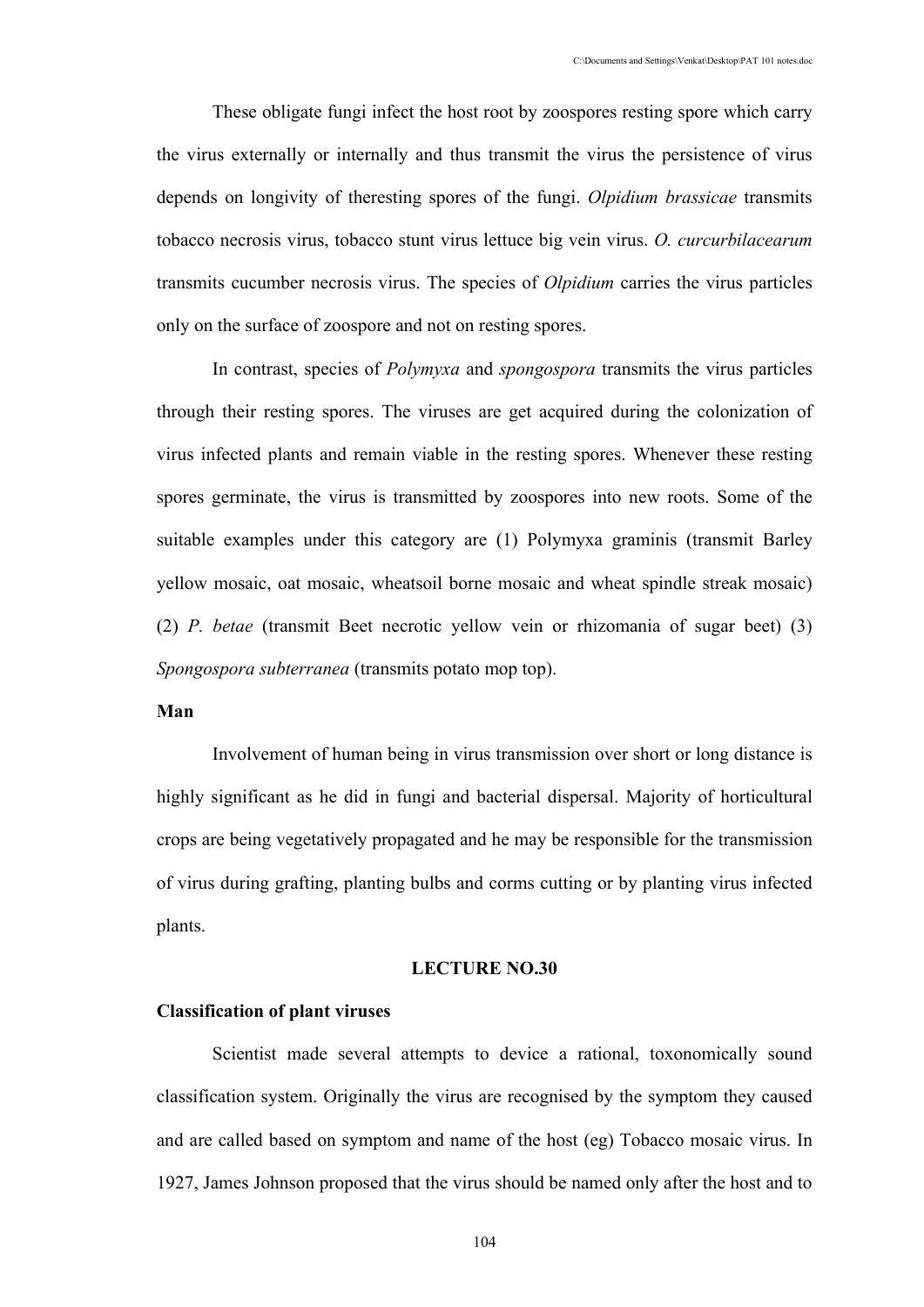avoid the multiplicity of viruses on the same host, a distinguishing number should be given to each virus. Accordingly the first virus in tobacco is called as tobacco virus . Second as tobacco virus 2 and so on K.M. Smith proposed latin name like Nicotiana virus for tobacco virus in 1937. there was little bit confusion to understand the numerical codes by those people who were not working on the same crop so the letter codes were given such as Potato virus X, Y, S ela instead of numerical code. In 1939, F.O. Holmes proposed the Linnaeus system for virus nomenclature. Thus tobacco mosaic virus was called Marmor tabaci. In 1970, H.P. Hansen proposed another system based on fundamental characters of the virus. By this, tobacco mosaic virus is called as Minchordia nicotianae Here M means mechanically transmitted, chorda for rod shape and nicotiana for the host. So. Holmes proposed the Linnaeus system for virus nomenclature. Thus tobacconosaic virus was called Marmor tabaci. In 1970, H.P. Hansen proposed another system ased on fundamental characters of the virus. By this, tobacco ased on fundamental characters of the virus. By this, tobacco mosaic virus is called as<br> *dinchordia nicotianae* Here M means mechanically transmitted, chorda for rod shape<br>
and nicotiana for the host.<br>
In 1966, Gibbs *et* 

In 1966, Gibbs *et al.* classified the virus based on adansonian principles (grouping together of organisms showing greatest overall features are considered). The concentrational name of the virus is followed by a cryptogram.

Cryptogram consist of 4 pairs

- $1<sup>st</sup>$  pair : Type of nucleic acid (R = RNA; D = DNA)/Strandedness (1 = Single; 2 = double)
- $2<sup>nd</sup>$  pair : Molecular weight of nucleic acid in millions/Percentage of nucleic acid in infective particle.
- $3<sup>rd</sup>$  pair : Outline of particle/outline of nucleocapsid (nucleic acid + protein coat). and nicotiana for the host.<br>
In 1966, Gibbs *et al.* classified the virus based on adansonian principles<br>
grouping together of organisms showing greatest overall features are considered). The<br>
one<br>
contrational name of th The various sympols used are  $s = s$  spherical; E= Elongated with parallel sides, ends not rounded;  $V =$  Elongated with parallel sides ends rounded x = complex. Cryptogram consist of 4 pairs<br>
1<sup>st</sup> pair : Type of nucleic acid (R = RNA; D = DNA)/Strandedness (1 = Single; 2 =<br>
2<sup>nd</sup> pair : Molecular weight of nucleic acid in millions/Percentage of nucleic acid in<br>
infective particl
- bacterium, F Fungus; I Invertibrate, M = Mycoplasma, P Pteridophyte; S – Seed plant, V – vertiforate. Symbols for vectors are Ae –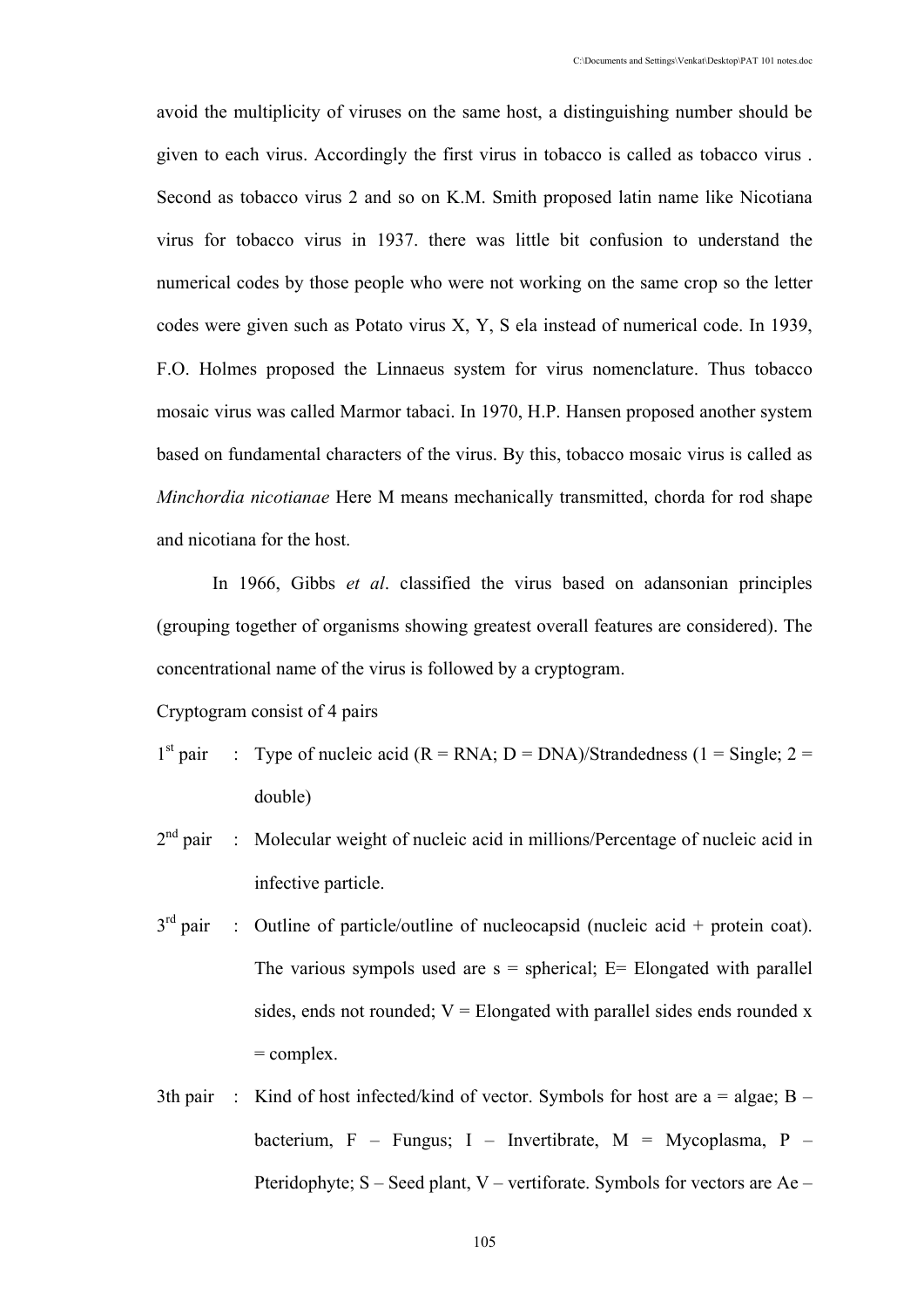Mite nd tick;  $AI - White fly$ ,  $Ap - Aphid$ ,  $Au - Leaf/plant/tree$  hoppers;  $Cc$  – mealy bug  $Cl$  – beetle,  $Di$  – fly and mosquito;  $Fu$  – Fungus, Ne – nematode,  $Ps - ps$  psylla; th – thrips;  $Ve - Vector$  known but none of the above;  $O$  – spread without a vector.

- ( ) Enclosed information doubtful/inconformed
- [] Enclosed cryptogram informs about a virus group.

| $Cc$ – mealy bug Cl – beetle, Di – fly and mosquito; Fu – Fungus, Ne –                |                          |                                    |            |                  |                        |  |  |  |
|---------------------------------------------------------------------------------------|--------------------------|------------------------------------|------------|------------------|------------------------|--|--|--|
| nematode, $Ps - psylla$ ; th – thrips; Ve – Vector known but none of the              |                          |                                    |            |                  |                        |  |  |  |
| above; $O$ – spread without a vector.                                                 |                          |                                    |            |                  |                        |  |  |  |
| Symbols for all pairs * - Property of the virus not known.                            |                          |                                    |            |                  |                        |  |  |  |
| () – Enclosed information doubtful/inconformed                                        |                          |                                    |            |                  |                        |  |  |  |
| $\left[ \right]$ – Enclosed cryptogram informs about a virus group.                   |                          |                                    |            |                  |                        |  |  |  |
| For example the cryptogram of tobacco mosaic virus is $R/1$ : $2/5$ : $E/E$ : $S/O$ . |                          |                                    |            |                  |                        |  |  |  |
|                                                                                       |                          |                                    |            |                  |                        |  |  |  |
| Based on this cryptogram of important virus are listed below.                         |                          |                                    |            |                  |                        |  |  |  |
| 1. Tobamo virus                                                                       | $\overline{\phantom{a}}$ | $\left[\frac{R}{1}\right]$ :       | $2/5$ :    | E/E              | $\therefore$ S/O]      |  |  |  |
| 2. Potex virus                                                                        | $\blacksquare$           | $\left[\frac{R}{1}\right]$ :       | $2.2/6$ :  | E/E              | $\colon$ S/O]          |  |  |  |
| 3. Poty virus                                                                         | $\overline{\phantom{a}}$ | $\lceil R/1 \rceil$<br>$\sim 10^7$ | $3.5/5$ :  | E/E              | $:$ S/AP]              |  |  |  |
| 4. Curccumo virus                                                                     | $\overline{\phantom{a}}$ | $\lceil R/1 \rceil$<br>$\sim 10^6$ | $1.3/9$ :  |                  | $0.8/19$ : S/S: S/AP]  |  |  |  |
| 5. Caulimo virus                                                                      | $\blacksquare$           | [D/2 :                             | $4.5/16$ : | $S/S$ : $S/AP$ ] |                        |  |  |  |
| 6. Alfalfa mosaic virus                                                               | $\overline{\phantom{a}}$ | $\lceil R/1 \rceil$<br>$\sim 10$   | $1.1/16$ : |                  | $0.7/16$ : U/U : S/AP] |  |  |  |
| <b>LECTURE NO.32</b>                                                                  |                          |                                    |            |                  |                        |  |  |  |
| Symptoms of phytoplasma diseases                                                      |                          |                                    |            |                  |                        |  |  |  |

## LECTURE NO.32

#### Symptoms of phytoplasma diseases

They produces yellow type disease in plants. The important symptoms are gradual yellowing (or) reddening of leaves, reduction in size of leaves; shortening of internode; stunting, of plants; excessived proliferation of dormant buds into small branches which gives witches broom appearance; greening or sterility of flowers (Phyllody or antholysis or virescence); more or less dieback; decline and death of plants.

The yellowing of foliage, stunting and wilting of plants may be due to excessive callose formation and disintegration of phloem tissues in the infected plants.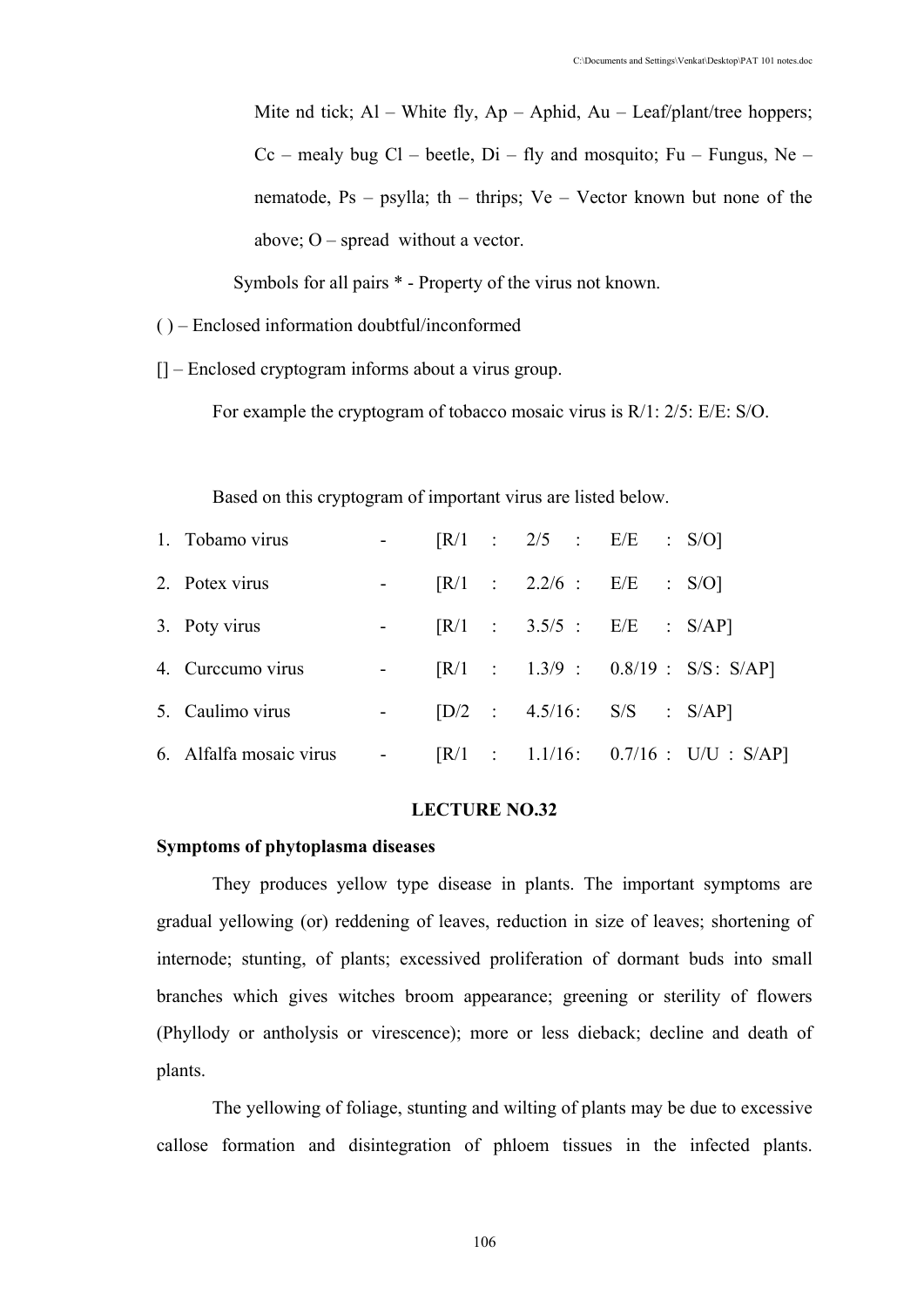Phytoplasmas also disrupt the growth regulators level in infected plants which leaf to CoDocuments and Settings\VenkatDesktop\PAT 101 notes.doc<br>
Dhytoplasmas also disrupt the growth regulators level in infected plants which leaf to<br>
development of witches broom, phyllody and antholysis type of symptoms.<br>
The

The symptom of some devasting phytoplasma diseases are explained here under.

## 1. Gingelly (sesame) phyllody

Vein clearing, reduction in size of leaves, shortening of internode, stimulation of auxillary buds lead to profuse branching and convertion of floral parts into green leafy structures (Phyllody/virescence) are some of the characteristic symptoms. CONSUMERE SIGN CONSULTERT CONSULTERT CONSULTER THE SURVEY ON THE SURVEY OF SURVEY AND SURVEY OF SURVEY THE SURVEY OF SURVEY AND SURVEY THE SURVEY OF SURVEY STEP SURVEY THE SURVEY OF SURVEY STEP SURVEY THE SURVEY OF SURVEY of leaf hopper, orosius albicinetius.

#### 2. Brinjal (egg plant) little leaf

Diseased plants produce small, narrow, then, sessile, soft, glabrous and pale green colour leaves in a shortened internode. The plants look bushy due to the stimulation of auxillary buds to grow into shoot branches and are sterile. The leaf hopper, *Hishimonas phycitis* and *Empoasca devastans* transmit the from plant to plant.

#### 3. Sugarcane grassy shoot

The disease is otherwise called as new chlorotic disease or albinodisease or yellowing disease or bushy disease or leaf tuff.

Profuse tillering and grassy appearance of the shoot are the main symptoms. Leaves become narrow, yellow or entirely devoid of any pigments (albinism or white leaf), small like grass leaves and canes re then with short internode gives a bushy or grassy appearance to the clump. The vector responsible for the transmission is aphid, Rhopalosiphum maidis and R. sacchari.

#### 4. Coconut lethal yellowing

The first symptom is the dropping of prematured coconuts of any size followed by blackening of inflorescence tip and all male flowers. Then the lower leaves exhibit yellowing which progress upward to the young one. later lower leaves die prematurely, turn brown and cling to the tree while the young one are becoming yellow. Finally all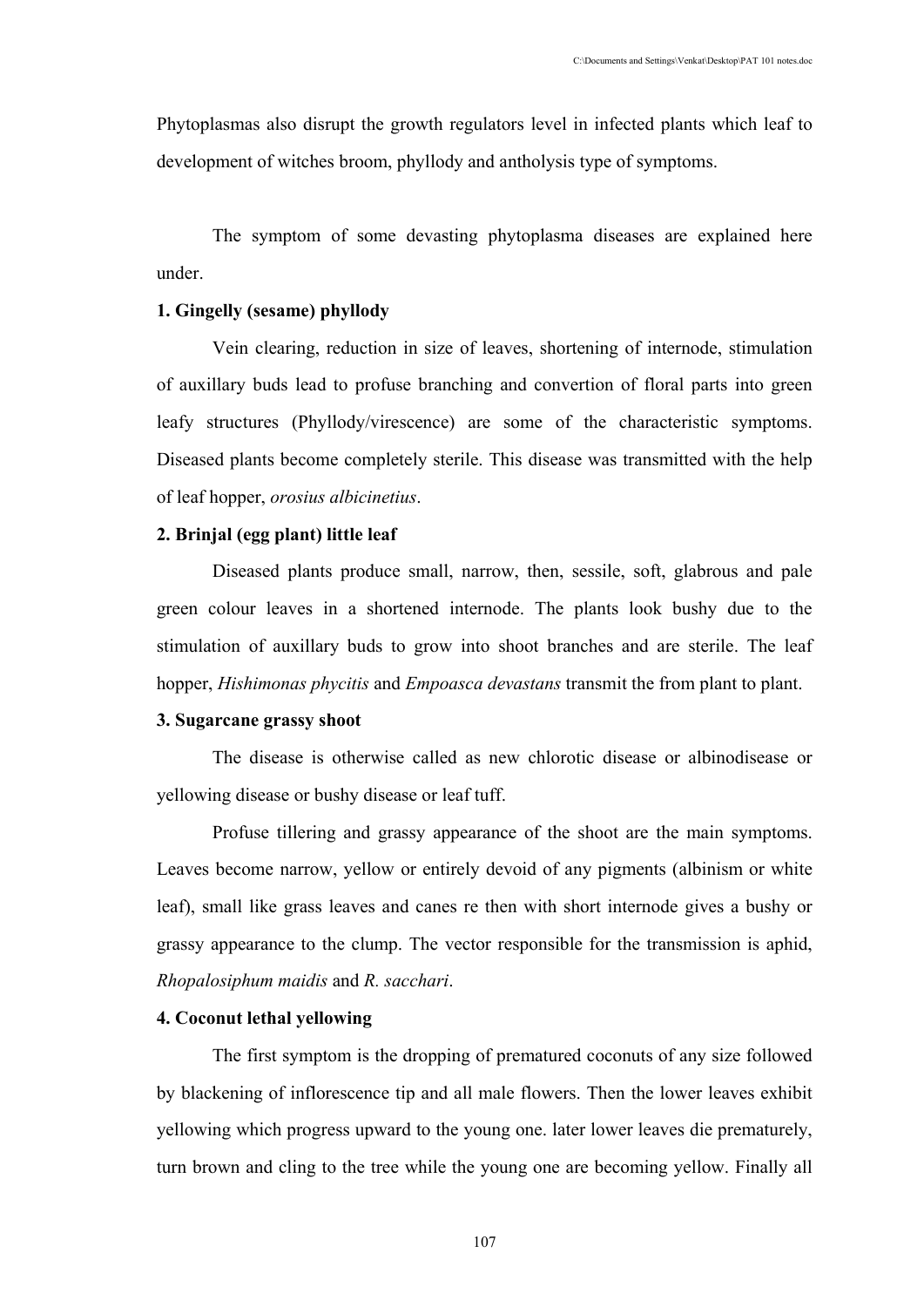the leaves and vegetative buds die, fall way and left only the trunk which looks like a telephone pole. This disease is transmitted by plant hoppers, Myndus crudus.

## 5. Sandal spike

This diseases was first reported from coorg district of Karnataka state in India. The diseased plants exhibit 2 kinds of symptom.

#### i. Rosette spike

Symptoms include the reduction of leaf size, shortening of internode and attenuation of branches into stiff pointed structures resembling like spike either in isolated branches or in the whole tree. Later the leaves become yellowish and finally reddish brown before the death of the plant.

#### ii) Pendulous spike

It is quite rare. Here in this type, the auxillary buds remain dormant and the individual infected shoots show continuous apical growth and assume a dropping habit.

This disease is transmitted by grafting, dodder and also by insect vectors Moonia albimaculata, Jasus indicus and Nephotettix virescence.

#### SPIROPLASMAS

These are the helical mollicutes lacking a rigid cell wall but the cells are bounded by unit membrane of 8-10  $\mu$ m thickness, and are usually facultative saprophyte. isolated branches or in the whole tree. Later the leaves become yellowish and finally reddish brown before the death of the plant.<br> **ii) Pendulous spike**<br> **ii** ii squite rare. Here in this type, the auxillary buds remain d Unlike phytoplasmas, they can be cultured on artificial media, colonies on agar have 0- 2 mm diameter and appears as granules but some have fried – egg appearance.

Spiroplasma are very in shape from spherical to slightly ovoid to helical and branched non helical structures. They produce helical forms in liquid culture media. They do not have any flagella but have rotary mortility and reproduce mainly by fission.

Spiroplasmas are resistant to penicillim but inhibited by tetracycline and are transmitted mostly by leaf hoppers. The well known species found in many decot plant is Spiroplasma citri. The S. citri and other speroplasmas also infect their respective insect vectors.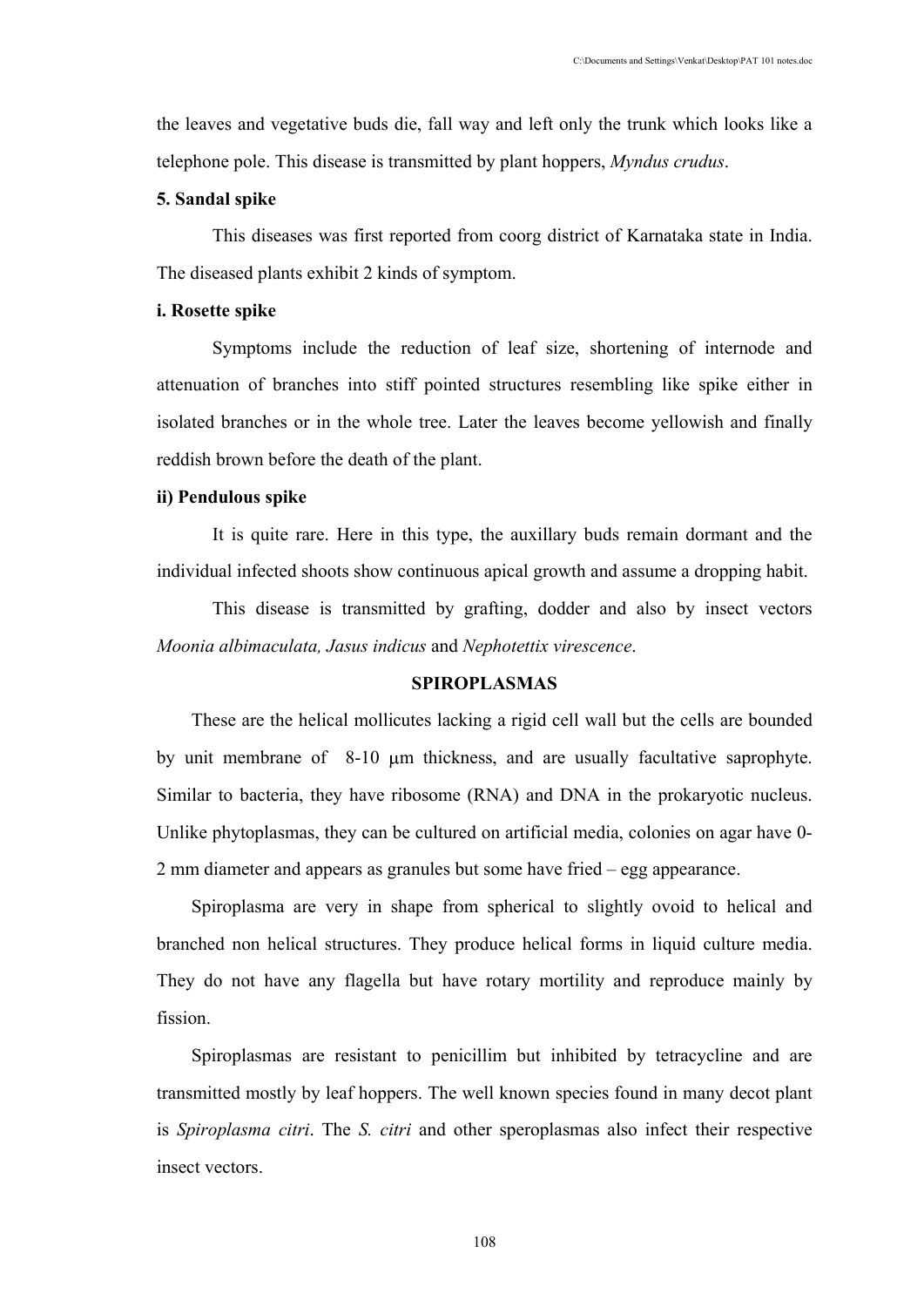Citrus stub bom, horse radish brittle root disease, corn stunt and rice yellow dwarf are some diseases caused by spiroplasmas.

#### Citrus stub born

The important symptoms are production of bunchy upright growth of twigs and branches with short internodes chlorosis of foliage and excessive number of shoots. Diseased plants exhibit excessive winter defoliation and produce small, lopsided fruits with thin rind from fruit equiator to the stylar end fruits are usually sour and have an unpleasant odouo. The important symptoms are production of bunchy upright growth of twigs and<br>ches with short internodes chlorosis of foliage and excessive number of shoots.<br>sased plants exhibit excessive winter defoliation and produce smal

The causative agent is *Spiroplasma citri* a gram positive wall-less. It is found in the phloem and transmitted frequently by buding and frafting. In citrus orchaids, leaf hoppers such as *Circulifer tenellus scaphytopius nitridus* and *Neoaliturus haemoceps* aids in the dispersal.

## 2. Corn stunt disease

ear with little or no seed and tassels are usually sterile.

Corn stunt steroplasma is transmitted in nature by the leaf hoppers Dalbalus elimatus and D. maidisi

#### 3. Rice yellow dwarf

Affected plants become dwarf with pale green or yellow narrow leaves and are sterile. The causative agent is transmitted mostly by green leaf bug *Trigopotylus* ruficornis.

## L form bacteria

'L' from bacteria are morphologically indistinguishable from the phytoplasm obsered in plants. True bacteria often produces variants which failed to produce cell car with little or no seed and tassels are usually sterile.<br>
Corn stunt steroplasma is transmitted in nature by the leaf hoppers *Dalbalus*<br> *elimatus* and *D. maidisi*<br> **3. Rice yellow dwarf**<br> **Affected plants become dwar** production. They are reverted to the original bacterial form when the substance inhibiting bacterial cell wall formation is removed from the culture media but some of them stable and are unable to revert to the original bacterium. However, L-form become able to induce disease without riversion to the bacterial parents. They are more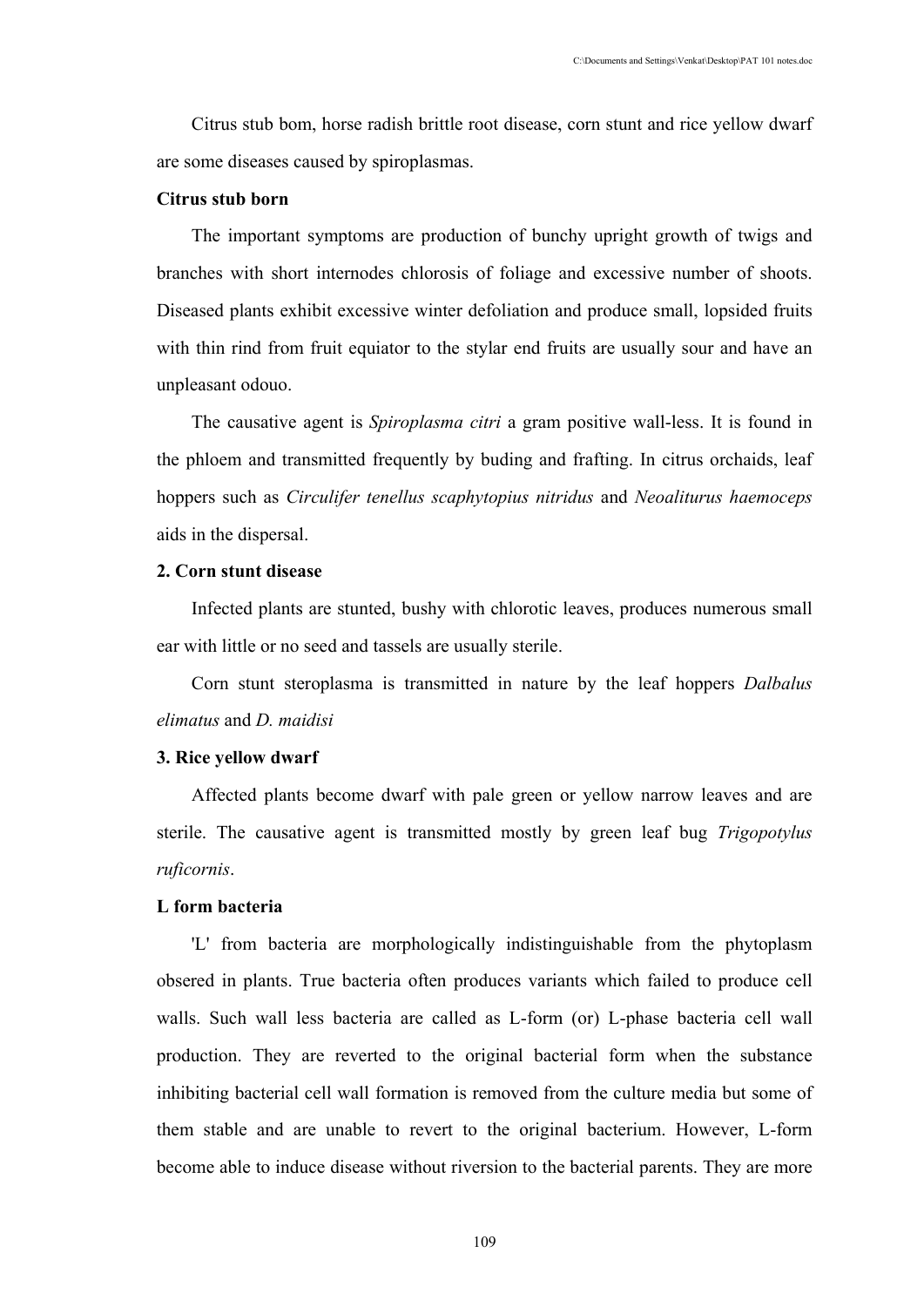permeable and are sensitive to antibiotics that affect other cell functions beside cell wall synthesis.

Plant pathogenic bacteria such as *Agrobacterium tumefaciens* (crown gall disease0 and Erwinia carotovora pv. atroseptica (black leg of potato) are reported to produce Lform bacteria. These organisms have pathogenicity similar to parent bacteria and could be reisolated and cultured from the infected portions.

#### VIROID

Viroids are naked nucleic acid without coat protein. It is a smallest known agents of infectious disease (minivirus) with low molecular weight ribonucleic acid (RNA) that can infect plant cells, replicate themselves and cause disease. When compared with virus, viroid have 250-370 nucleotides in their RNA compared to virus which contain 4-2000 nucleotides. Then the viral RNA is enclosed in a protein coat while the viroid lack a protein coat. Only because of the small size  $9250 - 370$ nucleotide) RNA, viroid are not able to synthesis protein and areplicase enzyme required to replicate and solely rely on host plant for multiplication. blated and cultured from the infected portions.<br> **D**<br>
Viroids are naked nucleic acid without coat protein. It is a smallest known<br>
of infectious disease (minivirus) with low molecular weight ribonucleic acid<br>
that can infe that can infect plant cells, replicate themselves and cause disease. When<br>ed with virus, viroid have 250-370 nucleotides in their RNA compared to virus<br>contain 4-2000 nucleotides. Then the viral RNA is enclosed in a protei

in parts of the RNA strand. The base pairing result in the formation of hairpin structure with single and double stranded regions of the same viroid and contributes to the stability of the RNA.

possibly with the endomembrane system of the cell. They replicate by direct RNA copying in which all components required for viroid multiplication including RNA. Polymeras eare provided by the host. During replication, the circular (+) RNA strand acts as a rolling drum producing many copies of linear strand (-) RNA. These lanear (-) RNA strands serve as a template for replication of multimeric strands of  $(+)$  RNA. This Viroids are circular, single stranded RNA molecules with excessive bas pairing<br>in parts of the RNA strand. The base pairing result in the formation of hairpin structure<br>with single and double stranded regions of the same RNAs. Which circularise and produce many copies of the original viroid RNA.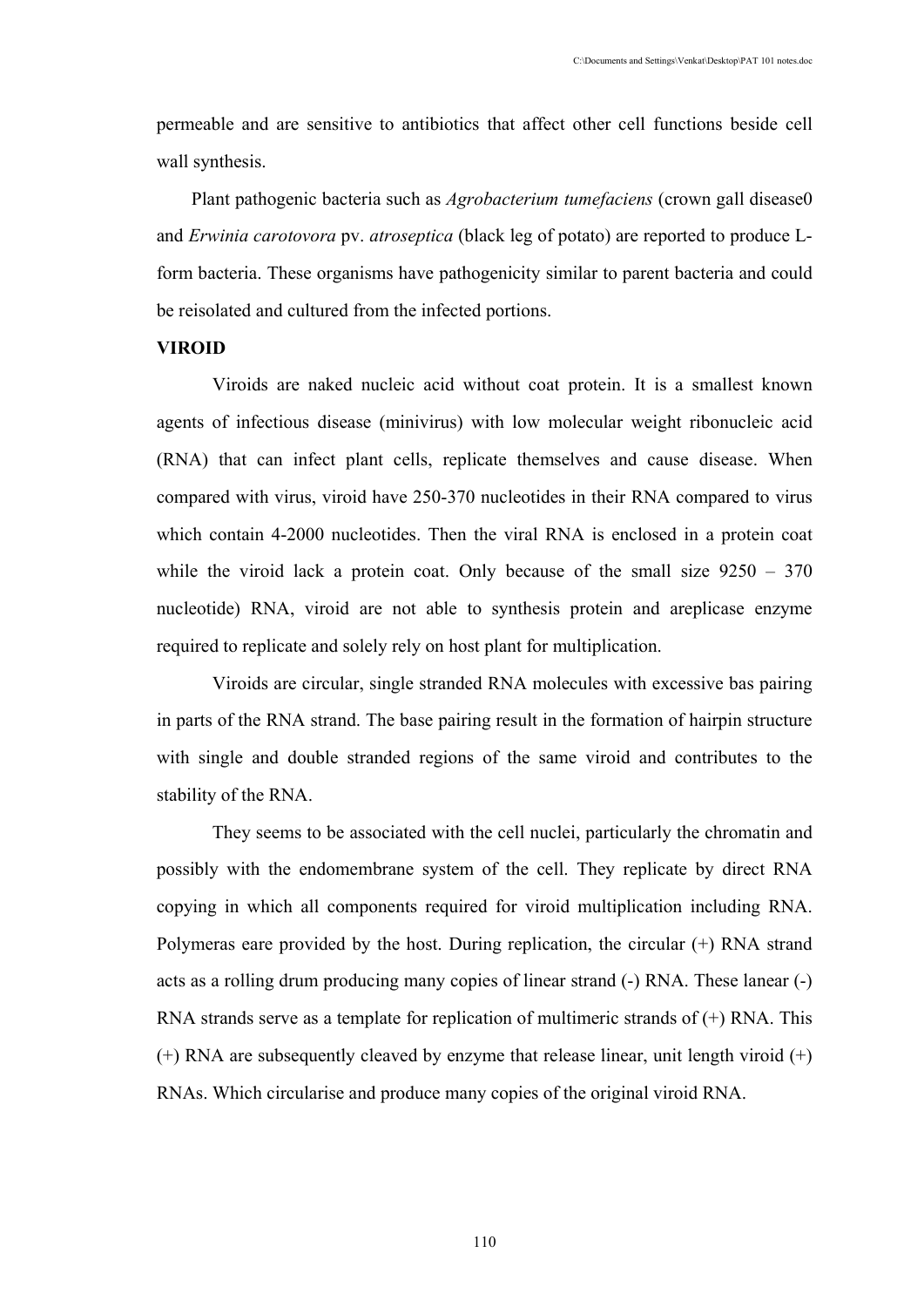Viroids are transmitted from the diseased to healthy plants by mechanical means through sap carried on hand (or) tools during propagation or cultural practices and most by vegetative propagation. No specific insect vectors are known. Viroid diseases sucha s potato spindle tuber, coconut cadang – cadang, tomato bunchy top and apple scar skin are reported to transmitted through pollen and seeds.

Viroids over winter or perrenate in perennial hosts which includes main host of almost all known viroids and also outside the host or in dead plant matter for few minutes to few months. The heat treatment of infected plants should not inactivate the viroids since they are quite resistant to high temperature.

The important viroid diseases are  $(1)$  coconut cadang – Cadang  $(2)$  citrus exocortis (3) Chrysanthemum stunt (4) Chrysanthemum chlorotic mottle (5) Potato spindle tuber (6) hop stunt and (7) cucumber pale fruit. These viroid diseases exhibit a variety of symptoms that resemble those caused by viral infection.

#### Potato spindle tuber (PSTVd)

This is the first recognized viroid by Diener (1971). Infected plants appear errect, spindy and dwarfed. The leaves are small and errect the leaflets are dark green and some time show rolling and twisting. The diseased plants produce elongated tubers with tapering end. Such tubers are smoother but they have more numerous and conspicuous tuber eyes.

It is transmitted mechanically by culting knives. The during cultural practices and during handling are planting of crop. They are also seems to be transmitted by pollen, seed and by contaminated mouthparts of grass hoppers, flea beetles and bugs.

#### Citrus exocortis (CEVD)

Diseased plants develop narrow vertical thin strips of partially loose outer bark that give the bark a cracked and scaly appearance such plants also exhibit yellow blotches on young infected stem and some citron plants show leaf and stem epinasty along with cracking and darkening of lef veins and petioles.

111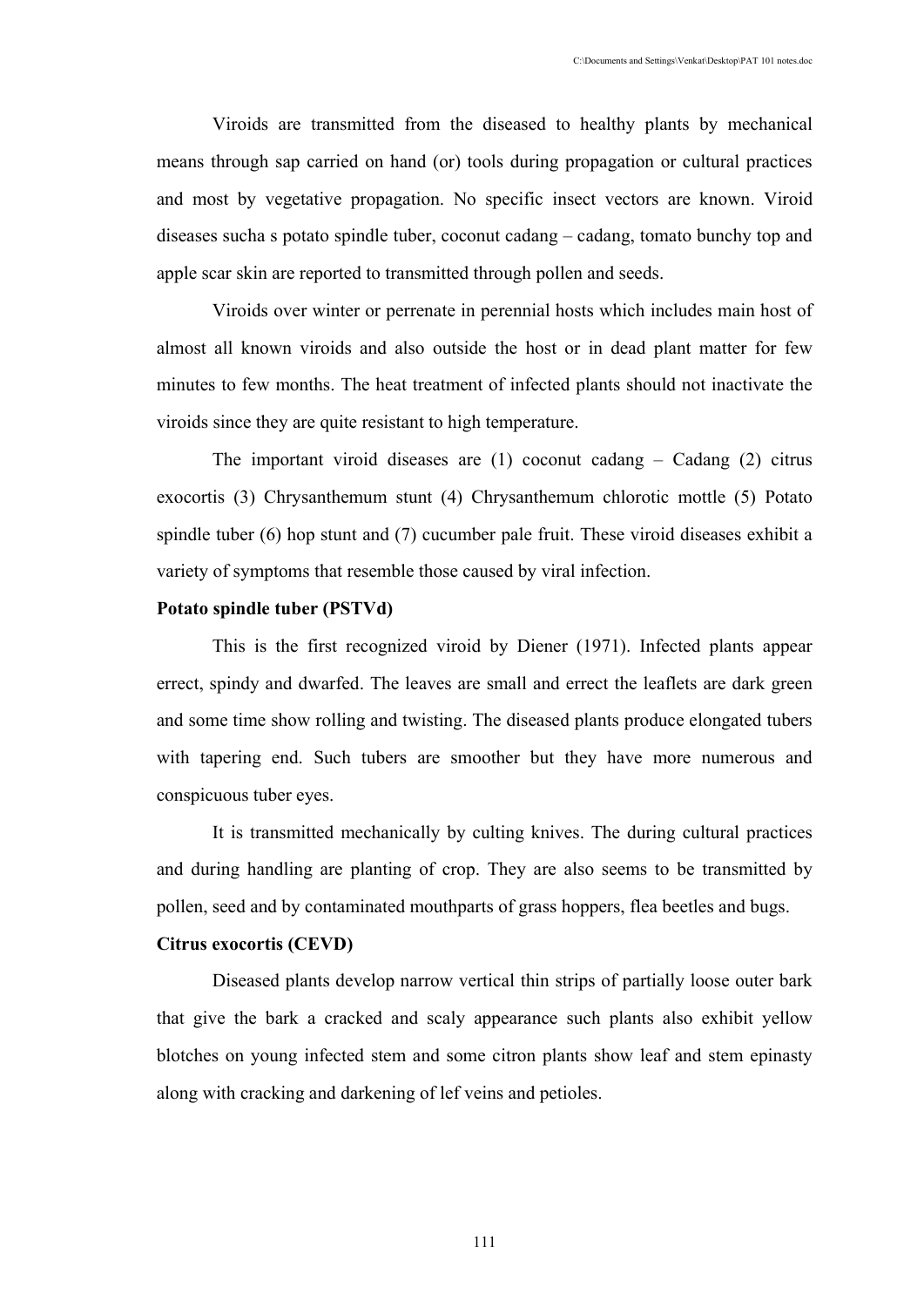The citrus exocortis viroid (CEVd) is readily transmitted from diseased to healthy plants by budding knives, pruning shears, cutting tools, by hand and possibly by scratching and gnawing of animals.

#### 3. Coconut cardang – Cadang (CCCvd)

CCVd is the smallest viroid known.

Coconut true become infected with cadang-cadang after they have begun to flower. Diseased plants produce leaves with bright yellow spots and nuts become rounded and develop scarification on their surface. There to four years later, the inflorescence are killed and as a result no more coconuts apre produced. Five to seven years from the beginning of symptoms, the constantly increasing number of chlorotic spot gives the whole crown a yellowish or bronze colour, the number and size of fronds in the crown continue to be reduced, growing bud dies, fall off and finally left only the trunk which standing like a telephone pole. Fraction the beginning of symptoms, the constantly increasing number of chlorotic<br>spot gives the whole crown a yellowish or bronze colour, the number and size of fronds<br>in the crown continue to be reduced, growing bud dies

| spot gives the whole crown a yellowish or bronze colour, the number and size of fronds<br>trunk which standing like a telephone pole.<br>infected pollen.<br>Differences between the symptoms produced by virus infection and deficiency<br>symptoms.<br><b>VIRUS</b><br><b>DEFICIENCY</b><br>Complete yellowing of leaves<br>Mosaic, streaks type symptoms are seen<br>The symptoms is seen throughout the field<br>Not seen at the edges of the field where N<br>content is more<br>The symptoms may be temporarily<br>The symptoms will be permanently<br>recovered when micro nutrients are<br>recovered when the deficient<br>micronutrient is applied.<br>applied<br>The virus is vector or sap transimissible<br>It is not vector or sap transmissible<br>The virus responds to the serological tests<br>This symptom does not respond to the<br>such as<br>serological tests.<br>Precipitation tests, ELISA etc. |                                                                                           |  |  |
|--------------------------------------------------------------------------------------------------------------------------------------------------------------------------------------------------------------------------------------------------------------------------------------------------------------------------------------------------------------------------------------------------------------------------------------------------------------------------------------------------------------------------------------------------------------------------------------------------------------------------------------------------------------------------------------------------------------------------------------------------------------------------------------------------------------------------------------------------------------------------------------------------------------------------|-------------------------------------------------------------------------------------------|--|--|
|                                                                                                                                                                                                                                                                                                                                                                                                                                                                                                                                                                                                                                                                                                                                                                                                                                                                                                                          |                                                                                           |  |  |
|                                                                                                                                                                                                                                                                                                                                                                                                                                                                                                                                                                                                                                                                                                                                                                                                                                                                                                                          | in the crown continue to be reduced, growing bud dies, fall off and finally left only the |  |  |
|                                                                                                                                                                                                                                                                                                                                                                                                                                                                                                                                                                                                                                                                                                                                                                                                                                                                                                                          |                                                                                           |  |  |
|                                                                                                                                                                                                                                                                                                                                                                                                                                                                                                                                                                                                                                                                                                                                                                                                                                                                                                                          | This viroid is transmitted on the mouth parts of different insects, mechanically          |  |  |
|                                                                                                                                                                                                                                                                                                                                                                                                                                                                                                                                                                                                                                                                                                                                                                                                                                                                                                                          | on the machetes used to cut steps at the base of the palm, to dislodge the cuts and to    |  |  |
|                                                                                                                                                                                                                                                                                                                                                                                                                                                                                                                                                                                                                                                                                                                                                                                                                                                                                                                          | make cuts to the inflorescence for tapping their sugary sap and possibly through          |  |  |
|                                                                                                                                                                                                                                                                                                                                                                                                                                                                                                                                                                                                                                                                                                                                                                                                                                                                                                                          |                                                                                           |  |  |
|                                                                                                                                                                                                                                                                                                                                                                                                                                                                                                                                                                                                                                                                                                                                                                                                                                                                                                                          |                                                                                           |  |  |
|                                                                                                                                                                                                                                                                                                                                                                                                                                                                                                                                                                                                                                                                                                                                                                                                                                                                                                                          |                                                                                           |  |  |
|                                                                                                                                                                                                                                                                                                                                                                                                                                                                                                                                                                                                                                                                                                                                                                                                                                                                                                                          |                                                                                           |  |  |
|                                                                                                                                                                                                                                                                                                                                                                                                                                                                                                                                                                                                                                                                                                                                                                                                                                                                                                                          |                                                                                           |  |  |
|                                                                                                                                                                                                                                                                                                                                                                                                                                                                                                                                                                                                                                                                                                                                                                                                                                                                                                                          |                                                                                           |  |  |
|                                                                                                                                                                                                                                                                                                                                                                                                                                                                                                                                                                                                                                                                                                                                                                                                                                                                                                                          |                                                                                           |  |  |
|                                                                                                                                                                                                                                                                                                                                                                                                                                                                                                                                                                                                                                                                                                                                                                                                                                                                                                                          |                                                                                           |  |  |
|                                                                                                                                                                                                                                                                                                                                                                                                                                                                                                                                                                                                                                                                                                                                                                                                                                                                                                                          |                                                                                           |  |  |
|                                                                                                                                                                                                                                                                                                                                                                                                                                                                                                                                                                                                                                                                                                                                                                                                                                                                                                                          |                                                                                           |  |  |
|                                                                                                                                                                                                                                                                                                                                                                                                                                                                                                                                                                                                                                                                                                                                                                                                                                                                                                                          |                                                                                           |  |  |
|                                                                                                                                                                                                                                                                                                                                                                                                                                                                                                                                                                                                                                                                                                                                                                                                                                                                                                                          |                                                                                           |  |  |
|                                                                                                                                                                                                                                                                                                                                                                                                                                                                                                                                                                                                                                                                                                                                                                                                                                                                                                                          |                                                                                           |  |  |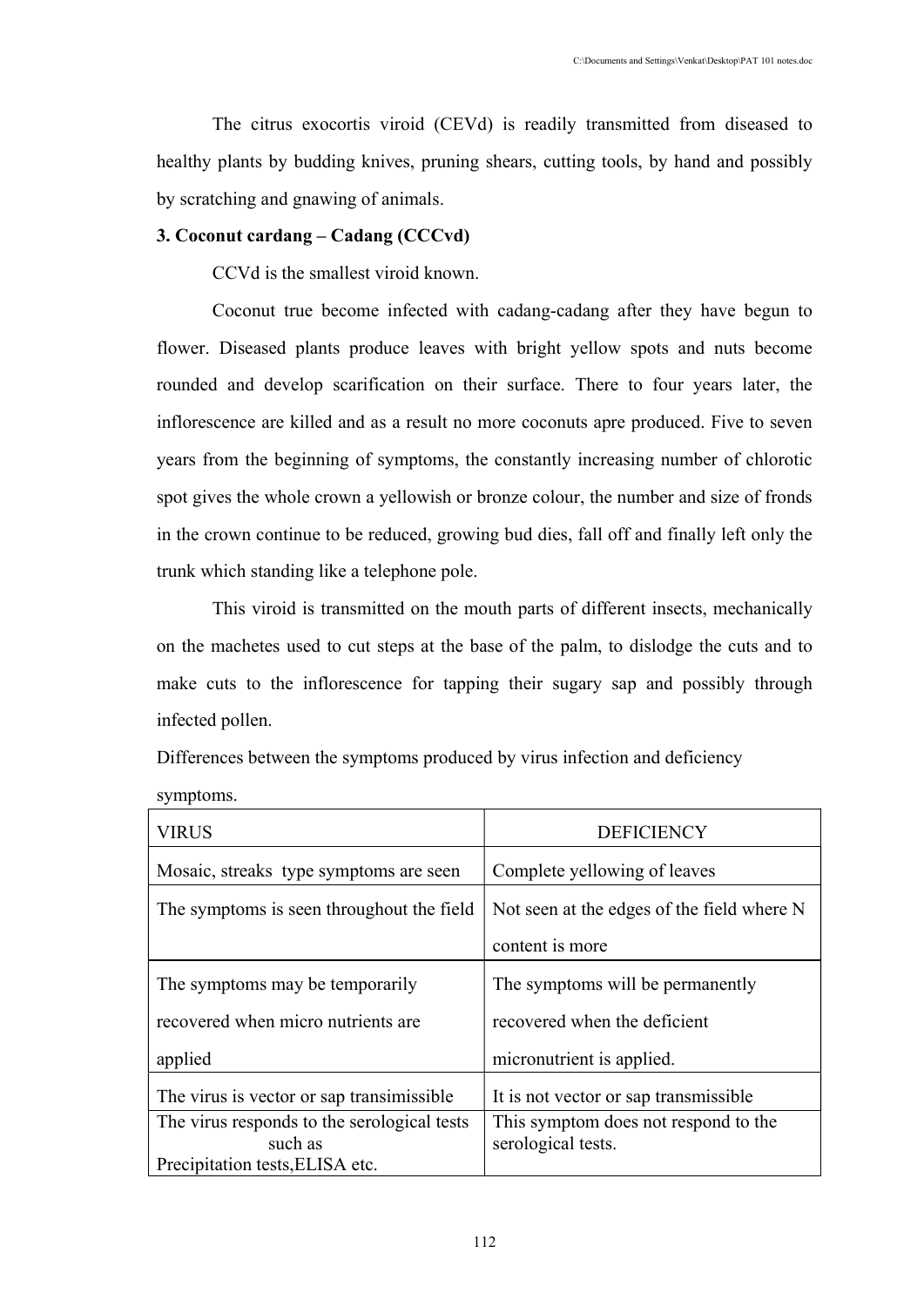#### LECTURE 33

## ALGAE

Algae are the eukaryotic thallophytes have chlorophyll a as their primary photosynthetic pigments. These ubiquetous organisms have aquatic, terrestial or subterranian habitat with a relatively undifferentiated plant body made up of single or many cells. But they lack vascular tissue. The study of algae (Singular alga) is known as phycology of algology.

Algal cells may be spherical, rod shaped, barrel shaped, club shaped or spindle shaped. The cell wall is thick and some what rigid, contain a well defined nucleus, chloroplast (contain photosynthetic pigments) mitochondria, vacuoles, oil droplets, starch grains etc. The cell wall is encircled by gelatinous matrix which was secreted through the cell wall. Some aglae move by flagella and some other do not have any loeomation. But in some members only the zoospores (asexual reporudctive cells) are motile. Theorem and the solution of algae<br>
1. Classification of algae<br>
1. Classification of algae<br>
1. Classification of algae<br>
1. Classification of algae<br>
1. Morphology and characteristic of cell and flagella<br>
1. Method of reprodu

## Classification of algae

Algae belonging to the phyllu, chlorphyta are generally classified based on the following characters. Classification of algae<br>
Algae belonging to the phyllu, chlorphyta are generally classified<br>
following characters.<br>
• Morphology and characteristic of cell and flagella<br>
• Method of reproduction<br>
• Nature and properties of

- Morphology and characteristic of cell and flagella
- Method of reproduction
- Nature and properties of photosyntheitc, pigments, stored product or assimilatory product. 2. Chrysophycophyta (Golden and yellow)<br>
2. Chapten algae belonging to the phyllu, chlorphyta are generally classified based on the<br>
dolowing characters.<br>
2. Morphology and characteristic of cell and flagella<br>
2. Method of 5. Morphology and characteristic of cell and flagella<br>
• Method of reproduction<br>
• Nature and properties of photosyntheitc, pigments, stored product or<br>
product.<br>
The phyllum chlorophyta have7 subdivisions.<br>
1. Chlorophyco • Method of reproduction<br>• Mature and properties of photosyntheitc, pigments, stored product or<br>product.<br>The phyllum chlorophyta have7 subdivisions.<br>1. Chlorophycophyta (green algae)<br>2. Chrysophycophyta (Golden and yellow

The phyllum chlorophyta have7 subdivisions.

- 
- 
- 
- 4. Euglenophyeophyta (Euglenoids)
- 
- 6. Pyrrophycophyla (Dinoflagellates)
-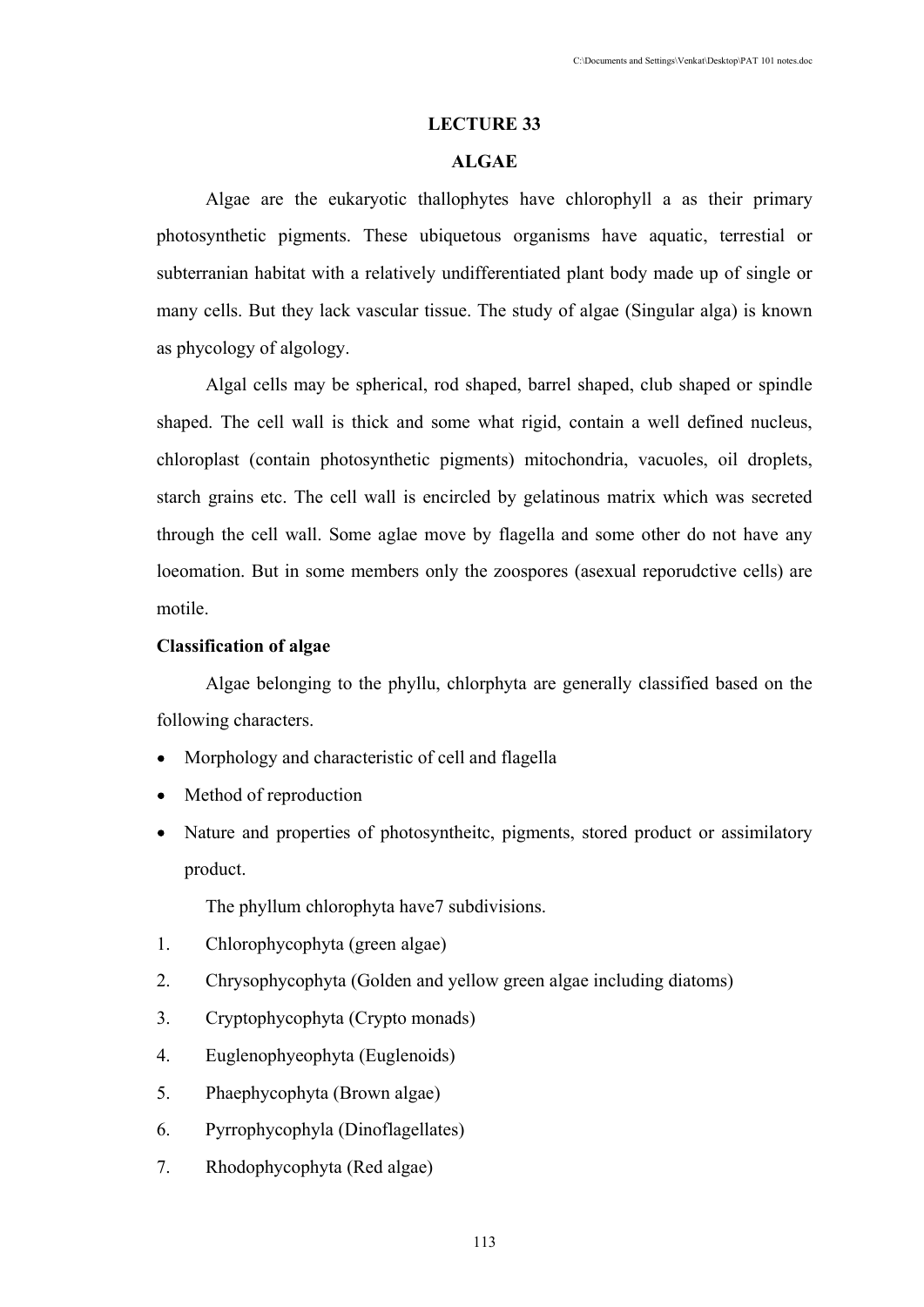Among the 7 sub divisions, the sub division chlorophycophyta are of more important in the view of plant pathologist sine the gram algae genera Cephaleuros infect many horticultural crops and reduces their economic value. The Cephaleuros causes 'Red Rust' disease in crop plants. Suitable examples are the C. parasiticus infect tea, mango and citrus; C. coffea infect coffea; C. mimus infect cocoa; C. virescens infect tea.

### Symptoms of red rust (Cephaleuros sp.)

- Symptoms are noticed on leaves, stem and fruits
- Circular to irregular, yellowish green to orange to grey colour, velvetty, raised, hairy pestulus mostly appear on the upper surface of the leaves. The rusty colour of the pustule may be due to presence of orange colour pigment (haematochrome) in the sporophore and sterile hairs. Once the spore get mature, fall off during favourable condition and they left cream to white velvetty texture on the surface of the leaves. Affected leaves defoliate prematurely. Symptoms are noticed on leaves, stem and fruits<br>Circular to irregular, yellowish green to orange to grey colour, velvetty, raised,<br>hairy pestulus mostly appear on the upper surface of the leaves. The rusty colour of<br>the pu
- Very rarely the pustules appear on the lower surface of the leaves. The pustules on stem, are elongated and lea to the formation of scaly and cracked bark.
- Affected plants are stunted and produce few chlorotic leaves
- ugly appearance to the fruits.

## Characters of Cephaleuros sp.

Cephaleuros sp produces disc like thallus comprises of symmetrically arranged barrel shaped cells which grow dichotomously from the centre to the peripherry of the thallus. The centre of the thallus is multilayered while the periphery is single layered. The cells have chlorophyll a, b and carotenoid as photosynthetic pigments and cell wall contains cellulose, xylan mannan etc.

Usually it grows between the cuticle and epidermis of the host tissue and very rarely between epidermis and palisade cells. The host cell below this assume a corky appearance and prevent further penetration of algae. Rhizoids arise from the thallus extend to the underlying cells (cuticle and epidermis) by the mechanical forces of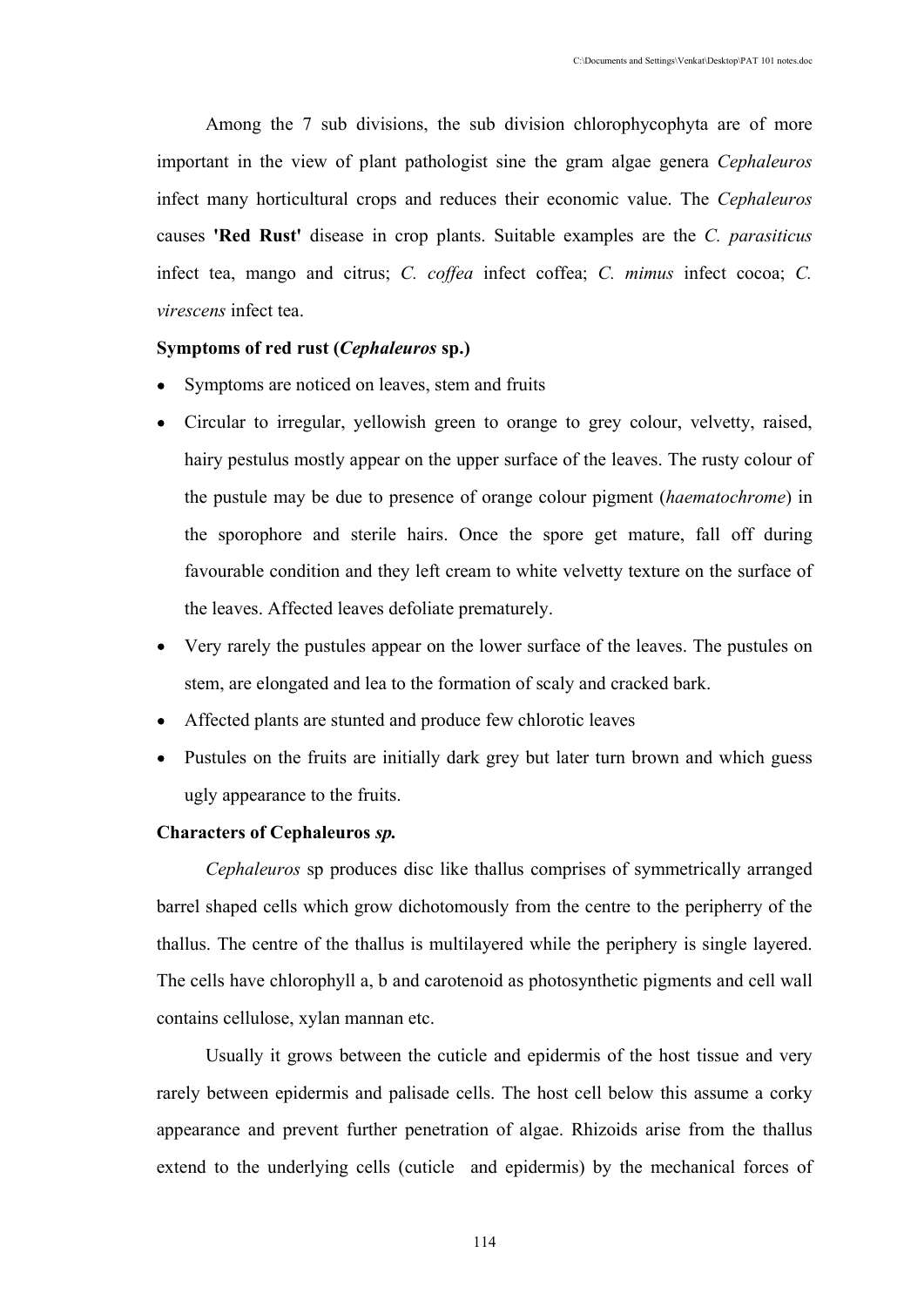thallus and not by any enzymatic dissolution of host surface. The rhizoids act as anchoring as well as absorbing organ and get nourishment by osmosis.

## Reproduction

It undergoes both sexual and asexual reproduction. The asexual progeny are more responsible for the quick spread and outbreak of diseases during favourable condition.

#### Asexual reproduction

Algae produces many sterile hairs (Setae) among the sporangiophore (sporophore) on the peripherry of the thallus after rupturing the cuticle or epidermis. The sterile hairs and sporangeophore have orange colour pigments. The sterile hairs are thellus and not by any enzymatic dissolution of host surface. The rhizoids act as<br>anchoring as well as absorbing organ and get nourishment by osmosis.<br>**Reproduction**<br>It undergoes both sexual and asexual reproduction. The a protrusions or sterigmata come out from the vesicle which are usually four in number but sometime it may be eight. Each protrusions bear orange colour, oval to globose zoosporangum at the tip. The zoosporangia are disseminated by wind and released their zoospore (8-30) through the ostiole under suitable climatic conditions. Whenever this zoospore reaches host cell, it comes to rest, and cross walls are formed repeatedly. Bus develop from the undersurface penetrate the host cell and to develop new thallus. pointed while the sporangiophore bulge at the tip to form a vesicle. Light orange colour<br>protrusions or stcrigmata come out from the vesicle which are usually four in number<br>but sometime it may be eight. Each protrusions b

## Sexual reproduction

Algae undergoes sexual reproduction by isogametic copulation. Large, sessile, flask shaped gametangia are produced in the thallus. In the presence of water 8-32 gametes. Two gamete from the same or different gametangia fuse together to form zygote. The zygote develop into a dwarf sporophyte consisting of an attaching stalk bearing one or ore cells. Each cell has a small microsporanguium. Four quardi flagellate micro zoospore are formed in each microporangium as result of one meiosis. These microzoospores very rarely infect the host tissues.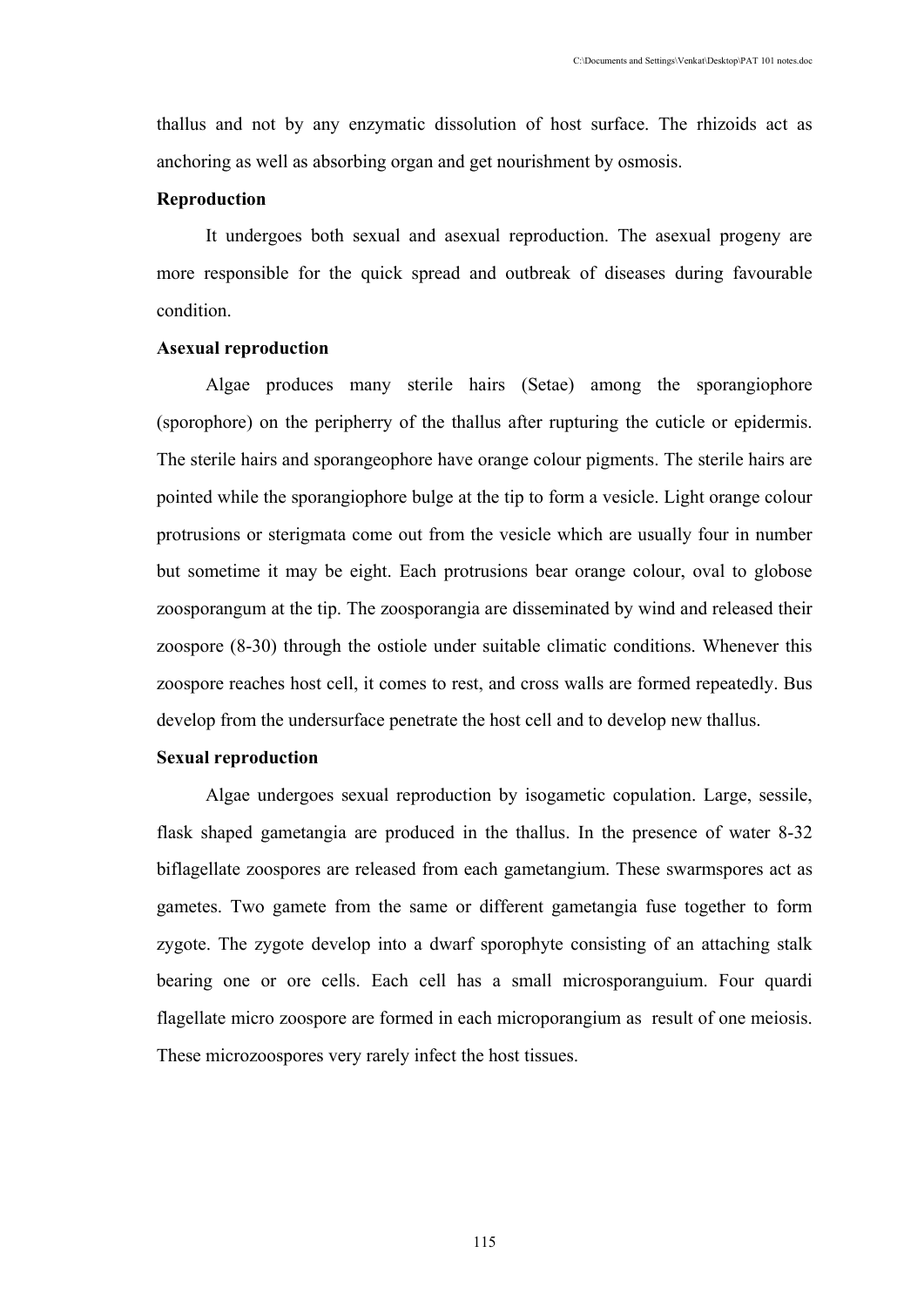# LECTURE NO.34 PHANEROGAMIC PARASITES DISEASES

CeDocuments and SettingalVenkat(DesktopPAT 101 notes,dock<br> **CECTURE NO.34**<br> **PHANEROGAMIC PARASITES DISEASES**<br>
Certain flowering plants (Phanerogams) also parasitize the crop plants in<br>
1 to the microorganisms. They mostly addition to the microorganisms. They mostly belong to Loranthaceae, Convolvulaceae, Scrophulariaceae, Orabanchaceae, Lauraceae, Santalaceae and Balauophoraceae. They produce flowers and seeds and parasitize their host by drawing nutrition and water. Some phanerogams have green leaves, roots and they have the ability to synthesis food **EXECTURE NO.34**<br> **EXECTURE NO.34**<br> **EXECTURE NO.34**<br> **Certain flowering plants (Phanerogams) also parasitize the crop plants in<br>
addition to the microorganisms. They mostly belong to Loranthaceae, Convolvulaceae,<br>
Scrophu** are called hemiparasite/waterparasite/partial parasite. Some of the phanerogams which do not have any chlorophyll completely depend on host for water and all minerals. They are called as holoparasite or complete or total parasite. Certain flowering plants (Phanerogams) also parasitize the crop plantial<br>addition to the microorganisms. They mostly belong to Loranthaceae, Convolvu<br>Scrophulariaceae, Orabanchaceae, Lauraceae, Santalaceae and Balauophorac Serophulariaceae, Orabanchaceae, Lauraceae, Santalaceae and Balauophoraceae. They<br>produce flowers and secds and parasitize their host by drawing nutrition and water.<br>Some phanerogams have green leaves, roots and they have Some phanerogams have green leaves, roots and they have the ability to synthesis food<br>materials but they obtain only the mineral constituents of food from the host, then they<br>are called hemiparasite/waterparasite/partial p materials but they obtain only the mineral constituents of food from the host, then they<br>are called hemiparasite/waterparasite/partial parasite. Some of the phanerogams which<br>do not have any chlorophyll completely depend o

The phaneroganic plants are divided into.

Total parasite --- Cuscuta

## 2. Root parasite

| Total parasite | Orabanche |
|----------------|-----------|
| Semiparasite   | Striga    |

Phanerogams have haustoria as absorping organ, which are sent deep into the vascular bundle of the host to draw water and nutrients. The haustoria in general secrete some pectolytic and cellulolytic enzymes which soften the host tissue. Haustoria have higher osmotic pressure than that of host tissue which facilitate easy absorption of nutrients. The affected plants show stunting, chlorosis and death.

Based on the habit and attachment of the parasite with the host, they are commonly grouped as stem parasite and root parasite. They are again divided into total or semi parasite depending upon their mode of parasitism.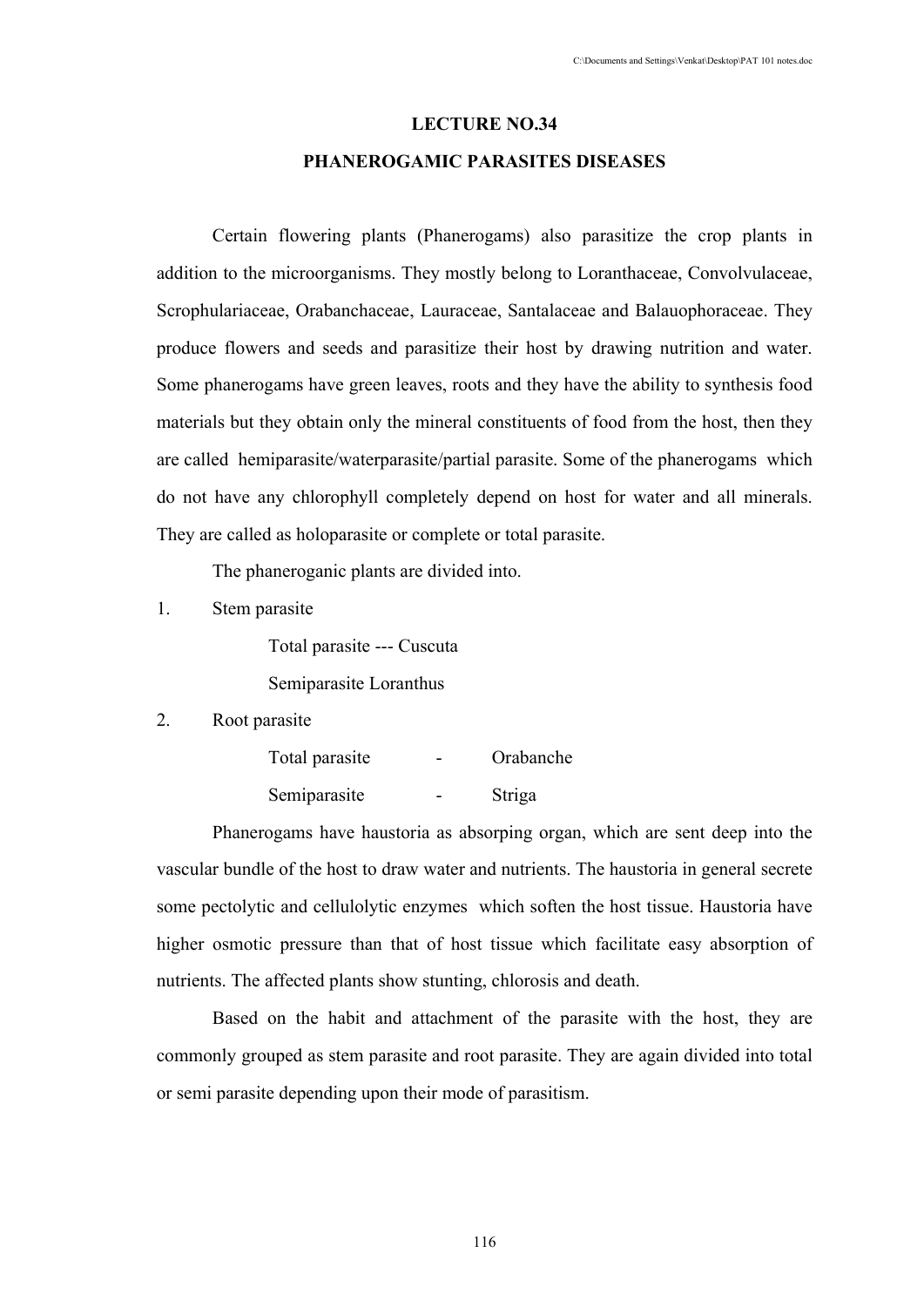## a) Stem parasite

# i) Complete/holo/total parasite: Cuscuta sp.

# C. campestris, C. trifoli, C. planiflora Dodder C. indicora

Commonly known as gold thread, hellvine, hair weed, devils hair and love vine.

- Attacks alfalfa, clover, onion, flax, sugar beet, potato, chillies many ornamentals etc.
- It is a yellow or orange vine strands which grow and twin the plant. They do not have leaves but bear only very minute scale leaves. Dodder produces flowers and fruits. Flowers are white, pink or yellowish, which form seed. CONCINSION SECTION SET CONCIDENT OF SURFACT CONDIDENT OF SURFACT CONDIDENT CONDIDENT CONDIDENT CONDIDENT CONDIDENT CONDIDENT CONDIDENT CONDIDENT CONDIDENT CONDIDENT CONDIDENT CONDIDENT CONDIDENT CONDIDENT CONDIDENT CONDIDE
- $\bullet$
- Seeds of dodder overwinter in the infested soil, germinate to produce a slender yellow shoot, make contact with the susceptible host plant, encircle and send haustoria into the vascular bundle of the host.
- It does not produce any roots. As soon as the dodder is established with the host, base of the dodder shrivels, dries and cut off from the ground. Thus it completely depends upon the host for nutrients and water.
- Thus the affected plants get weakened and yield poorly.
- Seeds of cuscuta are mainly spread by animals, water and implements.

# ii) Partial semi / hemi stem parasite

Commonly known Loranthus ,Giant mistletoe, Banda.

# Dendrophthae flacata

(Order: Santalales; Family: Loranthaceae)

- Attacks mango, citrus, apple, rubber, guava etc.
- Partial parasite of tree trunks and branches with brown stem, dark green leaves but no roots.
- Stem of the parasite is usually thick, and flattened at the node, appears in clusters at  $\bullet$ the point of attack which can be easily spotted on the trees.
- At the point of attachment with the tree, it shows swellings or tumourous growth where the haustoria are produced.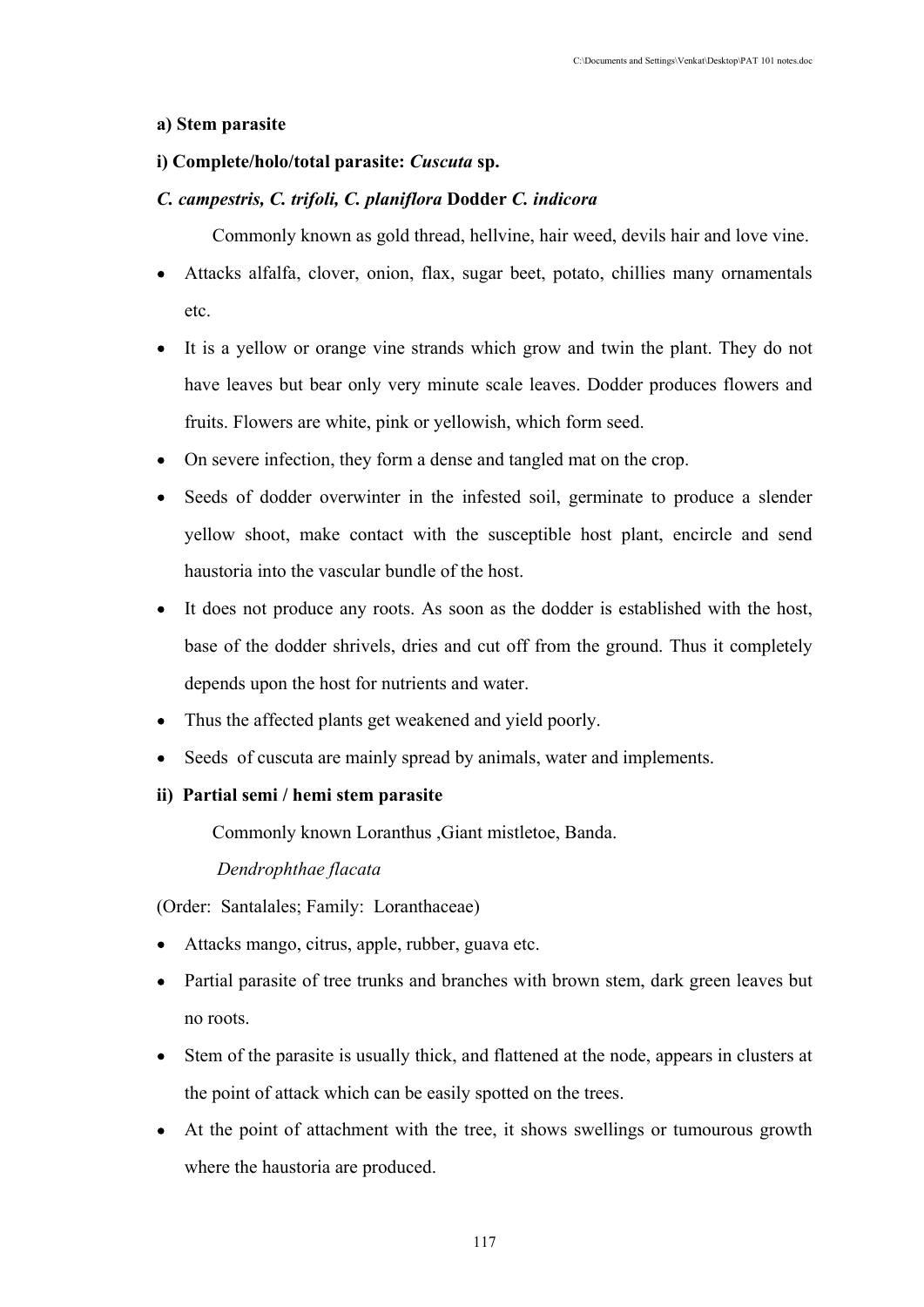- CODENUIREES and Settings WenkarDesktopPAT 101 notes does<br>
It produces fleshy fruits with single seed. The affected host plant become stunted in<br>
growth with few small chlorotic leaves.<br>
Dispersal of the seed is mostly thro Calbecoments and Settings Wentart Dealtop (PAT 101 notes does<br>
Dispersal of the seed is mostly through the birds and to some extend by animals.<br>
Dispersal of the seed is mostly through the birds and to some extend by anima This parasite produces flowers which are long, tubular, greenish white or red and  $\bullet$ borne in clusters.
- $\bullet$ growth with few small chlorotic leaves.
- $\bullet$

# b) Root parasite / total/holo/complete parasite (eg)

- Commonly known as Broom rape or Tokra.
- O. cernuva var. dessertorum, O. robancre ramosa, O.minor, O. crenata
- (Order. Orchidales, Family. Orabanchaceae)
- It is a serious parasite in tobacco, tomato, brinjal, cabbage, cauliflower etc.  $\bullet$
- It is an annual fleshy flowering plant growing to a height of about 10 15" with  $\bullet$ pale cylindrical stem, thickened at base and covered with brown scaly leaves that end in spikes.
- Plants lack chlorophyll, flowers arise from axils of the scale leaves.
- Flowers have well developed lobed calyx, tubular corolla, superior ovary, numerous ovules and large four lobed stigma. Fruits are capsules containing small black reticulate and ovoid seed.
- O. cernuva var. dessertorum, O. robancre ramosa, O.minor, O. crenata<br>(Order. Orchidales, Family. Orabanchaceae)<br>It is a serious parasite in tobacco, tomato, bringil, cabbage, cauliflower etc.<br>It is an annual fleshy floweri pale cylindrical stem, thickened at base and covered with brown sealy leaves that<br>end in spikes.<br>Plants lack chlorophyll, flowers arise from axils of the scale leaves.<br>Flowers have well developed lobed calyx, tubular corol  $\bullet$ stimulant (benzopyran derivatives) present in the root exudate of susceptible host plant Ethylene, gibberellin and coumarins also induce the seed germination.
- In tobacco it appears in clusters of 50 100 shoots around the base of a single plant  $\bullet$ and drooping of leaves leading to wilting.

# ii) Hemi/partial/semi parasite.

Commonly known as witch weed or striga.

- S. asiatica parasitise sorghum, maize and sugarcane
- S. densiflora parasitise sorghum and sugarcane.
- Mostly affect the monocots
- It is a small plant with bright green leaves grows upto a height of 15 30 cm.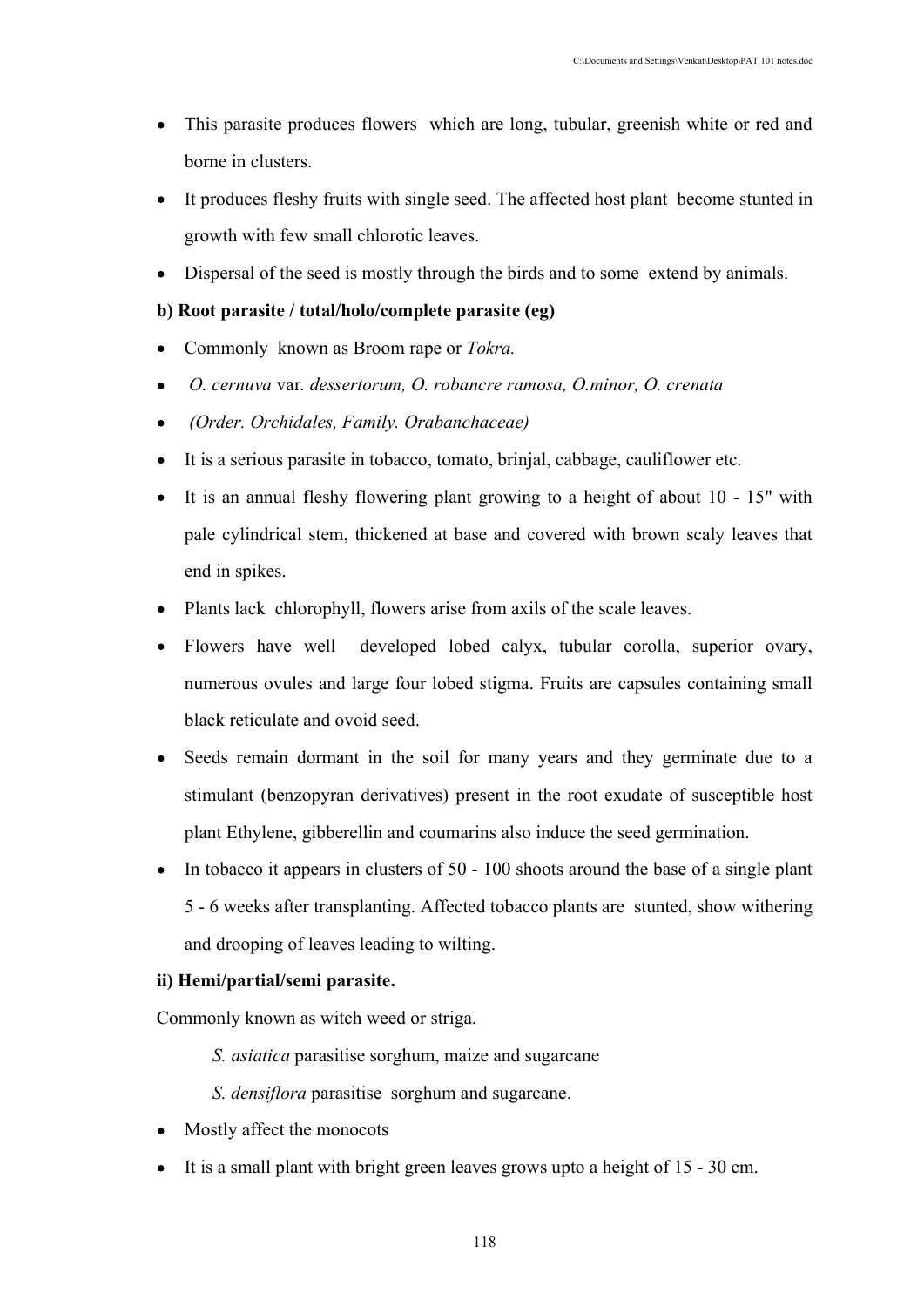- It occurs in clusters of 10 20/host plant.  $\bullet$
- S. asiastica produces pink flowers while S. densiflora produces white flower with a pronounced bend in corolla tube.
- This phanerogam lack typical root hairs and root cap.  $\bullet$
- Fruits contain minute seeds in abundance which survive in soil for many years.
- Seeds germinate after post harvest ripening of about two weeks, in response to the host stimulant viz., strigol ethylene, cytokinin, gibberellin and couma in strigol.
- This parasite slowly attach to the host root by haustoria, grow below the soil surface  $\bullet$ and produce underground stem and roots for about 1-2 months. Then it grows faster and appears at the base of the host plant.
- Severe infection of striga causes yellowing and wilting of host leaves. Sometime  $\bullet$ the host plant may die.

#### Deficiency diseases / Nutritional disorders

Nitrogen, phosphorus, potash, calcium, sulphur, magnesium are required comparatively in large amounts to the crop, hence they are called as major elements while ferous, boron, manganese, zinc, copper, chloride and molyldenum are required in very small amount, so they are called as micro/minor/trace elements .They develop hunger signs in the crop plants. Such symptoms are called as non-parasitic diseases/physiogenic diseases/physiological disorders/nutritional disorders /abiotic diseases. aby the state of phases are called as non-parasitic discases/physiological disorders/nutritional disorders /abiotic discases/physiological disorders/nutritional disorders /abiotic diseases.<br> **1. Nitrogen** This nutrient is

#### 1. Nitrogen

This nutrient is essential for chlorophyll proteins, enzymes and for all other compounds. In case of deficiency, plant growth is reduced, leaves become yellow or light brown, stem become slender and short (eg) Red leaf of cotton, Chlorosis in rice.

## 2. Phosphorous

It is a constituent of phospholipids, nucleic acid and many proteins.

Dark green leaves of deficient plants (lower leaves) become red to purple owing to the the leaves and leaf margin showing scorching.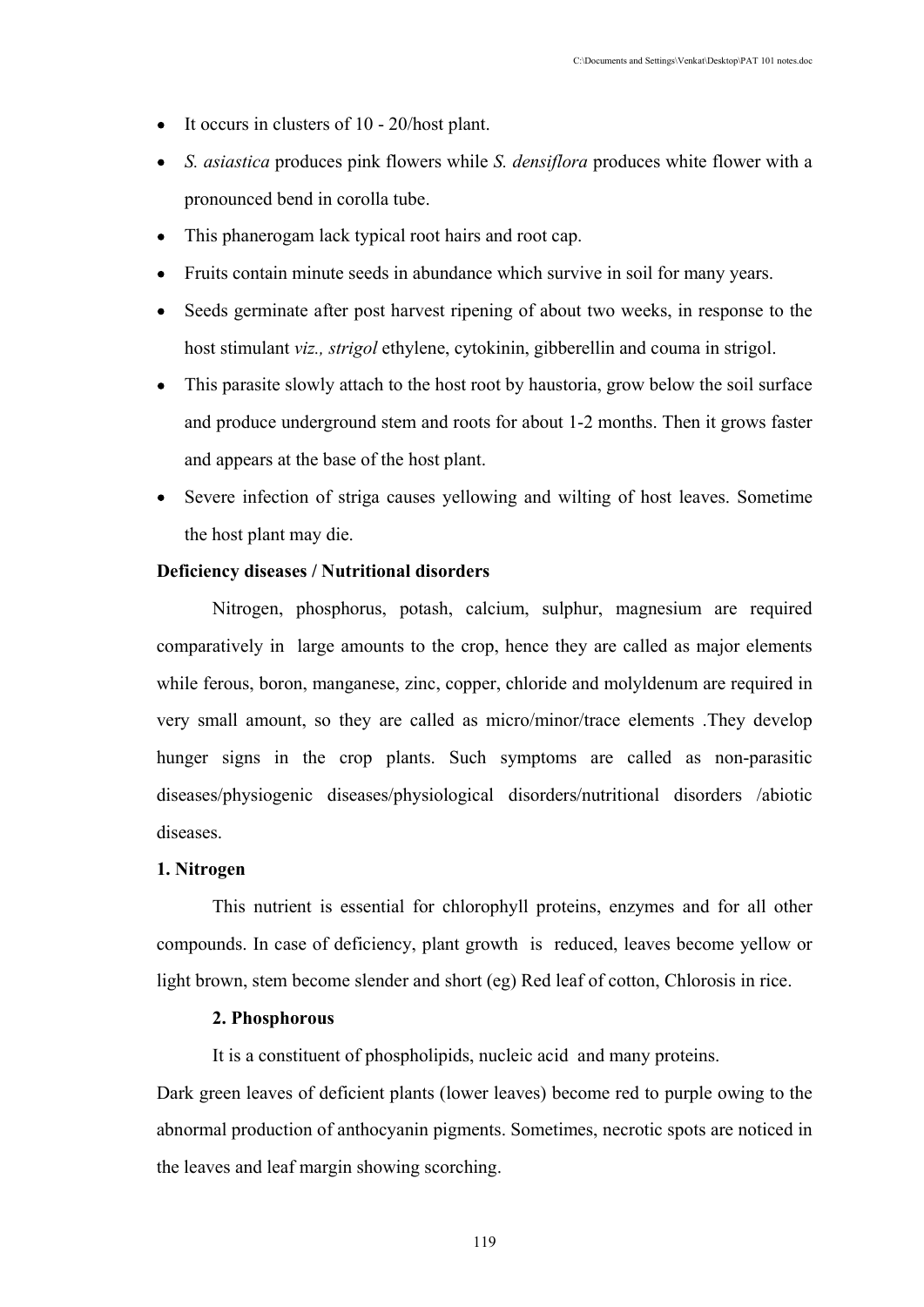(eg) P. deficiency in sunflower, soyabean, peach.

# 3. Potash

It is important for carbohydrate and protein synthesis. Act as a catalyst for many reaction.

Dull bluish colour leaves, tip burn, marginal scorching, brown spolling, rolling/curling of lamina, poor root growth and shortening of internode are observed.

(eg) Marginal drying in banana.

# 4. Calcium

Involves in regulation of permeability of membrane, activity of many enzymes. Affected plants have uneven leaf growth, lamina shows scorching,(brown) marginal chlorosis, killing of growing tip and leaf tissues (eg) Blossom end rot of tomato.

## 5. Magnesium

It is the structural element of certain enzymes of CHO synthesis. It act as cofactor for certain enzymes.Leaves show chlorosis in the form of interveinal mottling, Midrib remain green and gives inverted 'V' shaped green portion near the base of leves.

(eg) Mg deficiency in Tomato, potato.

## 6. Sulphur

Certain vitamins, coenzymes and amino acids contain sulphur.

Younger leaves show yellowing, roll upward and are brittle in nature (eg) S' deficiency in coconut, cotton, citrus.

# 7. Iron

Many respiratory enzymes have iron. In chrlorophyll synthesis, the element seems to play a catalylic role. Deficient plants bear leaves which become chlorotic with main veins remaining green.

(eg) chlorosis in sugarcane, grundnut, green netting of citrus.

# 8. Zinc

Component of many enzymes of auxin synthesis and CHO oxidation.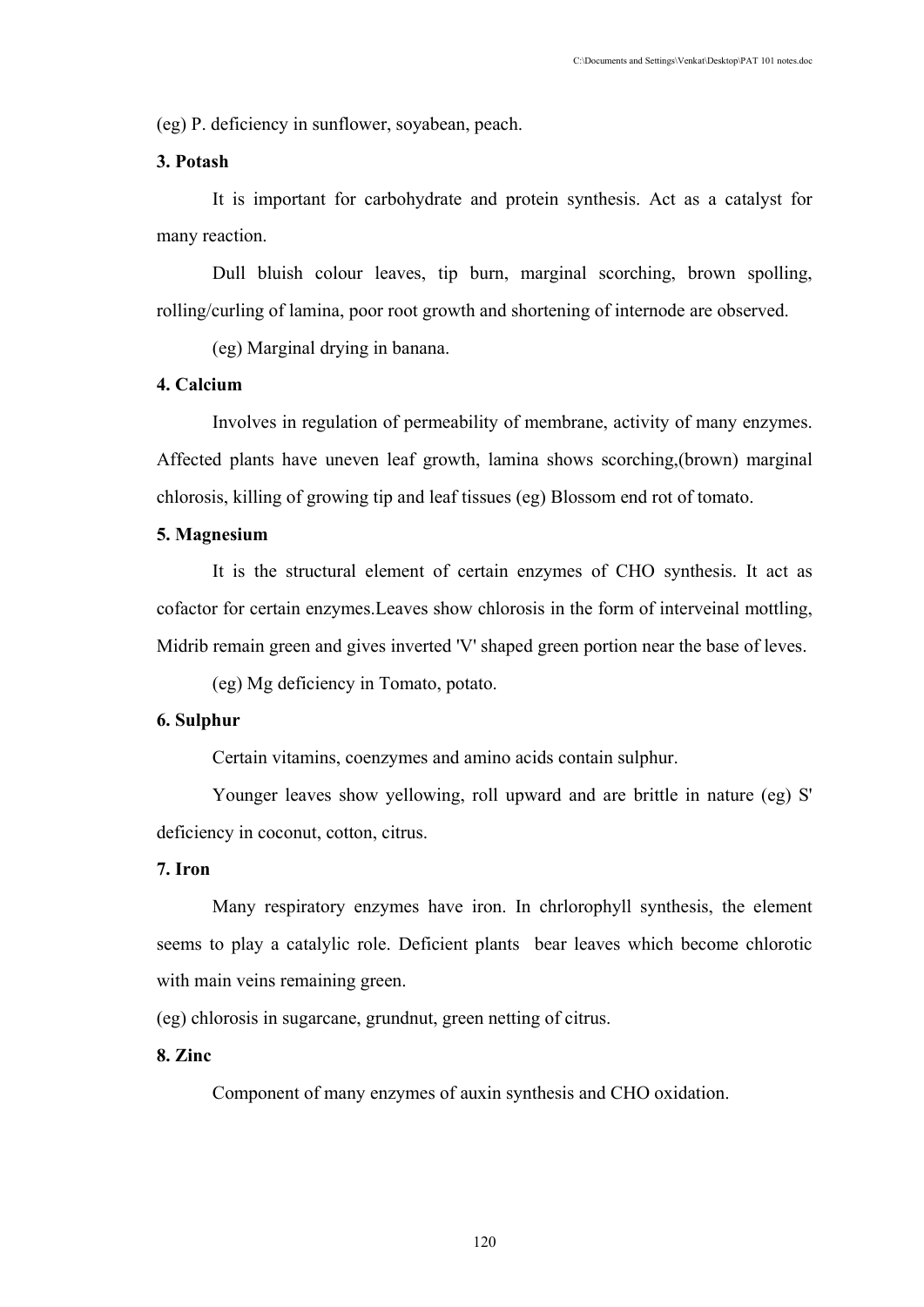Deficient plants show interveinal chlorosis followed by necrosis. Affected plants have shorter internode and small leaves, poor fruit, seed setting.The citrus leaves exhibit inverted 'V' shaped symptoms

(eg) Khaira disease of rice folia cellosis of citrus.

Citrus franching

#### 9. Boron

Deficient plantsare thicker and brittle ,tender growing point die, root are thick and stunted, internode shortened, storage tissues may show cracks/rot in the central part. m<br>
Deficient plantsare thicker and brittle , tender growing point die, root are<br>
nted, internode shortened, storage tissues may show cracks/rot in the co<br>
nganese<br>
Co factor of several enzymes of cellular respiration, N me

(eg)

#### 10. Manganese

Co factor of several enzymes of cellular respiration, N metabolism and photosynthesis.

Leaves of deficient plants show chlorosis, smallest vein remain green, finally chlorotic area become necrotic.

Pahala disease of sugarcane

## 11. Copper

Co-factor for several oxidative enzymes. Deficient plants bears marginal chical Constants and with with the determinism and photosynthesis.<br>
Leaves of deficient plants show chlorosis, smallest vein remain green, finally<br>
chlorotic area become necrotic.<br>
(eg) Mottle leaf in citrus<br>
Pahala diseas head become dewarfed and destorted.

(eg) exanthema in citrus

Reclamation disease of oat

## 12. Molybdenum

Iinvolved in the reduction of nitrate to nitrate. Deficient plants bear mottled and necrotic leaves with thiner and dry leaf lamina. Distortion and death of growing tissue may also take place (eg) Whip tail of cauliflower /cabbage.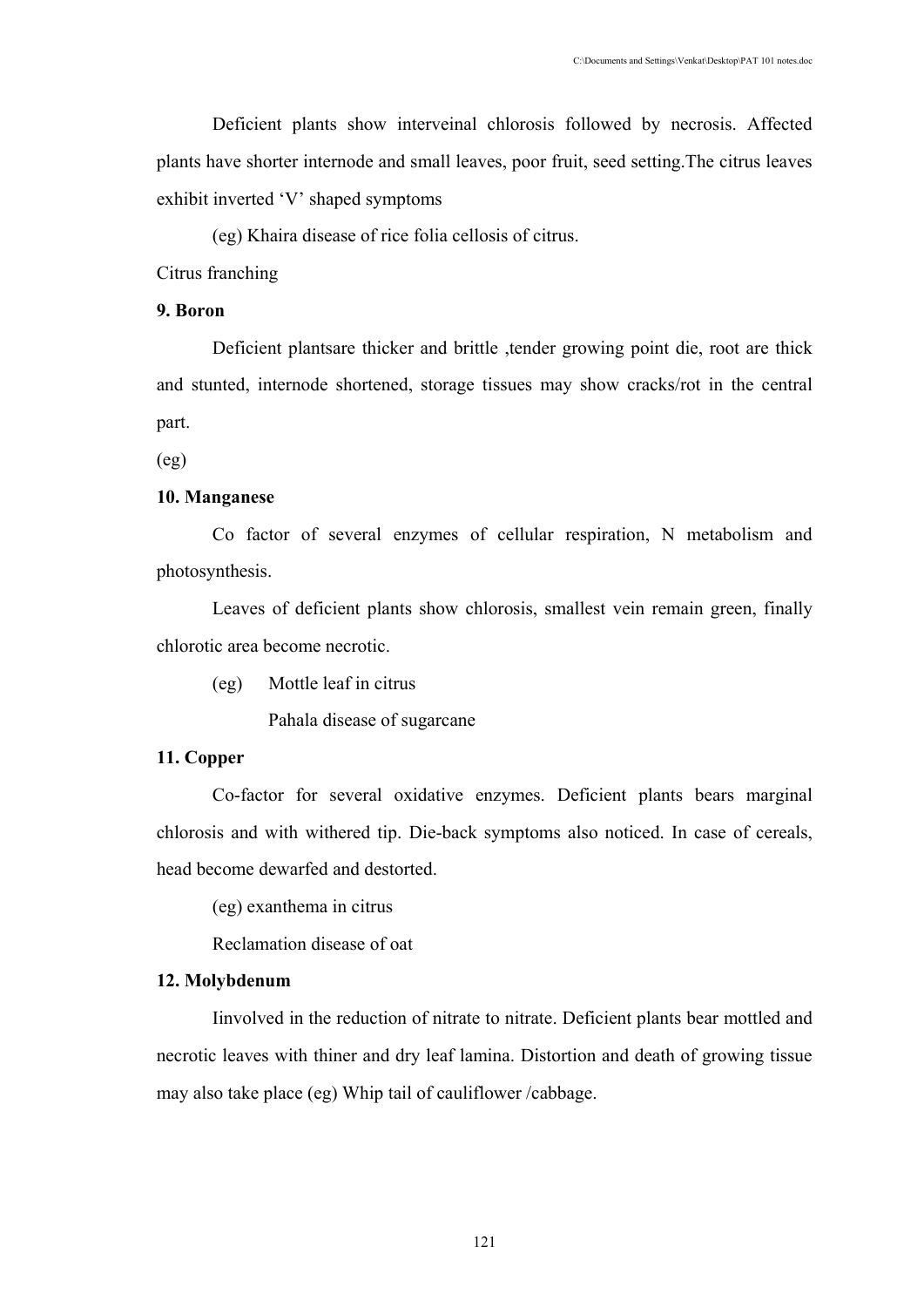C:\Documents and Settings\Venkat\Desktop\PAT 101 notes.doc